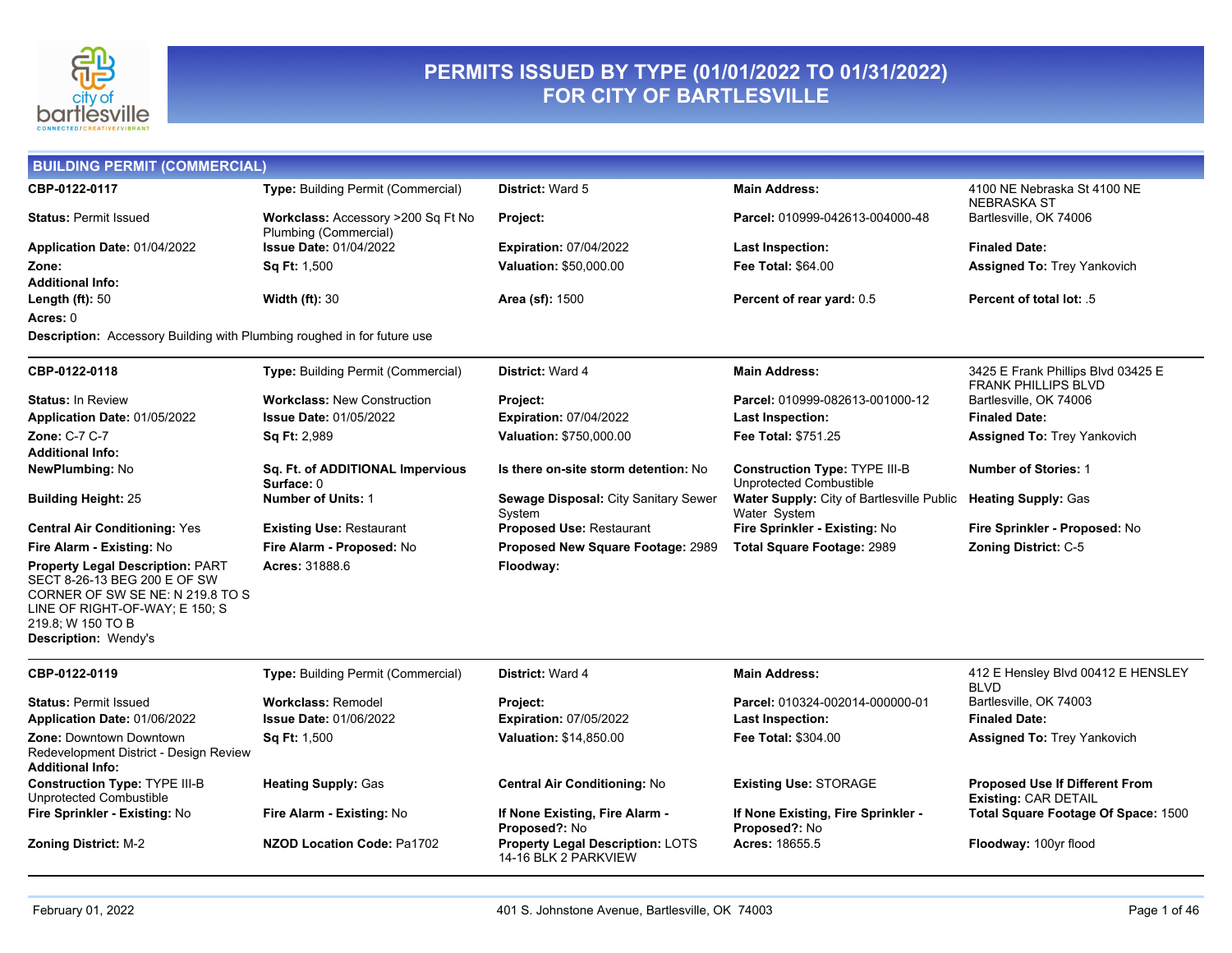|                                                                                                                                                                                                                                     |                                                          | PERMITS ISSUED BY TYPE (01/01/2022 TO 01/31/2022) |                                                                                                                              |                                                            |
|-------------------------------------------------------------------------------------------------------------------------------------------------------------------------------------------------------------------------------------|----------------------------------------------------------|---------------------------------------------------|------------------------------------------------------------------------------------------------------------------------------|------------------------------------------------------------|
| CBP-0122-0120                                                                                                                                                                                                                       | <b>Type: Building Permit (Commercial)</b>                | <b>District: Ward 2</b>                           | <b>Main Address:</b>                                                                                                         | 1409 SE Washington Blvd 01409 SE<br><b>WASHINGTON BLVD</b> |
| <b>Status: Permit Issued</b>                                                                                                                                                                                                        | <b>Workclass: Miscellaneous</b>                          | Project:                                          | Parcel: 010999-172613-002000-06                                                                                              | Bartlesville, OK 74006                                     |
| Application Date: 01/24/2022                                                                                                                                                                                                        | <b>Issue Date: 01/24/2022</b>                            | <b>Expiration: 07/25/2022</b>                     | <b>Last Inspection:</b>                                                                                                      | <b>Finaled Date:</b>                                       |
| <b>Zone: RS-10 RS-10</b><br><b>Additional Info:</b>                                                                                                                                                                                 | <b>Sq Ft: 20</b>                                         | Valuation: \$5,000.00                             | <b>Fee Total: \$24.00</b>                                                                                                    | <b>Assigned To: Trey Yankovich</b>                         |
| <b>Property Legal Description: PART</b><br>SECT 17-26-13 TR A-1 BEG AT SE COR<br>OF E 1/2 SE NE SE GO N 89 DEG 12<br>MIN 58 SEC W 329.88 N 0 DEG 48 MIN<br>43 SEC E 25<br><b>Description:</b> Outdoor fireplace @ Luigis Restaurant | Acres: 109363                                            | <b>Flood Zone:</b>                                |                                                                                                                              |                                                            |
| CBP-0122-0121                                                                                                                                                                                                                       | <b>Type:</b> Building Permit (Commercial)                | District: Ward 4                                  | <b>Main Address:</b>                                                                                                         | 401 SW Cass 401 SW CASS                                    |
| <b>Status: Permit Issued</b>                                                                                                                                                                                                        | <b>Workclass: Miscellaneous</b>                          | <b>Project:</b>                                   | Parcel: 010484-007004-000000-01                                                                                              | Bartlesville, OK 74003                                     |
| Application Date: 01/27/2022                                                                                                                                                                                                        | <b>Issue Date: 01/27/2022</b>                            | <b>Expiration: 07/26/2022</b>                     | <b>Last Inspection:</b>                                                                                                      | <b>Finaled Date:</b>                                       |
| <b>Zone: C-5 C-5</b><br><b>Additional Info:</b>                                                                                                                                                                                     | <b>Sq Ft: 220</b>                                        | Valuation: \$1,900.00                             | <b>Fee Total: \$24.00</b>                                                                                                    | <b>Assigned To: Trey Yankovich</b>                         |
| Property Legal Description: LOT 4 BLK Acres: 6258.12<br>7 TAYLORS 2ND ADDN                                                                                                                                                          |                                                          | <b>Flood Zone:</b>                                |                                                                                                                              |                                                            |
|                                                                                                                                                                                                                                     |                                                          |                                                   | Description: CARD HEADSTART-AWNING ON SOUTH SIDE OF BUILDING-ATTACHED TO THE BUILDING-ANCHORED TO THE GROUND. 120 SF-12'X20' |                                                            |
| CBP-0122-0122                                                                                                                                                                                                                       | Type: Building Permit (Commercial)                       | <b>District: Ward 3</b>                           | <b>Main Address:</b>                                                                                                         | 1003 SW Hickory 1003 SW HICKORY                            |
| <b>Status: Permit Issued</b>                                                                                                                                                                                                        | <b>Workclass: Remodel</b>                                | Project:                                          | Parcel: 010237-003001-000000-01                                                                                              | Bartlesville, OK 74003                                     |
| Application Date: 01/28/2022                                                                                                                                                                                                        | <b>Issue Date: 01/28/2022</b>                            | <b>Expiration: 07/27/2022</b>                     | <b>Last Inspection:</b>                                                                                                      | <b>Finaled Date:</b>                                       |
| Zone: X No Flood Restrictions (Zone X)<br><b>Additional Info:</b>                                                                                                                                                                   | <b>Sq Ft: 500</b>                                        | Valuation: \$9,000.00                             | Fee Total: \$134.00                                                                                                          | <b>Assigned To: Trey Yankovich</b>                         |
| <b>Construction Type: TYPE II-B</b><br>Unprotected Non-Combustible                                                                                                                                                                  | <b>Building Occupancy: F-2: Industrial</b><br>Low-Hazard | <b>Heating Supply: Electric</b>                   | <b>Central Air Conditioning: Yes</b>                                                                                         | <b>Existing Use: STORAGE</b>                               |
| <b>Proposed Use If Different From</b><br><b>Existing: DOG TRAINING AND KENNEL</b>                                                                                                                                                   | Fire Sprinkler - Existing: No                            | Fire Alarm - Existing: No                         | If None Existing, Fire Alarm -<br>Proposed?: No                                                                              | If None Existing, Fire Sprinkler -<br>Proposed?: No        |

#### **Floodway:**

Description: This building permit is issued with the following condition: the applicant shall ensure that adequate measures are taken to prevent odor, dust, noise, drainage or other aspects of the property from becoming a nuisance.

3 MC CALEBS

This certificate of occupancy is issues with the following condition: the occupant shall ensure that adequate measures are taken to prevent odor, dust, noise, drainage or other aspects of the property from becoming a nuisance. This certificate of occupancy is subject to review by the City Board of Adjustment, and subject to possible revocation if nuisances exist and are not abated.

**Total Square Footage Of Space: 500 Zoning District: M-2 <b>NZOD Location Code: M0103 Property Legal Description:** 

#### **PERMITS ISSUED FOR BUILDING PERMIT (COMMERCIAL): 6**

**Property Legal Description: LOT 1 BLK Acres: 10858** 

| <b>BUILDING PERMIT (RESIDENTIAL)</b>          |                                            |                                |                                 |                                    |
|-----------------------------------------------|--------------------------------------------|--------------------------------|---------------------------------|------------------------------------|
| RBP-0122-0523                                 | <b>Type:</b> Building Permit (Residential) | <b>District: Ward 2</b>        | <b>Main Address:</b>            | 3117 SE Stonewall Dr               |
| <b>Status: Permit Issued</b>                  | <b>Workclass: New Construction</b>         | <b>Project:</b>                | Parcel: 010325-003005-000000-01 | Bartlesville, OK 74006             |
| Application Date: 01/05/2022                  | <b>Issue Date: 01/25/2022</b>              | <b>Expiration: 07/25/2022</b>  | Last Inspection:                | <b>Finaled Date:</b>               |
| <b>Zone:</b> X No Flood Restrictions (Zone X) | <b>Sa Ft:</b> 1.957                        | <b>Valuation: \$255.545.06</b> | <b>Fee Total: \$160.56</b>      | <b>Assigned To: Trey Yankovich</b> |
| <b>Additional Info:</b>                       |                                            |                                |                                 |                                    |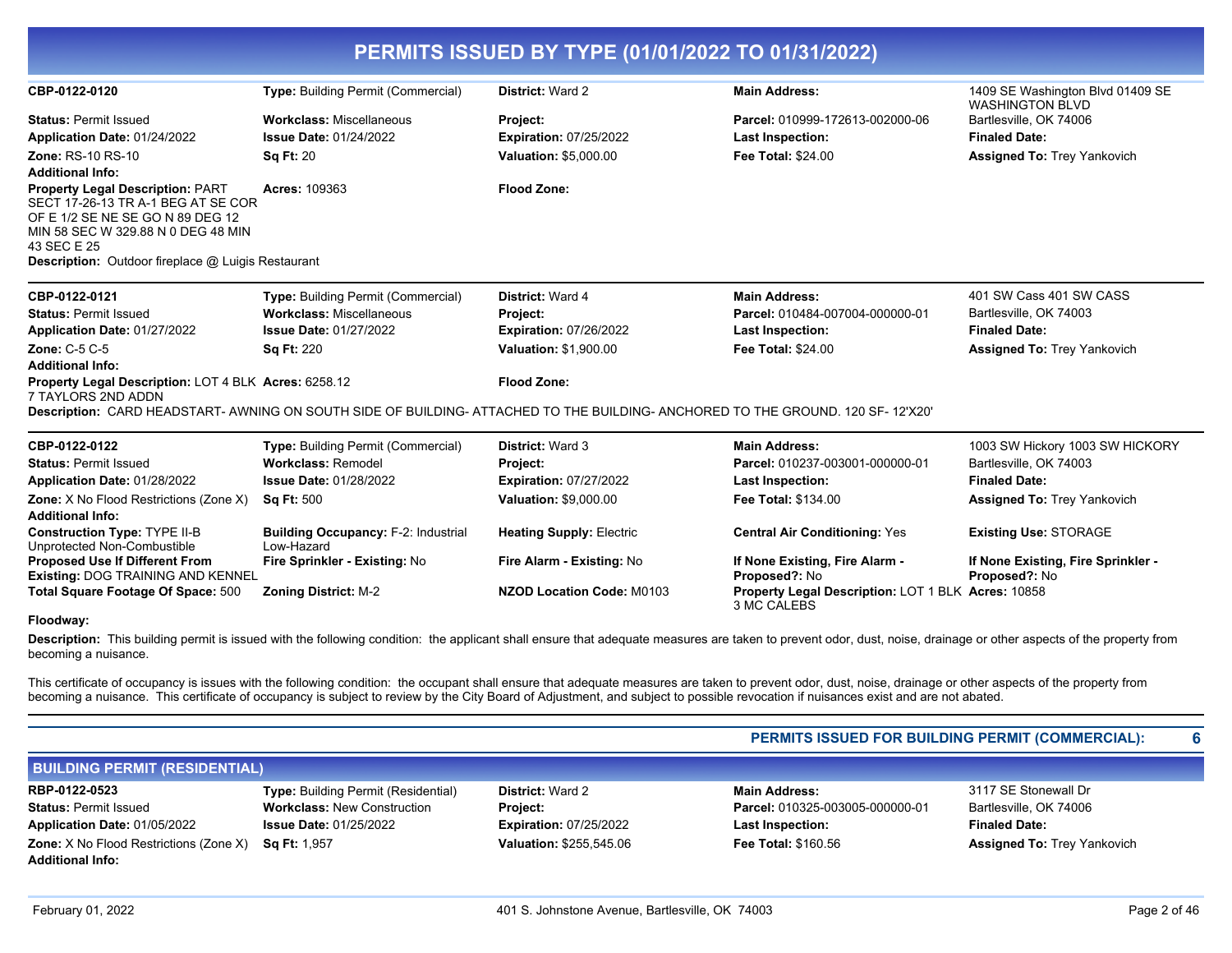|                                                                                              |                                                                                                | PERMITS ISSUED BY TYPE (01/01/2022 TO 01/31/2022)  |                                                |                                                              |
|----------------------------------------------------------------------------------------------|------------------------------------------------------------------------------------------------|----------------------------------------------------|------------------------------------------------|--------------------------------------------------------------|
| Building Occupancy: R-3: 1 & 2<br><b>Family Dwellings</b>                                    | <b>Number of Stories: 1</b>                                                                    | <b>Building Height: 18.3</b>                       | Sewage Disposal: City Sanitary Sewer<br>System | Water Supply: City of Bartlesville Public<br>Water System    |
| <b>Heating Supply: Gas</b>                                                                   | <b>Central Air Conditioning: Yes</b>                                                           | <b>Total Bedroom Count: 3</b>                      | <b>Total Bathroom Count: 2</b>                 | <b>Square Footage of Liveable Space</b><br><b>Only: 1286</b> |
| <b>Total Square Footage: 1957</b>                                                            | Property Legal Description: LOT 5 BLK Digital Signature: Lauren Burns<br>3 PARK PLACE ADDITION |                                                    | Acres (Sq. Ft.): 10299.8                       | Floodway:                                                    |
| <b>Zoning District: RS-7</b><br><b>Description: 1 story</b><br>wood frame<br>3 bed<br>2 bath |                                                                                                |                                                    |                                                |                                                              |
| RBP-0122-0524                                                                                | Type: Building Permit (Residential)                                                            | District: Ward 4                                   | <b>Main Address:</b>                           | 305 NW Rogers Ave 305 NW ROGERS<br>AVE                       |
| <b>Status: Permit Issued</b>                                                                 | <b>Workclass: Remodel</b>                                                                      | Project:                                           | Parcel: 010290-008019-000000-01                | Bartlesville, OK 74003                                       |
| Application Date: 01/06/2022                                                                 | <b>Issue Date: 01/06/2022</b>                                                                  | <b>Expiration: 07/05/2022</b>                      | <b>Last Inspection:</b>                        | <b>Finaled Date:</b>                                         |
| Zone: $RS-5RS-5$<br><b>Additional Info:</b>                                                  | Sq Ft: 0                                                                                       | <b>Valuation: \$1,500.00</b>                       | <b>Fee Total: \$54.00</b>                      | <b>Assigned To: Trey Yankovich</b>                           |
| <b>Square Ft of Construction Area: 1200</b>                                                  | Room Area(s) being remodeled: Other                                                            | <b>Number of Stories: 0</b>                        | <b>Heating Supply: N/A</b>                     | <b>Central Air Conditioning: N/A</b>                         |
| NZOD Location Code: Ms1508                                                                   | Property Legal Description: LOTS 19,<br>20, 21 22 BLK 8 MOUNTAIN VIEW                          | Acres (Sq. Ft.): 12480.9                           | Floodway: 500yr flood                          | <b>Zoning District: RS-5</b>                                 |
| Description: ROOF FRAMING                                                                    |                                                                                                |                                                    |                                                |                                                              |
| RBP-0122-0525                                                                                | Type: Building Permit (Residential)                                                            | <b>District: Ward 3</b>                            | <b>Main Address:</b>                           | 1543 SE Osage 1543 SE OSAGE                                  |
| <b>Status: Permit Issued</b>                                                                 | <b>Workclass: Remodel</b>                                                                      | Project:                                           | Parcel: 010262-001001-000000-01                | Bartlesville, OK 74003                                       |
| Application Date: 01/07/2022                                                                 | <b>Issue Date: 01/07/2022</b>                                                                  | <b>Expiration: 07/06/2022</b>                      | Last Inspection: 01/07/2022                    | <b>Finaled Date:</b>                                         |
| <b>Zone:</b> X No Flood Restrictions (Zone X)<br><b>Additional Info:</b>                     | <b>Sq Ft: 800</b>                                                                              | <b>Valuation: \$15,000.00</b>                      | <b>Fee Total: \$54.00</b>                      | Assigned To: Trey Yankovich                                  |
| <b>Square Ft of Construction Area: 800</b>                                                   | Room Area(s) being remodeled:<br>Bathroom(s), Bedroom(s), Closet(s),<br>Kitchen, Living Room   | <b>Number of Stories: 0</b>                        | <b>Heating Supply: Gas</b>                     | <b>Central Air Conditioning: Yes</b>                         |
| Property Legal Description: LOT 1 BLK Acres (Sq. Ft.): 6271.26<br>1 MARTINS                  |                                                                                                | Floodway:                                          | <b>Zoning District: RS-5</b>                   |                                                              |
| Description: Remodel of SFR, bringing up to date                                             |                                                                                                |                                                    |                                                |                                                              |
| RBP-0122-0526                                                                                | Type: Building Permit (Residential)                                                            | <b>District: Ward 2</b>                            | <b>Main Address:</b>                           | 2108 Turtle Creek Rd 2108 TURTLE<br><b>CREEK RD</b>          |
| <b>Status: Permit Issued</b>                                                                 | <b>Workclass: New Construction</b>                                                             | Project:                                           | Parcel: 010650-000009-000000-00                | Bartlesville, OK 74006                                       |
| Application Date: 01/10/2022                                                                 | <b>Issue Date: 01/14/2022</b>                                                                  | <b>Expiration: 07/13/2022</b>                      | <b>Last Inspection:</b>                        | <b>Finaled Date:</b>                                         |
| Zone: RS-12 RS-12<br><b>Additional Info:</b>                                                 | Sq Ft: 3,446                                                                                   | Valuation: \$500,000.00                            | Fee Total: \$279.68                            | <b>Assigned To: Trey Yankovich</b>                           |
| <b>Construction Type: V-A</b>                                                                | Building Occupancy: R-3: 1 & 2<br><b>Family Dwellings</b>                                      | Number of Stories: 1                               | <b>Building Height: 20'</b>                    | Sewage Disposal: City Sanitary Sewer<br>System               |
| <b>Water Supply: City of Bartlesville Public</b><br>Water System                             | <b>Heating Supply: Gas</b>                                                                     | <b>Central Air Conditioning: Yes</b>               | <b>Total Bedroom Count: 4</b>                  | <b>Total Bathroom Count: 4</b>                               |
| <b>Square Footage of Liveable Space</b><br><b>Only: 3446</b>                                 | <b>Total Square Footage: 4488</b>                                                              | Property Legal Description: LOT 9<br>DEERFIELD 3RD | Digital Signature: Greg Taylor                 | Acres (Sq. Ft.): 19152.2                                     |
| Floodway:                                                                                    | Zoning District: RS-12                                                                         |                                                    |                                                |                                                              |
| <b>Description:</b> New Construction on 2 lots, 8 and 9 in Deerfield                         |                                                                                                |                                                    |                                                |                                                              |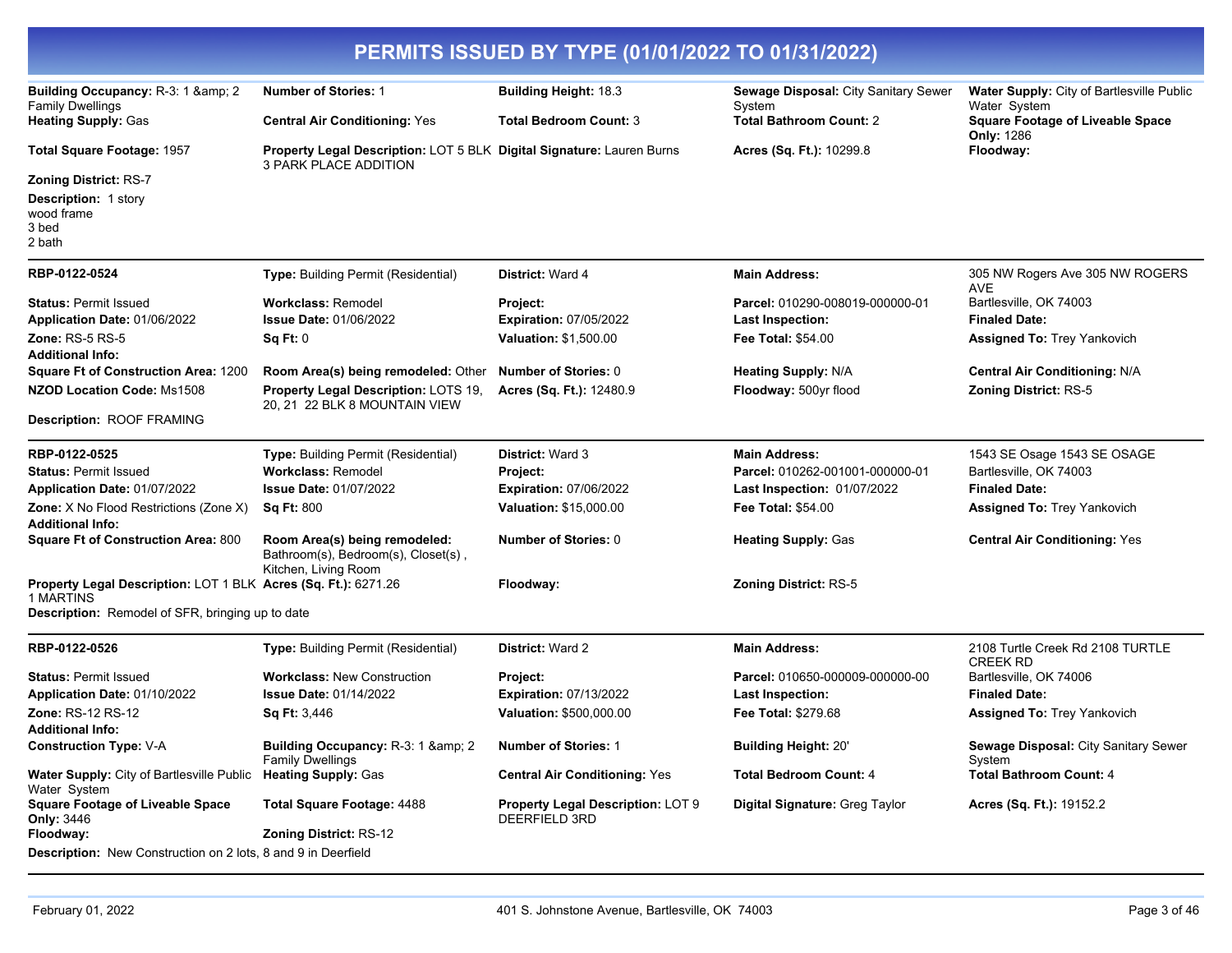| PERMITS ISSUED BY TYPE (01/01/2022 TO 01/31/2022)                        |                                                                   |                                                                                              |                                                                               |                                                   |  |
|--------------------------------------------------------------------------|-------------------------------------------------------------------|----------------------------------------------------------------------------------------------|-------------------------------------------------------------------------------|---------------------------------------------------|--|
| RBP-0122-0527                                                            | Type: Building Permit (Residential)                               | <b>District: Ward 2</b>                                                                      | <b>Main Address:</b>                                                          | 1905 SE Lester Ave 1905 SE LESTER<br>AVE          |  |
| <b>Status: Permit Issued</b>                                             | Workclass: Accessory >200 Sq Ft No<br>Plumbing (Residential)      | <b>Project:</b>                                                                              | Parcel: 010450-001010-000000-01                                               | Bartlesville, OK 74006                            |  |
| Application Date: 01/10/2022                                             | <b>Issue Date: 01/10/2022</b>                                     | <b>Expiration: 07/11/2022</b>                                                                | <b>Last Inspection:</b>                                                       | <b>Finaled Date:</b>                              |  |
| <b>Zone:</b> X No Flood Restrictions (Zone X)<br><b>Additional Info:</b> | <b>Sq Ft: 324</b>                                                 | <b>Valuation: \$4,000.00</b>                                                                 | <b>Fee Total: \$24.00</b>                                                     | <b>Assigned To: Trey Yankovich</b>                |  |
| Length $(ft)$ : 18                                                       | <b>Width (ft): 18</b>                                             | <b>Area (sf): 324</b>                                                                        | Percent of rear yard: 0                                                       | Percent of total lot: 0                           |  |
| <b>Acres: 14757.3</b>                                                    | Floodway:                                                         | Zoning District: RS-10/PUD                                                                   | Property Legal Description: LOT 10<br>BLK 1 SOUTHERN HILLS PHASE-2            |                                                   |  |
| <b>Description: STORAGE BUILDING</b>                                     |                                                                   |                                                                                              |                                                                               |                                                   |  |
| RBP-0122-0528                                                            | Type: Building Permit (Residential)                               | <b>District: Ward 4</b>                                                                      | <b>Main Address:</b>                                                          | 102 SW Adeline 102 SW ADELINE                     |  |
| <b>Status: Complete</b>                                                  | <b>Workclass: Demolition</b>                                      | Project:                                                                                     | Parcel: 010483-002011-000000-01                                               | Bartlesville, OK 74003                            |  |
| Application Date: 01/10/2022                                             | <b>Issue Date: 01/10/2022</b>                                     | <b>Expiration: 07/11/2022</b>                                                                | Last Inspection: 01/12/2022                                                   | <b>Finaled Date: 01/26/2022</b>                   |  |
| <b>Zone:</b> X No Flood Restrictions (Zone X)<br><b>Additional Info:</b> | Sq Ft: 0                                                          | Valuation: \$0.00                                                                            | <b>Fee Total: \$0.00</b>                                                      | <b>Assigned To: Trey Yankovich</b>                |  |
| Foundation Type: Crawl Space                                             | <b>Type of Demolition: Entire Structure</b>                       | Type of Building: House                                                                      | <b>Number of Dwellings: 1</b>                                                 | <b>Number of Stories: 1</b>                       |  |
| <b>Number of Buildings: 1</b>                                            | Zoning District: C-5                                              | <b>NZOD Location Code: RaTa02</b>                                                            | Property Legal Description: LOT 11<br><b>BLK 2 TAYLORS 1ST ADDN</b>           | Acres (Sq. Ft.): 6848.46                          |  |
| Floodway:                                                                |                                                                   |                                                                                              |                                                                               |                                                   |  |
| RBP-0122-0531                                                            | Type: Building Permit (Residential)                               | <b>District: Ward 4</b>                                                                      | <b>Main Address:</b>                                                          | 515 SE 11Th St 515 SE 11TH ST                     |  |
| <b>Status: Permit Issued</b>                                             | <b>Workclass: Demolition</b>                                      | Project:                                                                                     | Parcel: 010330-001004-000000-01                                               | Bartlesville, OK 74003                            |  |
| Application Date: 01/25/2022                                             | <b>Issue Date: 01/25/2022</b>                                     | <b>Expiration: 07/25/2022</b>                                                                | <b>Last Inspection:</b>                                                       | <b>Finaled Date:</b>                              |  |
| <b>Zone:</b> X No Flood Restrictions (Zone X)<br><b>Additional Info:</b> | Sq Ft: 0                                                          | Valuation: \$0.00                                                                            | <b>Fee Total: \$0.00</b>                                                      | <b>Assigned To: Trey Yankovich</b>                |  |
| Foundation Type: Basement                                                | <b>Type of Demolition: Entire Structure</b>                       | <b>Type of Building: House</b>                                                               | <b>Number of Dwellings: 1</b>                                                 | <b>Number of Stories: 1</b>                       |  |
| <b>Number of Buildings: 1</b>                                            | Zoning District: RS-5                                             | Property Legal Description: LOT 4 BLK Acres (Sq. Ft.): 7675.08<br><b>1 PEMBERTON HEIGHTS</b> |                                                                               | Floodway:                                         |  |
| RBP-0122-0532                                                            | Type: Building Permit (Residential)                               | <b>District: Ward 4</b>                                                                      | <b>Main Address:</b>                                                          | 101 N Cass Ave 00101 N CASS AVE                   |  |
| <b>Status: Permit Issued</b>                                             | <b>Workclass: Demolition</b>                                      | <b>Project:</b>                                                                              | Parcel: 030500-001001-000000-01                                               | Bartlesville, OK 74061                            |  |
| Application Date: 01/28/2022                                             | <b>Issue Date: 01/28/2022</b>                                     | <b>Expiration: 07/27/2022</b>                                                                | <b>Last Inspection:</b>                                                       | <b>Finaled Date:</b>                              |  |
| <b>Zone:</b> X No Flood Restrictions (Zone X)<br><b>Additional Info:</b> | Sq Ft: 0                                                          | Valuation: \$0.00                                                                            | Fee Total: \$0.00                                                             | <b>Assigned To: Trey Yankovich</b>                |  |
| Foundation Type: Crawl Space                                             | <b>Type of Demolition: Entire Structure</b>                       | <b>Type of Building: House</b>                                                               | <b>Number of Dwellings: 1</b>                                                 | <b>Number of Stories: 2</b>                       |  |
| <b>Number of Buildings: 1</b>                                            | Property Legal Description: LOTS 1 2<br><b>BLK 1 MORTONS ADDN</b> | Acres (Sq. Ft.): 12697.5                                                                     | Floodway:                                                                     |                                                   |  |
| RBP-1221-0519                                                            | <b>Type: Building Permit (Residential)</b>                        | District: Ward 1                                                                             | <b>Main Address:</b>                                                          | 3201 SE Rushmore St 3201 SE<br><b>RUSHMORE ST</b> |  |
| <b>Status: Permit Issued</b>                                             | <b>Workclass: New Construction</b>                                | Project:                                                                                     | Parcel: 010325-006001-000000-01                                               | Bartlesville, OK 74006                            |  |
| Application Date: 12/27/2021                                             | <b>Issue Date: 01/07/2022</b>                                     | <b>Expiration: 07/06/2022</b>                                                                | <b>Last Inspection:</b>                                                       | <b>Finaled Date:</b>                              |  |
| Zone:<br><b>Additional Info:</b>                                         | Sq Ft: 2,397                                                      | Valuation: \$120,000.00                                                                      | Fee Total: \$195.76                                                           | Assigned To: Trey Yankovich                       |  |
| <b>Number of Stories: 1</b>                                              | <b>Building Height: 18.3</b>                                      | Sewage Disposal: City Sanitary Sewer<br>System                                               | Water Supply: City of Bartlesville Public Heating Supply: Gas<br>Water System |                                                   |  |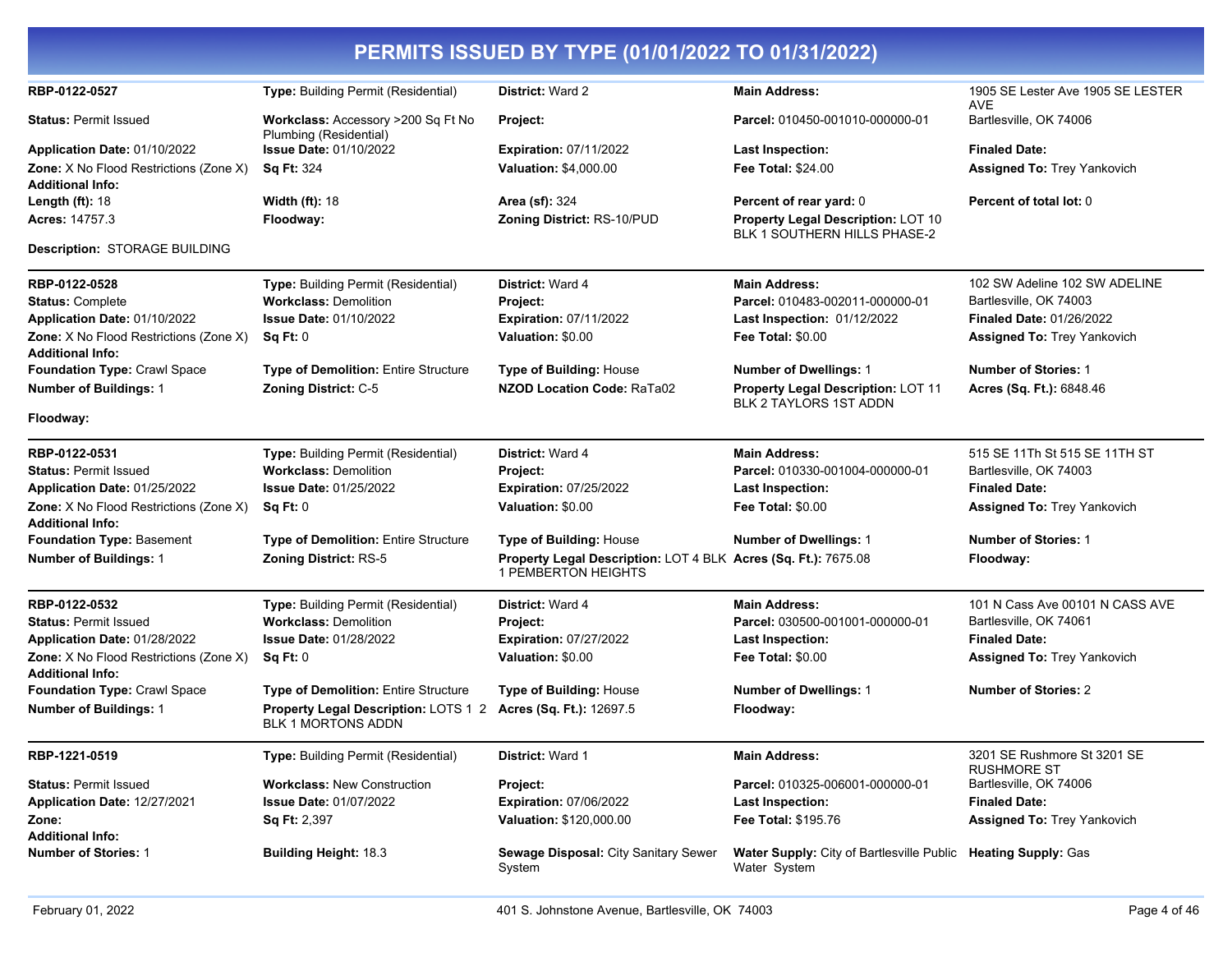| PERMITS ISSUED BY TYPE (01/01/2022 TO 01/31/2022)                                                                                                        |                                                                                     |                                                                      |                                                                                   |                                                                                      |
|----------------------------------------------------------------------------------------------------------------------------------------------------------|-------------------------------------------------------------------------------------|----------------------------------------------------------------------|-----------------------------------------------------------------------------------|--------------------------------------------------------------------------------------|
| <b>Central Air Conditioning: Yes</b>                                                                                                                     | <b>Total Bedroom Count: 4</b>                                                       | <b>Total Bathroom Count: 2</b>                                       | <b>Square Footage of Liveable Space</b><br><b>Only: 1600</b>                      | Total Square Footage: 2397                                                           |
| Digital Signature: Lauren Burns<br><b>Description:</b> single family residential<br>wood frame<br>1 story<br>4 bed<br>2 bath                             | <b>Acres (Sq. Ft.): 0</b>                                                           |                                                                      |                                                                                   |                                                                                      |
| RBP-1221-0520                                                                                                                                            | <b>Type: Building Permit (Residential)</b>                                          | District: Ward 1                                                     | <b>Main Address:</b>                                                              | 3205 SE Rushmore St 3205 SE<br><b>RUSHMORE ST</b>                                    |
| <b>Status: Permit Issued</b><br>Application Date: 12/27/2021<br>Zone:                                                                                    | <b>Workclass: New Construction</b><br><b>Issue Date: 01/06/2022</b><br>Sq Ft: 2,723 | Project:<br><b>Expiration: 07/05/2022</b><br>Valuation: \$355,569.34 | Parcel: 010325-006002-000000-01<br><b>Last Inspection:</b><br>Fee Total: \$221.84 | Bartlesville, OK 74006<br><b>Finaled Date:</b><br><b>Assigned To: Trey Yankovich</b> |
| <b>Additional Info:</b><br><b>Number of Stories: 1</b>                                                                                                   | <b>Building Height: 18.3</b>                                                        | Sewage Disposal: City Sanitary Sewer<br>System                       | Water Supply: City of Bartlesville Public<br>Water System                         | <b>Heating Supply: Gas</b>                                                           |
| <b>Central Air Conditioning: Yes</b>                                                                                                                     | <b>Total Bedroom Count: 4</b>                                                       | <b>Total Bathroom Count: 2</b>                                       | <b>Square Footage of Liveable Space</b><br><b>Only: 1879</b>                      | Total Square Footage: 2723                                                           |
| Digital Signature: Lauren Burns<br>Description: single family residential<br>wood frame<br>4 bed<br>2bath                                                | Acres (Sq. Ft.): 0                                                                  |                                                                      |                                                                                   |                                                                                      |
| RBP-1221-0521                                                                                                                                            | Type: Building Permit (Residential)                                                 | District: Ward 1                                                     | <b>Main Address:</b>                                                              | 3306 SE Stonewall Dr 3306 SE<br><b>STONEWALL DR</b>                                  |
| <b>Status: Permit Issued</b><br>Application Date: 12/27/2021                                                                                             | <b>Workclass: New Construction</b><br><b>Issue Date: 01/06/2022</b>                 | Project:<br><b>Expiration: 07/18/2022</b>                            | Parcel: 010325-005009-000000-01<br>Last Inspection: 01/18/2022                    | Bartlesville, OK 74006<br><b>Finaled Date:</b>                                       |
| Zone:<br><b>Additional Info:</b>                                                                                                                         | <b>Sq Ft: 2,501</b>                                                                 | Valuation: \$326,580.58                                              | <b>Fee Total: \$204.08</b>                                                        | <b>Assigned To: Trey Yankovich</b>                                                   |
| <b>Construction Type: V-B</b>                                                                                                                            | Building Occupancy: R-3: 1 & 2<br><b>Family Dwellings</b>                           | <b>Number of Stories: 1</b>                                          | <b>Building Height: 18.3</b>                                                      | Sewage Disposal: City Sanitary Sewer<br>System                                       |
| Water Supply: City of Bartlesville Public<br>Water System                                                                                                | <b>Heating Supply: Gas</b>                                                          | <b>Central Air Conditioning: Yes</b>                                 | <b>Total Bedroom Count: 4</b>                                                     | <b>Total Bathroom Count: 2</b>                                                       |
| <b>Square Footage of Liveable Space</b><br><b>Only: 1686</b><br><b>Description:</b> single family residential<br>1 story<br>wood frame<br>4 bed<br>2bath | Total Square Footage: 2501                                                          | Digital Signature: Lauren Burns                                      | Acres (Sq. Ft.): 0                                                                |                                                                                      |

#### **PERMITS ISSUED FOR BUILDING PERMIT (RESIDENTIAL): 11**

**BUILDING TRADE PERMIT (COMMERCIAL)**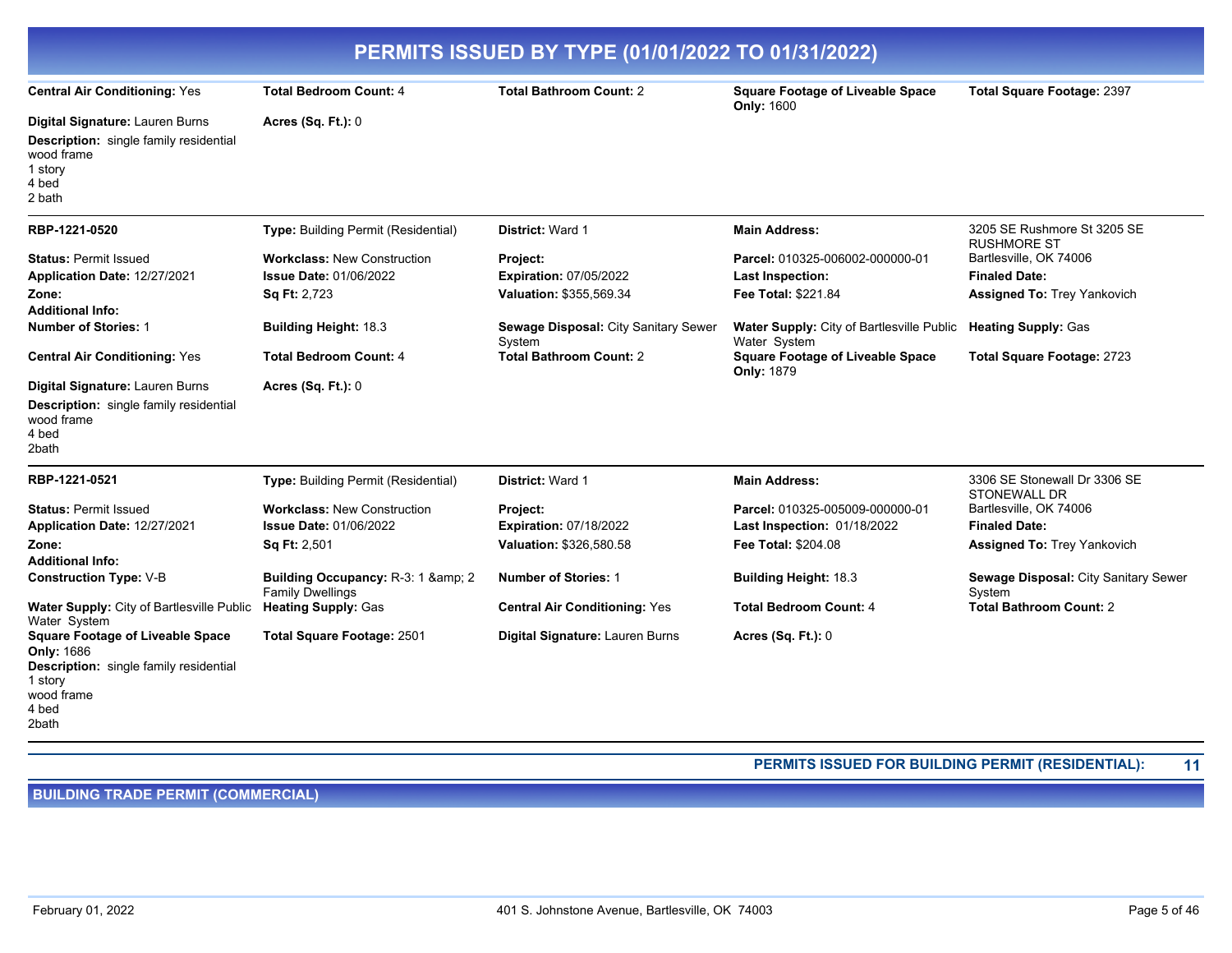| CTP-0122-0615                                                                          | Type: Building Trade Permit<br>(Commercial)                      | <b>District: Ward 4</b>       | <b>Main Address:</b>                                                                                                                                                 | 220 S Comanche Ave 00220 S<br><b>COMANCHE AVE</b>       |
|----------------------------------------------------------------------------------------|------------------------------------------------------------------|-------------------------------|----------------------------------------------------------------------------------------------------------------------------------------------------------------------|---------------------------------------------------------|
| <b>Status: Permit Issued</b>                                                           | <b>Workclass: Plumbing</b><br>New/Repair/Replace (Contractors)   | Project:                      | Parcel: 010053-013005-000000-01                                                                                                                                      | Bartlesville, OK 74003                                  |
| Application Date: 01/06/2022                                                           | <b>Issue Date: 01/06/2022</b>                                    | <b>Expiration: 07/05/2022</b> | Last Inspection: 01/06/2022                                                                                                                                          | <b>Finaled Date:</b>                                    |
| <b>Zone: TIF 2 District TIF 2 District</b>                                             | Sq Ft: 0                                                         | Valuation: \$0.00             | <b>Fee Total: \$24.00</b>                                                                                                                                            | <b>Assigned To: Trey Yankovich</b>                      |
| <b>Additional Info:</b>                                                                |                                                                  |                               |                                                                                                                                                                      |                                                         |
| Acres (Sq. Ft.): 4903.93                                                               | Floodway: 500yr flood                                            | Zoning District: C-5          | Property Legal Description: S 45 LOT 5 BackflowCheck: No<br>BLK 13 CAPITOL HILL                                                                                      |                                                         |
| <b>GasLineCheck: No</b>                                                                | GreaseCheck: No                                                  | ReconfigureCheck: No          | SewerCheck: No                                                                                                                                                       | SewerRepairCheck: Yes                                   |
| <b>BoilerCheck: No</b>                                                                 | <b>WaterLineCheck: No</b>                                        |                               |                                                                                                                                                                      |                                                         |
| <b>Description:</b> Sewer line replace under slap inside building                      |                                                                  |                               |                                                                                                                                                                      |                                                         |
| CTP-0122-0616                                                                          | <b>Type: Building Trade Permit</b><br>(Commercial)               | <b>District: Ward 2</b>       | <b>Main Address:</b>                                                                                                                                                 | 1776 SE Silver Lake Rd 1776 SE SILVER<br><b>LAKE RD</b> |
| <b>Status: Permit Issued</b>                                                           | <b>Workclass: Mechanical</b><br>New/Repair/Replace (Contractors) | Project:                      | Parcel: 010999-202613-004000-09                                                                                                                                      | Bartlesville, OK 74006                                  |
| Application Date: 01/07/2022                                                           | <b>Issue Date: 01/07/2022</b>                                    | <b>Expiration: 07/06/2022</b> | <b>Last Inspection:</b>                                                                                                                                              | <b>Finaled Date:</b>                                    |
| Zone: X No Flood Restrictions (Zone X)                                                 | Sq Ft: 2,000                                                     | Valuation: \$0.00             | Fee Total: \$44.00                                                                                                                                                   | <b>Assigned To: Trey Yankovich</b>                      |
| Additional Info:                                                                       |                                                                  |                               |                                                                                                                                                                      |                                                         |
| Acres (Sq. Ft.): 1.53712e+006                                                          | <b>Zoning District: RS-12</b>                                    | Floodway:                     | <b>Property Legal Description: PART</b><br>SECT 20-26-13 NW NW LESS ALL<br>THAT PART LYING N OF S LINE OF<br>NOWATA RD LESS BEG AT SW COR<br>OF NW NW GO S 89 DEG 59 | Digital Signature: Wayne A Thrash                       |
| Type1HoodQty: 0                                                                        | CommercialHoodCheck: No                                          | Fireplace / Stove: No         | GasLineCheck: No                                                                                                                                                     | <b>CoilOnlyCheck: No</b>                                |
| CoilQuantity: 0                                                                        | DuctsVentsCheck: No                                              | DuctsVentsQuantity: 0         | HeatPumpFurnaceCheck: No                                                                                                                                             | HeatPumpFurnaceQuantity: 0                              |
| MiniSplitCheck: No                                                                     | MiniSplitQuantity: 0                                             | NewSplitSystemCheck: Yes      | <b>NewSplitSystemQuantity: 2</b>                                                                                                                                     | PackageUnitCheck: No                                    |
| PackageUnitQuantity: 0                                                                 | <b>RTUCheck: No</b>                                              | <b>RTUQuantity: 0</b>         | SplitSystemChangeOutCheck: No                                                                                                                                        | RefrigerationOrCompressorCheck: No                      |
| RefrigerationOrCompressorQuantity: 0 WaterHeaterOrBoiler: No                           |                                                                  | WaterHeaterOrBoilerCheck: 0   |                                                                                                                                                                      |                                                         |
| Description: Replace 2 AC, FURNACES & COILS                                            |                                                                  |                               |                                                                                                                                                                      |                                                         |
| CTP-0122-0617                                                                          | Type: Building Trade Permit<br>(Commercial)                      | <b>District: Ward 4</b>       | <b>Main Address:</b>                                                                                                                                                 | 505 SE Washington Blvd 505 SE<br><b>WASHINGTON BLVD</b> |
| <b>Status: Permit Issued</b>                                                           | Workclass: Mechanical for New<br>Construction                    | Project: BRICKTOWN BREWERY    | Parcel: 010071-000T01-000000-04                                                                                                                                      | Bartlesville, OK 74003                                  |
| Application Date: 01/10/2022                                                           | <b>Issue Date: 01/10/2022</b>                                    | <b>Expiration: 07/11/2022</b> | <b>Last Inspection:</b>                                                                                                                                              | <b>Finaled Date:</b>                                    |
| Zone: AE 100-Year Flood Hazard Area -<br><b>Restrictions Apply</b><br>Additional Info: | Sq Ft: 18,000                                                    | Valuation: \$2,145,000.00     | Fee Total: \$554.00                                                                                                                                                  | <b>Assigned To: Trey Yankovich</b>                      |
| <b>Total Square Footage of New</b>                                                     |                                                                  |                               |                                                                                                                                                                      |                                                         |
| Construction: 18000<br><b>Description: BRICKTOWN BREWERY</b>                           |                                                                  |                               |                                                                                                                                                                      |                                                         |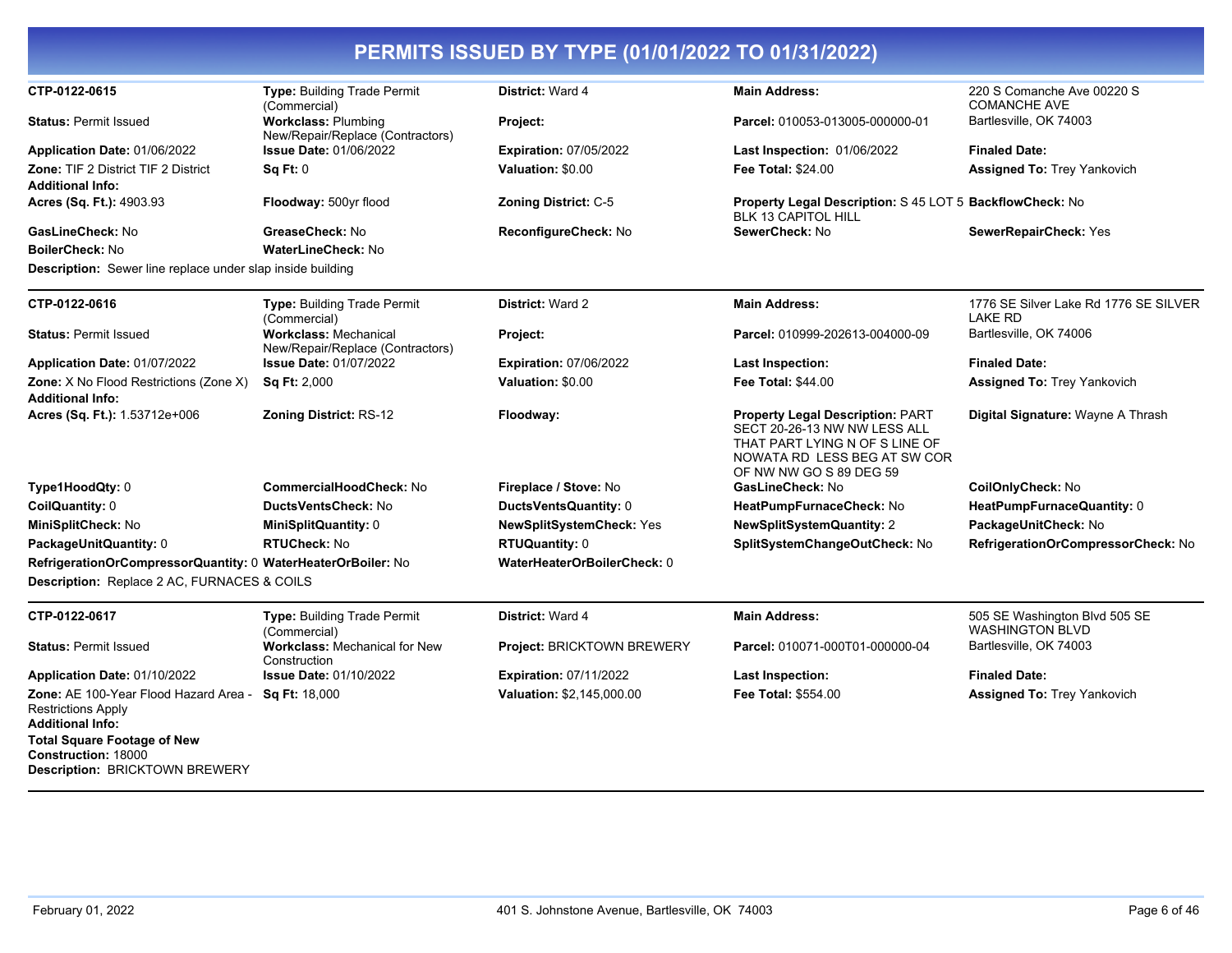| PERMITS ISSUED BY TYPE (01/01/2022 TO 01/31/2022)                                                                      |                                                                |                                                         |                                                                                                                                                                    |                                              |  |
|------------------------------------------------------------------------------------------------------------------------|----------------------------------------------------------------|---------------------------------------------------------|--------------------------------------------------------------------------------------------------------------------------------------------------------------------|----------------------------------------------|--|
| CTP-0122-0618                                                                                                          | <b>Type: Building Trade Permit</b><br>(Commercial)             | District: Ward 4                                        | <b>Main Address:</b>                                                                                                                                               | 420 S Johnstone Ave 00420 S<br>JOHNSTONE AVE |  |
| <b>Status: Permit Issued</b>                                                                                           | <b>Workclass: Mechanical for New</b><br>Construction           | Project: WASHINGTON COUNTY<br><b>COURTHOUSE</b>         | Parcel: 010001-038005-000000-01                                                                                                                                    | Bartlesville, OK 74003                       |  |
| Application Date: 01/13/2022                                                                                           | <b>Issue Date: 01/13/2022</b>                                  | <b>Expiration: 07/12/2022</b>                           | <b>Last Inspection:</b>                                                                                                                                            | <b>Finaled Date:</b>                         |  |
| <b>Zone: TIF 1 District TIF 1 District</b><br><b>Additional Info:</b><br><b>Total Square Footage of New</b>            | <b>Sq Ft: 2,350</b>                                            | Valuation: \$440,648.50                                 | <b>Fee Total: \$51.00</b>                                                                                                                                          | <b>Assigned To: Trey Yankovich</b>           |  |
| <b>Construction: 2350</b><br>Description: Washington County Courthouse Building                                        |                                                                |                                                         |                                                                                                                                                                    |                                              |  |
| CTP-0122-0619                                                                                                          | <b>Type: Building Trade Permit</b><br>(Commercial)             | District: Ward 3                                        | <b>Main Address:</b>                                                                                                                                               | 1900 SE Price Rd 01900 SE PRICE RD           |  |
| <b>Status: Permit Issued</b>                                                                                           | <b>Workclass: Electrical for New</b><br>Construction           | Project:                                                | Parcel: 010999-302613-001000-01                                                                                                                                    | Bartlesville, OK 74006                       |  |
| Application Date: 01/18/2022                                                                                           | <b>Issue Date: 01/18/2022</b>                                  | <b>Expiration: 07/18/2022</b>                           | Last Inspection: 01/18/2022                                                                                                                                        | <b>Finaled Date:</b>                         |  |
| <b>Zone:</b> X No Flood Restrictions (Zone X)<br><b>Additional Info:</b><br><b>Total Square Footage of New</b>         | <b>Sq Ft: 1,740</b>                                            | Valuation: \$0.00                                       | <b>Fee Total: \$38.80</b>                                                                                                                                          | <b>Assigned To: Trey Yankovich</b>           |  |
| Construction: 1740<br><b>Description:</b> Permit and Inspection for Hillcrest                                          |                                                                |                                                         |                                                                                                                                                                    |                                              |  |
| CTP-0122-0620                                                                                                          | <b>Type: Building Trade Permit</b><br>(Commercial)             | District: Ward 1                                        | <b>Main Address:</b>                                                                                                                                               | 1025 SE Swan Dr 01025 SE SWAN DR             |  |
| <b>Status: Permit Issued</b>                                                                                           | Workclass: Roofing Repair/Replacement Project:<br>(Contractor) |                                                         | Parcel: 010138-000023-000000-01                                                                                                                                    | Bartlesville, OK 74006                       |  |
| Application Date: 01/27/2022                                                                                           | <b>Issue Date: 01/27/2022</b>                                  | <b>Expiration: 07/26/2022</b>                           | Last Inspection:                                                                                                                                                   | <b>Finaled Date:</b>                         |  |
| <b>Zone: RM-3/PUD RM-3/PUD</b>                                                                                         | Sq Ft: 0                                                       | Valuation: \$0.00                                       | <b>Fee Total: \$84.00</b>                                                                                                                                          | <b>Assigned To: Trey Yankovich</b>           |  |
| <b>Additional Info:</b><br>Acres (sq. Ft.): 424748                                                                     | Floodway:                                                      | <b>Zoning District: RM-3/PUD</b>                        | Property Legal Description: LOTS 23<br>24 LESS BEG AT MOST NLY COR LOT<br>24 S 24 DEG 06 MIN 58 SEC E 103.24;<br>ALONG CURVE CONCAVE TO NE<br><b>RADIUS 772.71</b> | <b>CompositeCheck: Yes</b>                   |  |
| <b>MetalCheck: No</b>                                                                                                  | <b>OtherCheck: No</b>                                          | <b>Number of SEPARATE structures to be</b><br>Roofed: 4 |                                                                                                                                                                    |                                              |  |
| CTP-0122-0621                                                                                                          | Type: Building Trade Permit<br>(Commercial)                    | <b>District: Ward 3</b>                                 | <b>Main Address:</b>                                                                                                                                               | 1900 SE Price Rd 01900 SE PRICE RD           |  |
| <b>Status: Permit Issued</b>                                                                                           | Workclass: Mechanical for New<br>Construction                  | Project:                                                | Parcel: 010999-302613-001000-01                                                                                                                                    | Bartlesville, OK 74003                       |  |
| Application Date: 01/31/2022                                                                                           | <b>Issue Date: 01/31/2022</b>                                  | <b>Expiration: 08/01/2022</b>                           | <b>Last Inspection:</b>                                                                                                                                            | <b>Finaled Date:</b>                         |  |
| <b>Zone: RS-12 RS-12</b><br><b>Additional Info:</b><br><b>Total Square Footage of New</b><br><b>Construction: 1740</b> | Sq Ft: 1,740                                                   | Valuation: \$250,000.00                                 | <b>Fee Total: \$38.80</b>                                                                                                                                          | <b>Assigned To: Trey Yankovich</b>           |  |

**PERMITS ISSUED FOR BUILDING TRADE PERMIT (COMMERCIAL): 7**

**BUILDING TRADE PERMIT (RESIDENTIAL)**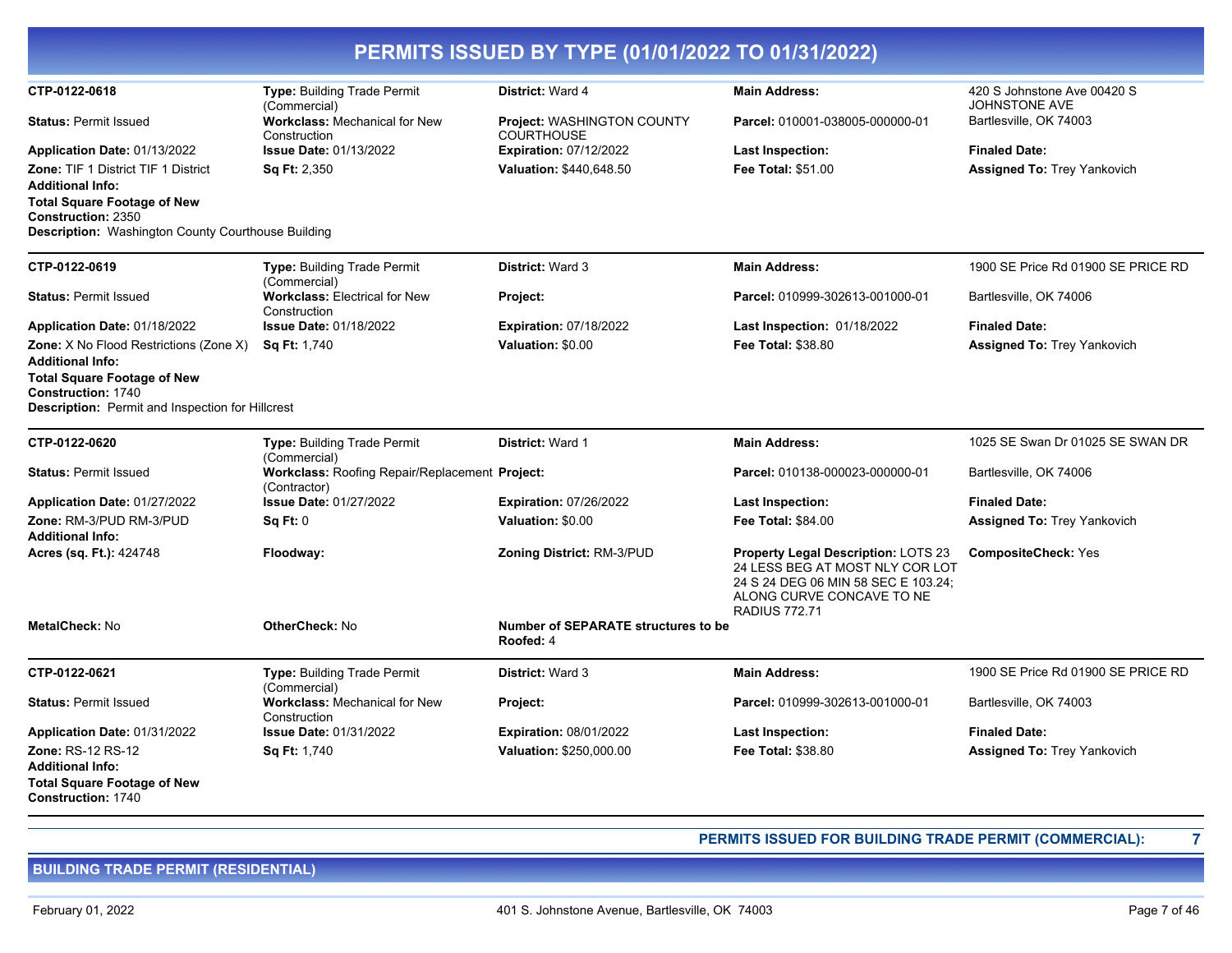|                                                                 |                                                                                                     | PERMITS ISSUED BY TYPE (01/01/2022 TO 01/31/2022)          |                                    |                                               |
|-----------------------------------------------------------------|-----------------------------------------------------------------------------------------------------|------------------------------------------------------------|------------------------------------|-----------------------------------------------|
| RTP-0122-2724                                                   | Type: Building Trade Permit (Residential) District: Ward 1                                          |                                                            | <b>Main Address:</b>               | 2133 SE Osage Ave 2133 SE OSAGE<br>AVE        |
| <b>Status: Permit Issued</b>                                    | <b>Workclass: Electrical</b><br>New/Repair/Replace (Contractors)                                    | Project:                                                   | Parcel: 010457-001008-000000-01    | Bartlesville, OK 74003                        |
| <b>Application Date: 01/03/2022</b>                             | <b>Issue Date: 01/03/2022</b>                                                                       | <b>Expiration: 07/04/2022</b>                              | <b>Last Inspection: 01/03/2022</b> | <b>Finaled Date:</b>                          |
| Zone:                                                           | Sq Ft: 0                                                                                            | Valuation: \$0.00                                          | <b>Fee Total: \$24.00</b>          | Assigned To: Trey Yankovich                   |
| <b>Additional Info:</b>                                         |                                                                                                     |                                                            |                                    |                                               |
| Digital Signature: jw                                           | <b>NewMeterCheck: No</b>                                                                            | ServiceRiserReplace: No                                    | ReplacementMeterCheck: No          | <b>New BreakerQuantity: 0</b>                 |
| NewBreakerCheck: No                                             | ReplacementBreakerCheck: No                                                                         | TransferSwitchInstallation: No                             | <b>NewExtensionCheck: Yes</b>      | GeneratorCheck: No                            |
| Generator Quantity: 0                                           | PoolCheck: No                                                                                       | SolarPanelCheckBox: No                                     | TemporaryServiceCheck: No          |                                               |
| <b>Description:</b> Add circuit for plugs                       |                                                                                                     |                                                            |                                    |                                               |
| RTP-0122-2725                                                   | Type: Building Trade Permit (Residential) District: Ward 2                                          |                                                            | <b>Main Address:</b>               | 1830 SE Jefferson PI 1830 SE                  |
| <b>Status: Permit Issued</b>                                    | <b>Workclass: Electrical for New</b><br>Construction                                                | Project:                                                   | Parcel: 010325-004009-000000-01    | <b>JEFFERSON PL</b><br>Bartlesville, OK 74003 |
| Application Date: 01/03/2022                                    | <b>Issue Date: 01/03/2022</b>                                                                       | <b>Expiration: 07/04/2022</b>                              | <b>Last Inspection: 01/03/2022</b> | <b>Finaled Date:</b>                          |
| Zone: X No Flood Restrictions (Zone X)                          | <b>Sq Ft: 2,366</b>                                                                                 | Valuation: \$308,952.28                                    | Fee Total: \$51.32                 | <b>Assigned To: Trey Yankovich</b>            |
| <b>Additional Info:</b>                                         |                                                                                                     |                                                            |                                    |                                               |
| <b>Total Square Footage of New</b><br><b>Construction: 2366</b> |                                                                                                     |                                                            |                                    |                                               |
| RTP-0122-2726                                                   | Type: Building Trade Permit (Residential) District: Ward 2                                          |                                                            | <b>Main Address:</b>               | 1408 SE Rockdale Rd 1408 SE<br>ROCKDALE RD    |
| <b>Status: Permit Issued</b>                                    | <b>Workclass: Mechanical</b><br>New/Repair/Replace (Contractors)                                    | Project:                                                   | Parcel: 010999-172613-003000-20    | Bartlesville, OK 74006                        |
| Application Date: 01/03/2022                                    | Issue Date: 01/03/2022                                                                              | <b>Expiration: 07/04/2022</b>                              | Last Inspection:                   | <b>Finaled Date:</b>                          |
| Zone:                                                           | Sq Ft: 0                                                                                            | Valuation: \$0.00                                          | <b>Fee Total: \$24.00</b>          | <b>Assigned To: Trey Yankovich</b>            |
| <b>Additional Info:</b>                                         |                                                                                                     |                                                            |                                    |                                               |
| CommercialHoodCheck: No                                         | Fireplace / Stove: No                                                                               | <b>GasLineCheck: No</b>                                    | <b>CoilOnlyCheck: Yes</b>          | <b>CoilQuantity: 1</b>                        |
| DuctsVentsCheck: No                                             | HeatPumpFurnaceCheck: No                                                                            | MiniSplitCheck: No                                         | NewSplitSystemCheck: No            | PackageUnitCheck: No                          |
| <b>RTUCheck: No</b>                                             | SplitSystemChangeOutCheck: No                                                                       | RefrigerationOrCompressorCheck: No WaterHeaterOrBoiler: No |                                    |                                               |
| Description: AC AND COIL                                        |                                                                                                     |                                                            |                                    |                                               |
| RTP-0122-2727                                                   | Type: Building Trade Permit (Residential) District: Ward 1                                          |                                                            | <b>Main Address:</b>               | 1505 SE Smysor Dr 1505 SE SMYSOR<br>DR        |
| <b>Status: Permit Issued</b>                                    | <b>Workclass: Electrical</b><br>New/Repair/Replace (Contractors)                                    | Project:                                                   | Parcel: 010308-008007-000000-01    | Bartlesville, OK 74006                        |
| Application Date: 01/03/2022                                    | <b>Issue Date: 01/03/2022</b>                                                                       | <b>Expiration: 07/04/2022</b>                              | <b>Last Inspection: 01/04/2022</b> | <b>Finaled Date:</b>                          |
| Zone:                                                           | <b>Sq Ft: 2,091</b>                                                                                 | Valuation: \$0.00                                          | <b>Fee Total: \$24.00</b>          | <b>Assigned To: Trey Yankovich</b>            |
| <b>Additional Info:</b>                                         |                                                                                                     |                                                            |                                    |                                               |
| Digital Signature: Jerica Morehead                              | NewMeterCheck: No                                                                                   | ServiceRiserReplace: No                                    | ReplacementMeterCheck: No          | <b>New BreakerQuantity: 1</b>                 |
| <b>NewBreakerCheck: Yes</b>                                     | ReplacementBreakerCheck: No                                                                         | <b>TransferSwitchInstallation: No</b>                      | <b>NewExtensionCheck: No</b>       | GeneratorCheck: No                            |
| Generator Quantity: 0                                           | PoolCheck: No                                                                                       | SolarPanelCheckBox: No                                     | TemporaryServiceCheck: No          |                                               |
|                                                                 | <b>Description:</b> Upgrading service to 200A panel, installing new meter can, riser and ground rod |                                                            |                                    |                                               |

-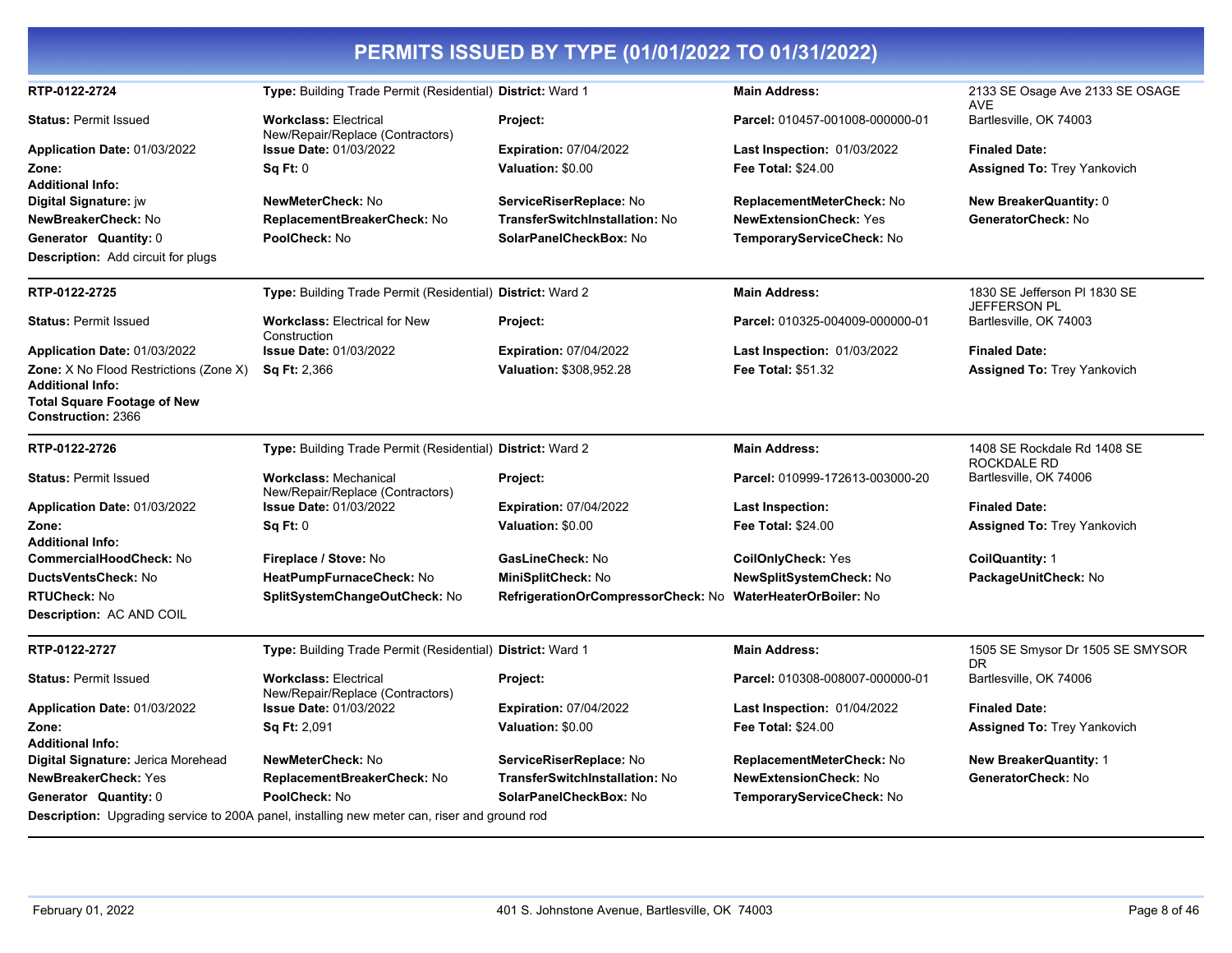| PERMITS ISSUED BY TYPE (01/01/2022 TO 01/31/2022)                                                                                   |                                                            |                                                          |                                                          |                                                            |  |
|-------------------------------------------------------------------------------------------------------------------------------------|------------------------------------------------------------|----------------------------------------------------------|----------------------------------------------------------|------------------------------------------------------------|--|
| RTP-0122-2728                                                                                                                       | Type: Building Trade Permit (Residential) District: Ward 1 |                                                          | <b>Main Address:</b>                                     | 1825 SE Jefferson Rd 1825 SE<br><b>JEFFERSON RD</b>        |  |
| <b>Status: Permit Issued</b>                                                                                                        | <b>Workclass: Mechanical for New</b><br>Construction       | Project:                                                 | Parcel: 010325-004005-000000-01                          | Bartlesville, OK 74006                                     |  |
| Application Date: 01/03/2022<br>Zone:<br><b>Additional Info:</b><br><b>Total Square Footage of New</b><br><b>Construction: 2041</b> | <b>Issue Date: 01/03/2022</b><br><b>Sq Ft: 2,041</b>       | <b>Expiration: 07/06/2022</b><br>Valuation: \$0.00       | Last Inspection: 01/07/2022<br><b>Fee Total: \$44.82</b> | <b>Finaled Date:</b><br>Assigned To: Trey Yankovich        |  |
| RTP-0122-2729                                                                                                                       | Type: Building Trade Permit (Residential) District: Ward 1 |                                                          | <b>Main Address:</b>                                     | 1829 SE Jefferson Rd 1829 SE<br>JEFFERSON RD               |  |
| <b>Status: Permit Issued</b>                                                                                                        | <b>Workclass: Mechanical for New</b><br>Construction       | Project:                                                 | Parcel: 010325-004006-000000-01                          | Bartlesville, OK 74006                                     |  |
| Application Date: 01/03/2022<br>Zone:<br><b>Additional Info:</b><br><b>Total Square Footage of New</b><br><b>Construction: 2041</b> | <b>Issue Date: 01/03/2022</b><br>Sq Ft: 2,041              | <b>Expiration: 07/06/2022</b><br>Valuation: \$0.00       | Last Inspection: 01/07/2022<br>Fee Total: \$44.82        | <b>Finaled Date:</b><br><b>Assigned To: Trey Yankovich</b> |  |
| RTP-0122-2730                                                                                                                       | Type: Building Trade Permit (Residential) District: Ward 1 |                                                          | <b>Main Address:</b>                                     | 1834 SE Jefferson PI 1834 SE                               |  |
| <b>Status: Permit Issued</b>                                                                                                        | <b>Workclass: Mechanical for New</b><br>Construction       | Project:                                                 | Parcel: 010325-004010-000000-01                          | JEFFERSON PL<br>Bartlesville, OK 74006                     |  |
| Application Date: 01/03/2022<br>Zone:<br><b>Additional Info:</b><br><b>Total Square Footage of New</b><br><b>Construction: 2667</b> | <b>Issue Date: 01/03/2022</b><br><b>Sq Ft: 2,667</b>       | <b>Expiration: 07/13/2022</b><br>Valuation: \$0.00       | Last Inspection: 01/14/2022<br><b>Fee Total: \$57.34</b> | <b>Finaled Date:</b><br>Assigned To: Trey Yankovich        |  |
| RTP-0122-2731                                                                                                                       | Type: Building Trade Permit (Residential) District: Ward 1 |                                                          | <b>Main Address:</b>                                     | 1833 SE Jefferson Rd 1833 SE<br>JEFFERSON RD               |  |
| <b>Status: Permit Issued</b>                                                                                                        | <b>Workclass: Mechanical for New</b><br>Construction       | Project:                                                 | Parcel: 010325-004007-000000-01                          | Bartlesville, OK 74006                                     |  |
| Application Date: 01/03/2022                                                                                                        | <b>Issue Date: 01/03/2022</b>                              | <b>Expiration: 07/19/2022</b>                            | <b>Last Inspection: 01/20/2022</b>                       | <b>Finaled Date:</b>                                       |  |
| Zone:<br><b>Additional Info:</b><br><b>Total Square Footage of New</b><br><b>Construction: 2449</b>                                 | Sq Ft: 2,449                                               | Valuation: \$0.00                                        | Fee Total: \$52.98                                       | <b>Assigned To: Trey Yankovich</b>                         |  |
| RTP-0122-2732                                                                                                                       | Type: Building Trade Permit (Residential) District: Ward 2 |                                                          | <b>Main Address:</b>                                     | 3522 SE Stonewall Dr 3522 SE<br>STONEWALL DR               |  |
| <b>Status: Permit Issued</b>                                                                                                        | Workclass: Plumbing for New<br>Construction                | Project:                                                 | Parcel: 010325-004037-000000-01                          | Bartlesville, OK 74006                                     |  |
| Application Date: 01/03/2022                                                                                                        | <b>Issue Date: 01/03/2022</b>                              | <b>Expiration: 07/05/2022</b>                            | Last Inspection: 01/06/2022                              | <b>Finaled Date:</b>                                       |  |
| Zone:<br><b>Additional Info:</b>                                                                                                    | <b>Sq Ft:</b> 1,813                                        | Valuation: \$236,741.54                                  | <b>Fee Total: \$40.26</b>                                | Assigned To: Trey Yankovich                                |  |
| <b>Total Square Footage of New</b><br><b>Construction: 1813</b><br><b>Description:</b> New Single Family                            | <b>UtilityOrderRelated: Yes</b>                            | Is this permit accompanied by a<br>building permit?: Yes |                                                          |                                                            |  |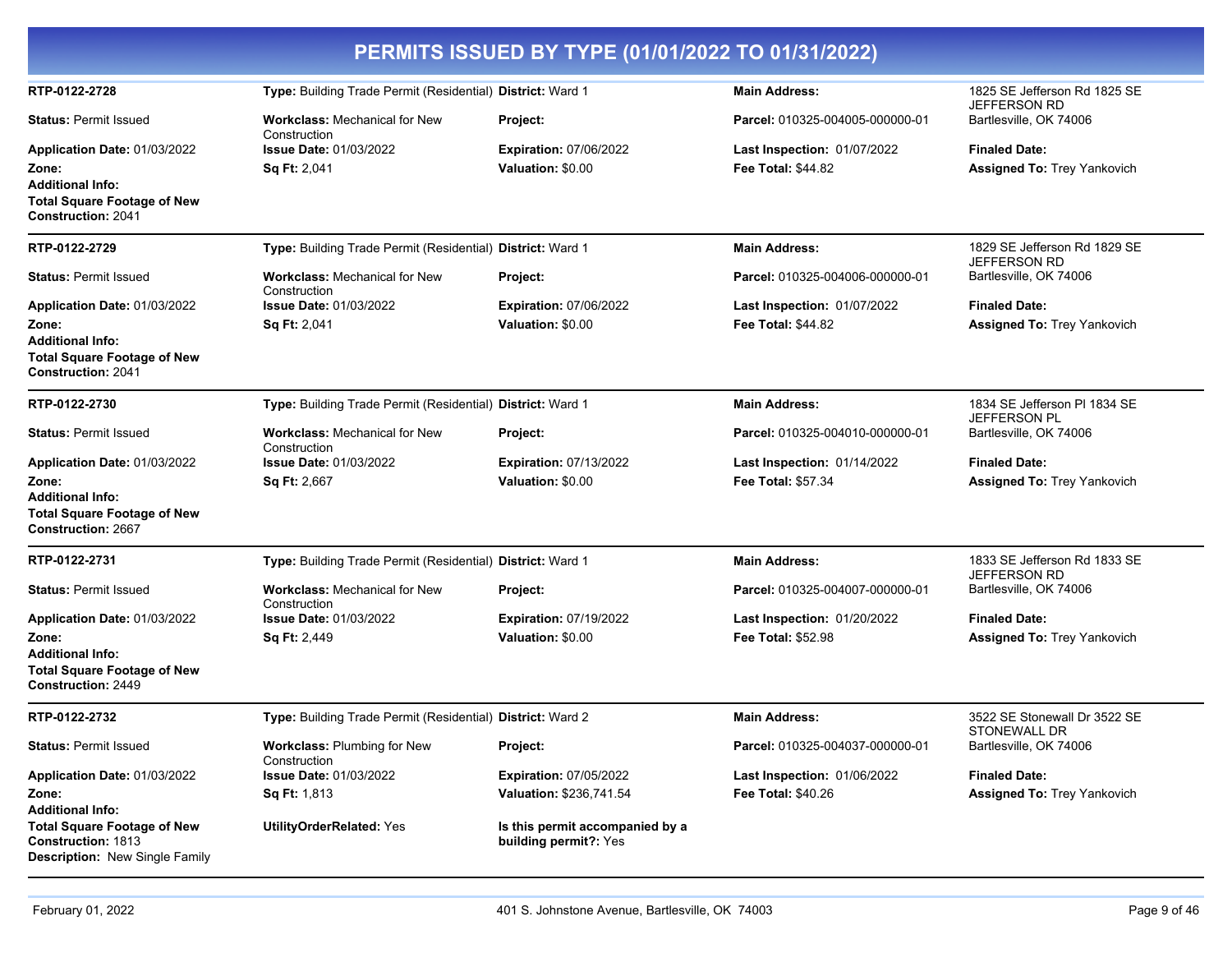|                                                                                                               |                                                            | PERMITS ISSUED BY TYPE (01/01/2022 TO 01/31/2022)        |                                 |                                               |
|---------------------------------------------------------------------------------------------------------------|------------------------------------------------------------|----------------------------------------------------------|---------------------------------|-----------------------------------------------|
| RTP-0122-2733                                                                                                 | Type: Building Trade Permit (Residential) District: Ward 2 |                                                          | <b>Main Address:</b>            | 3206 SE Roman Cir 3206 SE ROMAN<br><b>CIR</b> |
| <b>Status: Permit Issued</b>                                                                                  | <b>Workclass: Plumbing for New</b><br>Construction         | <b>Project:</b>                                          | Parcel: 010325-006008-000000-01 | Bartlesville, OK 74006                        |
| Application Date: 01/03/2022                                                                                  | <b>Issue Date: 01/03/2022</b>                              | <b>Expiration: 08/01/2022</b>                            | Last Inspection: 01/31/2022     | <b>Finaled Date:</b>                          |
| Zone: X No Flood Restrictions (Zone X)<br><b>Additional Info:</b>                                             | <b>Sq Ft: 2,390</b>                                        | Valuation: \$312,086.20                                  | <b>Fee Total: \$51.80</b>       | Assigned To: Trey Yankovich                   |
| <b>Total Square Footage of New</b><br><b>Construction: 2390</b><br>Description: New Single Family Residential | <b>UtilityOrderRelated: Yes</b>                            | Is this permit accompanied by a<br>building permit?: Yes |                                 |                                               |
|                                                                                                               |                                                            |                                                          |                                 |                                               |
| RTP-0122-2734                                                                                                 | Type: Building Trade Permit (Residential) District: Ward 2 |                                                          | <b>Main Address:</b>            | 3109 SE Stonewall Dr 3109 SE<br>STONEWALL DR  |
| <b>Status: Permit Issued</b>                                                                                  | Workclass: Plumbing for New<br>Construction                | Project:                                                 | Parcel: 010325-003003-000000-01 | Bartlesville, OK 74006                        |
| Application Date: 01/03/2022                                                                                  | <b>Issue Date: 01/03/2022</b>                              | <b>Expiration: 07/04/2022</b>                            | Last Inspection:                | <b>Finaled Date:</b>                          |
| Zone:<br><b>Additional Info:</b>                                                                              | <b>Sq Ft: 2,145</b>                                        | Valuation: \$280,094.10                                  | <b>Fee Total: \$46.90</b>       | <b>Assigned To: Trey Yankovich</b>            |
| <b>Total Square Footage of New</b><br>Construction: 2145<br>Description: New Single Family                    | <b>UtilityOrderRelated: Yes</b>                            | Is this permit accompanied by a<br>building permit?: Yes |                                 |                                               |
| RTP-0122-2735                                                                                                 | Type: Building Trade Permit (Residential) District: Ward 2 |                                                          | <b>Main Address:</b>            | 2019 SE Cypress Cir 2019 SE CYPRESS           |
| <b>Status: Permit Issued</b>                                                                                  | Workclass: Plumbing for New<br>Construction                | <b>Project:</b>                                          | Parcel: 010325-003010-000000-01 | <b>CIR</b><br>Bartlesville, OK 74006          |
| Application Date: 01/03/2022                                                                                  | <b>Issue Date: 01/03/2022</b>                              | <b>Expiration: 07/04/2022</b>                            | <b>Last Inspection:</b>         | <b>Finaled Date:</b>                          |
| Zone:<br><b>Additional Info:</b>                                                                              | <b>Sq Ft: 2,145</b>                                        | Valuation: \$280,094.10                                  | <b>Fee Total: \$46.90</b>       | Assigned To: Trey Yankovich                   |
| <b>Total Square Footage of New</b><br>Construction: 2145<br><b>Description: New Single Family</b>             | <b>UtilityOrderRelated: Yes</b>                            | Is this permit accompanied by a<br>building permit?: Yes |                                 |                                               |
| RTP-0122-2736                                                                                                 | Type: Building Trade Permit (Residential) District: Ward 2 |                                                          | <b>Main Address:</b>            | 3013 SE Blake Cir 3013 SE BLAKE CIR           |
| <b>Status: Permit Issued</b>                                                                                  | Workclass: Plumbing for New<br>Construction                | Project:                                                 | Parcel: 010325-001048-000000-01 | Bartlesville, OK 74006                        |
| Application Date: 01/03/2022                                                                                  | <b>Issue Date: 01/03/2022</b>                              | <b>Expiration: 07/26/2022</b>                            | Last Inspection: 01/27/2022     | <b>Finaled Date:</b>                          |
| Zone: X No Flood Restrictions (Zone X)<br><b>Additional Info:</b>                                             | <b>Sq Ft: 2,145</b>                                        | Valuation: \$280,094.10                                  | <b>Fee Total: \$46.90</b>       | <b>Assigned To: Trey Yankovich</b>            |
| <b>Total Square Footage of New</b><br><b>Construction: 2145</b><br>Description: New Single Family Residential | <b>UtilityOrderRelated: Yes</b>                            | Is this permit accompanied by a<br>building permit?: Yes |                                 |                                               |
|                                                                                                               |                                                            |                                                          |                                 |                                               |
| RTP-0122-2737                                                                                                 | Type: Building Trade Permit (Residential) District: Ward 2 |                                                          | Main Address:                   | 3302 SE Stonewall Dr 3302 SE<br>STONEWALL DR  |
| <b>Status: Permit Issued</b>                                                                                  | Workclass: Plumbing for New<br>Construction                | Project:                                                 | Parcel: 010325-005008-000000-01 | Bartlesville, OK 74006                        |
| Application Date: 01/03/2022                                                                                  | <b>Issue Date: 01/03/2022</b>                              | <b>Expiration: 07/04/2022</b>                            | <b>Last Inspection:</b>         | <b>Finaled Date:</b>                          |
| Zone:<br><b>Additional Info:</b>                                                                              | <b>Sq Ft: 2,397</b>                                        | Valuation: \$313,000.26                                  | Fee Total: \$51.94              | Assigned To: Trey Yankovich                   |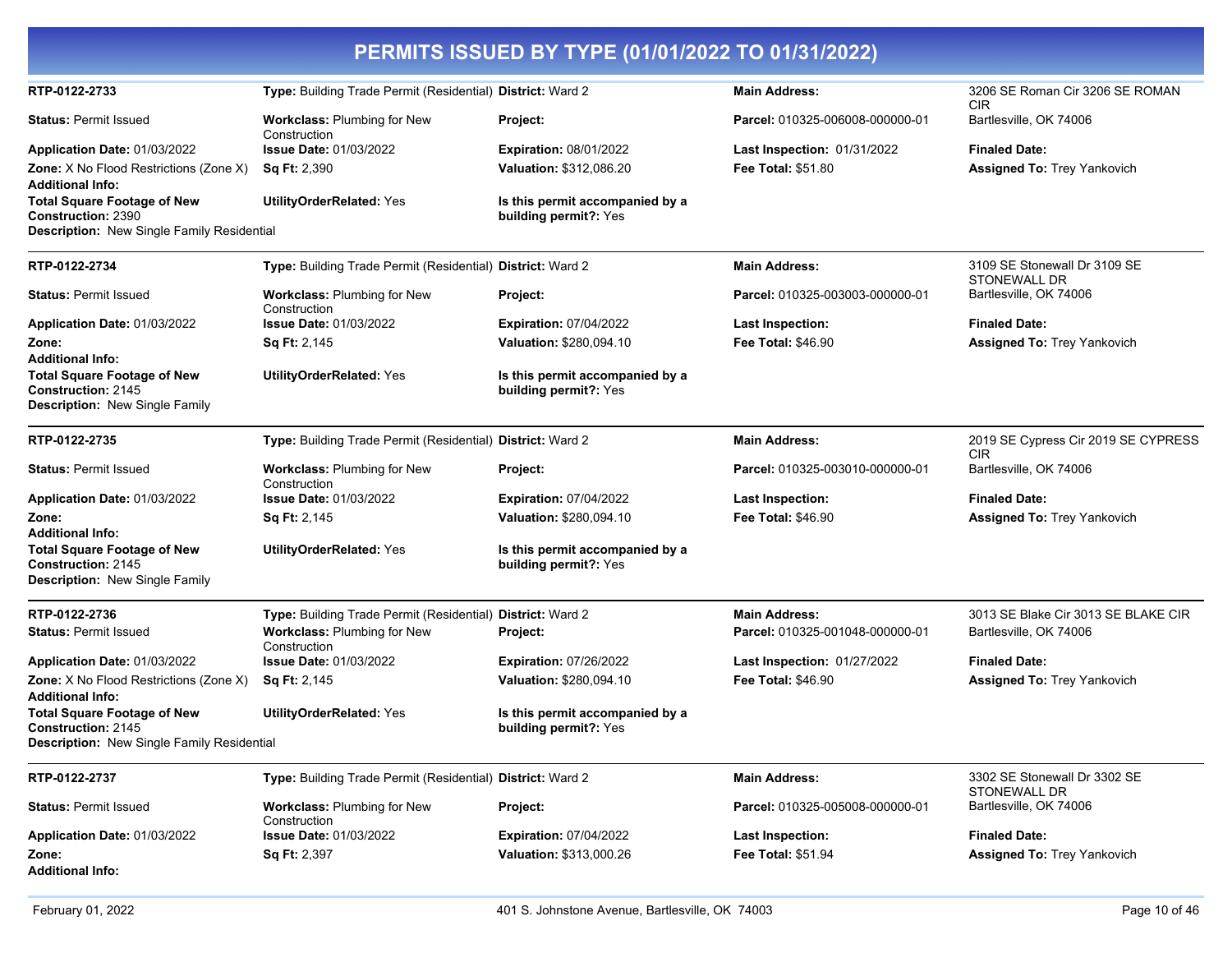| PERMITS ISSUED BY TYPE (01/01/2022 TO 01/31/2022)                                                                                                                                |                                                                 |                                                          |                                    |                                                   |
|----------------------------------------------------------------------------------------------------------------------------------------------------------------------------------|-----------------------------------------------------------------|----------------------------------------------------------|------------------------------------|---------------------------------------------------|
| <b>Total Square Footage of New</b><br><b>Construction: 2397</b><br><b>Description: New Single Family</b>                                                                         | <b>UtilityOrderRelated: Yes</b>                                 | Is this permit accompanied by a<br>building permit?: Yes |                                    |                                                   |
| RTP-0122-2738                                                                                                                                                                    | Type: Building Trade Permit (Residential) District: Ward 1      |                                                          | <b>Main Address:</b>               | 3306 SE Stonewall Dr 3306 SE<br>STONEWALL DR      |
| <b>Status: Permit Issued</b>                                                                                                                                                     | Workclass: Plumbing for New<br>Construction                     | Project:                                                 | Parcel: 010325-005009-000000-01    | Bartlesville, OK 74006                            |
| Application Date: 01/03/2022                                                                                                                                                     | <b>Issue Date: 01/03/2022</b>                                   | <b>Expiration: 07/04/2022</b>                            | <b>Last Inspection: 01/04/2022</b> | <b>Finaled Date:</b>                              |
| Zone:<br><b>Additional Info:</b>                                                                                                                                                 | <b>Sq Ft: 2,501</b>                                             | Valuation: \$120,000.00                                  | <b>Fee Total: \$54.02</b>          | <b>Assigned To: Trey Yankovich</b>                |
| <b>Total Square Footage of New</b><br><b>Construction: 2501</b><br>Description: single family residential<br>1 story<br>wood frame<br>4 bed<br>2bath                             | <b>UtilityOrderRelated: Yes</b>                                 | Is this permit accompanied by a<br>building permit?: Yes |                                    |                                                   |
| RTP-0122-2739                                                                                                                                                                    | Type: Building Trade Permit (Residential) District: Ward 1      |                                                          | <b>Main Address:</b>               | 3201 SE Rushmore St 3201 SE<br><b>RUSHMORE ST</b> |
| <b>Status: Permit Issued</b>                                                                                                                                                     | <b>Workclass: Plumbing for New</b><br>Construction              | Project:                                                 | Parcel: 010325-006001-000000-01    | Bartlesville, OK 74006                            |
| Application Date: 01/03/2022                                                                                                                                                     | <b>Issue Date: 01/03/2022</b>                                   | <b>Expiration: 07/04/2022</b>                            | <b>Last Inspection:</b>            | <b>Finaled Date:</b>                              |
| Zone:                                                                                                                                                                            | <b>Sq Ft: 2,397</b>                                             | Valuation: \$120,000.00                                  | <b>Fee Total: \$51.94</b>          | <b>Assigned To: Trey Yankovich</b>                |
| <b>Additional Info:</b><br>Is this permit accompanied by a<br>building permit?: Yes<br><b>Description:</b> single family residential<br>wood frame<br>1 story<br>4 bed<br>2 bath | <b>Total Square Footage of New</b><br><b>Construction: 2397</b> | <b>UtilityOrderRelated: Yes</b>                          |                                    |                                                   |
| RTP-0122-2740                                                                                                                                                                    | Type: Building Trade Permit (Residential) District: Ward 2      |                                                          | <b>Main Address:</b>               | 3209 SE Rushmore St 3209 SE<br><b>RUSHMORE ST</b> |
| <b>Status: Permit Issued</b>                                                                                                                                                     | Workclass: Plumbing for New<br>Construction                     | Project:                                                 | Parcel: 010325-006003-000000-01    | Bartlesville, OK 74006                            |
| Application Date: 01/03/2022                                                                                                                                                     | <b>Issue Date: 01/03/2022</b>                                   | <b>Expiration: 07/04/2022</b>                            | <b>Last Inspection:</b>            | <b>Finaled Date:</b>                              |
| Zone: RS-7 RS-7<br><b>Additional Info:</b>                                                                                                                                       | <b>Sq Ft: 2,501</b>                                             | Valuation: \$326,580.58                                  | <b>Fee Total: \$54.02</b>          | <b>Assigned To: Trey Yankovich</b>                |
| <b>Total Square Footage of New</b><br><b>Construction: 2501</b>                                                                                                                  | <b>UtilityOrderRelated: Yes</b>                                 | Is this permit accompanied by a<br>building permit?: Yes |                                    |                                                   |
| RTP-0122-2741                                                                                                                                                                    | Type: Building Trade Permit (Residential) District: Ward 2      |                                                          | <b>Main Address:</b>               | 3213 SE Rushmore St 3213 SE<br><b>RUSHMORE ST</b> |
| <b>Status: Permit Issued</b>                                                                                                                                                     | <b>Workclass: Plumbing for New</b><br>Construction              | Project:                                                 | Parcel: 010325-006004-000000-01    | Bartlesville, OK 74006                            |
| Application Date: 01/03/2022                                                                                                                                                     | <b>Issue Date: 01/03/2022</b>                                   | <b>Expiration: 07/04/2022</b>                            | <b>Last Inspection:</b>            | <b>Finaled Date:</b>                              |
| <b>Zone: RS-7 RS-7</b><br><b>Additional Info:</b>                                                                                                                                | Sq Ft: 2,390                                                    | Valuation: \$312,086.20                                  | <b>Fee Total: \$51.80</b>          | <b>Assigned To: Trey Yankovich</b>                |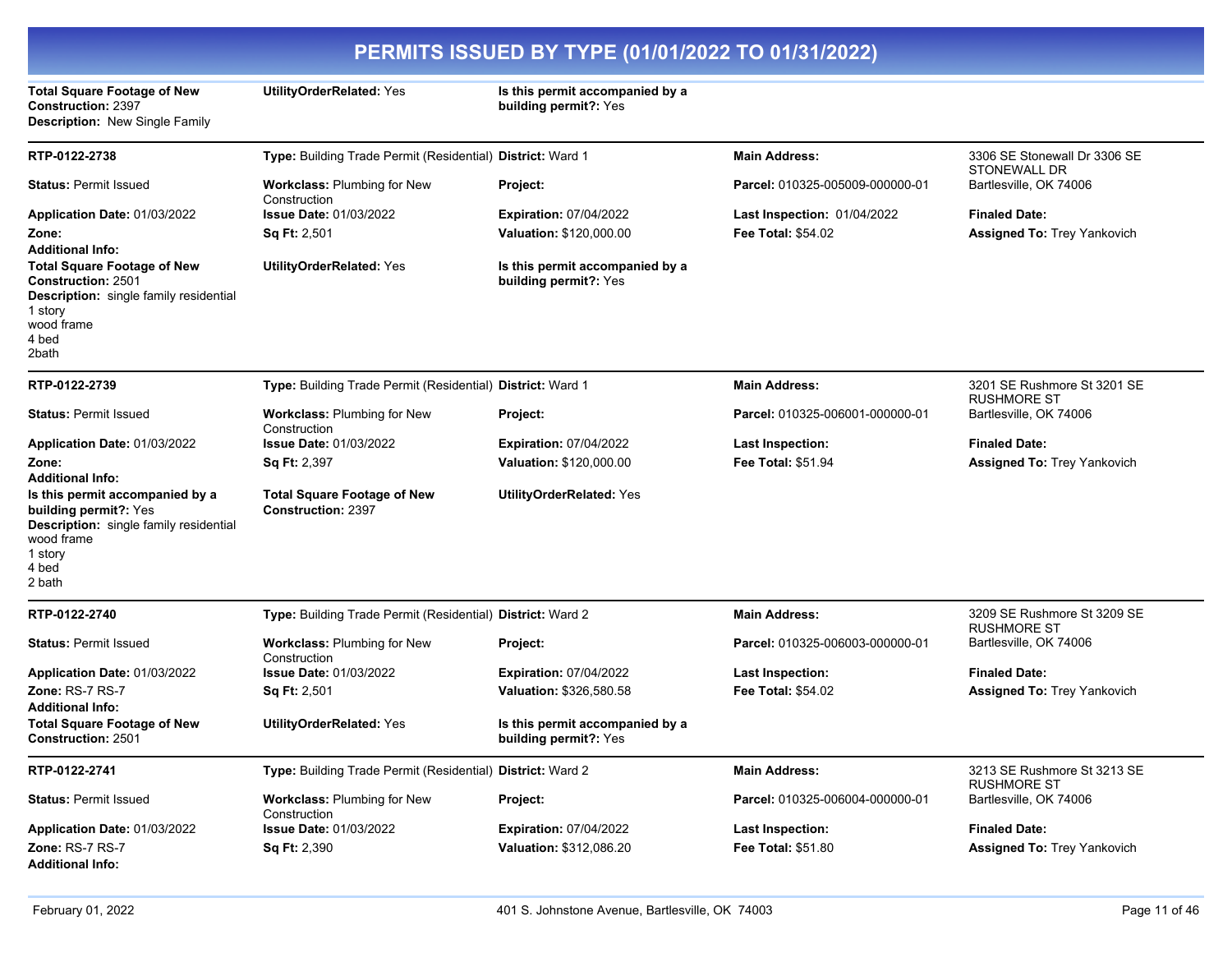**Total Square Footage of New Construction:** 2390 **Description:** New Single Family Residential

**UtilityOrderRelated:** Yes **Is this permit accompanied by a building permit?:** Yes

| RTP-0122-2742                                                                                            | Type: Building Trade Permit (Residential) District: Ward 2 |                                                          | <b>Main Address:</b>               | 2010 SE Cypress Cir 2010 SE CYPRESS<br><b>CIR</b>    |
|----------------------------------------------------------------------------------------------------------|------------------------------------------------------------|----------------------------------------------------------|------------------------------------|------------------------------------------------------|
| <b>Status: Permit Issued</b>                                                                             | <b>Workclass: Plumbing for New</b><br>Construction         | Project:                                                 | Parcel: 010325-003012-000000-01    | Bartlesville, OK 74006                               |
| Application Date: 01/03/2022                                                                             | <b>Issue Date: 01/03/2022</b>                              | <b>Expiration: 07/27/2022</b>                            | Last Inspection: 01/28/2022        | <b>Finaled Date:</b>                                 |
| Zone:<br><b>Additional Info:</b>                                                                         | Sq Ft: 1,989                                               | Valuation: \$259.723.62                                  | <b>Fee Total: \$43.78</b>          | <b>Assigned To: Trey Yankovich</b>                   |
| <b>Total Square Footage of New</b><br><b>Construction: 1989</b><br><b>Description: New Single Family</b> | <b>UtilityOrderRelated: Yes</b>                            | Is this permit accompanied by a<br>building permit?: Yes |                                    |                                                      |
| RTP-0122-2743                                                                                            | Type: Building Trade Permit (Residential) District: Ward 2 |                                                          | <b>Main Address:</b>               | 2011 SE Harriman Cir 02011 SE<br><b>HARRIMAN CIR</b> |
| <b>Status: Permit Issued</b>                                                                             | Workclass: Plumbing for New<br>Construction                | Project:                                                 | Parcel: 010325-003017-000000-01    | Bartlesville, OK 74003                               |
| Application Date: 01/03/2022                                                                             | <b>Issue Date: 01/03/2022</b>                              | <b>Expiration: 07/11/2022</b>                            | <b>Last Inspection: 01/10/2022</b> | <b>Finaled Date:</b>                                 |
| Zone:<br>Additional Info:                                                                                | Sq Ft: 1,957                                               | Valuation: \$255,545.06                                  | <b>Fee Total: \$43.14</b>          | <b>Assigned To: Trey Yankovich</b>                   |
| <b>Total Square Footage of New</b><br><b>Construction: 1957</b>                                          | <b>UtilityOrderRelated: Yes</b>                            | Is this permit accompanied by a<br>building permit?: Yes |                                    |                                                      |
| Description: New Single Family Residential                                                               |                                                            |                                                          |                                    |                                                      |
| RTP-0122-2744                                                                                            | Type: Building Trade Permit (Residential) District: Ward 2 |                                                          | <b>Main Address:</b>               | 2019 SE Harriman Cir 2019 SE<br><b>HARRIMAN CIR</b>  |
| <b>Status: Permit Issued</b>                                                                             | <b>Workclass: Plumbing for New</b><br>Construction         | Project:                                                 | Parcel: 010325-003019-000000-01    | Bartlesville, OK 74006                               |
| Application Date: 01/03/2022                                                                             | <b>Issue Date: 01/03/2022</b>                              | <b>Expiration: 07/04/2022</b>                            | Last Inspection: 01/05/2022        | <b>Finaled Date:</b>                                 |
| Zone:<br>Additional Info:                                                                                | Sq Ft: 2,145                                               | Valuation: \$280,094.10                                  | <b>Fee Total: \$46.90</b>          | Assigned To: Trey Yankovich                          |
| <b>Total Square Footage of New</b><br><b>Construction: 2145</b><br>Description: New Single Family        | <b>UtilityOrderRelated: Yes</b>                            | Is this permit accompanied by a<br>building permit?: Yes |                                    |                                                      |
| RTP-0122-2745                                                                                            | Type: Building Trade Permit (Residential) District: Ward 2 |                                                          | <b>Main Address:</b>               | 2014 SE Harriman Cir 2014 SE<br><b>HARRIMAN CIR</b>  |
| <b>Status: Permit Issued</b>                                                                             | <b>Workclass: Plumbing for New</b><br>Construction         | Project:                                                 | Parcel: 010325-003020-000000-01    | Bartlesville, OK 74006                               |
| Application Date: 01/03/2022                                                                             | <b>Issue Date: 01/03/2022</b>                              | <b>Expiration: 07/04/2022</b>                            | Last Inspection: 01/04/2022        | <b>Finaled Date:</b>                                 |
| Zone:<br>Additional Info:                                                                                | <b>Sq Ft: 2,240</b>                                        | Valuation: \$292,499.20                                  | <b>Fee Total: \$48.80</b>          | <b>Assigned To: Trey Yankovich</b>                   |
| <b>Total Square Footage of New</b><br><b>Construction: 2240</b><br><b>Description: New Single Family</b> | <b>UtilityOrderRelated: Yes</b>                            | Is this permit accompanied by a<br>building permit?: Yes |                                    |                                                      |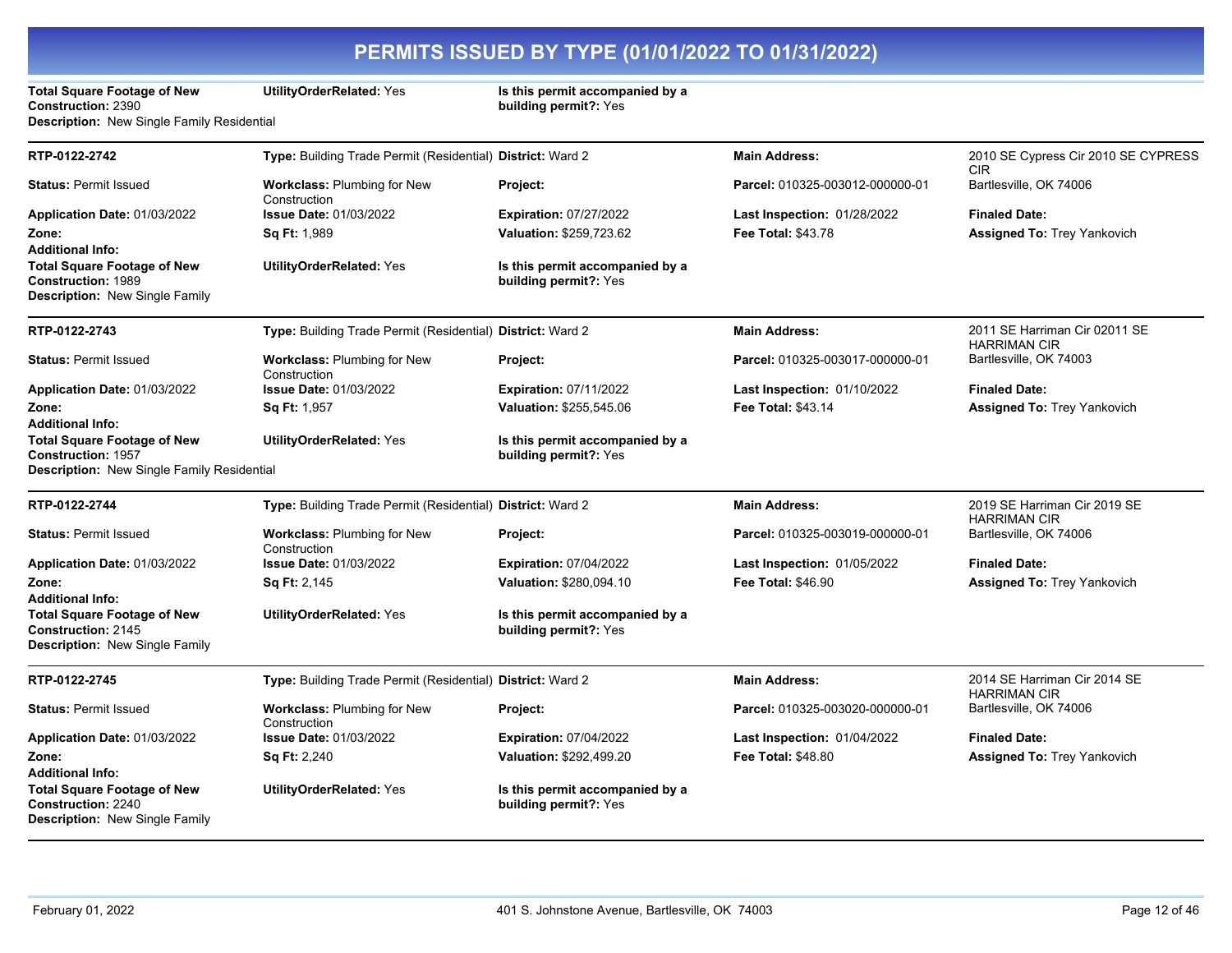| PERMITS ISSUED BY TYPE (01/01/2022 TO 01/31/2022)                                                                                         |                                                                       |                                                          |                                                         |                                                     |  |
|-------------------------------------------------------------------------------------------------------------------------------------------|-----------------------------------------------------------------------|----------------------------------------------------------|---------------------------------------------------------|-----------------------------------------------------|--|
| RTP-0122-2746                                                                                                                             | Type: Building Trade Permit (Residential) District: Ward 2            |                                                          | <b>Main Address:</b>                                    | 2010 SE Harriman Cir 2010 SE<br><b>HARRIMAN CIR</b> |  |
| <b>Status: Permit Issued</b>                                                                                                              | <b>Workclass: Plumbing for New</b><br>Construction                    | Project:                                                 | Parcel: 010325-003021-000000-01                         | Bartlesville, OK 74006                              |  |
| Application Date: 01/03/2022                                                                                                              | <b>Issue Date: 01/03/2022</b>                                         | <b>Expiration: 07/11/2022</b>                            | <b>Last Inspection: 01/10/2022</b>                      | <b>Finaled Date:</b>                                |  |
| Zone:<br><b>Additional Info:</b>                                                                                                          | <b>Sq Ft:</b> 1,813                                                   | Valuation: \$0.00                                        | <b>Fee Total: \$40.26</b>                               | <b>Assigned To: Trey Yankovich</b>                  |  |
| <b>Total Square Footage of New</b><br><b>Construction: 1813</b><br><b>Description:</b> New Single Family Residential                      | <b>UtilityOrderRelated: Yes</b>                                       | Is this permit accompanied by a<br>building permit?: Yes |                                                         |                                                     |  |
|                                                                                                                                           |                                                                       |                                                          |                                                         |                                                     |  |
| RTP-0122-2747                                                                                                                             | Type: Building Trade Permit (Residential) District: Ward 2            |                                                          | <b>Main Address:</b>                                    | 3210 SE Roman Cir 3210 SE ROMAN<br><b>CIR</b>       |  |
| <b>Status: Permit Issued</b>                                                                                                              | <b>Workclass: Plumbing for New</b><br>Construction                    | Project:                                                 | Parcel: 010325-006007-000000-01                         | Bartlesville, OK 74006                              |  |
| Application Date: 01/03/2022                                                                                                              | <b>Issue Date: 01/03/2022</b>                                         | <b>Expiration: 07/27/2022</b>                            | <b>Last Inspection: 01/28/2022</b>                      | <b>Finaled Date:</b>                                |  |
| <b>Zone:</b> X No Flood Restrictions (Zone X)<br><b>Additional Info:</b>                                                                  | <b>Sq Ft: 2,712</b>                                                   | Valuation: \$354,132.96                                  | Fee Total: \$58.24                                      | <b>Assigned To: Trey Yankovich</b>                  |  |
| <b>Total Square Footage of New</b><br>Construction: 2712<br>Description: New Single Family Residential                                    | <b>UtilityOrderRelated: Yes</b>                                       | Is this permit accompanied by a<br>building permit?: Yes |                                                         |                                                     |  |
| RTP-0122-2748                                                                                                                             | Type: Building Trade Permit (Residential) District: Ward 1            |                                                          | <b>Main Address:</b>                                    | 3205 SE Rushmore St 3205 SE                         |  |
| <b>Status: Permit Issued</b>                                                                                                              | <b>Workclass: Plumbing for New</b><br>Construction                    | Project:                                                 | Parcel: 010325-006002-000000-01                         | <b>RUSHMORE ST</b><br>Bartlesville, OK 74006        |  |
| Application Date: 01/03/2022                                                                                                              | <b>Issue Date: 01/03/2022</b>                                         | <b>Expiration: 07/04/2022</b>                            | Last Inspection:                                        | <b>Finaled Date:</b>                                |  |
| Zone:<br><b>Additional Info:</b>                                                                                                          | <b>Sq Ft: 2,723</b>                                                   | Valuation: \$120,000.00                                  | <b>Fee Total: \$58.46</b>                               | Assigned To: Trey Yankovich                         |  |
| <b>Total Square Footage of New</b><br><b>Construction: 2723</b><br>Description: single family residential<br>wood frame<br>4 bed<br>2bath | <b>UtilityOrderRelated: Yes</b>                                       | Is this permit accompanied by a<br>building permit?: Yes |                                                         |                                                     |  |
| RTP-0122-2749                                                                                                                             | Type: Building Trade Permit (Residential) District: Ward 4            |                                                          | <b>Main Address:</b>                                    | 124 NW Rogers Ave 124 NW ROGERS<br>AVE              |  |
| <b>Status: Permit Issued</b>                                                                                                              | <b>Workclass: Roofing Repair/Replacement Project:</b><br>(Contractor) |                                                          | Parcel: 010200-003019-000000-01                         | Bartlesville, OK 74003                              |  |
| Application Date: 01/04/2022                                                                                                              | <b>Issue Date: 01/04/2022</b>                                         | <b>Expiration: 07/04/2022</b>                            | Last Inspection:                                        | <b>Finaled Date:</b>                                |  |
| Zone:<br><b>Additional Info:</b>                                                                                                          | Sq Ft: 0                                                              | Valuation: \$0.00                                        | <b>Fee Total: \$24.00</b>                               | <b>Assigned To: Trey Yankovich</b>                  |  |
| <b>CompositeCheck: No</b>                                                                                                                 | <b>MetalCheck: No</b>                                                 | <b>OtherCheck: No</b>                                    | <b>Number of SEPARATE structures to be</b><br>Roofed: 1 |                                                     |  |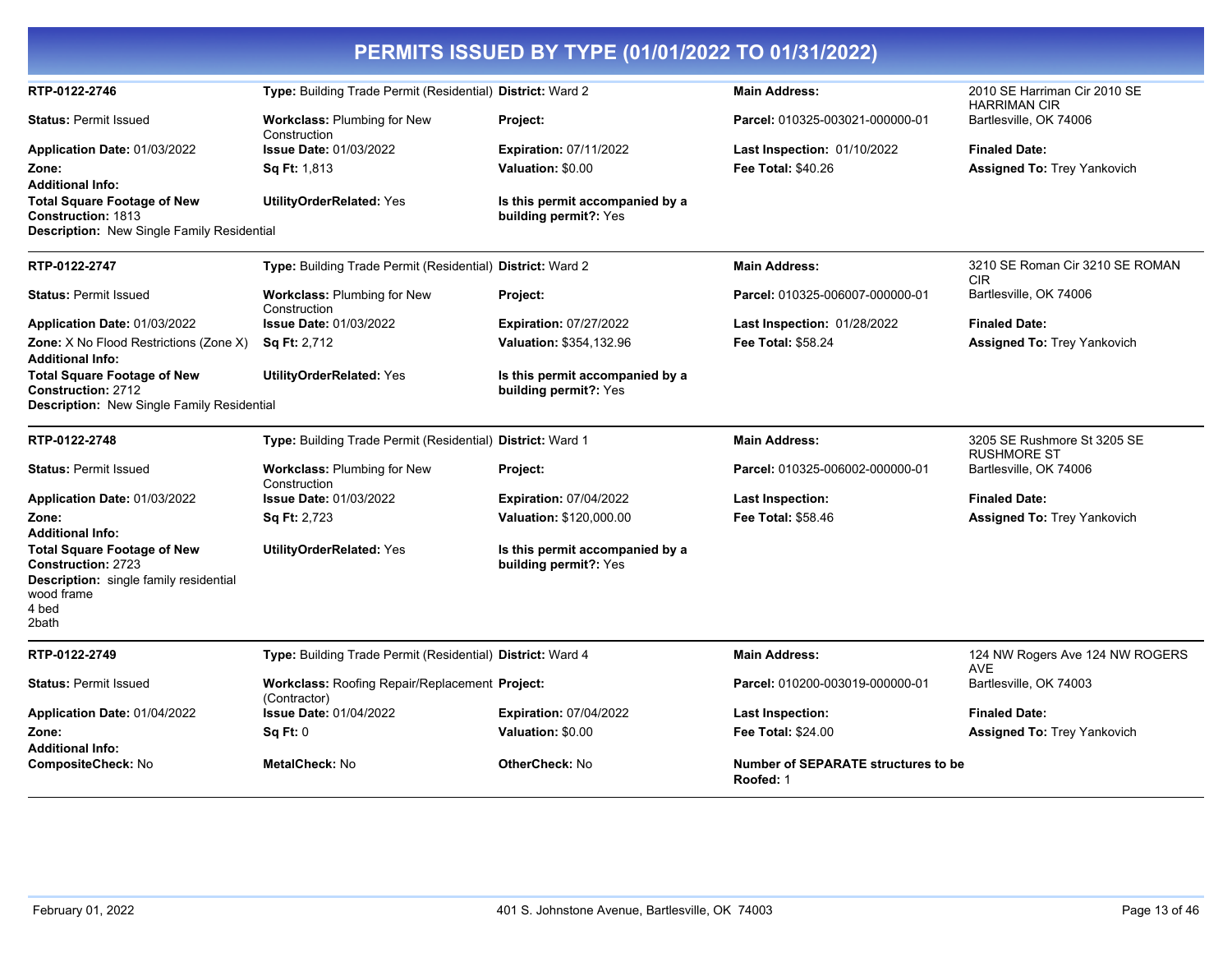|                                                    |                                                                  | PERMITS ISSUED BY TYPE (01/01/2022 TO 01/31/2022)          |                                                                             |                                                   |
|----------------------------------------------------|------------------------------------------------------------------|------------------------------------------------------------|-----------------------------------------------------------------------------|---------------------------------------------------|
| RTP-0122-2750                                      | Type: Building Trade Permit (Residential) District: Ward 1       |                                                            | <b>Main Address:</b>                                                        | 200 NW Rogers Ave 200 NW ROGERS<br><b>AVE</b>     |
| <b>Status: Permit Issued</b>                       | <b>Workclass: Electrical</b><br>New/Repair/Replace (Contractors) | Project:                                                   | Parcel: 010200-002013-000000-01                                             | Bartlesville, OK 74003                            |
| Application Date: 01/04/2022                       | <b>Issue Date: 01/04/2022</b>                                    | <b>Expiration: 07/04/2022</b>                              | <b>Last Inspection:</b>                                                     | <b>Finaled Date:</b>                              |
| Zone:                                              | Sq Ft: 1,146                                                     | Valuation: \$0.00                                          | <b>Fee Total: \$24.00</b>                                                   | <b>Assigned To: Trey Yankovich</b>                |
| <b>Additional Info:</b>                            |                                                                  |                                                            |                                                                             |                                                   |
| Digital Signature: Jerica Morehead                 | <b>NewMeterCheck: No</b>                                         | ServiceRiserReplace: No                                    | ReplacementMeterCheck: No                                                   | <b>New BreakerQuantity: 1</b>                     |
| <b>NewBreakerCheck: Yes</b>                        | ReplacementBreakerCheck: No                                      | <b>TransferSwitchInstallation: No</b>                      | <b>NewExtensionCheck: No</b>                                                | GeneratorCheck: No                                |
| <b>Generator Quantity: 0</b>                       | PoolCheck: No                                                    | SolarPanelCheckBox: No                                     | TemporaryServiceCheck: No                                                   |                                                   |
| Description: Service rebuild                       |                                                                  |                                                            |                                                                             |                                                   |
| RTP-0122-2752                                      | Type: Building Trade Permit (Residential) District: Ward 3       |                                                            | <b>Main Address:</b>                                                        | 1625 SE Cherokee PI 1625 SE<br><b>CHEROKEE PL</b> |
| <b>Status: Permit Issued</b>                       | <b>Workclass: Mechanical</b><br>New/Repair/Replace (Contractors) | Project:                                                   | Parcel: 010060-002012-000000-01                                             | Bartlesville, OK 74003                            |
| Application Date: 01/04/2022                       | <b>Issue Date: 01/04/2022</b>                                    | <b>Expiration: 07/04/2022</b>                              | <b>Last Inspection:</b>                                                     | <b>Finaled Date:</b>                              |
| Zone:                                              | Sq Ft: 0                                                         | Valuation: \$0.00                                          | <b>Fee Total: \$24.00</b>                                                   | <b>Assigned To: Trey Yankovich</b>                |
| <b>Additional Info:</b>                            |                                                                  |                                                            |                                                                             |                                                   |
| CommercialHoodCheck: No                            | Fireplace / Stove: No                                            | <b>GasLineCheck: No</b>                                    | CoilOnlyCheck: No                                                           | DuctsVentsCheck: No                               |
| HeatPumpFurnaceCheck: Yes                          | HeatPumpFurnaceQuantity: 1                                       | MiniSplitCheck: No                                         | NewSplitSystemCheck: No                                                     | PackageUnitCheck: No                              |
| <b>RTUCheck: No</b><br><b>Description: FURNACE</b> | SplitSystemChangeOutCheck: No                                    | RefrigerationOrCompressorCheck: No                         | <b>WaterHeaterOrBoiler: No</b>                                              |                                                   |
|                                                    |                                                                  |                                                            |                                                                             |                                                   |
| RTP-0122-2754                                      | Type: Building Trade Permit (Residential) District: Ward 5       |                                                            | <b>Main Address:</b>                                                        | 4511 NE Ohio St 4511 NE OHIO ST                   |
| <b>Status: Permit Issued</b>                       | <b>Workclass: Mechanical</b><br>New/Repair/Replace (Contractors) | Project:                                                   | Parcel: 010999-042613-003000-113                                            | Bartlesville, OK 74006                            |
| Application Date: 01/04/2022                       | <b>Issue Date: 01/04/2022</b>                                    | <b>Expiration: 07/04/2022</b>                              | Last Inspection: 01/04/2022                                                 | <b>Finaled Date:</b>                              |
| Zone:                                              | Sq Ft: 0                                                         | Valuation: \$0.00                                          | <b>Fee Total: \$24.00</b>                                                   | <b>Assigned To: Trey Yankovich</b>                |
| Additional Info:                                   |                                                                  |                                                            |                                                                             |                                                   |
| CommercialHoodCheck: No                            | Fireplace / Stove: No                                            | GasLineCheck: No                                           | CoilOnlyCheck: No                                                           | DuctsVentsCheck: No                               |
| HeatPumpFurnaceCheck: Yes                          | HeatPumpFurnaceQuantity: 1                                       | MiniSplitCheck: No                                         | <b>NewSplitSystemCheck: No</b>                                              | PackageUnitCheck: No                              |
| <b>RTUCheck: No</b>                                | SplitSystemChangeOutCheck: No                                    | RefrigerationOrCompressorCheck: No WaterHeaterOrBoiler: No |                                                                             |                                                   |
| Description: Furnace only                          |                                                                  |                                                            |                                                                             |                                                   |
| RTP-0122-2755                                      | Type: Building Trade Permit (Residential) District: Ward 2       |                                                            | <b>Main Address:</b>                                                        | 4007 SE Morgan Ave 4007 SE MORGAN                 |
| <b>Status: Permit Issued</b>                       | <b>Workclass: Plumbing</b><br>New/Repair/Replace (Contractors)   | <b>Project:</b>                                            | Parcel: 010343-005007-000000-01                                             | AV<br>Bartlesville, OK 74006                      |
| Application Date: 01/05/2022                       | Issue Date: 01/05/2022                                           | <b>Expiration: 07/11/2022</b>                              | Last Inspection: 01/11/2022                                                 | <b>Finaled Date:</b>                              |
| <b>Zone:</b> X No Flood Restrictions (Zone X)      | Sq Ft: 0                                                         | Valuation: \$0.00                                          | <b>Fee Total: \$24.00</b>                                                   | <b>Assigned To: Trey Yankovich</b>                |
| <b>Additional Info:</b>                            |                                                                  |                                                            |                                                                             |                                                   |
| Acres (Sq. Ft.): 10522.6                           | Floodway:                                                        | Zoning District: RS-10                                     | Property Legal Description: LOT 7 BLK BackflowCheck: No<br>5 PHIL ACRES 2ND |                                                   |
| GasLineCheck: No                                   | GreaseCheck: No                                                  | ReconfigureCheck: No                                       | SewerCheck: No                                                              | SewerRepairCheck: Yes                             |
| <b>BoilerCheck: No</b>                             | <b>WaterLineCheck: No</b>                                        |                                                            |                                                                             |                                                   |
| Description: SEWERLINE                             |                                                                  |                                                            |                                                                             |                                                   |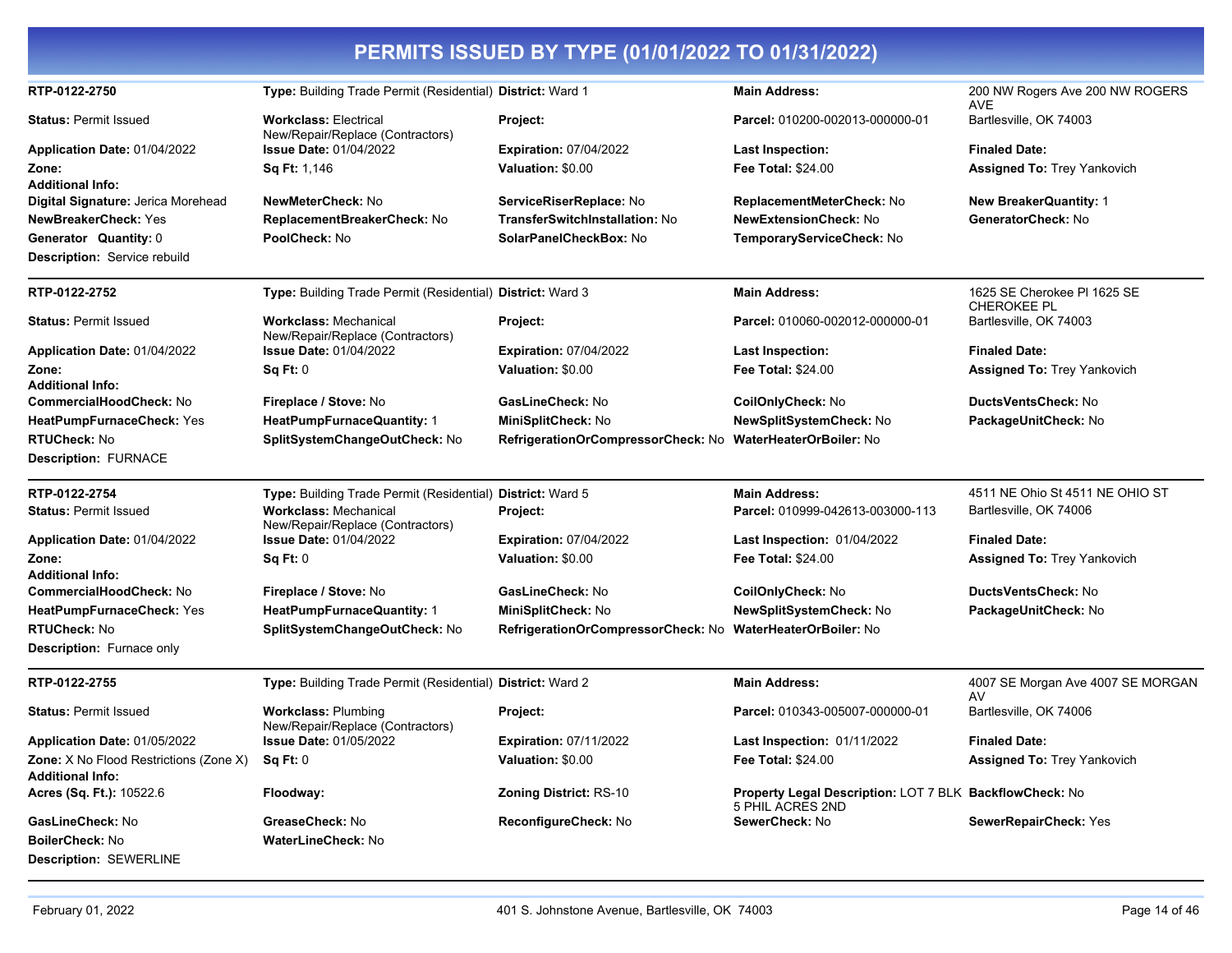| PERMITS ISSUED BY TYPE (01/01/2022 TO 01/31/2022)                 |                                                                  |                               |                                                                                                                                                                      |                                                         |  |
|-------------------------------------------------------------------|------------------------------------------------------------------|-------------------------------|----------------------------------------------------------------------------------------------------------------------------------------------------------------------|---------------------------------------------------------|--|
| RTP-0122-2756                                                     | Type: Building Trade Permit (Residential) District: Ward 1       |                               | <b>Main Address:</b>                                                                                                                                                 | 4952 Baylor Dr 4952 BAYLOR DR                           |  |
| <b>Status: Permit Issued</b>                                      | Workclass: Roofing Repair/Replacement Project:<br>(Contractor)   |                               | Parcel: 010338-036030-000000-01                                                                                                                                      | Bartlesville, OK 74006                                  |  |
| Application Date: 01/05/2022                                      | <b>Issue Date: 01/05/2022</b>                                    | <b>Expiration: 07/13/2022</b> | Last Inspection: 01/14/2022                                                                                                                                          | <b>Finaled Date:</b>                                    |  |
| <b>Zone: RS-7 RS-7</b><br><b>Additional Info:</b>                 | <b>Sq Ft: 2,800</b>                                              | Valuation: \$0.00             | <b>Fee Total: \$24.00</b>                                                                                                                                            | <b>Assigned To: Trey Yankovich</b>                      |  |
| Acres (sq. Ft.): 8607.14                                          | Floodway:                                                        | Zoning District: RS-7         | <b>Property Legal Description: TRACT</b><br>KNOWN AS LOT 30 BLK 36<br>PENNINGTON HILLS 5TH BUT ACTUAL<br>LEGAL IS BEG NE COR OF LOT 29 GO<br>ELY 70.20 S O DEG 5 MIN | Digital Signature: jkh                                  |  |
| <b>CompositeCheck: Yes</b>                                        | <b>MetalCheck: No</b>                                            | <b>OtherCheck: No</b>         | <b>Material Type:</b>                                                                                                                                                | <b>Number of SEPARATE structures to be</b><br>Roofed: 1 |  |
| RTP-0122-2757                                                     | Type: Building Trade Permit (Residential) District: Ward 2       |                               | <b>Main Address:</b>                                                                                                                                                 | 1600 SE Smysor Dr 1600 SE SMYSOR<br>DR                  |  |
| <b>Status: Permit Issued</b>                                      | <b>Workclass: Electrical</b><br>New/Repair/Replace (Contractors) | Project:                      | Parcel: 010308-002028-000000-01                                                                                                                                      | Bartlesville, OK 74006                                  |  |
| Application Date: 01/05/2022                                      | <b>Issue Date: 01/05/2022</b>                                    | <b>Expiration: 07/04/2022</b> | <b>Last Inspection: 01/05/2022</b>                                                                                                                                   | <b>Finaled Date:</b>                                    |  |
| Zone: X No Flood Restrictions (Zone X)<br><b>Additional Info:</b> | Sq Ft: 0                                                         | Valuation: \$0.00             | Fee Total: \$44.00                                                                                                                                                   | Assigned To: Trey Yankovich                             |  |
| Acres (Sq. Ft.): 21093.8                                          | <b>Zoning District: RS-10</b>                                    | Floodway:                     | Property Legal Description: S 40 LOT<br>28 LESS E 100 LOT 29 LESS E 100<br><b>BLK 2 OAK RIDGE HEIGHTS</b>                                                            | Digital Signature: Betsie Holtz                         |  |
| NewMeterCheck: No                                                 | ServiceRiserReplace: Yes                                         | ReplacementMeterCheck: No     | <b>New BreakerQuantity: 1</b>                                                                                                                                        | <b>NewBreakerCheck: Yes</b>                             |  |
| ReplacementBreakerCheck: No                                       | TransferSwitchInstallation: No                                   | NewExtensionCheck: No         | GeneratorCheck: No                                                                                                                                                   | Generator Quantity: 0                                   |  |
| PoolCheck: No                                                     | SolarPanelCheckBox: No                                           | TemporaryServiceCheck: No     |                                                                                                                                                                      |                                                         |  |
| Description: Inspection and permit                                |                                                                  |                               |                                                                                                                                                                      |                                                         |  |
| RTP-0122-2758                                                     | Type: Building Trade Permit (Residential) District: Ward 2       |                               | <b>Main Address:</b>                                                                                                                                                 | 2402 SE Jefferson Rd 2402 SE<br><b>JEFFERSON RD</b>     |  |
| <b>Status: Permit Issued</b>                                      | <b>Workclass: Plumbing</b><br>New/Repair/Replace (Contractors)   | Project:                      | Parcel: 010037-001019-000000-01                                                                                                                                      | Bartlesville, OK 74006                                  |  |
| Application Date: 01/06/2022                                      | <b>Issue Date: 01/06/2022</b>                                    | <b>Expiration: 07/05/2022</b> | <b>Last Inspection:</b>                                                                                                                                              | <b>Finaled Date:</b>                                    |  |
| Zone: X No Flood Restrictions (Zone X)<br>Additional Info:        | <b>Sq Ft: 1</b>                                                  | Valuation: \$0.00             | <b>Fee Total: \$24.00</b>                                                                                                                                            | <b>Assigned To: Trey Yankovich</b>                      |  |
| Acres (Sq. Ft.): 7629.55                                          | Floodway:                                                        | <b>Zoning District: RS-10</b> | Property Legal Description: LOT 19<br>BLK 1 BOARDWALK ADDN                                                                                                           | Digital Signature: JDM                                  |  |
| BackflowCheck: No                                                 | GasLineCheck: No                                                 | GreaseQuanity: 0              | GreaseCheck: No                                                                                                                                                      | ReconfigureCheck: No                                    |  |
| SewerCheck: No                                                    | SewerRepairCheck: No                                             | <b>BoilerQuantity: 1</b>      | <b>BoilerCheck: Yes</b>                                                                                                                                              | WaterLineCheck: No                                      |  |
| <b>Description:</b> Replace water heater                          |                                                                  |                               |                                                                                                                                                                      |                                                         |  |
| RTP-0122-2759                                                     | Type: Building Trade Permit (Residential) District: Ward 1       |                               | <b>Main Address:</b>                                                                                                                                                 | 612 SE Wilshire Ave 612 SE WILSHIRE<br>AVE              |  |
| <b>Status: Permit Issued</b>                                      | <b>Workclass: Plumbing</b><br>New/Repair/Replace (Contractors)   | Project:                      | Parcel: 010336-020010-000000-01                                                                                                                                      | Bartlesville, OK 74006                                  |  |
| Application Date: 01/06/2022                                      | <b>Issue Date: 01/06/2022</b>                                    | <b>Expiration: 07/05/2022</b> | <b>Last Inspection:</b>                                                                                                                                              | <b>Finaled Date:</b>                                    |  |
| <b>Zone: RS-7 RS-7</b><br><b>Additional Info:</b>                 | <b>Sq Ft: 1</b>                                                  | Valuation: \$0.00             | Fee Total: \$24.00                                                                                                                                                   | Assigned To: Trey Yankovich                             |  |
| Acres (Sq. Ft.): 10574.3                                          | Floodway:                                                        | Zoning District: RS-7         |                                                                                                                                                                      |                                                         |  |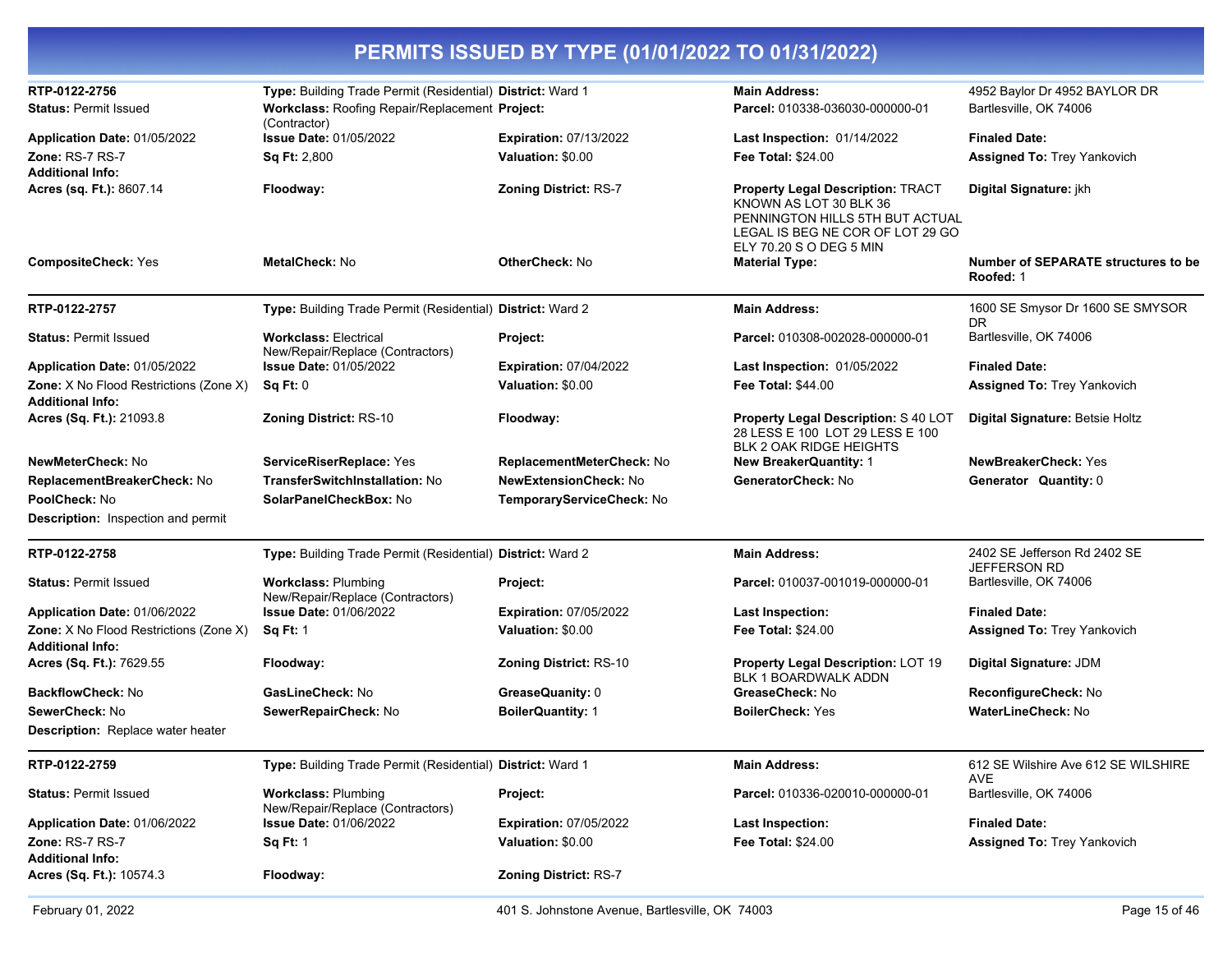| PERMITS ISSUED BY TYPE (01/01/2022 TO 01/31/2022)                                            |                                                                                   |                               |                                                                                              |                                                 |
|----------------------------------------------------------------------------------------------|-----------------------------------------------------------------------------------|-------------------------------|----------------------------------------------------------------------------------------------|-------------------------------------------------|
| Property Legal Description: N 33 LOT<br>10 S 28 LOT 11 BLK 20 PENNINGTON<br><b>HILLS 3RD</b> | Digital Signature: JDM                                                            | <b>BackflowCheck: No</b>      | GasLineCheck: No                                                                             | GreaseQuanity: 0                                |
| GreaseCheck: No                                                                              | ReconfigureCheck: No                                                              | SewerCheck: No                | SewerRepairCheck: No                                                                         | <b>BoilerQuantity: 1</b>                        |
| <b>BoilerCheck: Yes</b>                                                                      | WaterLineCheck: No                                                                |                               |                                                                                              |                                                 |
| <b>Description:</b> Replaced water heater                                                    |                                                                                   |                               |                                                                                              |                                                 |
| RTP-0122-2760                                                                                | Type: Building Trade Permit (Residential) District: Ward 4                        |                               | <b>Main Address:</b>                                                                         | 509 SE Choctaw Ave 509 SE CHOCTAW<br><b>AVE</b> |
| <b>Status: Permit Issued</b>                                                                 | <b>Workclass: Electrical</b><br>New/Repair/Replace (Contractors)                  | Project:                      | Parcel: 010006-010003-000000-01                                                              | Bartlesville, OK 74003                          |
| Application Date: 01/06/2022                                                                 | <b>Issue Date: 01/06/2022</b>                                                     | <b>Expiration: 07/05/2022</b> | <b>Last Inspection:</b>                                                                      | <b>Finaled Date:</b>                            |
| Zone: Downtown Downtown<br>Redevelopment District - Design Review<br><b>Additional Info:</b> | <b>Sq Ft: 864</b>                                                                 | Valuation: \$0.00             | <b>Fee Total: \$24.00</b>                                                                    | <b>Assigned To: Trey Yankovich</b>              |
| Acres (Sq. Ft.): 7321.4                                                                      | Zoning District: RM-.75                                                           | Floodway: 500yr flood         | Property Legal Description: LOT 3 BLK Digital Signature: Jerica Morehead<br>10 ARMSTRONG 1ST |                                                 |
| NewMeterCheck: No                                                                            | ServiceRiserReplace: No                                                           | ReplacementMeterCheck: No     | <b>New BreakerQuantity: 1</b>                                                                | <b>NewBreakerCheck: Yes</b>                     |
| ReplacementBreakerCheck: No                                                                  | TransferSwitchInstallation: No                                                    | <b>NewExtensionCheck: No</b>  | GeneratorCheck: No                                                                           | Generator Quantity: 0                           |
| PoolCheck: No                                                                                | SolarPanelCheckBox: No                                                            | TemporaryServiceCheck: No     |                                                                                              |                                                 |
| <b>Description:</b> Service rebuild                                                          |                                                                                   |                               |                                                                                              |                                                 |
| RTP-0122-2761                                                                                | Type: Building Trade Permit (Residential) District: Ward 2                        |                               | <b>Main Address:</b>                                                                         | 1829 SE Jefferson Rd 1829 SE<br>JEFFERSON RD    |
| <b>Status: Permit Issued</b>                                                                 | <b>Workclass: Electrical for New</b><br>Construction                              | Project:                      | Parcel: 010325-004006-000000-01                                                              | Bartlesville, OK 74003                          |
| Application Date: 01/07/2022                                                                 | <b>Issue Date: 01/07/2022</b>                                                     | <b>Expiration: 07/06/2022</b> | <b>Last Inspection: 01/07/2022</b>                                                           | <b>Finaled Date:</b>                            |
| Zone: X No Flood Restrictions (Zone X)<br><b>Additional Info:</b>                            | <b>Sq Ft: 2,190</b>                                                               | Valuation: \$285,970.20       | <b>Fee Total: \$47.80</b>                                                                    | <b>Assigned To: Trey Yankovich</b>              |
| <b>Total Square Footage of New</b><br><b>Construction: 2190</b>                              |                                                                                   |                               |                                                                                              |                                                 |
| RTP-0122-2762                                                                                | Type: Building Trade Permit (Residential) District: Ward 3                        |                               | <b>Main Address:</b>                                                                         | 1532 SW Penn 1532 SW PENN                       |
| <b>Status: Permit Issued</b>                                                                 | Workclass: Plumbing for New<br>Construction                                       | Project:                      | Parcel: 010479-004008-000000-01                                                              | Bartlesville, OK 74003                          |
| Application Date: 01/07/2022                                                                 | <b>Issue Date: 01/07/2022</b>                                                     | <b>Expiration: 07/06/2022</b> | <b>Last Inspection: 01/07/2022</b>                                                           | <b>Finaled Date:</b>                            |
| Zone: X No Flood Restrictions (Zone X)<br><b>Additional Info:</b>                            | Sq Ft: 1,300                                                                      | Valuation: \$40,000.00        | <b>Fee Total: \$30.00</b>                                                                    | <b>Assigned To: Trey Yankovich</b>              |
| UtilityOrderRelated: No                                                                      | Is this permit accompanied by a<br>building permit?: Yes                          |                               |                                                                                              |                                                 |
|                                                                                              | Description: Permit originally in Black Bear system. Transferred over to Energov. |                               |                                                                                              |                                                 |
| RTP-0122-2763                                                                                | Type: Building Trade Permit (Residential) District: Ward 3                        |                               | <b>Main Address:</b>                                                                         | 1532 SW Penn 1532 SW PENN                       |
| <b>Status: Permit Issued</b>                                                                 | <b>Workclass: Electrical for New</b><br>Construction                              | Project:                      | Parcel: 010479-004008-000000-01                                                              | Bartlesville, OK 74003                          |
| Application Date: 01/07/2022                                                                 | <b>Issue Date: 01/07/2022</b>                                                     | <b>Expiration: 07/06/2022</b> | Last Inspection: 01/07/2022                                                                  | <b>Finaled Date:</b>                            |
| <b>Zone: RS-5 RS-5</b><br><b>Additional Info:</b>                                            | Sq Ft: 1,300                                                                      | Valuation: \$40,000.00        | Fee Total: \$30.00                                                                           | Assigned To: Trey Yankovich                     |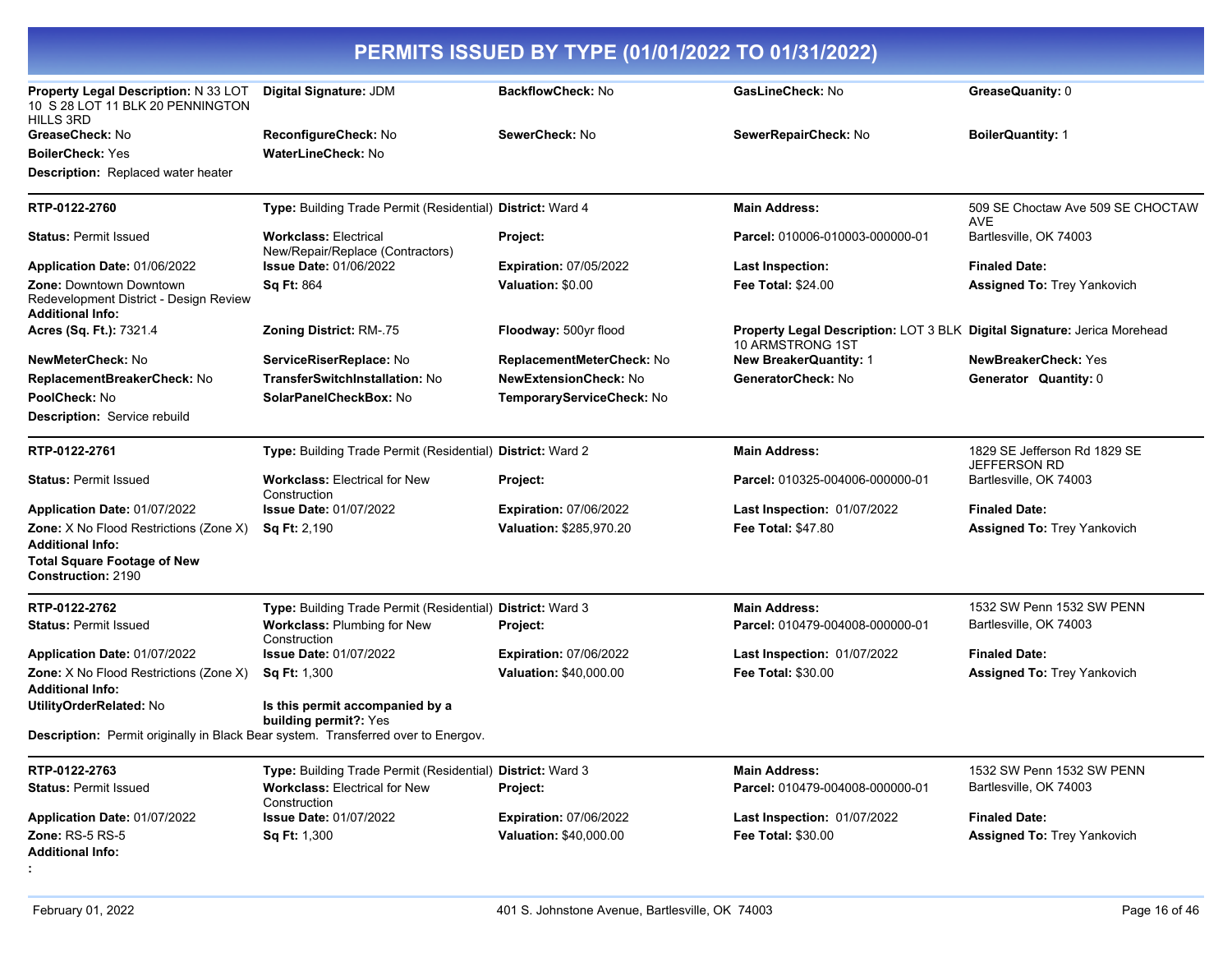#### **Description:** Permit originally in Black Bear system. Transferred over to Energov.

| RTP-0122-2764                                                                                          | Type: Building Trade Permit (Residential) District: Ward 3       |                                                          | <b>Main Address:</b>             | 1621 SW Maple Ave 1621 SW MAPLE                        |
|--------------------------------------------------------------------------------------------------------|------------------------------------------------------------------|----------------------------------------------------------|----------------------------------|--------------------------------------------------------|
| <b>Status: Complete</b>                                                                                | <b>Workclass: Electrical</b><br>New/Repair/Replace (Contractors) | Project:                                                 | Parcel: 010030-007006-000000-01  | <b>AVE</b><br>Bartlesville, OK 74003                   |
| Application Date: 01/10/2022                                                                           | <b>Issue Date: 01/10/2022</b>                                    | <b>Expiration: 07/11/2022</b>                            | Last Inspection: 01/10/2022      | <b>Finaled Date: 01/26/2022</b>                        |
| <b>Zone: RS-5 RS-5</b>                                                                                 | Sq Ft: 0                                                         | Valuation: \$0.00                                        | <b>Fee Total: \$24.00</b>        | <b>Assigned To: Trey Yankovich</b>                     |
| <b>Additional Info:</b>                                                                                |                                                                  |                                                          |                                  |                                                        |
| Acres (Sq. Ft.): 6305.25                                                                               | <b>Zoning District: RS-5</b>                                     | Floodway:                                                | <b>NZOD Location Code: B0607</b> | Property Legal Description: LOT 6 BLK<br>7 BELLE MEADE |
| NewMeterCheck: No                                                                                      | ServiceRiserReplace: No                                          | ReplacementMeterCheck: Yes                               | NewBreakerCheck: No              | ReplacementBreakerCheck: No                            |
| <b>TransferSwitchInstallation: No</b>                                                                  | <b>NewExtensionCheck: No</b>                                     | GeneratorCheck: No                                       | PoolCheck: No                    | SolarPanelCheckBox: No                                 |
| TemporaryServiceCheck: No                                                                              |                                                                  |                                                          |                                  |                                                        |
| RTP-0122-2766                                                                                          | Type: Building Trade Permit (Residential) District: Ward 1       |                                                          | <b>Main Address:</b>             | 944 SE Yale Dr 944 SE YALE DR                          |
| <b>Status: Permit Issued</b>                                                                           | Workclass: Plumbing for New<br>Construction                      | Project:                                                 | Parcel: 010337-024016-000000-01  | Bartlesville, OK 74003                                 |
| Application Date: 01/10/2022                                                                           | <b>Issue Date: 01/10/2022</b>                                    | <b>Expiration: 07/11/2022</b>                            | Last Inspection: 01/11/2022      | <b>Finaled Date:</b>                                   |
| Zone: RS-7 RS-7                                                                                        | Sq Ft: 1,191                                                     | Valuation: \$40,000.00                                   | Fee Total: \$27.82               | Assigned To: Trey Yankovich                            |
| <b>Additional Info:</b>                                                                                |                                                                  |                                                          |                                  |                                                        |
| UtilityOrderRelated: No                                                                                | Is this permit accompanied by a<br>building permit?: Yes         |                                                          |                                  |                                                        |
| Description: water/drain                                                                               |                                                                  |                                                          |                                  |                                                        |
| RTP-0122-2768                                                                                          | Type: Building Trade Permit (Residential) District: Ward 2       |                                                          | <b>Main Address:</b>             | 1905 SE Lester Ave 1905 SE LESTER<br><b>AVE</b>        |
| <b>Status: Permit Issued</b>                                                                           | Workclass: Plumbing for New<br>Construction                      | Project:                                                 | Parcel: 010450-001010-000000-01  | Bartlesville, OK 74006                                 |
| Application Date: 01/10/2022                                                                           | <b>Issue Date: 01/10/2022</b>                                    | <b>Expiration: 07/11/2022</b>                            | Last Inspection: 01/12/2022      | <b>Finaled Date:</b>                                   |
| Zone: RS-10/PUD RS-10/PUD                                                                              | <b>Sq Ft: 2,850</b>                                              | Valuation: \$372,153.00                                  | <b>Fee Total: \$61.00</b>        | Assigned To: Trey Yankovich                            |
| <b>Additional Info:</b>                                                                                |                                                                  |                                                          |                                  |                                                        |
| <b>Total Square Footage of New</b><br><b>Construction: 2850</b>                                        | <b>UtilityOrderRelated: Yes</b>                                  | Is this permit accompanied by a<br>building permit?: Yes |                                  |                                                        |
| RTP-0122-2769                                                                                          | Type: Building Trade Permit (Residential) District: Ward 5       |                                                          | <b>Main Address:</b>             | 1428 SE Manor Dr 1428 SE MANOR DR                      |
| <b>Status: Permit Issued</b>                                                                           | Workclass: Plumbing for New<br>Construction                      | Project:                                                 | Parcel: 010999-152613-003000-11  | Bartlesville, OK 74006                                 |
| Application Date: 01/10/2022                                                                           | <b>Issue Date: 01/10/2022</b>                                    | <b>Expiration: 07/11/2022</b>                            | Last Inspection: 01/10/2022      | <b>Finaled Date:</b>                                   |
| Zone: RS-12 RS-12<br><b>Additional Info:</b>                                                           | <b>Sq Ft: 720</b>                                                | Valuation: \$0.00                                        | <b>Fee Total: \$24.00</b>        | Assigned To: Trey Yankovich                            |
| <b>Total Square Footage of New</b><br><b>Construction: 720</b><br>Description: rough-in for pool house | UtilityOrderRelated: No                                          | Is this permit accompanied by a<br>building permit?: Yes |                                  |                                                        |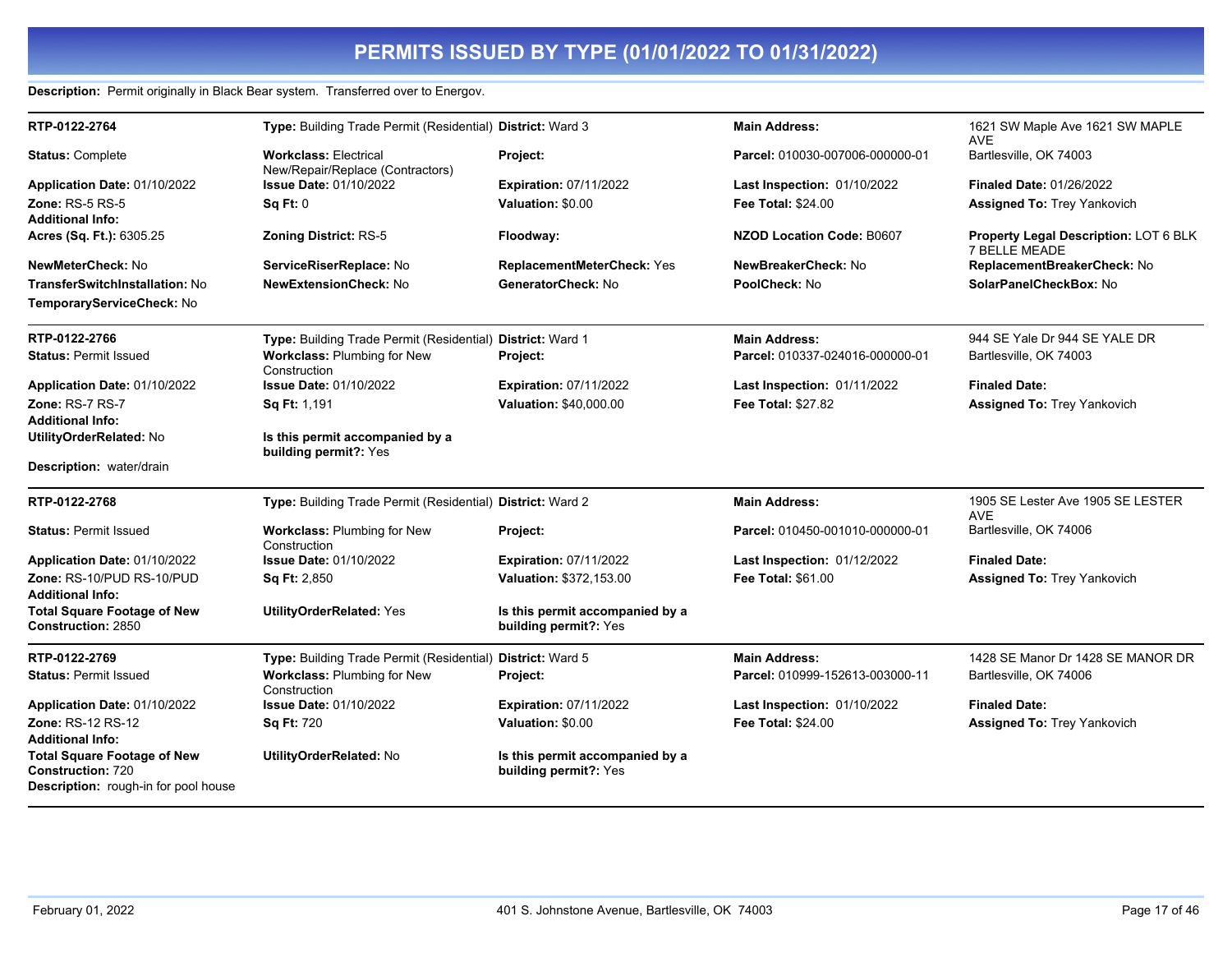| PERMITS ISSUED BY TYPE (01/01/2022 TO 01/31/2022)                        |                                                                  |                                                         |                                                                                                               |                                                                                             |  |
|--------------------------------------------------------------------------|------------------------------------------------------------------|---------------------------------------------------------|---------------------------------------------------------------------------------------------------------------|---------------------------------------------------------------------------------------------|--|
| RTP-0122-2770                                                            | Type: Building Trade Permit (Residential) District: Ward 1       |                                                         | <b>Main Address:</b>                                                                                          | 1113 SE Macklyn Ln 1113 SE MACKLYN                                                          |  |
| <b>Status: Permit Issued</b>                                             | <b>Workclass: Plumbing</b><br>New/Repair/Replace (Contractors)   | Project:                                                | Parcel: 010461-002040-000000-01                                                                               | LN<br>Bartlesville, OK 74006                                                                |  |
| Application Date: 01/10/2022                                             | <b>Issue Date: 01/10/2022</b>                                    | <b>Expiration: 07/11/2022</b>                           | Last Inspection: 01/10/2022                                                                                   | <b>Finaled Date:</b>                                                                        |  |
| Zone: RS-7 RS-7                                                          | <b>Sq Ft: 1,700</b>                                              | Valuation: \$0.00                                       | <b>Fee Total: \$24.00</b>                                                                                     | Assigned To: Trey Yankovich                                                                 |  |
| <b>Additional Info:</b>                                                  |                                                                  |                                                         |                                                                                                               |                                                                                             |  |
| Acres (Sq. Ft.): 8364.48                                                 | Floodway:                                                        | <b>Zoning District: RS-7</b>                            | <b>Property Legal Description: LOT 40</b><br>BLK 2 STONEGATE 1ST ADDN                                         | Digital Signature: Mike Bouvier                                                             |  |
| <b>BackflowCheck: No</b>                                                 | GasLineCheck: No                                                 | GreaseQuanity: 0                                        | GreaseCheck: No                                                                                               | ReconfigureCheck: No                                                                        |  |
| SewerCheck: No                                                           | SewerRepairCheck: Yes                                            | BoilerQuantity: 0                                       | <b>BoilerCheck: No</b>                                                                                        | <b>WaterLineCheck: No</b>                                                                   |  |
| Description: Repair sewer line.                                          |                                                                  |                                                         |                                                                                                               |                                                                                             |  |
| RTP-0122-2771                                                            | Type: Building Trade Permit (Residential) District: Ward 1       |                                                         | <b>Main Address:</b>                                                                                          | 4945 Brookline Dr 4945 BROOKLINE DR                                                         |  |
| <b>Status: Permit Issued</b>                                             | Workclass: Roofing Repair/Replacement Project:<br>(Homeowner)    |                                                         | Parcel: 010338-037004-000000-01                                                                               | Bartlesville, OK 74006                                                                      |  |
| Application Date: 01/10/2022                                             | <b>Issue Date: 01/10/2022</b>                                    | <b>Expiration: 07/11/2022</b>                           | <b>Last Inspection:</b>                                                                                       | <b>Finaled Date:</b>                                                                        |  |
| Zone: RS-7 RS-7                                                          | Sq Ft: 0                                                         | Valuation: \$0.00                                       | <b>Fee Total: \$24.00</b>                                                                                     | <b>Assigned To: Trey Yankovich</b>                                                          |  |
| <b>Additional Info:</b>                                                  |                                                                  |                                                         |                                                                                                               |                                                                                             |  |
| Acres (sq. Ft.): 9207.26                                                 | Floodway:                                                        | <b>Zoning District: RS-7</b>                            | <b>Property Legal Description: W 40 LOT CompositeCheck: No</b><br>4:E 33 LOT 5 BLK 37 PENNINGTON<br>HILLS 5TH |                                                                                             |  |
| <b>MetalCheck: No</b>                                                    | <b>OtherCheck: No</b>                                            | <b>Number of SEPARATE structures to be</b><br>Roofed: 1 |                                                                                                               |                                                                                             |  |
| <b>Description: roof repair</b>                                          |                                                                  |                                                         |                                                                                                               |                                                                                             |  |
| RTP-0122-2772                                                            | Type: Building Trade Permit (Residential) District: Ward 3       |                                                         | <b>Main Address:</b>                                                                                          | 1553 SW Hickory Ave Ave 1553 SW<br><b>HICKORY AVE</b>                                       |  |
| <b>Status: Permit Issued</b>                                             | <b>Workclass: Electrical</b><br>New/Repair/Replace (Contractors) | Project:                                                | Parcel: 010220-005026-000000-01                                                                               | Bartlesville, OK 74003                                                                      |  |
| Application Date: 01/10/2022                                             | <b>Issue Date: 01/10/2022</b>                                    | <b>Expiration: 07/11/2022</b>                           | <b>Last Inspection: 01/11/2022</b>                                                                            | <b>Finaled Date:</b>                                                                        |  |
| Zone: $RS-5RS-5$                                                         | Sq Ft: 0                                                         | Valuation: \$0.00                                       | <b>Fee Total: \$44.00</b>                                                                                     | <b>Assigned To: Trey Yankovich</b>                                                          |  |
| <b>Additional Info:</b><br>Acres (Sq. Ft.): 8054.17                      | Zoning District: RS-5                                            | Floodway:                                               | <b>NZOD Location Code: U2705</b>                                                                              | Property Legal Description: N 30 OF<br>LOT 26 S 30 OF LOT 27 BLK 5<br><b>LANNOM SUB-DIV</b> |  |
| Digital Signature: Clc                                                   | <b>NewMeterCheck: Yes</b>                                        | ServiceRiserReplace: Yes                                | ReplacementMeterCheck: No                                                                                     | <b>New BreakerQuantity: 0</b>                                                               |  |
| NewBreakerCheck: No                                                      | ReplacementBreakerCheck: No                                      | TransferSwitchInstallation: No                          | <b>NewExtensionCheck: No</b>                                                                                  | GeneratorCheck: No                                                                          |  |
| Generator Quantity: 0                                                    | PoolCheck: No                                                    | SolarPanelCheckBox: No                                  | <b>TemporaryServiceCheck: No</b>                                                                              |                                                                                             |  |
| Description: Replace service and riser                                   |                                                                  |                                                         |                                                                                                               |                                                                                             |  |
| RTP-0122-2774                                                            | Type: Building Trade Permit (Residential) District: Ward 3       |                                                         | <b>Main Address:</b>                                                                                          | 2424 SW Mountain Cir 2424 SW<br><b>MOUNTAIN CIR</b>                                         |  |
| <b>Status: Permit Issued</b>                                             | <b>Workclass: Mechanical</b><br>New/Repair/Replace (Contractors) | Project:                                                | Parcel: 010068-000034-000000-01                                                                               | Bartlesville, OK 74003                                                                      |  |
| Application Date: 01/11/2022                                             | <b>Issue Date: 01/11/2022</b>                                    | <b>Expiration: 07/12/2022</b>                           | <b>Last Inspection: 01/13/2022</b>                                                                            | <b>Finaled Date:</b>                                                                        |  |
| <b>Zone:</b> X No Flood Restrictions (Zone X)<br><b>Additional Info:</b> | Sq Ft: 0                                                         | Valuation: \$0.00                                       | <b>Fee Total: \$24.00</b>                                                                                     | Assigned To: Trey Yankovich                                                                 |  |
| Acres (Sq. Ft.): 14062.9                                                 | <b>Zoning District: RS-10</b>                                    | Floodway:                                               | Property Legal Description: LOT 34<br><b>CIRCLE MOUNTAIN EST</b>                                              | <b>CommercialHoodCheck: No</b>                                                              |  |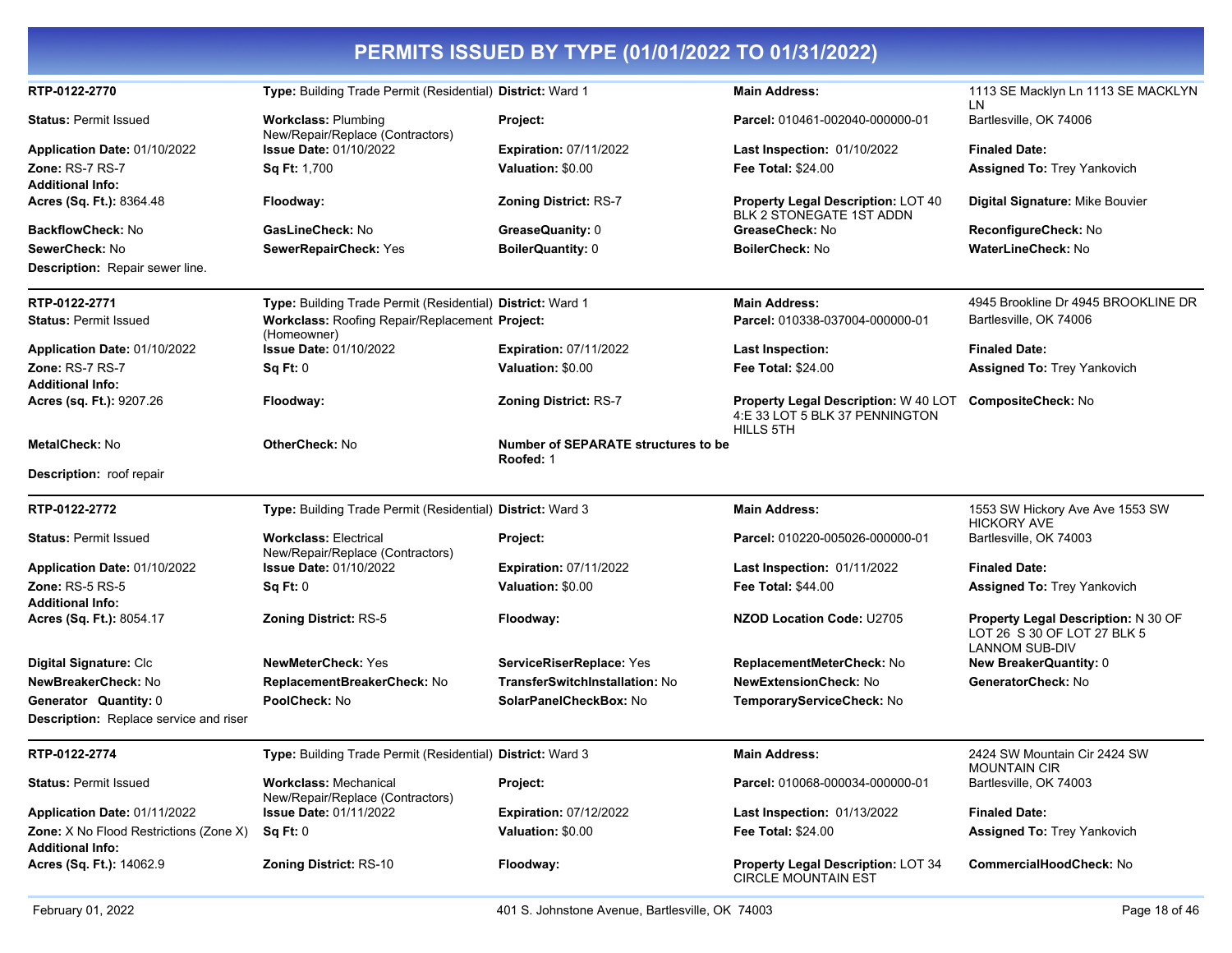|                                                                                                                                  | PERMITS ISSUED BY TYPE (01/01/2022 TO 01/31/2022)                                                                  |                                                                                |                                                                                   |                                                            |  |
|----------------------------------------------------------------------------------------------------------------------------------|--------------------------------------------------------------------------------------------------------------------|--------------------------------------------------------------------------------|-----------------------------------------------------------------------------------|------------------------------------------------------------|--|
| Fireplace / Stove: No<br><b>HeatPumpFurnaceQuantity: 1</b><br>SplitSystemChangeOutCheck: No<br>Description: heat pump change-out | GasLineCheck: No<br>MiniSplitCheck: No<br>RefrigerationOrCompressorCheck: No                                       | CoilOnlyCheck: No<br>NewSplitSystemCheck: No<br><b>WaterHeaterOrBoiler: No</b> | <b>DuctsVentsCheck: No</b><br>PackageUnitCheck: No                                | HeatPumpFurnaceCheck: Yes<br><b>RTUCheck: No</b>           |  |
| RTP-0122-2776<br><b>Status: Permit Issued</b>                                                                                    | Type: Building Trade Permit (Residential) District: Ward 1<br><b>Workclass: Electrical for New</b><br>Construction | Project:                                                                       | <b>Main Address:</b><br>Parcel: 010337-024016-000000-01                           | 944 SE Yale Dr 944 SE YALE DR<br>Bartlesville, OK 74003    |  |
| Application Date: 01/11/2022<br>Zone: RS-7 RS-7<br>Additional Info:                                                              | <b>Issue Date: 01/11/2022</b><br>Sq Ft: 1,191                                                                      | <b>Expiration: 07/13/2022</b><br>Valuation: \$40,000.00                        | Last Inspection: 01/27/2022<br>Fee Total: \$27.82                                 | <b>Finaled Date:</b><br><b>Assigned To: Trey Yankovich</b> |  |
| RTP-0122-2777                                                                                                                    | Type: Building Trade Permit (Residential) District: Ward 3                                                         |                                                                                | <b>Main Address:</b>                                                              | 1821 SE Moonlight Dr 1821 SE                               |  |
| <b>Status: In Review</b>                                                                                                         | <b>Workclass: Electrical</b><br>New/Repair/Replace (Contractors)                                                   | Project:                                                                       | Parcel: 010165-000058-000000-01                                                   | <b>MOONLIGHT DR</b><br>Bartlesville, OK 74006              |  |
| Application Date: 01/11/2022                                                                                                     | <b>Issue Date: 01/11/2022</b>                                                                                      | <b>Expiration: 07/11/2022</b>                                                  | Last Inspection:                                                                  | <b>Finaled Date:</b>                                       |  |
| Zone: X No Flood Restrictions (Zone X)<br>Additional Info:                                                                       | Sq Ft: 0                                                                                                           | Valuation: \$0.00                                                              | <b>Fee Total: \$24.00</b>                                                         | <b>Assigned To: Trey Yankovich</b>                         |  |
| Acres (Sq. Ft.): 18451.2                                                                                                         | <b>Zoning District: RS-12</b>                                                                                      | Floodway:                                                                      | Property Legal Description: LOT 58<br>HILLCREST HGTS 2ND                          | NewMeterCheck: No                                          |  |
| ServiceRiserReplace: No                                                                                                          | ReplacementMeterCheck: No                                                                                          | NewBreakerCheck: No                                                            | ReplacementBreakerCheck: No                                                       | <b>TransferSwitchInstallation: No</b>                      |  |
| <b>NewExtensionCheck: No</b>                                                                                                     | GeneratorCheck: No                                                                                                 | PoolCheck: No                                                                  | SolarPanelCheckBox: Yes                                                           | TemporaryServiceCheck: No                                  |  |
| Description: SOLAR INSTALLATION                                                                                                  |                                                                                                                    |                                                                                |                                                                                   |                                                            |  |
| RTP-0122-2778                                                                                                                    | Type: Building Trade Permit (Residential) District: Ward 4                                                         |                                                                                | <b>Main Address:</b>                                                              | 413 NW Aledo Dr 00413 NW ALEDO DR                          |  |
| <b>Status: Permit Issued</b>                                                                                                     | <b>Workclass: Electrical</b><br>New/Repair/Replace (Contractors)                                                   | Project:                                                                       | Parcel: 010304-040007-000000-01                                                   | Bartlesville, OK 74003                                     |  |
| Application Date: 01/11/2022                                                                                                     | <b>Issue Date: 01/11/2022</b>                                                                                      | <b>Expiration: 07/11/2022</b>                                                  | Last Inspection: 01/12/2022                                                       | <b>Finaled Date:</b>                                       |  |
| Zone: RS-7 RS-7<br><b>Additional Info:</b>                                                                                       | Sq Ft: 0                                                                                                           | Valuation: \$0.00                                                              | <b>Fee Total: \$24.00</b>                                                         | <b>Assigned To: Trey Yankovich</b>                         |  |
| Acres (Sq. Ft.): 8433.21                                                                                                         | <b>Zoning District: RS-7</b>                                                                                       | Floodway:                                                                      | Property Legal Description: LOT 7 BLK NewMeterCheck: No<br>40 OAK PARK VILLAGE S3 |                                                            |  |
| ServiceRiserReplace: No                                                                                                          | ReplacementMeterCheck: No                                                                                          | NewBreakerCheck: No                                                            | ReplacementBreakerCheck: No                                                       | TransferSwitchInstallation: No                             |  |
| <b>NewExtensionCheck: Yes</b>                                                                                                    | GeneratorCheck: No                                                                                                 | PoolCheck: No                                                                  | SolarPanelCheckBox: No                                                            | TemporaryServiceCheck: No                                  |  |
| Description: KITCHEN REMODEL                                                                                                     |                                                                                                                    |                                                                                |                                                                                   |                                                            |  |
| RTP-0122-2781                                                                                                                    | Type: Building Trade Permit (Residential) District: Ward 2                                                         |                                                                                | <b>Main Address:</b>                                                              | 3102 SE Debbie Ln 3102 SE DEBBIE LN                        |  |
| <b>Status: Permit Issued</b>                                                                                                     | <b>Workclass: Plumbing for New</b><br>Construction                                                                 | Project:                                                                       | Parcel: 010325-003049-000000-01                                                   | Bartlesville, OK 74006                                     |  |
| <b>Application Date: 01/12/2022</b>                                                                                              | <b>Issue Date: 01/12/2022</b>                                                                                      | <b>Expiration: 07/11/2022</b>                                                  | <b>Last Inspection: 01/12/2022</b>                                                | <b>Finaled Date:</b>                                       |  |
| Zone: X No Flood Restrictions (Zone X)<br>Additional Info:                                                                       | <b>Sq Ft: 2,397</b>                                                                                                | Valuation: \$313,000.26                                                        | Fee Total: \$51.94                                                                | <b>Assigned To: Trey Yankovich</b>                         |  |
| <b>UtilityOrderRelated: Yes</b>                                                                                                  | Is this permit accompanied by a<br>building permit?: Yes                                                           |                                                                                |                                                                                   |                                                            |  |
| Description: New Single Family                                                                                                   |                                                                                                                    |                                                                                |                                                                                   |                                                            |  |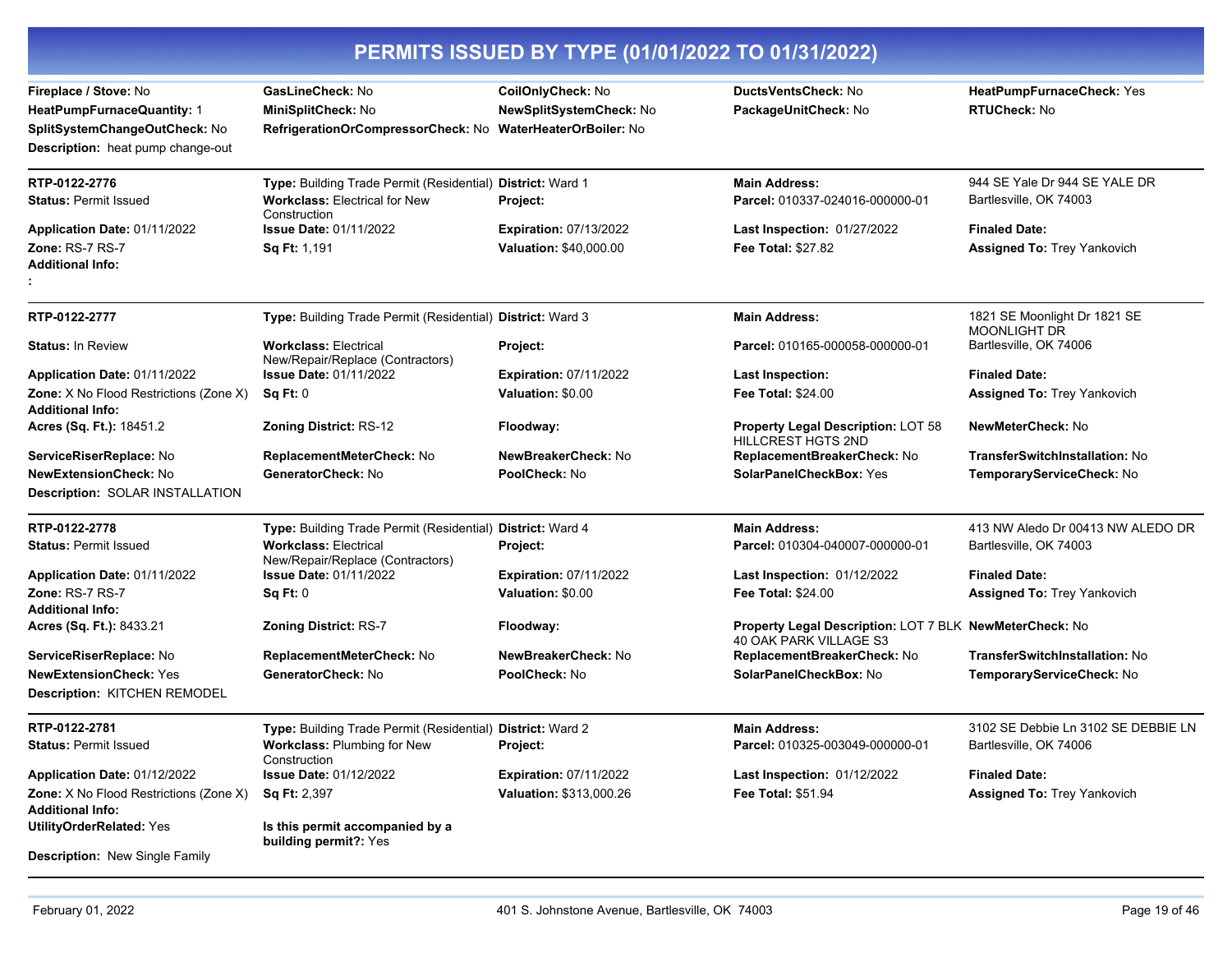| PERMITS ISSUED BY TYPE (01/01/2022 TO 01/31/2022)              |                                                                |                               |                                                                                         |                                                     |  |
|----------------------------------------------------------------|----------------------------------------------------------------|-------------------------------|-----------------------------------------------------------------------------------------|-----------------------------------------------------|--|
| RTP-0122-2782                                                  | Type: Building Trade Permit (Residential) District: Ward 2     |                               | <b>Main Address:</b>                                                                    | 3118 SE Debbie Ln 3118 SE DEBBIE LN                 |  |
| <b>Status: Permit Issued</b>                                   | <b>Workclass: Plumbing for New</b><br>Construction             | Project:                      | Parcel: 010325-003045-000000-01                                                         | Bartlesville, OK 74006                              |  |
| Application Date: 01/12/2022                                   | <b>Issue Date: 01/12/2022</b>                                  | <b>Expiration: 07/12/2022</b> | <b>Last Inspection: 01/13/2022</b>                                                      | <b>Finaled Date:</b>                                |  |
| Zone: RS-7 RS-7                                                | <b>Sq Ft: 2,501</b>                                            | Valuation: \$326,580.58       | Fee Total: \$54.02                                                                      | <b>Assigned To: Trey Yankovich</b>                  |  |
| <b>Additional Info:</b>                                        |                                                                |                               |                                                                                         |                                                     |  |
| <b>UtilityOrderRelated: Yes</b>                                | Is this permit accompanied by a<br>building permit?: Yes       |                               |                                                                                         |                                                     |  |
| <b>Description:</b> New Single Family                          |                                                                |                               |                                                                                         |                                                     |  |
| RTP-0122-2783                                                  | Type: Building Trade Permit (Residential) District: Ward 3     |                               | <b>Main Address:</b>                                                                    | 1543 SE Osage 1543 SE OSAGE                         |  |
| <b>Status: Permit Issued</b>                                   | <b>Workclass: Electrical for New</b><br>Construction           | Project:                      | Parcel: 010262-001001-000000-01                                                         | Bartlesville, OK 74003                              |  |
| Application Date: 01/12/2022                                   | <b>Issue Date: 01/12/2022</b>                                  | <b>Expiration: 07/11/2022</b> | Last Inspection:                                                                        | <b>Finaled Date:</b>                                |  |
| <b>Zone: RS-5 RS-5</b>                                         | <b>Sq Ft: 800</b>                                              | Valuation: \$15,000.00        | Fee Total: \$24.00                                                                      | <b>Assigned To: Trey Yankovich</b>                  |  |
| <b>Additional Info:</b>                                        |                                                                |                               |                                                                                         |                                                     |  |
| <b>Total Square Footage of New</b><br><b>Construction: 800</b> |                                                                |                               |                                                                                         |                                                     |  |
| Description: Remodel of SFR, bringing up to date               |                                                                |                               |                                                                                         |                                                     |  |
| RTP-0122-2784                                                  | Type: Building Trade Permit (Residential) District: Ward 2     |                               | <b>Main Address:</b>                                                                    | 2135 SE Jefferson Rd 2135 SE<br><b>JEFFERSON RD</b> |  |
| <b>Status: Permit Issued</b>                                   | <b>Workclass: Plumbing</b><br>New/Repair/Replace (Contractors) | Project:                      | Parcel: 010506-000034-000000-01                                                         | Bartlesville, OK 74006                              |  |
| Application Date: 01/12/2022                                   | <b>Issue Date: 01/12/2022</b>                                  | <b>Expiration: 07/11/2022</b> | Last Inspection:                                                                        | <b>Finaled Date:</b>                                |  |
| Zone: RS-7 RS-7                                                | <b>Sq Ft: 1</b>                                                | <b>Valuation: \$0.00</b>      | <b>Fee Total: \$24.00</b>                                                               | <b>Assigned To: Trey Yankovich</b>                  |  |
| <b>Additional Info:</b>                                        |                                                                |                               |                                                                                         |                                                     |  |
| Acres (Sq. Ft.): 8109.08                                       | Floodway:                                                      | <b>Zoning District: RS-7</b>  | <b>Property Legal Description: LOT 34</b><br><b>WAYSIDE HEIGHTS 2ND</b>                 | Digital Signature: JDM                              |  |
| <b>BackflowCheck: No</b>                                       | GasLineCheck: No                                               | GreaseQuanity: 0              | GreaseCheck: No                                                                         | ReconfigureCheck: No                                |  |
| SewerCheck: No                                                 | SewerRepairCheck: No                                           | <b>BoilerQuantity: 1</b>      | <b>BoilerCheck: Yes</b>                                                                 | WaterLineCheck: No                                  |  |
| <b>Description:</b> Replaced water heater                      |                                                                |                               |                                                                                         |                                                     |  |
| RTP-0122-2785                                                  | Type: Building Trade Permit (Residential) District: Ward 1     |                               | <b>Main Address:</b>                                                                    | 4933 SE Cornell Dr 4933 SE CORNELL<br>DR.           |  |
| <b>Status: Permit Issued</b>                                   | <b>Workclass: Plumbing</b><br>New/Repair/Replace (Contractors) | Project:                      | Parcel: 010338-034006-000000-01                                                         | Bartlesville, OK 74006                              |  |
| Application Date: 01/12/2022                                   | <b>Issue Date: 01/12/2022</b>                                  | <b>Expiration: 07/11/2022</b> | Last Inspection:                                                                        | <b>Finaled Date:</b>                                |  |
| Zone: RS-7 RS-7                                                | <b>Sq Ft: 1</b>                                                | Valuation: \$0.00             | <b>Fee Total: \$24.00</b>                                                               | <b>Assigned To: Trey Yankovich</b>                  |  |
| <b>Additional Info:</b>                                        |                                                                |                               |                                                                                         |                                                     |  |
| Acres (Sq. Ft.): 7043.37                                       | Floodway:                                                      | <b>Zoning District: RS-7</b>  | Property Legal Description: LOT 6 BLK Digital Signature: JDM<br>34 PENNINGTON HILLS 5TH |                                                     |  |
| <b>BackflowCheck: No</b>                                       | GasLineCheck: No                                               | GreaseQuanity: 0              | GreaseCheck: No                                                                         | ReconfigureCheck: No                                |  |
| SewerCheck: No                                                 | SewerRepairCheck: No                                           | <b>BoilerQuantity: 1</b>      | <b>BoilerCheck: Yes</b>                                                                 | <b>WaterLineCheck: No</b>                           |  |
| <b>Description:</b> Replaced water heater                      |                                                                |                               |                                                                                         |                                                     |  |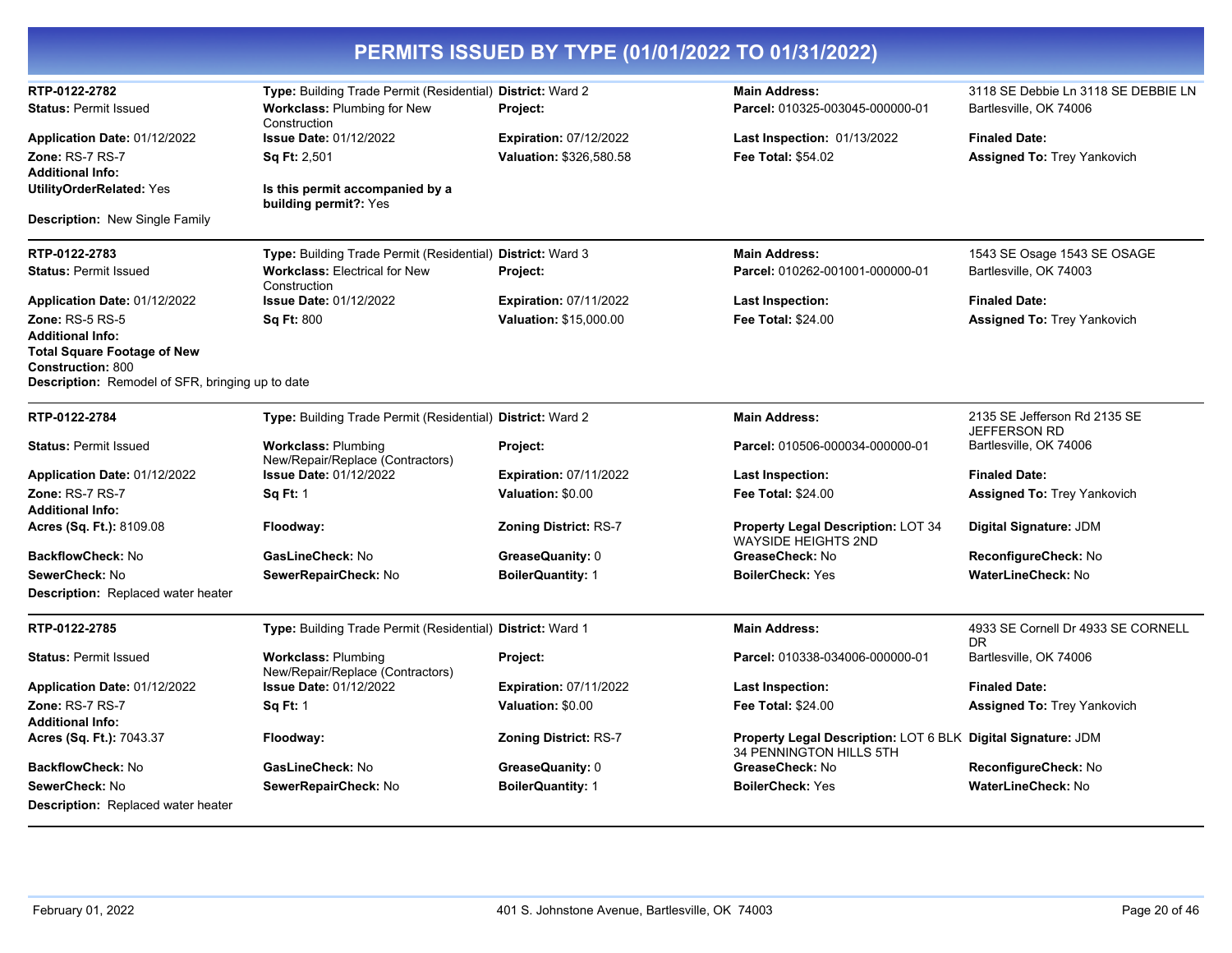| RTP-0122-2787                                                                                     | Type: Building Trade Permit (Residential) District: Ward 4       |                                                          | <b>Main Address:</b>                                                                        | 121 SE Seneca 121 SE SENECA                                 |
|---------------------------------------------------------------------------------------------------|------------------------------------------------------------------|----------------------------------------------------------|---------------------------------------------------------------------------------------------|-------------------------------------------------------------|
| <b>Status: Permit Issued</b>                                                                      | Workclass: Roofing Repair/Replacement Project:<br>(Contractor)   |                                                          | Parcel: 010053-006002-000000-02                                                             | Bartlesville, OK 74003                                      |
| Application Date: 01/13/2022                                                                      | <b>Issue Date: 01/13/2022</b>                                    | Expiration: 07/13/2022                                   | Last Inspection: 01/14/2022                                                                 | <b>Finaled Date:</b>                                        |
| Zone: C-5 C-5                                                                                     | Sq Ft: 0                                                         | Valuation: \$0.00                                        | <b>Fee Total: \$24.00</b>                                                                   | <b>Assigned To: Trey Yankovich</b>                          |
| <b>Additional Info:</b>                                                                           |                                                                  |                                                          |                                                                                             |                                                             |
| Acres (sq. Ft.): 5623.92                                                                          | Floodway: 100yr flood                                            | Zoning District: C-5                                     | Property Legal Description: S 10 LOT 2 CompositeCheck: Yes<br>N 30 LOT 3 BLK 6 CAPITOL HILL |                                                             |
| MetalCheck: No                                                                                    | <b>OtherCheck: No</b>                                            | <b>Number of SEPARATE structures to be</b><br>Roofed: 1  |                                                                                             |                                                             |
| RTP-0122-2788                                                                                     | Type: Building Trade Permit (Residential) District: Ward 4       |                                                          | <b>Main Address:</b>                                                                        | 219 NW Seminole 219 NW SEMINOLE                             |
| <b>Status: Permit Issued</b>                                                                      | <b>Workclass: Electrical</b><br>New/Repair/Replace (Contractors) | Project:                                                 | Parcel: 010202-001003-000000-01                                                             | Bartlesville, OK 74003                                      |
| Application Date: 01/13/2022                                                                      | <b>Issue Date: 01/13/2022</b>                                    | <b>Expiration: 07/12/2022</b>                            | <b>Last Inspection: 01/13/2022</b>                                                          | Finaled Date: 01/13/2022                                    |
| <b>Zone: RS-5 RS-5</b>                                                                            | <b>Sq Ft: 696</b>                                                | Valuation: \$0.00                                        | <b>Fee Total: \$24.00</b>                                                                   | <b>Assigned To: Trey Yankovich</b>                          |
| <b>Additional Info:</b>                                                                           |                                                                  |                                                          |                                                                                             |                                                             |
| Acres (Sq. Ft.): 6564.05                                                                          | <b>Zoning District: RS-5</b>                                     | Floodway: 500yr flood                                    | <b>NZOD Location Code: RaK01</b>                                                            | Property Legal Description: LOT 3 BLK<br>1 GEO B KEELER 4TH |
| Digital Signature: Jerica Morehead                                                                | NewMeterCheck: No                                                | ServiceRiserReplace: Yes                                 | ReplacementMeterCheck: No                                                                   | <b>New BreakerQuantity: 0</b>                               |
| NewBreakerCheck: No                                                                               | ReplacementBreakerCheck: No                                      | <b>TransferSwitchInstallation: No</b>                    | <b>NewExtensionCheck: No</b>                                                                | GeneratorCheck: No                                          |
| Generator Quantity: 0                                                                             | PoolCheck: No                                                    | SolarPanelCheckBox: No                                   | TemporaryServiceCheck: No                                                                   |                                                             |
| Description: Service rebuild                                                                      |                                                                  |                                                          |                                                                                             |                                                             |
| RTP-0122-2789                                                                                     | Type: Building Trade Permit (Residential) District: Ward 2       |                                                          | <b>Main Address:</b>                                                                        | 3110 SE Debbie Ln 3110 SE DEBBIE LN                         |
| <b>Status: Permit Issued</b>                                                                      | <b>Workclass: Plumbing for New</b><br>Construction               | Project:                                                 | Parcel: 010325-003047-000000-01                                                             | Bartlesville, OK 74006                                      |
| Application Date: 01/13/2022                                                                      | <b>Issue Date: 01/13/2022</b>                                    | <b>Expiration: 07/13/2022</b>                            | <b>Last Inspection: 01/14/2022</b>                                                          | <b>Finaled Date:</b>                                        |
| Zone: X No Flood Restrictions (Zone X)<br><b>Additional Info:</b>                                 | <b>Sq Ft: 2,390</b>                                              | Valuation: \$312,086.20                                  | Fee Total: \$51.80                                                                          | Assigned To: Trey Yankovich                                 |
| <b>Total Square Footage of New</b><br><b>Construction: 2390</b><br>Description: New Single Family | <b>UtilityOrderRelated: Yes</b>                                  | Is this permit accompanied by a<br>building permit?: Yes |                                                                                             |                                                             |
| RTP-0122-2790                                                                                     | Type: Building Trade Permit (Residential) District: Ward 3       |                                                          | <b>Main Address:</b>                                                                        | 1601 SE Hillcrest Dr 1601 SE<br><b>HILLCREST DR</b>         |
| <b>Status: Complete</b>                                                                           | <b>Workclass: Electrical</b><br>New/Repair/Replace (Contractors) | Project:                                                 | Parcel: 010060-003016-000000-01                                                             | Bartlesville, OK 74003                                      |
| Application Date: 01/14/2022                                                                      | <b>Issue Date: 01/14/2022</b>                                    | Expiration: 08/01/2022                                   | Last Inspection: 01/31/2022                                                                 | <b>Finaled Date: 01/31/2022</b>                             |
| <b>Zone:</b> X No Flood Restrictions (Zone X)                                                     | Sq Ft: 0                                                         | Valuation: \$0.00                                        | <b>Fee Total: \$24.00</b>                                                                   | <b>Assigned To: Trey Yankovich</b>                          |
| <b>Additional Info:</b>                                                                           |                                                                  |                                                          |                                                                                             |                                                             |
| Acres (Sq. Ft.): 9473.55                                                                          | <b>Zoning District: RS-5</b>                                     | Floodway:                                                | <b>Property Legal Description: LOT 16</b><br><b>BLK 3 CHEROKEE HEIGHTS</b>                  | <b>NewMeterCheck: No</b>                                    |
| ServiceRiserReplace: No                                                                           | ReplacementMeterCheck: Yes                                       | NewBreakerCheck: No                                      | ReplacementBreakerCheck: No                                                                 | TransferSwitchInstallation: No                              |
| <b>NewExtensionCheck: No</b><br>Description: METER LOOP                                           | GeneratorCheck: No                                               | PoolCheck: No                                            | SolarPanelCheckBox: No                                                                      | TemporaryServiceCheck: No                                   |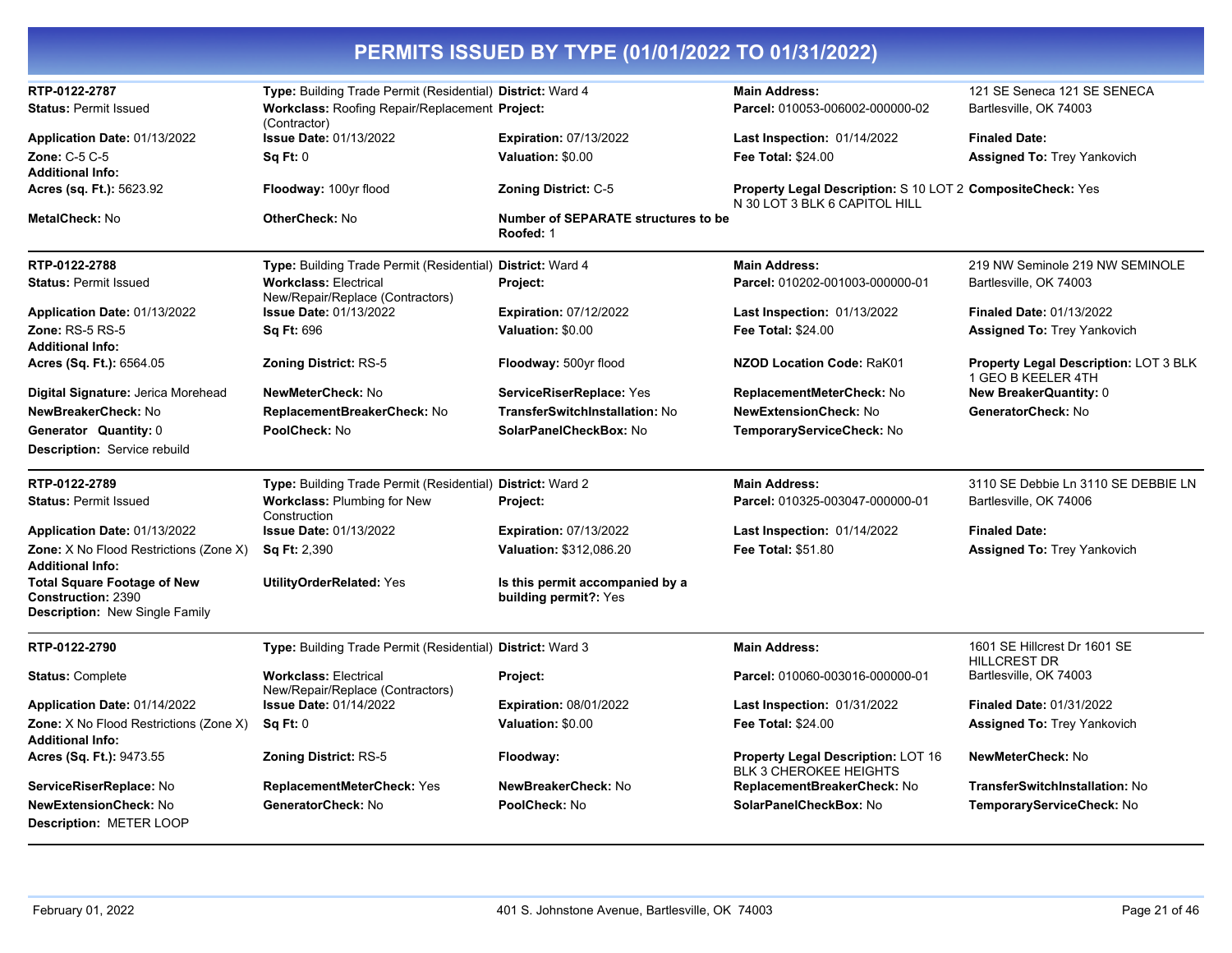|                                             |                                                                  | PERMITS ISSUED BY TYPE (01/01/2022 TO 01/31/2022) |                                                                                                                                                  |                                                           |
|---------------------------------------------|------------------------------------------------------------------|---------------------------------------------------|--------------------------------------------------------------------------------------------------------------------------------------------------|-----------------------------------------------------------|
| RTP-0122-2791                               | Type: Building Trade Permit (Residential) District: Ward 2       |                                                   | <b>Main Address:</b>                                                                                                                             | 2532 SE Kensington Way 2532 SE<br><b>KENSINGTON WAY</b>   |
| <b>Status: Permit Issued</b>                | <b>Workclass: Plumbing</b><br>New/Repair/Replace (Contractors)   | Project:                                          | Parcel: 010083-003007-000000-01                                                                                                                  | Bartlesville, OK 74006                                    |
| Application Date: 01/14/2022                | <b>Issue Date: 01/14/2022</b>                                    | <b>Expiration: 07/13/2022</b>                     | <b>Last Inspection: 01/14/2022</b>                                                                                                               | <b>Finaled Date:</b>                                      |
| <b>Zone: RS-10 RS-10</b>                    | <b>Sq Ft: 1</b>                                                  | Valuation: \$0.00                                 | <b>Fee Total: \$24.00</b>                                                                                                                        | <b>Assigned To: Trey Yankovich</b>                        |
| <b>Additional Info:</b>                     |                                                                  |                                                   |                                                                                                                                                  |                                                           |
| Acres (Sq. Ft.): 13397.9                    | Floodway:                                                        | <b>Zoning District: RS-10</b>                     | Property Legal Description: LOT 7 BLK Digital Signature: JDM<br>3 COLONIAL EST 6TH                                                               |                                                           |
| <b>BackflowCheck: No</b>                    | GasLineCheck: No                                                 | GreaseQuanity: 0                                  | GreaseCheck: No                                                                                                                                  | ReconfigureCheck: No                                      |
| SewerCheck: No                              | SewerRepairCheck: No                                             | <b>BoilerQuantity: 1</b>                          | <b>BoilerCheck: Yes</b>                                                                                                                          | <b>WaterLineCheck: No</b>                                 |
| <b>Description:</b> Replaced water heater   |                                                                  |                                                   |                                                                                                                                                  |                                                           |
| RTP-0122-2792                               | Type: Building Trade Permit (Residential) District: Ward 5       |                                                   | <b>Main Address:</b>                                                                                                                             | 4200 NE Nebraska St, Lot 78                               |
| <b>Status: Permit Issued</b>                | <b>Workclass: Electrical</b><br>New/Repair/Replace (Contractors) | Project:                                          | Parcel: 010999-042613-004000-01                                                                                                                  | Bartlesville, OK 74006                                    |
| Application Date: 01/17/2022                | <b>Issue Date: 01/17/2022</b>                                    | <b>Expiration: 07/18/2022</b>                     | <b>Last Inspection: 01/19/2022</b>                                                                                                               | <b>Finaled Date:</b>                                      |
| Zone: RS-7 RS-7                             | Sq Ft: 1,200                                                     | Valuation: \$0.00                                 | <b>Fee Total: \$24.00</b>                                                                                                                        | <b>Assigned To: Trey Yankovich</b>                        |
| <b>Additional Info:</b>                     |                                                                  |                                                   |                                                                                                                                                  |                                                           |
| Acres (Sq. Ft.): 457875                     | Zoning District: RS-7                                            | Floodway:                                         | <b>Property Legal Description: PART</b><br>SECT 4-26-13 TR 49 50 E 1/2 SE SW<br>NW: W 1/2 SW SE NW: 10 AC BVILLE<br>PART SECT (MOBILE MANOR MHP) | Digital Signature: Jerica L Morehead                      |
| <b>NewMeterCheck: Yes</b>                   | ServiceRiserReplace: No                                          | ReplacementMeterCheck: No                         | <b>New BreakerQuantity: 0</b>                                                                                                                    | NewBreakerCheck: No                                       |
| ReplacementBreakerCheck: No                 | <b>TransferSwitchInstallation: No</b>                            | <b>NewExtensionCheck: No</b>                      | GeneratorCheck: No                                                                                                                               | <b>Generator Quantity: 0</b>                              |
| PoolCheck: No                               | SolarPanelCheckBox: No                                           | TemporaryServiceCheck: No                         |                                                                                                                                                  |                                                           |
| Description: INSTALLING NEW 200AMP PEDESTAL |                                                                  |                                                   |                                                                                                                                                  |                                                           |
| RTP-0122-2793                               | Type: Building Trade Permit (Residential) District: Ward 2       |                                                   | <b>Main Address:</b>                                                                                                                             | 4859 SE Fairview Rd 4859 SE FAIRVIEW<br>RD                |
| <b>Status: Permit Issued</b>                | <b>Workclass: Plumbing</b><br>New/Repair/Replace (Contractors)   | Project:                                          | Parcel: 010406-000008-000000-01                                                                                                                  | Bartlesville, OK 74006                                    |
| Application Date: 01/18/2022                | <b>Issue Date: 01/18/2022</b>                                    | <b>Expiration: 07/18/2022</b>                     | Last Inspection: 01/18/2022                                                                                                                      | <b>Finaled Date:</b>                                      |
| Zone: X No Flood Restrictions (Zone X)      | <b>Sq Ft: 1</b>                                                  | Valuation: \$0.00                                 | <b>Fee Total: \$24.00</b>                                                                                                                        | <b>Assigned To: Trey Yankovich</b>                        |
| <b>Additional Info:</b>                     |                                                                  |                                                   |                                                                                                                                                  |                                                           |
| Acres (Sq. Ft.): 11209.2                    | Floodway:                                                        | <b>Zoning District: RA</b>                        | <b>Property Legal Description: LOT 8</b><br>ROLLING HILLS 10TH                                                                                   | Digital Signature: JDM                                    |
| BackflowCheck: No                           | GasLineCheck: No                                                 | GreaseQuanity: 0                                  | GreaseCheck: No                                                                                                                                  | ReconfigureCheck: No                                      |
| SewerCheck: No                              | SewerRepairCheck: No                                             | <b>BoilerQuantity: 1</b>                          | <b>BoilerCheck: Yes</b>                                                                                                                          | WaterLineCheck: No                                        |
| <b>Description:</b> Replaced water heater   |                                                                  |                                                   |                                                                                                                                                  |                                                           |
| RTP-0122-2794                               | Type: Building Trade Permit (Residential) District: Ward 2       |                                                   | <b>Main Address:</b>                                                                                                                             | 2116 SE Turtle Creek Rd 2116 SE<br><b>TURTLE CREEK RD</b> |
| <b>Status: Permit Issued</b>                | <b>Workclass: Electrical for New</b><br>Construction             | Project:                                          | Parcel: 010102-000004-000000-01                                                                                                                  | Bartlesville, OK 74006                                    |
| Application Date: 01/18/2022                | <b>Issue Date: 01/18/2022</b>                                    | <b>Expiration: 07/25/2022</b>                     | Last Inspection: 01/25/2022                                                                                                                      | <b>Finaled Date:</b>                                      |
| <b>Zone: RS-12 RS-12</b>                    | <b>Sq Ft: 300</b>                                                | Valuation: \$116,788.00                           | Fee Total: \$24.00                                                                                                                               | <b>Assigned To: Trey Yankovich</b>                        |
| <b>Additional Info:</b>                     |                                                                  |                                                   |                                                                                                                                                  |                                                           |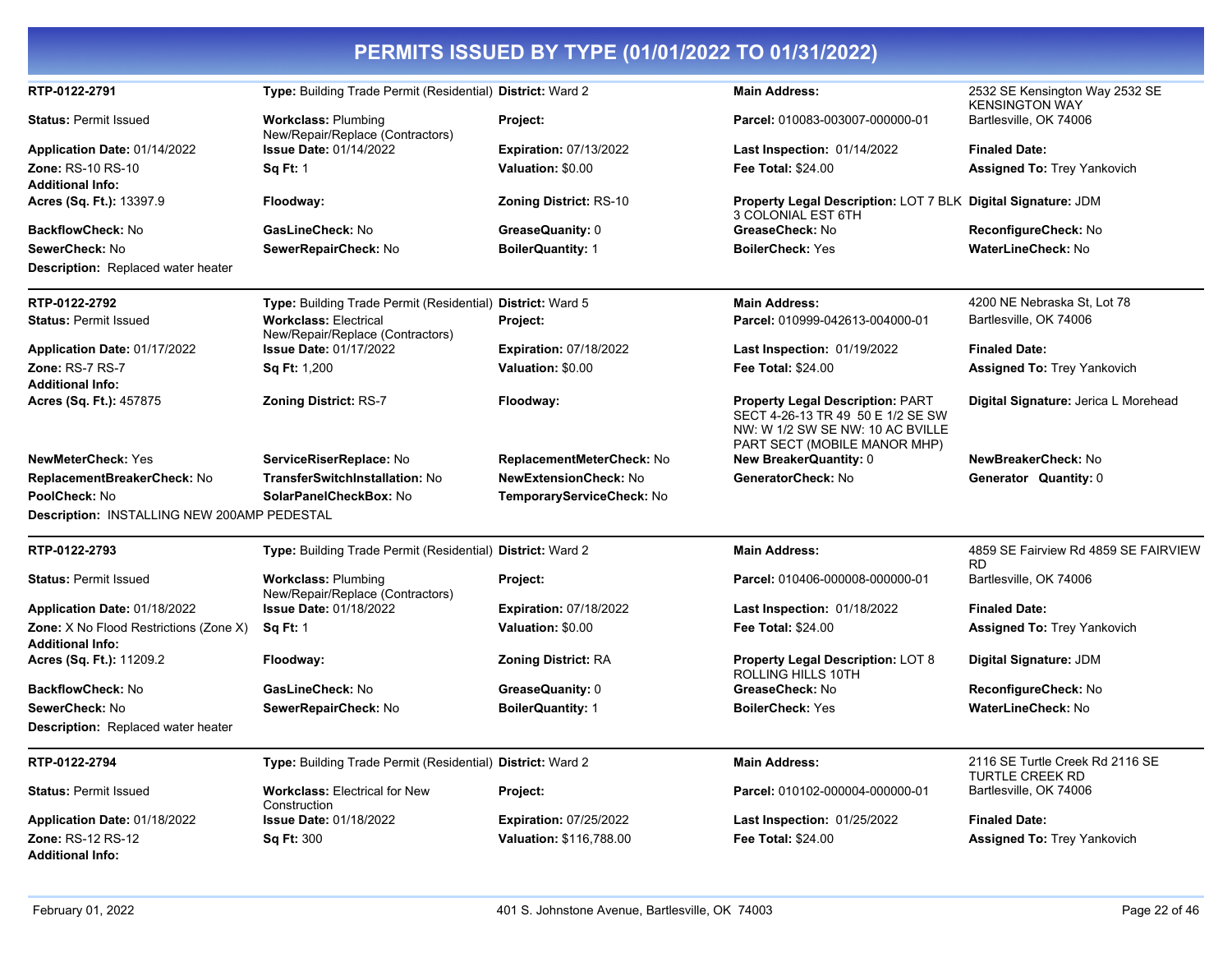#### **Total Square Footage of New Construction:** 300

| RTP-0122-2795                            | Type: Building Trade Permit (Residential) District: Ward 2       |                                | <b>Main Address:</b>                                                                                            | 3000 Candlestick 3000 CANDLESTICK<br>СT           |
|------------------------------------------|------------------------------------------------------------------|--------------------------------|-----------------------------------------------------------------------------------------------------------------|---------------------------------------------------|
| <b>Status: Permit Issued</b>             | <b>Workclass: Plumbing</b><br>New/Repair/Replace (Contractors)   | Project:                       | Parcel: 010601-000008-000000-01                                                                                 | Bartlesville, OK 74006                            |
| Application Date: 01/18/2022             | <b>Issue Date: 01/18/2022</b>                                    | <b>Expiration: 07/18/2022</b>  | <b>Last Inspection:</b>                                                                                         | <b>Finaled Date:</b>                              |
| Zone: RS-10/PUD RS-10/PUD                | <b>Sq Ft: 2</b>                                                  | Valuation: \$0.00              | <b>Fee Total: \$44.00</b>                                                                                       | Assigned To: Trey Yankovich                       |
| <b>Additional Info:</b>                  |                                                                  |                                |                                                                                                                 |                                                   |
| Acres (Sq. Ft.): 39940.9                 | Floodway: 500yr flood                                            | Zoning District: RS-10/PUD     | <b>Property Legal Description: LOT 8</b><br><b>COLONIAL EST 13TH</b>                                            | Digital Signature: Chris Miller                   |
| <b>BackflowCheck: No</b>                 | GasLineCheck: No                                                 | GreaseQuanity: 0               | GreaseCheck: No                                                                                                 | ReconfigureCheck: No                              |
| SewerCheck: No                           | SewerRepairCheck: No                                             | <b>BoilerQuantity: 2</b>       | <b>BoilerCheck: Yes</b>                                                                                         | <b>WaterLineCheck: No</b>                         |
| <b>Description:</b> Replace Water Heater |                                                                  |                                |                                                                                                                 |                                                   |
| RTP-0122-2796                            | Type: Building Trade Permit (Residential) District: Ward 2       |                                | <b>Main Address:</b>                                                                                            | 4209 SE Price Rd 04209 SE PRICE RD                |
| <b>Status: Permit Issued</b>             | <b>Workclass: Plumbing</b><br>New/Repair/Replace (Contractors)   | Project:                       | Parcel: 010999-282613-004000-40                                                                                 | Bartlesville, OK 74006                            |
| Application Date: 01/19/2022             | <b>Issue Date: 01/19/2022</b>                                    | <b>Expiration: 07/18/2022</b>  | Last Inspection: 01/19/2022                                                                                     | <b>Finaled Date:</b>                              |
| Zone: C-3/PUD C-3/PUD                    | Sq Ft: 0                                                         | Valuation: \$0.00              | <b>Fee Total: \$24.00</b>                                                                                       | <b>Assigned To: Trey Yankovich</b>                |
| <b>Additional Info:</b>                  |                                                                  |                                |                                                                                                                 |                                                   |
| Acres (Sq. Ft.): 93249.2                 | Floodway: 500yr flood                                            | Zoning District: C-3/PUD       | <b>Property Legal Description: PART</b><br>SECT 28-26-13 W 132 OF NW NE NW<br>LESS THE S 33.50 OF N 50: 1.90 AC | Digital Signature: NL                             |
| <b>BackflowCheck: No</b>                 | <b>GasLineCheck: Yes</b>                                         | GreaseQuanity: 0               | GreaseCheck: No                                                                                                 | ReconfigureCheck: No                              |
| SewerCheck: No                           | SewerRepairCheck: No                                             | BoilerQuantity: 0              | <b>BoilerCheck: No</b>                                                                                          | <b>WaterLineCheck: No</b>                         |
| <b>Description:</b> Repair gas leak      |                                                                  |                                |                                                                                                                 |                                                   |
| RTP-0122-2798                            | Type: Building Trade Permit (Residential) District: Ward 5       |                                | <b>Main Address:</b>                                                                                            | 1208 SE Larkspur Dr 1208 SE<br><b>LARKSPUR DR</b> |
| <b>Status: Permit Issued</b>             | <b>Workclass: Mechanical</b><br>New/Repair/Replace (Contractors) | Project:                       | Parcel: 010132-003003-000000-01                                                                                 | Bartlesville, OK 74006                            |
| Application Date: 01/19/2022             | <b>Issue Date: 01/19/2022</b>                                    | <b>Expiration: 07/18/2022</b>  | <b>Last Inspection:</b>                                                                                         | <b>Finaled Date:</b>                              |
| Zone: RS-10/PUD RS-10/PUD                | Sq Ft: 0                                                         | Valuation: \$0.00              | <b>Fee Total: \$44.00</b>                                                                                       | <b>Assigned To: Trey Yankovich</b>                |
| <b>Additional Info:</b>                  |                                                                  |                                |                                                                                                                 |                                                   |
| Acres (Sq. Ft.): 13988.3                 | Zoning District: RS-10/PUD                                       | Floodway:                      | Property Legal Description: LOT 3 BLK CommercialHoodCheck: No<br>3 GRAND PRAIRIE                                |                                                   |
| Fireplace / Stove: No                    | GasLineCheck: No                                                 | CoilOnlyCheck: No              | <b>DuctsVentsCheck: No</b>                                                                                      | HeatPumpFurnaceCheck: No                          |
| MiniSplitCheck: No                       | NewSplitSystemCheck: No                                          | PackageUnitCheck: No           | <b>RTUCheck: No</b>                                                                                             | SplitSystemChangeOutCheck: Yes                    |
| SplitSystemChangeOutQuantity: 2          | RefrigerationOrCompressorCheck: No                               | <b>WaterHeaterOrBoiler: No</b> |                                                                                                                 |                                                   |
| Description: 2 COMPLETE SYSTEMS          |                                                                  |                                |                                                                                                                 |                                                   |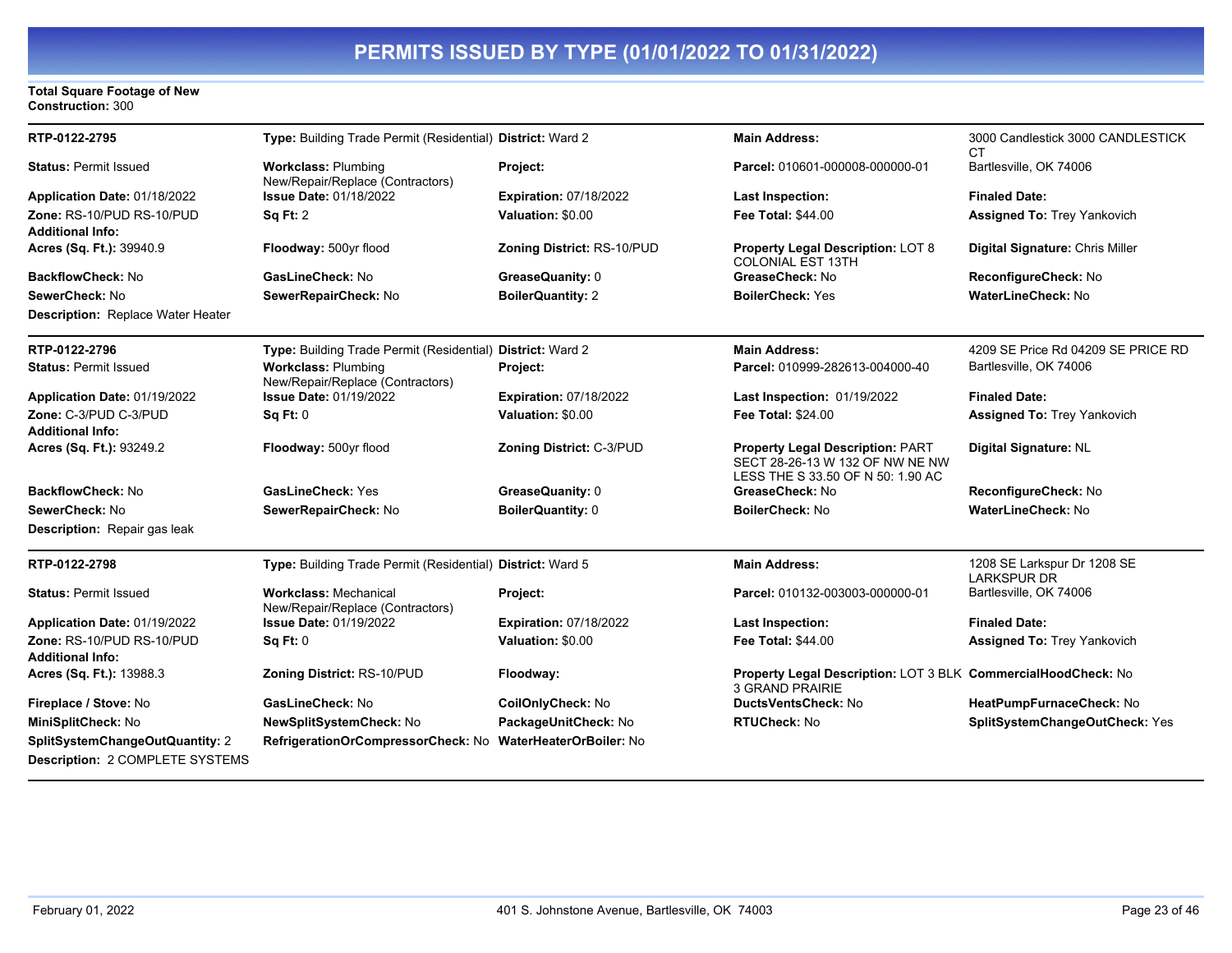| RTP-0122-2799                                                 | Type: Building Trade Permit (Residential) District: Ward 2       |                                                            | <b>Main Address:</b>                                               | 2804 SE Kingston Ct 2804 SE<br><b>KINGSTON CT</b>               |
|---------------------------------------------------------------|------------------------------------------------------------------|------------------------------------------------------------|--------------------------------------------------------------------|-----------------------------------------------------------------|
| <b>Status: Permit Issued</b>                                  | <b>Workclass: Mechanical</b><br>New/Repair/Replace (Contractors) | Project:                                                   | Parcel: 010606-000018-000000-01                                    | Bartlesville, OK 74006                                          |
| Application Date: 01/19/2022                                  | <b>Issue Date: 01/19/2022</b>                                    | <b>Expiration: 07/18/2022</b>                              | Last Inspection: 01/19/2022                                        | <b>Finaled Date:</b>                                            |
| <b>Zone:</b> X No Flood Restrictions (Zone X)                 | $Sa$ Ft: $0$                                                     | Valuation: \$0.00                                          | <b>Fee Total: \$24.00</b>                                          | <b>Assigned To: Trey Yankovich</b>                              |
| <b>Additional Info:</b>                                       |                                                                  |                                                            |                                                                    |                                                                 |
| Acres (Sq. Ft.): 16415.8                                      | Zoning District: RS-10/PUD                                       | Floodway:                                                  | <b>Property Legal Description: LOT 18</b><br><b>LEGACY ESTATES</b> | <b>CommercialHoodCheck: No</b>                                  |
| Fireplace / Stove: No                                         | GasLineCheck: No                                                 | CoilOnlyCheck: No                                          | DuctsVentsCheck: No                                                | HeatPumpFurnaceCheck: No                                        |
| MiniSplitCheck: No                                            | <b>NewSplitSystemCheck: No</b>                                   | PackageUnitCheck: No                                       | <b>RTUCheck: No</b>                                                | SplitSystemChangeOutCheck: Yes                                  |
| <b>SplitSystemChangeOutQuantity: 1</b>                        | RefrigerationOrCompressorCheck: No                               | <b>WaterHeaterOrBoiler: No</b>                             |                                                                    |                                                                 |
| Description: FURNACE COIL & A/C CHANGEOUT                     |                                                                  |                                                            |                                                                    |                                                                 |
| RTP-0122-2801                                                 | Type: Building Trade Permit (Residential) District: Ward 4       |                                                            | <b>Main Address:</b>                                               | 412 NW Santa Fe 412 NW SANTA FE                                 |
| <b>Status: Permit Issued</b>                                  | <b>Workclass: Mechanical</b><br>New/Repair/Replace (Contractors) | Project:                                                   | Parcel: 010032-001013-000000-01                                    | Bartlesville, OK 74003                                          |
| Application Date: 01/19/2022                                  | <b>Issue Date: 01/19/2022</b>                                    | <b>Expiration: 07/18/2022</b>                              | <b>Last Inspection:</b>                                            | <b>Finaled Date:</b>                                            |
| <b>Zone: RS-5 RS-5</b>                                        | Sq Ft: 0                                                         | Valuation: \$0.00                                          | <b>Fee Total: \$24.00</b>                                          | <b>Assigned To: Trey Yankovich</b>                              |
| <b>Additional Info:</b>                                       |                                                                  |                                                            |                                                                    |                                                                 |
| Acres (Sq. Ft.): 7576.28                                      | <b>Zoning District: RS-5</b>                                     | Floodway: 500yr flood                                      | <b>NZOD Location Code: Bt1401</b>                                  | Property Legal Description: LOT 13<br><b>BLK 1 BERENTZ ADDN</b> |
| CommercialHoodCheck: No                                       | Fireplace / Stove: No                                            | GasLineCheck: No                                           | CoilOnlyCheck: No                                                  | DuctsVentsCheck: No                                             |
| HeatPumpFurnaceCheck: No                                      | MiniSplitCheck: No                                               | <b>NewSplitSystemCheck: Yes</b>                            | <b>NewSplitSystemQuantity: 1</b>                                   | PackageUnitCheck: No                                            |
| <b>RTUCheck: No</b>                                           | SplitSystemChangeOutCheck: No                                    | RefrigerationOrCompressorCheck: No WaterHeaterOrBoiler: No |                                                                    |                                                                 |
| Description: DUCT WORK & NEW CENTRAL HEAT & AIR               |                                                                  |                                                            |                                                                    |                                                                 |
| RTP-0122-2802                                                 | Type: Building Trade Permit (Residential) District: Ward 2       |                                                            | <b>Main Address:</b>                                               | 3522 SE Stonewall Dr 3522 SE                                    |
| <b>Status: Permit Issued</b>                                  | <b>Workclass: Electrical for New</b>                             | Project:                                                   | Parcel: 010325-004037-000000-01                                    | STONEWALL DR<br>Bartlesville, OK 74006                          |
|                                                               | Construction                                                     |                                                            |                                                                    |                                                                 |
| <b>Application Date: 01/19/2022</b>                           | <b>Issue Date: 01/19/2022</b>                                    | <b>Expiration: 07/18/2022</b>                              | Last Inspection:                                                   | <b>Finaled Date:</b>                                            |
| Zone: RS-7 RS-7                                               | Sq Ft: 1,813                                                     | Valuation: \$236,741.54                                    | <b>Fee Total: \$40.26</b>                                          | <b>Assigned To: Trey Yankovich</b>                              |
| <b>Additional Info:</b><br><b>Total Square Footage of New</b> |                                                                  |                                                            |                                                                    |                                                                 |
| Construction: 1813                                            |                                                                  |                                                            |                                                                    |                                                                 |
| <b>Description: New Single Family</b>                         |                                                                  |                                                            |                                                                    |                                                                 |
| RTP-0122-2803                                                 | Type: Building Trade Permit (Residential) District: Ward 2       |                                                            | <b>Main Address:</b>                                               | 2003 SE Green Leaf Ct 2003 SE GREEN<br><b>LEAF CT</b>           |
| <b>Status: Permit Issued</b>                                  | <b>Workclass: Electrical for New</b>                             | Project:                                                   | Parcel: 010325-003024-000000-01                                    | Bartlesville, OK 74006                                          |
| Application Date: 01/19/2022                                  | Construction<br><b>Issue Date: 01/19/2022</b>                    | <b>Expiration: 07/20/2022</b>                              | Last Inspection: 01/21/2022                                        | <b>Finaled Date:</b>                                            |
| <b>Zone:</b> X No Flood Restrictions (Zone X)                 | <b>Sq Ft: 2,240</b>                                              | Valuation: \$292,499.20                                    | <b>Fee Total: \$48.80</b>                                          | <b>Assigned To: Trey Yankovich</b>                              |
| <b>Additional Info:</b>                                       |                                                                  |                                                            |                                                                    |                                                                 |
| <b>Total Square Footage of New</b>                            |                                                                  |                                                            |                                                                    |                                                                 |
| <b>Construction: 2240</b>                                     |                                                                  |                                                            |                                                                    |                                                                 |
| Description: New Single Family Residential                    |                                                                  |                                                            |                                                                    |                                                                 |
|                                                               |                                                                  |                                                            |                                                                    |                                                                 |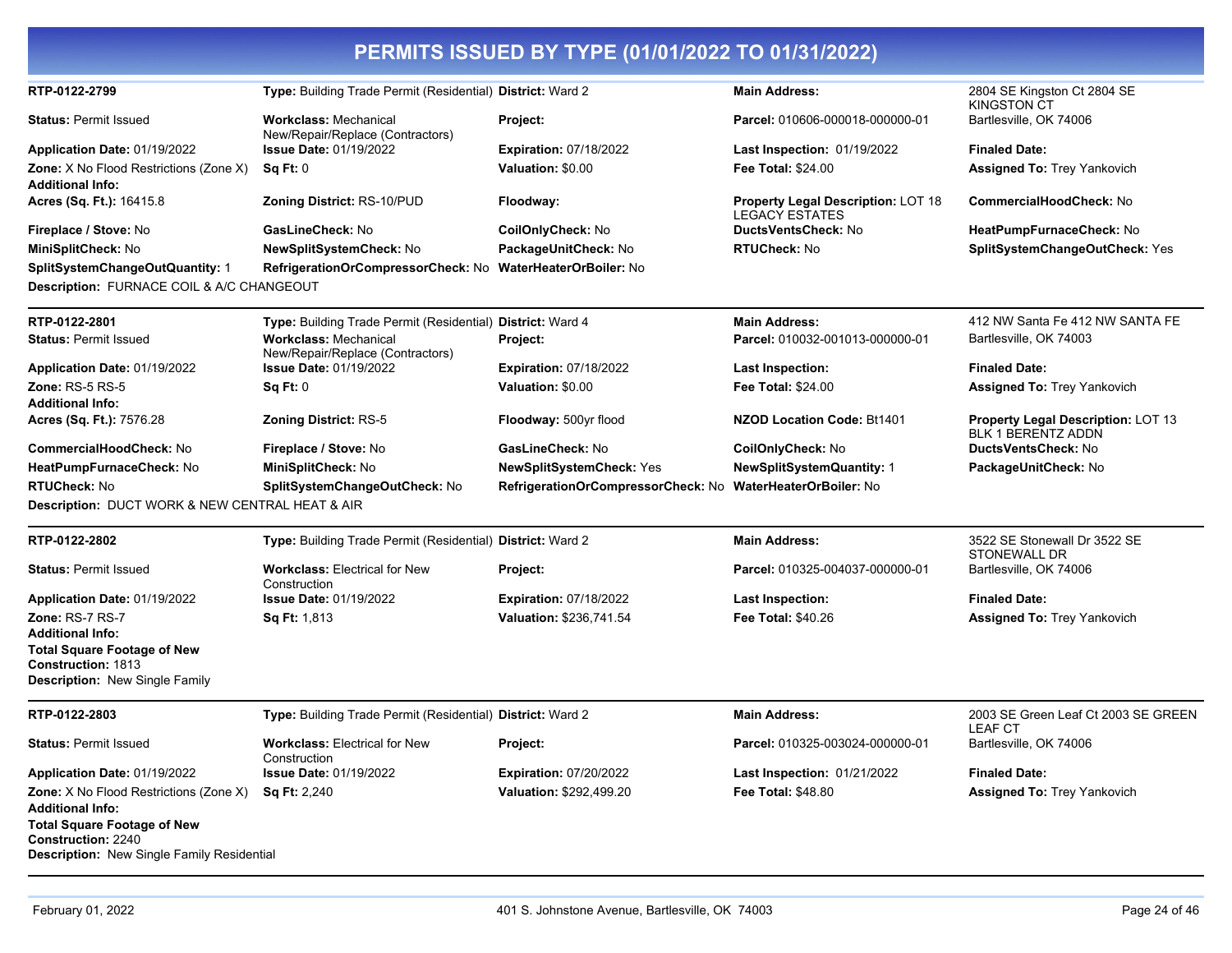| PERMITS ISSUED BY TYPE (01/01/2022 TO 01/31/2022)                                                                                                                                                                         |                                                                                                                                                     |                                                          |                                                                                    |                                                                                     |  |
|---------------------------------------------------------------------------------------------------------------------------------------------------------------------------------------------------------------------------|-----------------------------------------------------------------------------------------------------------------------------------------------------|----------------------------------------------------------|------------------------------------------------------------------------------------|-------------------------------------------------------------------------------------|--|
| RTP-0122-2804                                                                                                                                                                                                             | Type: Building Trade Permit (Residential) District: Ward 2                                                                                          |                                                          | <b>Main Address:</b>                                                               | 2007 SE Green Leaf Ct 02007 SE<br><b>GREEN LEAF CT</b>                              |  |
| <b>Status: Permit Issued</b>                                                                                                                                                                                              | <b>Workclass: Electrical for New</b><br>Construction                                                                                                | Project:                                                 | Parcel: 010325-003025-000000-01                                                    | Bartlesville, OK 74006                                                              |  |
| Application Date: 01/19/2022<br>Zone: X No Flood Restrictions (Zone X)<br><b>Additional Info:</b><br><b>Total Square Footage of New</b><br><b>Construction: 2397</b><br><b>Description:</b> New Single Family Residential | <b>Issue Date: 01/19/2022</b><br><b>Sq Ft: 2,397</b>                                                                                                | <b>Expiration: 07/20/2022</b><br>Valuation: \$313,000.26 | Last Inspection: 01/21/2022<br><b>Fee Total: \$51.94</b>                           | <b>Finaled Date:</b><br><b>Assigned To: Trey Yankovich</b>                          |  |
| RTP-0122-2805<br><b>Status: Permit Issued</b>                                                                                                                                                                             | Type: Building Trade Permit (Residential) District: Ward 2<br><b>Workclass: Electrical for New</b>                                                  | Project:                                                 | <b>Main Address:</b><br>Parcel: 010325-004025-000000-01                            | 1922 SE Mesa Ave 1922 SE MESA AVE<br>Bartlesville, OK 74006                         |  |
| Application Date: 01/19/2022<br>Zone: X No Flood Restrictions (Zone X)<br><b>Additional Info:</b><br><b>Total Square Footage of New</b><br><b>Construction: 1957</b><br>Description: New Single Family Residential        | Construction<br><b>Issue Date: 01/19/2022</b><br><b>Sq Ft: 1,957</b>                                                                                | <b>Expiration: 07/18/2022</b><br>Valuation: \$255,545.06 | Last Inspection:<br><b>Fee Total: \$43.14</b>                                      | <b>Finaled Date:</b><br>Assigned To: Trey Yankovich                                 |  |
| RTP-0122-2806<br><b>Status: Permit Issued</b><br>Application Date: 01/19/2022                                                                                                                                             | Type: Building Trade Permit (Residential) District: Ward 2<br><b>Workclass: Electrical for New</b><br>Construction<br><b>Issue Date: 01/19/2022</b> | Project:<br><b>Expiration: 07/18/2022</b>                | <b>Main Address:</b><br>Parcel: 010325-004020-000000-01<br><b>Last Inspection:</b> | 1902 SE Mesa Ave 1902 SE MESA AVE<br>Bartlesville, OK 74006<br><b>Finaled Date:</b> |  |
| Zone: RS-7 RS-7<br><b>Additional Info:</b><br><b>Total Square Footage of New</b><br><b>Construction: 2388</b><br>Description: New Single Family Residential                                                               | <b>Sq Ft: 2,388</b>                                                                                                                                 | Valuation: \$311,825.04                                  | <b>Fee Total: \$51.76</b>                                                          | <b>Assigned To: Trey Yankovich</b>                                                  |  |
| RTP-0122-2807                                                                                                                                                                                                             | Type: Building Trade Permit (Residential) District: Ward 2                                                                                          |                                                          | <b>Main Address:</b>                                                               | 2019 SE Green Leaf Ct 02019 SE<br><b>GREEN LEAF CT</b>                              |  |
| <b>Status: Permit Issued</b>                                                                                                                                                                                              | <b>Workclass: Electrical for New</b><br>Construction                                                                                                | <b>Project:</b>                                          | Parcel: 010325-003028-000000-01                                                    | Bartlesville, OK 74006                                                              |  |
| Application Date: 01/19/2022<br>Zone: X No Flood Restrictions (Zone X)<br><b>Additional Info:</b><br><b>Total Square Footage of New</b><br><b>Construction: 1957</b><br>Description: New Single Family Residential        | <b>Issue Date: 01/19/2022</b><br><b>Sq Ft: 1,957</b>                                                                                                | <b>Expiration: 07/20/2022</b><br>Valuation: \$255,545.06 | Last Inspection: 01/21/2022<br><b>Fee Total: \$43.14</b>                           | <b>Finaled Date:</b><br><b>Assigned To: Trey Yankovich</b>                          |  |
| RTP-0122-2808                                                                                                                                                                                                             | Type: Building Trade Permit (Residential) District: Ward 2                                                                                          |                                                          | <b>Main Address:</b>                                                               | 2011 SE Green Leaf Ct 02011 SE                                                      |  |
| <b>Status: Permit Issued</b>                                                                                                                                                                                              | <b>Workclass: Electrical for New</b>                                                                                                                | Project:                                                 | Parcel: 010325-003026-000000-01                                                    | <b>GREEN LEAF CT</b><br>Bartlesville, OK 74006                                      |  |
| Application Date: 01/19/2022                                                                                                                                                                                              | Construction<br><b>Issue Date: 01/19/2022</b>                                                                                                       | <b>Expiration: 07/20/2022</b>                            | <b>Last Inspection: 01/21/2022</b>                                                 | <b>Finaled Date:</b>                                                                |  |
| <b>Zone:</b> X No Flood Restrictions (Zone X)<br><b>Additional Info:</b>                                                                                                                                                  | <b>Sq Ft: 2,390</b>                                                                                                                                 | Valuation: \$312,086.20                                  | <b>Fee Total: \$51.80</b>                                                          | <b>Assigned To: Trey Yankovich</b>                                                  |  |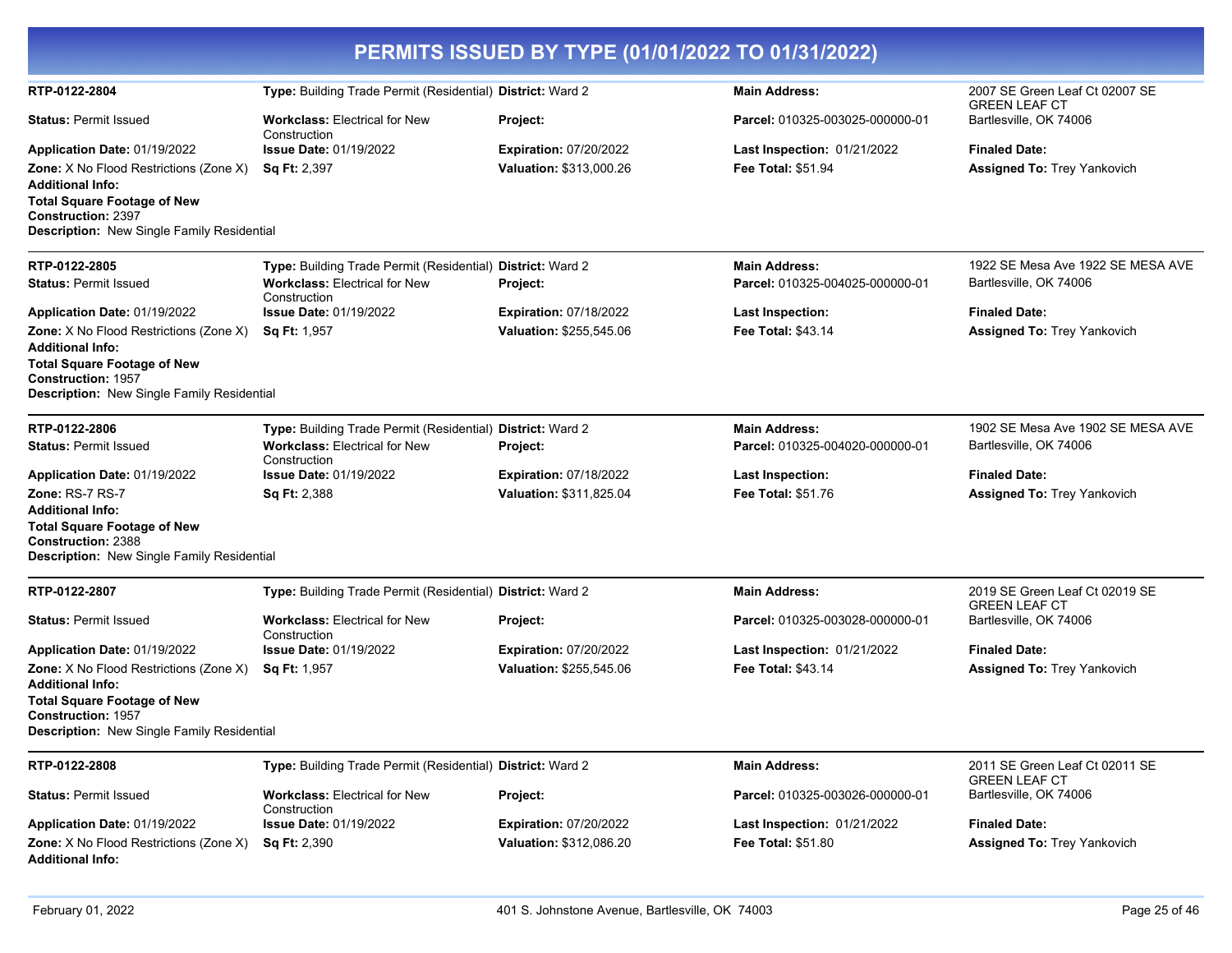#### **Total Square Footage of New Construction:** 2390 **Description:** New Single Family Residential

| RTP-0122-2809                                                                                                          | Type: Building Trade Permit (Residential) District: Ward 2       |                                                 | <b>Main Address:</b>                                          | 3114 SE Talimena Ct 3114 SE                                            |
|------------------------------------------------------------------------------------------------------------------------|------------------------------------------------------------------|-------------------------------------------------|---------------------------------------------------------------|------------------------------------------------------------------------|
| <b>Status: Permit Issued</b>                                                                                           | <b>Workclass: Electrical for New</b><br>Construction             | Project:                                        | Parcel: 010325-001011-000000-01                               | <b>TALIMENA CT</b><br>Bartlesville, OK 74003                           |
| Application Date: 01/19/2022                                                                                           | <b>Issue Date: 01/19/2022</b>                                    | <b>Expiration: 07/18/2022</b>                   | Last Inspection:                                              | <b>Finaled Date:</b>                                                   |
| Zone: RS-7 RS-7<br><b>Additional Info:</b><br><b>Total Square Footage of New</b><br><b>Construction: 2341</b>          | <b>Sq Ft: 2,341</b>                                              | Valuation: \$305,687.78                         | <b>Fee Total: \$50.82</b>                                     | <b>Assigned To: Trey Yankovich</b>                                     |
| RTP-0122-2810                                                                                                          | Type: Building Trade Permit (Residential) District: Ward 5       |                                                 | <b>Main Address:</b>                                          | 5507 SE Woodland Rd 5507 SE<br><b>WOODLAND RD</b>                      |
| <b>Status: Complete</b>                                                                                                | <b>Workclass: Mechanical</b><br>New/Repair/Replace (Contractors) | Project:                                        | Parcel: 010109-005002-000000-01                               | Bartlesville, OK 74006                                                 |
| Application Date: 01/20/2022                                                                                           | <b>Issue Date: 01/20/2022</b>                                    | <b>Expiration: 07/26/2022</b>                   | Last Inspection: 01/27/2022                                   | <b>Finaled Date: 01/27/2022</b>                                        |
| Zone: RS-7 RS-7                                                                                                        | Sq Ft: 0                                                         | Valuation: \$0.00                               | <b>Fee Total: \$24.00</b>                                     | <b>Assigned To: Trey Yankovich</b>                                     |
| <b>Additional Info:</b><br>Acres (Sq. Ft.): 7806.46                                                                    | <b>Zoning District: RS-7</b>                                     | Floodway:                                       | Property Legal Description: LOT 2 BLK CommercialHoodCheck: No |                                                                        |
|                                                                                                                        |                                                                  |                                                 | 5 EAST PARK ADDN                                              |                                                                        |
| Fireplace / Stove: No                                                                                                  | <b>GasLineCheck: Yes</b>                                         | CoilOnlyCheck: No                               | DuctsVentsCheck: No                                           | HeatPumpFurnaceCheck: No                                               |
| MiniSplitCheck: No                                                                                                     | <b>NewSplitSystemCheck: No</b>                                   | PackageUnitCheck: No                            | <b>RTUCheck: No</b>                                           | SplitSystemChangeOutCheck: No                                          |
| RefrigerationOrCompressorCheck: No WaterHeaterOrBoiler: No                                                             |                                                                  |                                                 |                                                               |                                                                        |
| <b>Description: GASLINE EXTENSION FOR NEW GENERATOR</b>                                                                |                                                                  |                                                 |                                                               |                                                                        |
| RTP-0122-2811                                                                                                          | Type: Building Trade Permit (Residential) District: Ward 4       |                                                 | <b>Main Address:</b>                                          | 412 NW Santa Fe 412 NW SANTA FE                                        |
| <b>Status: Complete</b>                                                                                                | <b>Workclass: Electrical</b><br>New/Repair/Replace (Contractors) | <b>Project:</b>                                 | Parcel: 010032-001013-000000-01                               | Bartlesville, OK 74003                                                 |
| Application Date: 01/20/2022                                                                                           | <b>Issue Date: 01/20/2022</b>                                    | <b>Expiration: 07/27/2022</b>                   | <b>Last Inspection: 01/28/2022</b>                            | <b>Finaled Date: 01/28/2022</b>                                        |
| Zone: 0.2 PCT ANNUAL CHANCE<br>FLOOD HAZARD 500-Year Flood Hazard<br>Area - No Restrictions<br><b>Additional Info:</b> | Sq Ft: 0                                                         | Valuation: \$0.00                               | Fee Total: \$24.00                                            | <b>Assigned To: Trey Yankovich</b>                                     |
| Acres (Sq. Ft.): 7576.28                                                                                               | Zoning District: RS-5                                            | Floodway: 500yr flood                           | <b>NZOD Location Code: Bt1401</b>                             | <b>Property Legal Description: LOT 13</b><br><b>BLK 1 BERENTZ ADDN</b> |
| NewMeterCheck: No                                                                                                      | ServiceRiserReplace: No                                          | ReplacementMeterCheck: No                       | <b>New BreakerQuantity: 1</b>                                 | <b>NewBreakerCheck: Yes</b>                                            |
| ReplacementBreakerCheck: No                                                                                            | <b>TransferSwitchInstallation: No</b>                            | <b>NewExtensionCheck: No</b>                    | GeneratorCheck: No                                            | PoolCheck: No                                                          |
| SolarPanelCheckBox: No                                                                                                 | TemporaryServiceCheck: No                                        |                                                 |                                                               |                                                                        |
| Description: UPGRADE PANEL TO 200 AMP                                                                                  |                                                                  |                                                 |                                                               |                                                                        |
| RTP-0122-2812                                                                                                          | Type: Building Trade Permit (Residential) District: Ward 5       |                                                 | <b>Main Address:</b>                                          | 5507 SE Woodland Rd 5507 SE<br><b>WOODLAND RD</b>                      |
| <b>Status: Complete</b>                                                                                                | <b>Workclass: Electrical</b><br>New/Repair/Replace (Contractors) | Project:                                        | Parcel: 010109-005002-000000-01                               | Bartlesville, OK 74006                                                 |
| Application Date: 01/20/2022                                                                                           | <b>Issue Date: 01/20/2022</b>                                    | <b>Expiration: 07/19/2022</b>                   | <b>Last Inspection: 01/20/2022</b>                            | <b>Finaled Date: 01/26/2022</b>                                        |
| Zone: RS-7 RS-7<br><b>Additional Info:</b>                                                                             | Sq Ft: 0                                                         | Valuation: \$0.00                               | <b>Fee Total: \$24.00</b>                                     | <b>Assigned To: Trey Yankovich</b>                                     |
| February 01, 2022                                                                                                      |                                                                  | 401 S. Johnstone Avenue. Bartlesville. OK 74003 |                                                               | Page 26 of 46                                                          |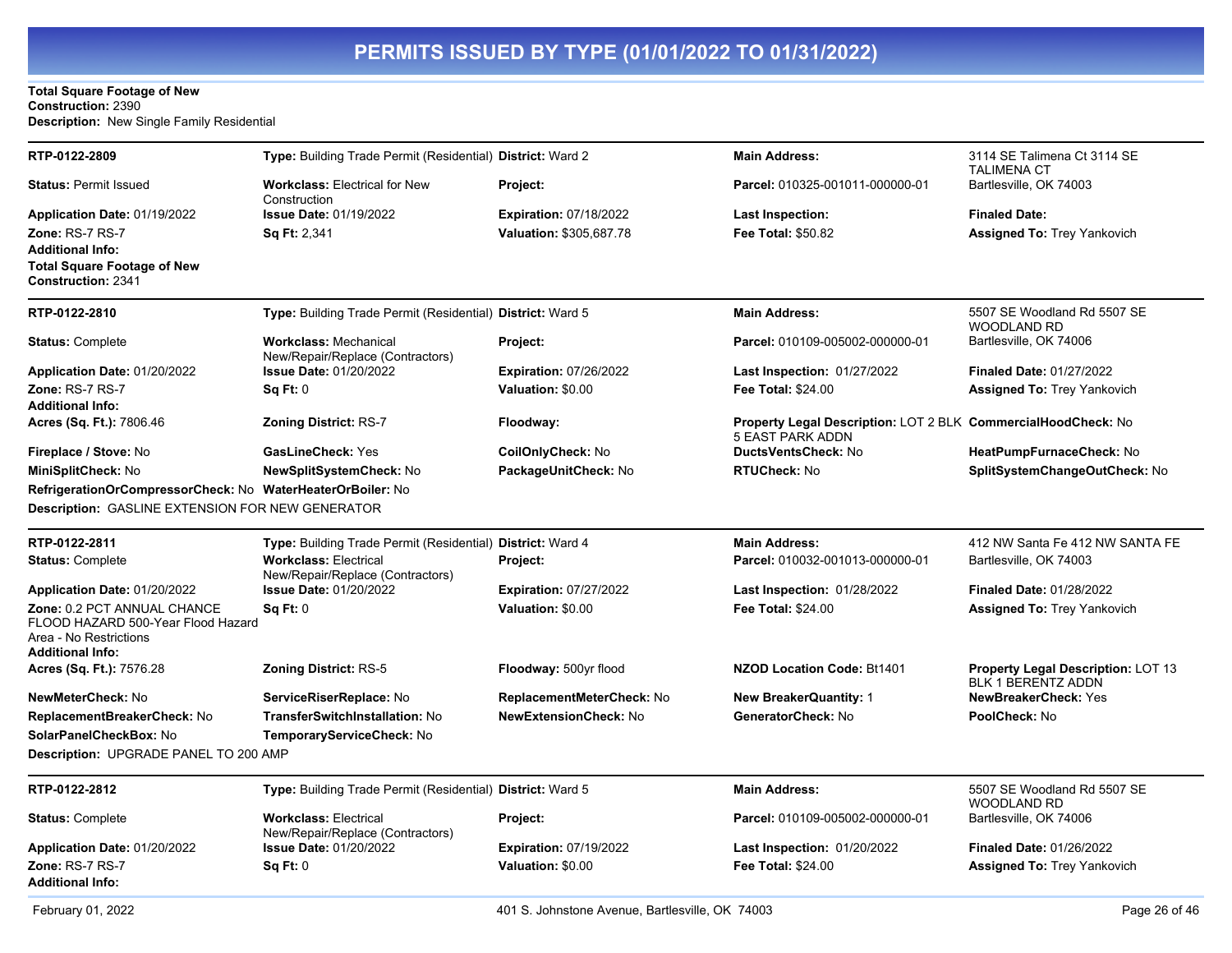| PERMITS ISSUED BY TYPE (01/01/2022 TO 01/31/2022)                        |                                                                   |                                                            |                                                                                                                                                                 |                                                                       |  |
|--------------------------------------------------------------------------|-------------------------------------------------------------------|------------------------------------------------------------|-----------------------------------------------------------------------------------------------------------------------------------------------------------------|-----------------------------------------------------------------------|--|
| Acres (Sq. Ft.): 7806.46                                                 | <b>Zoning District: RS-7</b>                                      | Floodway:                                                  | Property Legal Description: LOT 2 BLK NewMeterCheck: No<br><b>5 EAST PARK ADDN</b>                                                                              |                                                                       |  |
| ServiceRiserReplace: No                                                  | ReplacementMeterCheck: No                                         | NewBreakerCheck: No                                        | ReplacementBreakerCheck: No                                                                                                                                     | TransferSwitchInstallation: No                                        |  |
| <b>NewExtensionCheck: No</b>                                             | <b>GeneratorCheck: Yes</b>                                        | Generator Quantity: 1                                      | PoolCheck: No                                                                                                                                                   | SolarPanelCheckBox: No                                                |  |
| TemporaryServiceCheck: No                                                |                                                                   |                                                            |                                                                                                                                                                 |                                                                       |  |
| Description: GENERATOR INSTALLATION                                      |                                                                   |                                                            |                                                                                                                                                                 |                                                                       |  |
| RTP-0122-2813                                                            | Type: Building Trade Permit (Residential) District: Ward 3        |                                                            | <b>Main Address:</b>                                                                                                                                            | 1117 SE Dewey 1117 SE DEWEY                                           |  |
| <b>Status: Permit Issued</b>                                             | <b>Workclass: Mechanical</b>                                      | Project:                                                   | Parcel: 010239-003005-000000-01                                                                                                                                 | Bartlesville, OK 74003                                                |  |
| Application Date: 01/21/2022                                             | New/Repair/Replace (Contractors)<br><b>Issue Date: 01/21/2022</b> | <b>Expiration: 07/20/2022</b>                              | <b>Last Inspection:</b>                                                                                                                                         | <b>Finaled Date:</b>                                                  |  |
| <b>Zone:</b> X No Flood Restrictions (Zone X)                            | Sq Ft: 0                                                          | Valuation: \$0.00                                          | <b>Fee Total: \$24.00</b>                                                                                                                                       | Assigned To: Trey Yankovich                                           |  |
| <b>Additional Info:</b>                                                  |                                                                   |                                                            |                                                                                                                                                                 |                                                                       |  |
| Acres (Sq. Ft.): 7257.05                                                 | <b>Zoning District: RM-3</b>                                      | Floodway:                                                  | NZOD Location Code: Md0503                                                                                                                                      | <b>Property Legal Description: LOT 5 BLK</b><br>3 MC DANIELS 1ST ADDN |  |
| CommercialHoodCheck: No                                                  | Fireplace / Stove: No                                             | GasLineCheck: No                                           | CoilOnlyCheck: No                                                                                                                                               | DuctsVentsCheck: No                                                   |  |
| HeatPumpFurnaceCheck: No                                                 | MiniSplitCheck: No                                                | NewSplitSystemCheck: No                                    | PackageUnitCheck: Yes                                                                                                                                           | PackageUnitQuantity: 1                                                |  |
| <b>RTUCheck: No</b>                                                      | SplitSystemChangeOutCheck: No                                     | RefrigerationOrCompressorCheck: No WaterHeaterOrBoiler: No |                                                                                                                                                                 |                                                                       |  |
| Description: PACKAGE UNIT CHANGEOUT                                      |                                                                   |                                                            |                                                                                                                                                                 |                                                                       |  |
| RTP-0122-2814                                                            | Type: Building Trade Permit (Residential) District: Ward 2        |                                                            | <b>Main Address:</b>                                                                                                                                            | 2500 SE Summit Rd 2500 SE SUMMIT<br><b>RD</b>                         |  |
| <b>Status: Permit Issued</b>                                             | <b>Workclass: Plumbing</b><br>New/Repair/Replace (Contractors)    | Project:                                                   | Parcel: 010046-000001-000000-04                                                                                                                                 | Bartlesville, OK 74006                                                |  |
| Application Date: 01/24/2022                                             | <b>Issue Date: 01/24/2022</b>                                     | <b>Expiration: 07/25/2022</b>                              | <b>Last Inspection: 01/24/2022</b>                                                                                                                              | <b>Finaled Date:</b>                                                  |  |
| <b>Zone:</b> X No Flood Restrictions (Zone X)<br><b>Additional Info:</b> | <b>Sq Ft: 75</b>                                                  | Valuation: \$0.00                                          | <b>Fee Total: \$24.00</b>                                                                                                                                       | Assigned To: Trey Yankovich                                           |  |
| Acres (Sq. Ft.): 23980.6                                                 | Floodway:                                                         | Zoning District: RS-12                                     | Property Legal Description: PT TRACT<br>1-BEG NW COR GO S 120 E 177 N 120<br>W 177 TO BEG INC VALUE OF 10<br>STRIP ADJ ON N: .53 AC TR 1-3<br><b>BURLINGAME</b> | Digital Signature: Chris Miller                                       |  |
| <b>BackflowCheck: No</b>                                                 | GasLineCheck: No                                                  | GreaseQuanity: 0                                           | GreaseCheck: No                                                                                                                                                 | ReconfigureCheck: No                                                  |  |
| SewerCheck: No                                                           | SewerRepairCheck: Yes                                             | BoilerQuantity: 0                                          | <b>BoilerCheck: No</b>                                                                                                                                          | <b>WaterLineCheck: No</b>                                             |  |
| Description: Replace sewer line                                          |                                                                   |                                                            |                                                                                                                                                                 |                                                                       |  |
| RTP-0122-2815                                                            | Type: Building Trade Permit (Residential) District: Ward 5        |                                                            | <b>Main Address:</b>                                                                                                                                            | 5641 NE Steeper Dr 5641 NE STEEPER<br>DR.                             |  |
| <b>Status: Permit Issued</b>                                             | Workclass: Roofing Repair/Replacement Project:<br>(Contractor)    |                                                            | Parcel: 010318-000019-000000-01                                                                                                                                 | Bartlesville, OK 74006                                                |  |
| Application Date: 01/24/2022                                             | <b>Issue Date: 01/24/2022</b>                                     | <b>Expiration: 07/25/2022</b>                              | <b>Last Inspection:</b>                                                                                                                                         | <b>Finaled Date:</b>                                                  |  |
| Zone: X No Flood Restrictions (Zone X)<br><b>Additional Info:</b>        | <b>Sq Ft: 3,200</b>                                               | Valuation: \$0.00                                          | Fee Total: \$24.00                                                                                                                                              | <b>Assigned To: Trey Yankovich</b>                                    |  |
| Acres (sq. Ft.): 9846.73                                                 | Floodway:                                                         | Zoning District: RS-7/PUD                                  | <b>Property Legal Description: LOT 19</b><br><b>PARK HILL</b>                                                                                                   | Digital Signature: jkh                                                |  |
| <b>CompositeCheck: Yes</b>                                               | <b>MetalCheck: No</b>                                             | OtherCheck: No                                             | <b>Material Type:</b>                                                                                                                                           | <b>Number of SEPARATE structures to be</b><br>Roofed: 1               |  |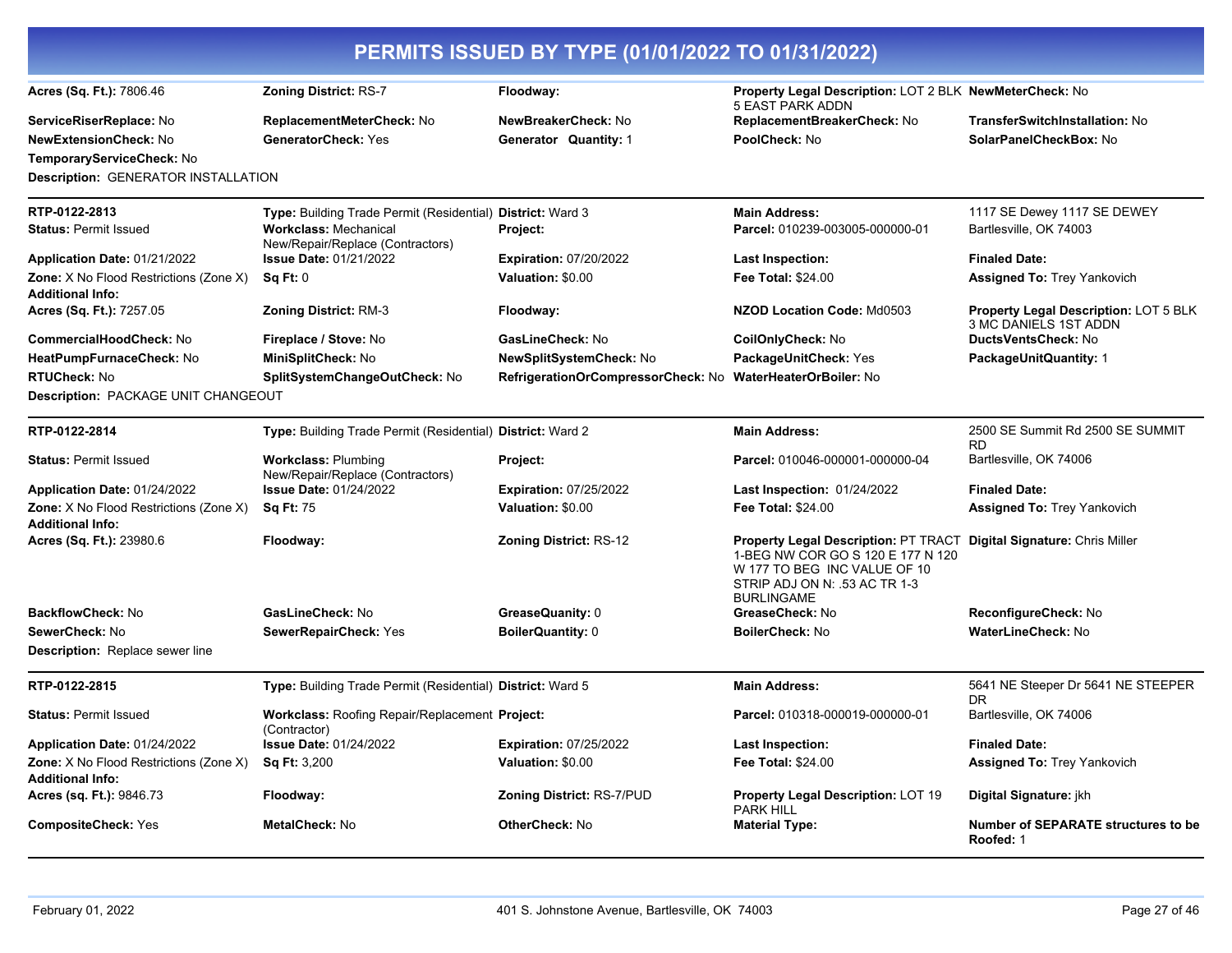| RTP-0122-2816                                                  | Type: Building Trade Permit (Residential) District: Ward 3        |                               | <b>Main Address:</b>                                                                                              | 1463 SE Valley Rd 1463 SE VALLEY RD              |
|----------------------------------------------------------------|-------------------------------------------------------------------|-------------------------------|-------------------------------------------------------------------------------------------------------------------|--------------------------------------------------|
| <b>Status: Permit Issued</b>                                   | <b>Workclass: Electrical</b>                                      | Project:                      | Parcel: 010062-004013-000000-01                                                                                   | Bartlesville, OK 74003                           |
|                                                                | New/Repair/Replace (Contractors)                                  |                               |                                                                                                                   |                                                  |
| Application Date: 01/24/2022                                   | <b>Issue Date: 01/24/2022</b>                                     | <b>Expiration: 07/25/2022</b> | Last Inspection:                                                                                                  | <b>Finaled Date:</b>                             |
| <b>Zone:</b> X No Flood Restrictions (Zone X)                  | <b>Sq Ft: 2,036</b>                                               | Valuation: \$0.00             | Fee Total: \$24.00                                                                                                | <b>Assigned To: Trey Yankovich</b>               |
| <b>Additional Info:</b>                                        |                                                                   |                               |                                                                                                                   |                                                  |
| Acres (Sq. Ft.): 10613.6                                       | <b>Zoning District: RS-5</b>                                      | Floodway:                     | <b>Property Legal Description: LOT 13</b><br><b>BLK 4 CHEROKEE HILLS</b>                                          | Digital Signature: Jerica L Morehead             |
| NewMeterCheck: No                                              | ServiceRiserReplace: No                                           | ReplacementMeterCheck: No     | <b>New BreakerQuantity: 0</b>                                                                                     | NewBreakerCheck: No                              |
| ReplacementBreakerCheck: No                                    | TransferSwitchInstallation: No                                    | <b>NewExtensionCheck: Yes</b> | GeneratorCheck: No                                                                                                | Generator Quantity: 0                            |
| PoolCheck: No                                                  | SolarPanelCheckBox: No                                            | TemporaryServiceCheck: No     |                                                                                                                   |                                                  |
| <b>Description: EXTENSION OF CIRCUITS</b>                      |                                                                   |                               |                                                                                                                   |                                                  |
| RTP-0122-2817                                                  | Type: Building Trade Permit (Residential) District: Ward 1        |                               | <b>Main Address:</b>                                                                                              | 627 SE Elmhurst Ave 627 SE                       |
|                                                                |                                                                   |                               |                                                                                                                   | <b>ELMHURST AVE</b>                              |
| <b>Status: Permit Issued</b>                                   | <b>Workclass: Electrical</b>                                      | Project:                      | Parcel: 010336-020068-000000-01                                                                                   | Bartlesville, OK 74006                           |
| Application Date: 01/24/2022                                   | New/Repair/Replace (Contractors)<br><b>Issue Date: 01/24/2022</b> | <b>Expiration: 07/25/2022</b> | <b>Last Inspection: 01/24/2022</b>                                                                                | <b>Finaled Date:</b>                             |
| <b>Zone:</b> X No Flood Restrictions (Zone X)                  | Sq Ft: 0                                                          | Valuation: \$0.00             | <b>Fee Total: \$24.00</b>                                                                                         | <b>Assigned To: Trey Yankovich</b>               |
| <b>Additional Info:</b>                                        |                                                                   |                               |                                                                                                                   |                                                  |
| Acres (Sq. Ft.): 5885.5                                        | <b>Zoning District: RS-7</b>                                      | Floodway:                     | Property Legal Description: LOT 68                                                                                | NewMeterCheck: No                                |
|                                                                |                                                                   |                               | BLK 20 PENNINGTON HILLS 3RD                                                                                       |                                                  |
| ServiceRiserReplace: No                                        | ReplacementMeterCheck: No                                         | <b>New BreakerQuantity: 1</b> | <b>NewBreakerCheck: Yes</b>                                                                                       | ReplacementBreakerCheck: No                      |
| TransferSwitchInstallation: No                                 | <b>NewExtensionCheck: No</b>                                      | GeneratorCheck: No            | PoolCheck: No                                                                                                     | SolarPanelCheckBox: No                           |
| TemporaryServiceCheck: No                                      |                                                                   |                               |                                                                                                                   |                                                  |
| RTP-0122-2819                                                  | Type: Building Trade Permit (Residential) District: Ward 3        |                               | <b>Main Address:</b>                                                                                              | 523 E 13Th St 523 E 13TH ST                      |
| <b>Status: Permit Issued</b>                                   | <b>Workclass: Plumbing</b>                                        | Project:                      | Parcel: 010330-011004-000000-02                                                                                   | Bartlesville, OK 74003                           |
|                                                                | New/Repair/Replace (Contractors)                                  |                               |                                                                                                                   |                                                  |
| Application Date: 01/25/2022                                   | <b>Issue Date: 01/25/2022</b>                                     | <b>Expiration: 07/25/2022</b> | <b>Last Inspection:</b>                                                                                           | <b>Finaled Date:</b>                             |
| <b>Zone: RS-5 RS-5</b>                                         | <b>Sq Ft: 1</b>                                                   | Valuation: \$0.00             | <b>Fee Total: \$24.00</b>                                                                                         | <b>Assigned To: Trey Yankovich</b>               |
| <b>Additional Info:</b><br>Acres (Sq. Ft.): 7404.87            | Floodway:                                                         | <b>Zoning District: RS-5</b>  | Property Legal Description: W 45 OF E Digital Signature: JDM<br>90 LOTS 4,5, 6 BLK 11 PEMBERTON<br><b>HEIGHTS</b> |                                                  |
| <b>BackflowCheck: No</b>                                       | GasLineCheck: No                                                  | GreaseQuanity: 0              | GreaseCheck: No                                                                                                   | ReconfigureCheck: No                             |
| SewerCheck: No                                                 | SewerRepairCheck: No                                              | <b>BoilerQuantity: 1</b>      | <b>BoilerCheck: Yes</b>                                                                                           | WaterLineCheck: No                               |
| <b>Description:</b> Replaced water heater                      |                                                                   |                               |                                                                                                                   |                                                  |
| RTP-0122-2820                                                  | Type: Building Trade Permit (Residential) District: Ward 2        |                               | <b>Main Address:</b>                                                                                              | 2116 SE Turtle Creek Rd 2116 SE                  |
| <b>Status: Permit Issued</b>                                   | <b>Workclass: Mechanical for New</b>                              | Project:                      | Parcel: 010102-000004-000000-01                                                                                   | <b>TURTLE CREEK RD</b><br>Bartlesville, OK 74006 |
| Application Date: 01/25/2022                                   | Construction<br><b>Issue Date: 01/25/2022</b>                     | <b>Expiration: 08/01/2022</b> | <b>Last Inspection: 01/31/2022</b>                                                                                | <b>Finaled Date:</b>                             |
| <b>Zone: RS-12 RS-12</b>                                       | <b>Sq Ft: 300</b>                                                 | Valuation: \$116,788.00       | <b>Fee Total: \$24.00</b>                                                                                         | Assigned To: Trey Yankovich                      |
| <b>Additional Info:</b>                                        |                                                                   |                               |                                                                                                                   |                                                  |
| <b>Total Square Footage of New</b><br><b>Construction:</b> 300 |                                                                   |                               |                                                                                                                   |                                                  |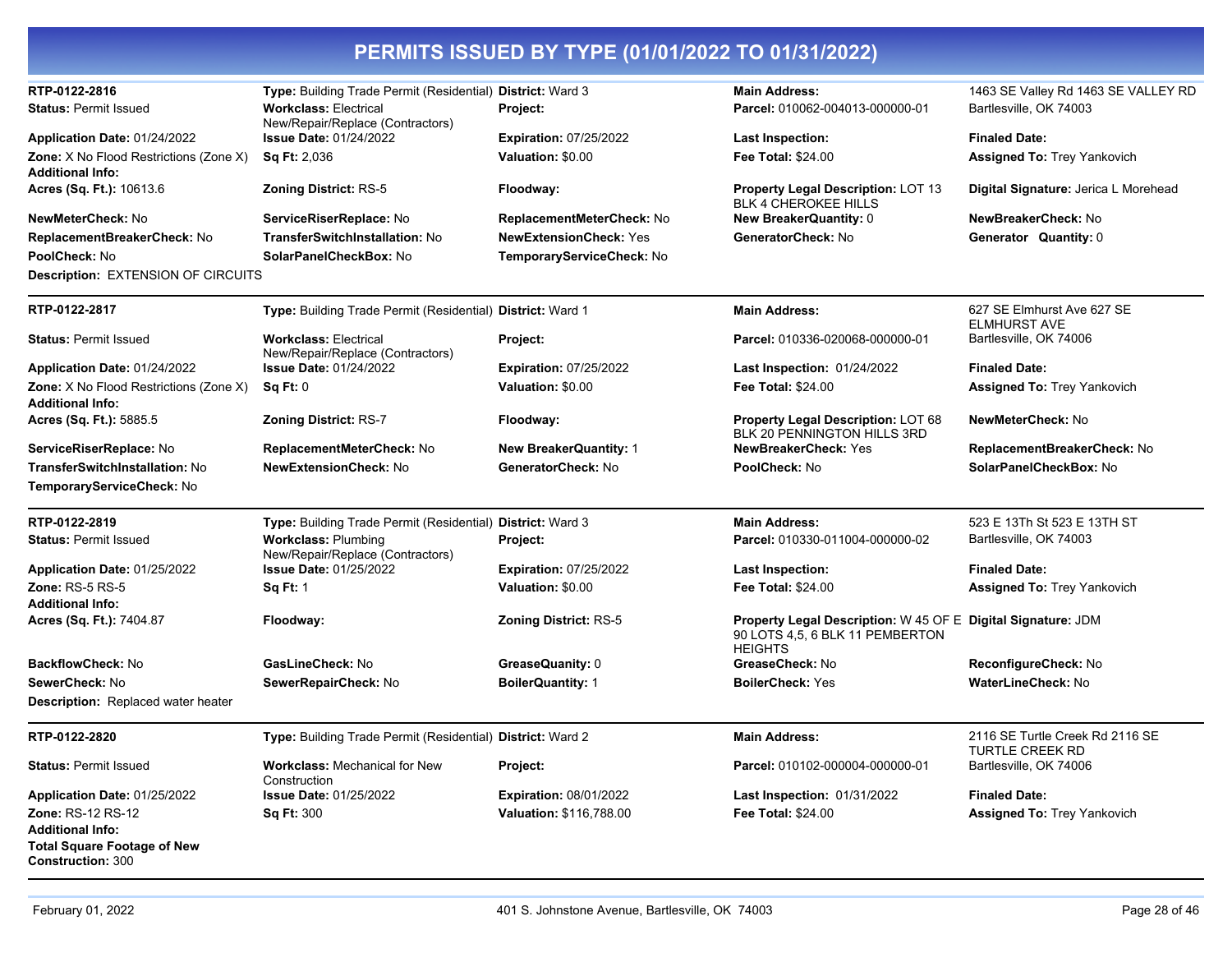| PERMITS ISSUED BY TYPE (01/01/2022 TO 01/31/2022)                                                   |                                                                  |                                |                                                                                                      |                                                   |  |
|-----------------------------------------------------------------------------------------------------|------------------------------------------------------------------|--------------------------------|------------------------------------------------------------------------------------------------------|---------------------------------------------------|--|
| RTP-0122-2822                                                                                       | Type: Building Trade Permit (Residential) District: Ward 4       |                                | <b>Main Address:</b>                                                                                 | 101 SE Rockwood Ave 101 SE<br>ROCKWOOD AVE        |  |
| <b>Status: Permit Issued</b>                                                                        | <b>Workclass: Mechanical</b><br>New/Repair/Replace (Contractors) | Project:                       | Parcel: 010158-002001-000000-01                                                                      | Bartlesville, OK 74006                            |  |
| Application Date: 01/25/2022                                                                        | <b>Issue Date: 01/25/2022</b>                                    | <b>Expiration: 07/25/2022</b>  | Last Inspection:                                                                                     | <b>Finaled Date:</b>                              |  |
| <b>Zone:</b> X No Flood Restrictions (Zone X)<br><b>Additional Info:</b>                            | Sq Ft: 0                                                         | Valuation: \$0.00              | <b>Fee Total: \$24.00</b>                                                                            | <b>Assigned To: Trey Yankovich</b>                |  |
| Acres (Sq. Ft.): 12887.3                                                                            | <b>Zoning District: RS-10/PUD</b>                                | Floodway:                      | Property Legal Description: LOT 1 BLK CommercialHoodCheck: No<br>2 HILDEBRAND SUB-DIV                |                                                   |  |
| Fireplace / Stove: No                                                                               | GasLineCheck: No                                                 | CoilOnlyCheck: No              | DuctsVentsCheck: No                                                                                  | HeatPumpFurnaceCheck: No                          |  |
| MiniSplitCheck: No                                                                                  | <b>NewSplitSystemCheck: No</b>                                   | PackageUnitCheck: Yes          | <b>PackageUnitQuantity: 1</b>                                                                        | <b>RTUCheck: No</b>                               |  |
| SplitSystemChangeOutCheck: No                                                                       | RefrigerationOrCompressorCheck: No                               | <b>WaterHeaterOrBoiler: No</b> |                                                                                                      |                                                   |  |
| Description: package unit replace                                                                   |                                                                  |                                |                                                                                                      |                                                   |  |
| RTP-0122-2823                                                                                       | Type: Building Trade Permit (Residential) District: Ward 4       |                                | <b>Main Address:</b>                                                                                 | 307 SE Choctaw Ave 307 SE CHOCTAW<br><b>AVE</b>   |  |
| <b>Status: Permit Issued</b>                                                                        | <b>Workclass: Electrical</b><br>New/Repair/Replace (Contractors) | Project:                       | Parcel: 010006-002002-000000-01                                                                      | Bartlesville, OK 74003                            |  |
| Application Date: 01/25/2022                                                                        | <b>Issue Date: 01/25/2022</b>                                    | <b>Expiration: 07/25/2022</b>  | Last Inspection: 01/26/2022                                                                          | <b>Finaled Date:</b>                              |  |
| <b>Zone: Downtown Downtown</b><br>Redevelopment District - Design Review<br><b>Additional Info:</b> | Sq Ft: 1,968                                                     | Valuation: \$0.00              | <b>Fee Total: \$24.00</b>                                                                            | <b>Assigned To: Trey Yankovich</b>                |  |
| Acres (Sq. Ft.): 6953.2                                                                             | Zoning District: C-5                                             | Floodway:                      | <b>Property Legal Description: LOT 2 BLK Digital Signature: Jerica L Morehead</b><br>2 ARMSTRONG 1ST |                                                   |  |
| NewMeterCheck: No                                                                                   | ServiceRiserReplace: No                                          | ReplacementMeterCheck: No      | <b>New BreakerQuantity: 0</b>                                                                        | NewBreakerCheck: No                               |  |
| ReplacementBreakerCheck: No                                                                         | <b>TransferSwitchInstallation: No</b>                            | <b>NewExtensionCheck: No</b>   | GeneratorCheck: No                                                                                   | Generator Quantity: 0                             |  |
| PoolCheck: No                                                                                       | SolarPanelCheckBox: No                                           | TemporaryServiceCheck: Yes     |                                                                                                      |                                                   |  |
| Description: Set temp pole                                                                          |                                                                  |                                |                                                                                                      |                                                   |  |
| RTP-0122-2825                                                                                       | Type: Building Trade Permit (Residential) District: Ward 1       |                                | <b>Main Address:</b>                                                                                 | 627 SE Elmhurst Ave 627 SE<br><b>ELMHURST AVE</b> |  |
| <b>Status: Permit Issued</b>                                                                        | <b>Workclass: Electrical</b><br>New/Repair/Replace (Contractors) | Project:                       | Parcel: 010336-020068-000000-01                                                                      | Bartlesville, OK 74006                            |  |
| Application Date: 01/26/2022                                                                        | <b>Issue Date: 01/26/2022</b>                                    | <b>Expiration: 07/25/2022</b>  | <b>Last Inspection:</b>                                                                              | <b>Finaled Date:</b>                              |  |
| Zone: RS-7 RS-7                                                                                     | Sq Ft: 0                                                         | Valuation: \$0.00              | <b>Fee Total: \$24.00</b>                                                                            | <b>Assigned To: Trey Yankovich</b>                |  |
| <b>Additional Info:</b>                                                                             |                                                                  |                                |                                                                                                      |                                                   |  |
| Acres (Sq. Ft.): 5885.5                                                                             | Zoning District: RS-7                                            | Floodway:                      | Property Legal Description: LOT 68<br>BLK 20 PENNINGTON HILLS 3RD                                    | NewMeterCheck: No                                 |  |
| ServiceRiserReplace: No                                                                             | ReplacementMeterCheck: No                                        | <b>New BreakerQuantity: 1</b>  | <b>NewBreakerCheck: Yes</b>                                                                          | ReplacementBreakerCheck: No                       |  |
| TransferSwitchInstallation: No                                                                      | <b>NewExtensionCheck: No</b>                                     | GeneratorCheck: No             | PoolCheck: No                                                                                        | SolarPanelCheckBox: No                            |  |
| TemporaryServiceCheck: No                                                                           |                                                                  |                                |                                                                                                      |                                                   |  |
| <b>Description: Panel change-out</b>                                                                |                                                                  |                                |                                                                                                      |                                                   |  |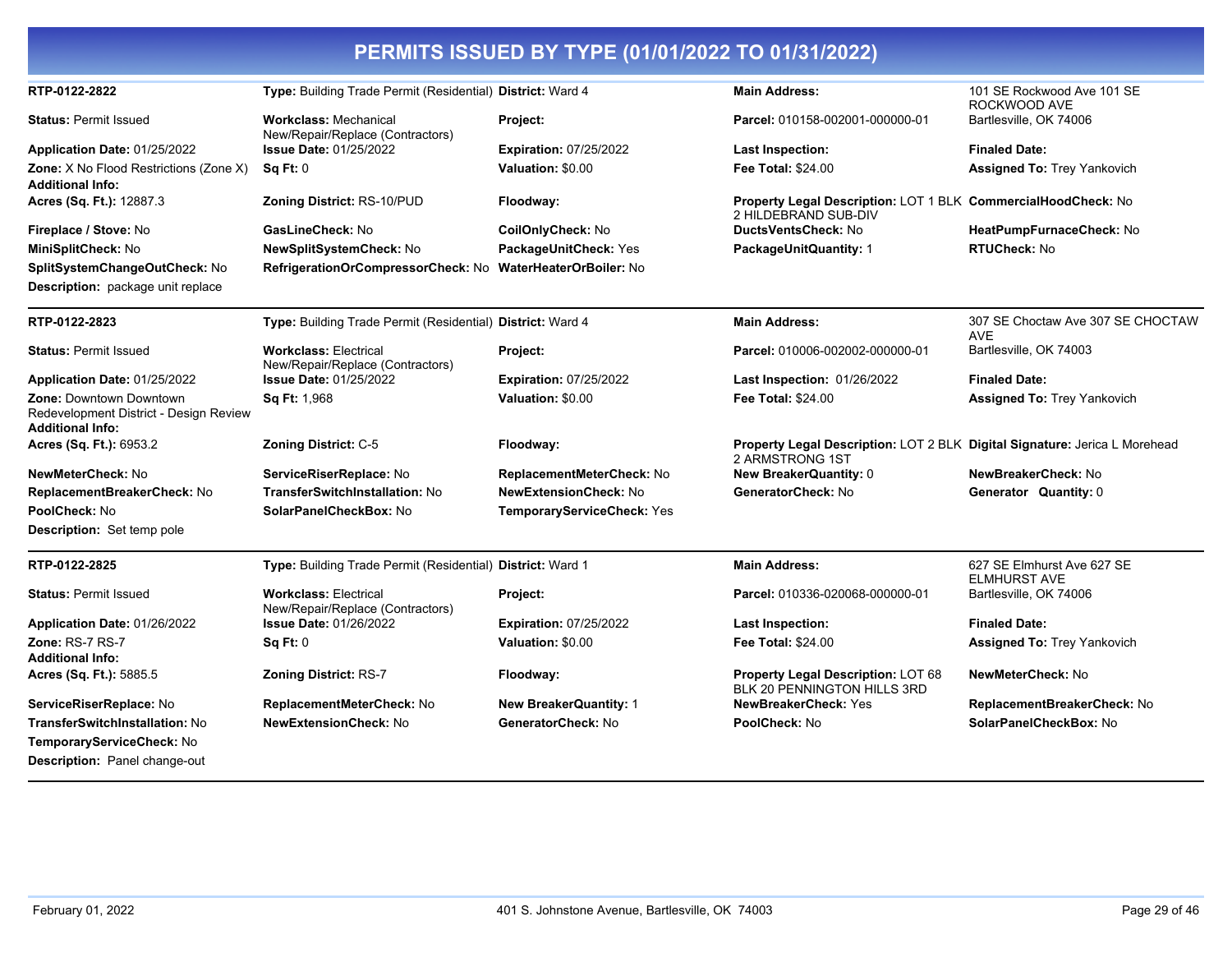| RTP-0122-2826                                                            | Type: Building Trade Permit (Residential) District: Ward 1     |                               | <b>Main Address:</b>                                          | 4010 SE Kentucky St 04010 SE<br><b>KENTUCKY ST</b> |
|--------------------------------------------------------------------------|----------------------------------------------------------------|-------------------------------|---------------------------------------------------------------|----------------------------------------------------|
| <b>Status: Permit Issued</b>                                             | <b>Workclass: Plumbing</b><br>New/Repair/Replace (Contractors) | Project:                      | Parcel: 010395-002010-000000-01                               | Bartlesville, OK 74006                             |
| Application Date: 01/26/2022                                             | <b>Issue Date: 01/26/2022</b>                                  | <b>Expiration: 07/25/2022</b> | Last Inspection: 01/26/2022                                   | <b>Finaled Date:</b>                               |
| <b>Zone:</b> X No Flood Restrictions (Zone X)                            | <b>Sq Ft: 1</b>                                                | Valuation: \$0.00             | <b>Fee Total: \$24.00</b>                                     | <b>Assigned To: Trey Yankovich</b>                 |
| <b>Additional Info:</b>                                                  |                                                                |                               |                                                               |                                                    |
| Acres (Sq. Ft.): 9900.81                                                 | Floodway:                                                      | <b>Zoning District: RS-7</b>  | Property Legal Description: LOT 10<br>BLK 2 ROBERT E LEE ADDN | Digital Signature: JDM                             |
| <b>BackflowCheck: No</b>                                                 | GasLineCheck: No                                               | GreaseQuanity: 0              | GreaseCheck: No                                               | ReconfigureCheck: No                               |
| SewerCheck: No                                                           | SewerRepairCheck: No                                           | BoilerQuantity: 0             | <b>BoilerCheck: No</b>                                        | <b>WaterLineCheck: Yes</b>                         |
| <b>Description:</b> Water service replacement                            |                                                                |                               |                                                               |                                                    |
| RTP-0122-2827                                                            | Type: Building Trade Permit (Residential) District: Ward 2     |                               | <b>Main Address:</b>                                          | 3306 SE Rushmore St 3306 SE<br><b>RUSHMORE ST</b>  |
| <b>Status: Permit Issued</b>                                             | <b>Workclass: Mechanical for New</b><br>Construction           | Project:                      | Parcel: 010325-004016-000000-01                               | Bartlesville, OK 74006                             |
| Application Date: 01/26/2022                                             | <b>Issue Date: 01/26/2022</b>                                  | <b>Expiration: 07/25/2022</b> | <b>Last Inspection:</b>                                       | <b>Finaled Date:</b>                               |
| <b>Zone:</b> X No Flood Restrictions (Zone X)<br><b>Additional Info:</b> | <b>Sq Ft: 2,416</b>                                            | Valuation: \$0.00             | Fee Total: \$52.32                                            | <b>Assigned To: Trey Yankovich</b>                 |
| <b>Total Square Footage of New</b><br>Construction: 1750                 |                                                                |                               |                                                               |                                                    |
| RTP-0122-2828                                                            | Type: Building Trade Permit (Residential) District: Ward 2     |                               | <b>Main Address:</b>                                          | 3310 SE Rushmore St 3310 SE<br><b>RUSHMORE ST</b>  |
| <b>Status: Permit Issued</b>                                             | <b>Workclass: Mechanical for New</b><br>Construction           | Project:                      | Parcel: 010325-004017-000000-01                               | Bartlesville, OK 74006                             |
| Application Date: 01/26/2022                                             | <b>Issue Date: 01/26/2022</b>                                  | Expiration: 07/25/2022        | <b>Last Inspection:</b>                                       | <b>Finaled Date:</b>                               |
| Zone: RS-7 RS-7                                                          | <b>Sq Ft: 2,712</b>                                            | Valuation: \$0.00             | Fee Total: \$58.24                                            | Assigned To: Trey Yankovich                        |
| <b>Additional Info:</b>                                                  |                                                                |                               |                                                               |                                                    |
| <b>Total Square Footage of New</b><br><b>Construction: 2042</b>          |                                                                |                               |                                                               |                                                    |
| RTP-0122-2829                                                            | Type: Building Trade Permit (Residential) District: Ward 2     |                               | <b>Main Address:</b>                                          | 3214 SE Rushmore St 3214 SE<br><b>RUSHMORE ST</b>  |
| <b>Status: Permit Issued</b>                                             | <b>Workclass: Mechanical for New</b><br>Construction           | Project:                      | Parcel: 010325-004014-000000-01                               | Bartlesville, OK 74006                             |
| Application Date: 01/26/2022                                             | <b>Issue Date: 01/26/2022</b>                                  | <b>Expiration: 07/25/2022</b> | <b>Last Inspection:</b>                                       | <b>Finaled Date:</b>                               |
| Zone: RS-7 RS-7                                                          | <b>Sq Ft: 1,957</b>                                            | Valuation: \$0.00             | <b>Fee Total: \$43.14</b>                                     | <b>Assigned To: Trey Yankovich</b>                 |
| <b>Additional Info:</b>                                                  |                                                                |                               |                                                               |                                                    |
| <b>Total Square Footage of New</b><br>Construction: 1415                 |                                                                |                               |                                                               |                                                    |
| RTP-0122-2830                                                            | Type: Building Trade Permit (Residential) District: Ward 2     |                               | <b>Main Address:</b>                                          | 3302 SE Rushmore St 3302 SE<br><b>RUSHMORE ST</b>  |
| <b>Status: Permit Issued</b>                                             | <b>Workclass: Mechanical for New</b><br>Construction           | Project:                      | Parcel: 010325-004015-000000-01                               | Bartlesville, OK 74006                             |
| Application Date: 01/26/2022                                             | <b>Issue Date: 01/26/2022</b>                                  | Expiration: 07/25/2022        | Last Inspection:                                              | <b>Finaled Date:</b>                               |
| Zone: RS-7 RS-7                                                          | Sq Ft: 2,145                                                   | Valuation: \$0.00             | <b>Fee Total: \$46.90</b>                                     | <b>Assigned To: Trey Yankovich</b>                 |
| <b>Additional Info:</b>                                                  |                                                                |                               |                                                               |                                                    |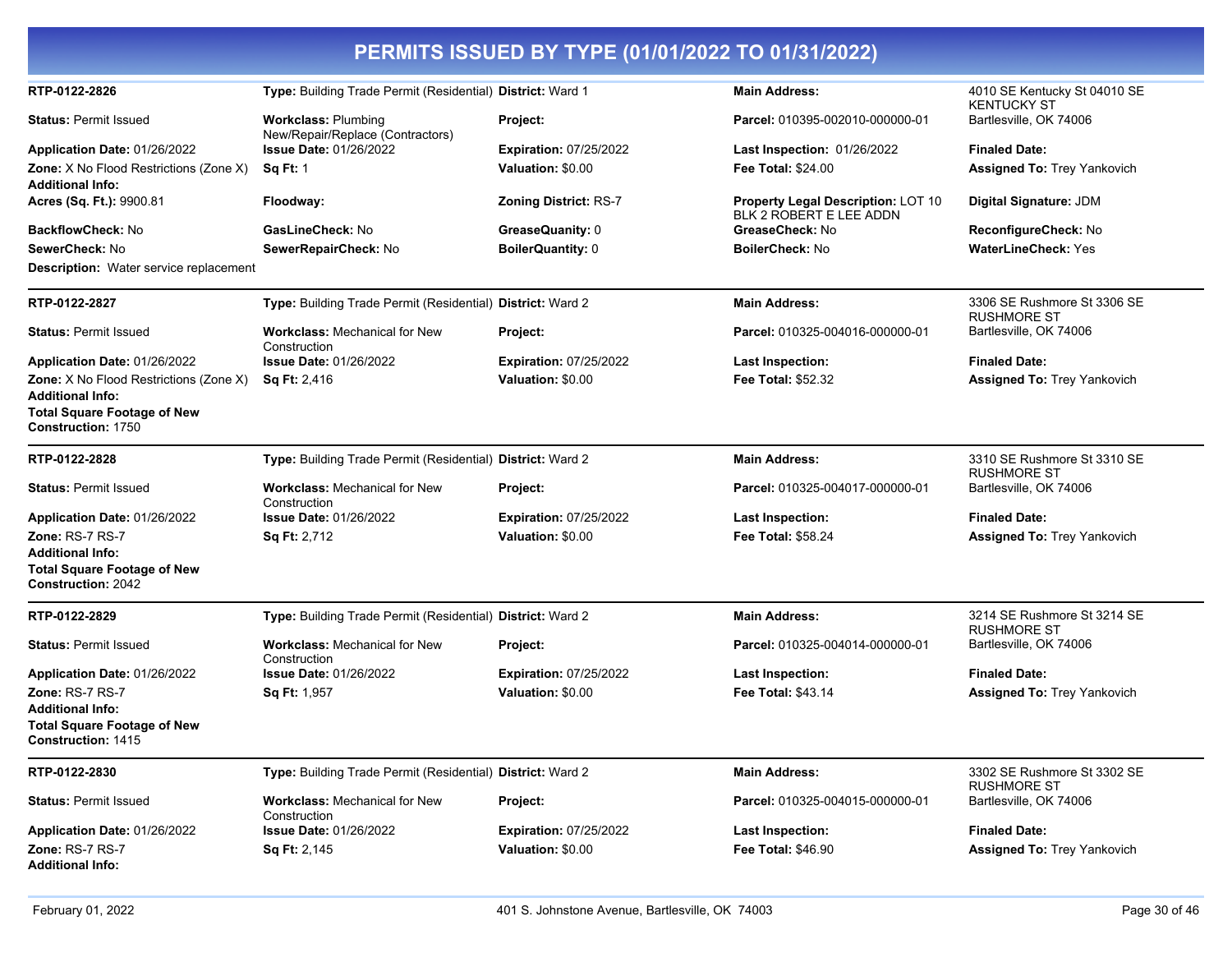#### **Total Square Footage of New Construction:** 1575

| RTP-0122-2833                                                     | Type: Building Trade Permit (Residential) District: Ward 1       |                                | <b>Main Address:</b>                                                                                       | 1617 SE Melmart Dr 1617 SE MELMART                    |
|-------------------------------------------------------------------|------------------------------------------------------------------|--------------------------------|------------------------------------------------------------------------------------------------------------|-------------------------------------------------------|
| <b>Status: Complete</b>                                           | <b>Workclass: Electrical</b><br>New/Repair/Replace (Contractors) | Project:                       | Parcel: 010384-011011-000000-01                                                                            | DR<br>Bartlesville, OK 74006                          |
| Application Date: 01/26/2022                                      | <b>Issue Date: 01/26/2022</b>                                    | <b>Expiration: 08/01/2022</b>  | <b>Last Inspection: 01/31/2022</b>                                                                         | <b>Finaled Date: 01/31/2022</b>                       |
| Zone: RA/PUD RA/PUD                                               | Sa Ft: 0                                                         | Valuation: \$0.00              | <b>Fee Total: \$24.00</b>                                                                                  | <b>Assigned To: Trey Yankovich</b>                    |
| <b>Additional Info:</b>                                           |                                                                  |                                |                                                                                                            |                                                       |
| Acres (Sq. Ft.): 14993.1                                          | Zoning District: RA/PUD                                          | Floodway:                      | Property Legal Description: LOT 11<br><b>BLK 11 WEST RANCH ACRES</b>                                       | NewMeterCheck: No                                     |
| ServiceRiserReplace: No                                           | ReplacementMeterCheck: No                                        | NewBreakerCheck: No            | ReplacementBreakerCheck: Yes                                                                               | <b>ReplBreakerQuantity: 1</b>                         |
| TransferSwitchInstallation: No                                    | <b>NewExtensionCheck: No</b>                                     | GeneratorCheck: No             | PoolCheck: No                                                                                              | SolarPanelCheckBox: No                                |
| TemporaryServiceCheck: No                                         |                                                                  |                                |                                                                                                            |                                                       |
| RTP-0122-2834                                                     | Type: Building Trade Permit (Residential) District: Ward 2       |                                | <b>Main Address:</b>                                                                                       | 2500 SE Georgetown Dr 2500 SE<br><b>GEORGETOWN DR</b> |
| <b>Status: Permit Issued</b>                                      | <b>Workclass: Plumbing</b><br>New/Repair/Replace (Contractors)   | Project:                       | Parcel: 010081-004003-000000-01                                                                            | Bartlesville, OK 74006                                |
| Application Date: 01/27/2022                                      | <b>Issue Date: 01/27/2022</b>                                    | <b>Expiration: 07/26/2022</b>  | Last Inspection: 01/27/2022                                                                                | <b>Finaled Date:</b>                                  |
| Zone: RS-10 RS-10                                                 | <b>Sq Ft: 1</b>                                                  | Valuation: \$0.00              | <b>Fee Total: \$24.00</b>                                                                                  | <b>Assigned To: Trey Yankovich</b>                    |
| <b>Additional Info:</b>                                           |                                                                  |                                |                                                                                                            |                                                       |
| Acres (Sq. Ft.): 13227.8                                          | Floodway:                                                        | <b>Zoning District: RS-10</b>  | Property Legal Description: LOT 3 BLK Digital Signature: JDM<br>4 COLONIAL EST 4TH                         |                                                       |
| <b>BackflowCheck: No</b>                                          | GasLineCheck: No                                                 | GreaseQuanity: 0               | GreaseCheck: No                                                                                            | ReconfigureCheck: No                                  |
| SewerCheck: No                                                    | SewerRepairCheck: No                                             | <b>BoilerQuantity: 1</b>       | <b>BoilerCheck: Yes</b>                                                                                    | WaterLineCheck: No                                    |
| Description: Replaced water heater                                |                                                                  |                                |                                                                                                            |                                                       |
| RTP-0122-2835                                                     | Type: Building Trade Permit (Residential) District: Ward 2       |                                | <b>Main Address:</b>                                                                                       | 1728 SE Orchard Ln 1728 SE ORCHARD<br>LN              |
| <b>Status: Permit Issued</b>                                      | <b>Workclass: Mechanical</b><br>New/Repair/Replace (Contractors) | Project:                       | Parcel: 010026-001005-000000-01                                                                            | Bartlesville, OK 74006                                |
| Application Date: 01/27/2022                                      | <b>Issue Date: 01/27/2022</b>                                    | <b>Expiration: 07/26/2022</b>  | <b>Last Inspection:</b>                                                                                    | <b>Finaled Date:</b>                                  |
| Zone: X No Flood Restrictions (Zone X)<br><b>Additional Info:</b> | Sq Ft: 0                                                         | Valuation: \$0.00              | <b>Fee Total: \$24.00</b>                                                                                  | <b>Assigned To: Trey Yankovich</b>                    |
| Acres (Sq. Ft.): 12680.2                                          | <b>Zoning District: RS-12</b>                                    | Floodway:                      | Property Legal Description: S 40 LOT 5 CommercialHoodCheck: No<br>N 45 LOT 6 BLK 1 BEALL VALLEY<br>SUB-DIV |                                                       |
| Fireplace / Stove: No                                             | GasLineCheck: No                                                 | CoilOnlyCheck: No              | DuctsVentsCheck: No                                                                                        | HeatPumpFurnaceCheck: No                              |
| MiniSplitCheck: No                                                | NewSplitSystemCheck: No                                          | PackageUnitCheck: No           | <b>RTUCheck: No</b>                                                                                        | SplitSystemChangeOutCheck: Yes                        |
| SplitSystemChangeOutQuantity: 1                                   | RefrigerationOrCompressorCheck: No                               | <b>WaterHeaterOrBoiler: No</b> |                                                                                                            |                                                       |
| Description: COMPLETE SYSTEM                                      |                                                                  |                                |                                                                                                            |                                                       |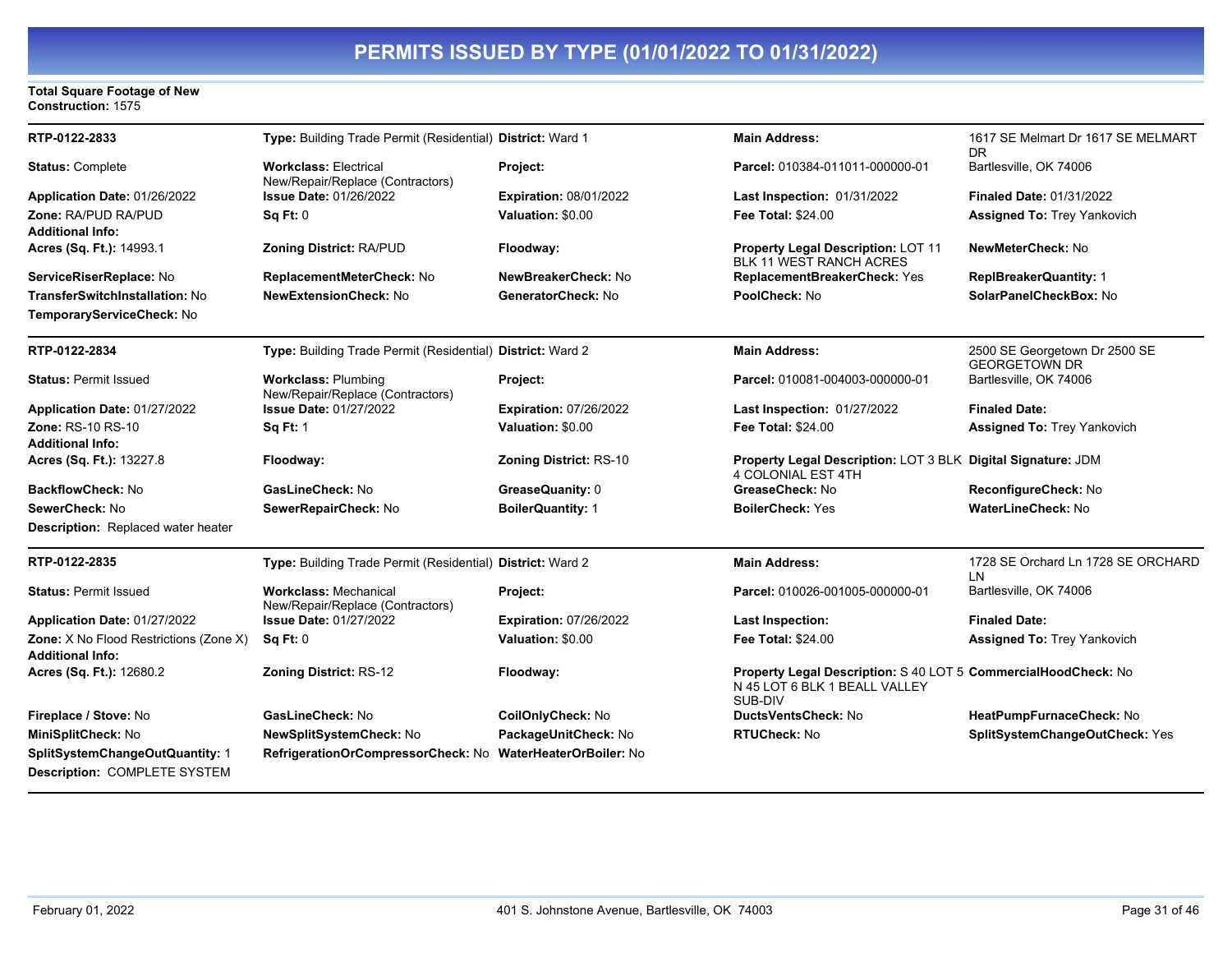| RTP-0122-2836                                                            | Type: Building Trade Permit (Residential) District: Ward 5       |                               | <b>Main Address:</b>                                                                               | 5701 SE Cornell Dr 5701 SE CORNELL<br><b>DR</b>                    |
|--------------------------------------------------------------------------|------------------------------------------------------------------|-------------------------------|----------------------------------------------------------------------------------------------------|--------------------------------------------------------------------|
| <b>Status: Permit Issued</b>                                             | Workclass: Roofing Repair/Replacement Project:<br>(Contractor)   |                               | Parcel: 010245-003010-000000-01                                                                    | Bartlesville, OK 74006                                             |
| Application Date: 01/27/2022                                             | <b>Issue Date: 01/27/2022</b>                                    | <b>Expiration: 07/26/2022</b> | <b>Last Inspection:</b>                                                                            | <b>Finaled Date:</b>                                               |
| <b>Zone:</b> X No Flood Restrictions (Zone X)                            | <b>Sq Ft: 2,800</b>                                              | Valuation: \$0.00             | Fee Total: \$24.00                                                                                 | <b>Assigned To: Trey Yankovich</b>                                 |
| <b>Additional Info:</b>                                                  |                                                                  |                               |                                                                                                    |                                                                    |
| Acres (sq. Ft.): 9577.3                                                  | Floodway:                                                        | <b>Zoning District: RS-7</b>  | <b>Property Legal Description: LOT 10</b><br>BLK 3 MADISON HEIGHTS 2ND                             | Digital Signature: jkh                                             |
| <b>CompositeCheck: Yes</b>                                               | <b>MetalCheck: No</b>                                            | <b>OtherCheck: No</b>         | <b>Material Type:</b>                                                                              | Number of SEPARATE structures to be<br>Roofed: 1                   |
| RTP-0122-2837                                                            | Type: Building Trade Permit (Residential) District: Ward 1       |                               | <b>Main Address:</b>                                                                               | 5121 SE Ranch Rd 5121 SE RANCH RD                                  |
| <b>Status: Permit Issued</b>                                             | <b>Workclass: Electrical</b><br>New/Repair/Replace (Contractors) | Project:                      | Parcel: 010382-027009-000000-01                                                                    | Bartlesville, OK 74006                                             |
| Application Date: 01/27/2022                                             | <b>Issue Date: 01/27/2022</b>                                    | <b>Expiration: 07/26/2022</b> | <b>Last Inspection: 01/27/2022</b>                                                                 | <b>Finaled Date: 01/27/2022</b>                                    |
| <b>Zone:</b> X No Flood Restrictions (Zone X)                            | Sq Ft: 0                                                         | Valuation: \$0.00             | <b>Fee Total: \$24.00</b>                                                                          | <b>Assigned To: Trey Yankovich</b>                                 |
| <b>Additional Info:</b>                                                  |                                                                  |                               |                                                                                                    |                                                                    |
| <b>Acres (Sq. Ft.):</b> 12553.9                                          | <b>Zoning District: RS-10</b>                                    | Floodway:                     | <b>Property Legal Description: LOT 9 BLK Digital Signature: Betsie Holtz</b><br>27 RANCH ACRES 6TH |                                                                    |
| NewMeterCheck: No                                                        | ServiceRiserReplace: No                                          | ReplacementMeterCheck: No     | <b>New BreakerQuantity: 1</b>                                                                      | NewBreakerCheck: Yes                                               |
| ReplacementBreakerCheck: No                                              | TransferSwitchInstallation: No                                   | <b>NewExtensionCheck: No</b>  | GeneratorCheck: No                                                                                 | Generator Quantity: 0                                              |
| PoolCheck: No                                                            | SolarPanelCheckBox: No                                           | TemporaryServiceCheck: No     |                                                                                                    |                                                                    |
| RTP-0122-2839                                                            | Type: Building Trade Permit (Residential) District: Ward 2       |                               | <b>Main Address:</b>                                                                               | 4002 SE Mill Way 4002 SE MILL WAY                                  |
| <b>Status: Permit Issued</b>                                             | <b>Workclass: Plumbing</b><br>New/Repair/Replace (Contractors)   | Project:                      | Parcel: 010391-00A002-000000-01                                                                    | Bartlesville, OK 74006                                             |
| Application Date: 01/27/2022                                             | <b>Issue Date: 01/27/2022</b>                                    | <b>Expiration: 07/26/2022</b> | <b>Last Inspection: 01/27/2022</b>                                                                 | <b>Finaled Date:</b>                                               |
| <b>Zone:</b> X No Flood Restrictions (Zone X)<br><b>Additional Info:</b> | Sq Ft: 0                                                         | Valuation: \$0.00             | <b>Fee Total: \$24.00</b>                                                                          | <b>Assigned To: Trey Yankovich</b>                                 |
| <b>Acres (Sq. Ft.): 1902</b>                                             | Floodway:                                                        | <b>Zoning District: RS-10</b> | <b>Property Legal Description: TRACT A</b><br>UNIT 2 RICE CREEK RIDGE ADN                          | <b>BackflowCheck: No</b>                                           |
| GasLineCheck: No                                                         | GreaseCheck: No                                                  | ReconfigureCheck: No          | SewerCheck: No                                                                                     | SewerRepairCheck: No                                               |
| <b>BoilerQuantity: 1</b>                                                 | <b>BoilerCheck: Yes</b>                                          | <b>WaterLineCheck: No</b>     |                                                                                                    |                                                                    |
| Description: WATER HEATER CHANGE OUT                                     |                                                                  |                               |                                                                                                    |                                                                    |
| RTP-0122-2840                                                            | Type: Building Trade Permit (Residential) District: Ward 3       |                               | <b>Main Address:</b>                                                                               | 1413 SW Maple 1413 SW MAPLE                                        |
| <b>Status: Permit Issued</b>                                             | <b>Workclass: Plumbing</b><br>New/Repair/Replace (Contractors)   | Project:                      | Parcel: 010030-002004-000000-01                                                                    | Bartlesville, OK 74003                                             |
| Application Date: 01/27/2022                                             | <b>Issue Date: 01/27/2022</b>                                    | <b>Expiration: 07/26/2022</b> | Last Inspection: 01/27/2022                                                                        | <b>Finaled Date:</b>                                               |
| <b>Zone: RS-5 RS-5</b>                                                   | Sq Ft: 0                                                         | Valuation: \$0.00             | <b>Fee Total: \$24.00</b>                                                                          | <b>Assigned To: Trey Yankovich</b>                                 |
| <b>Additional Info:</b>                                                  |                                                                  |                               |                                                                                                    |                                                                    |
| Acres (Sq. Ft.): 9139.53                                                 | Floodway:                                                        | <b>Zoning District: RS-5</b>  | <b>NZOD Location Code: RaB02</b>                                                                   | Property Legal Description: LOT 4 N<br>1/2 LOT 5 BLK 2 BELLE MEADE |
| Digital Signature: CJS                                                   | <b>BackflowCheck: No</b>                                         | <b>GasLineCheck: Yes</b>      | GreaseQuanity: 0                                                                                   | GreaseCheck: No                                                    |
| ReconfigureCheck: No                                                     | SewerCheck: No                                                   | SewerRepairCheck: No          | <b>BoilerQuantity: 0</b>                                                                           | <b>BoilerCheck: No</b>                                             |
| <b>WaterLineCheck: No</b>                                                |                                                                  |                               |                                                                                                    |                                                                    |
| <b>Description:</b> Relocation of gas meter                              |                                                                  |                               |                                                                                                    |                                                                    |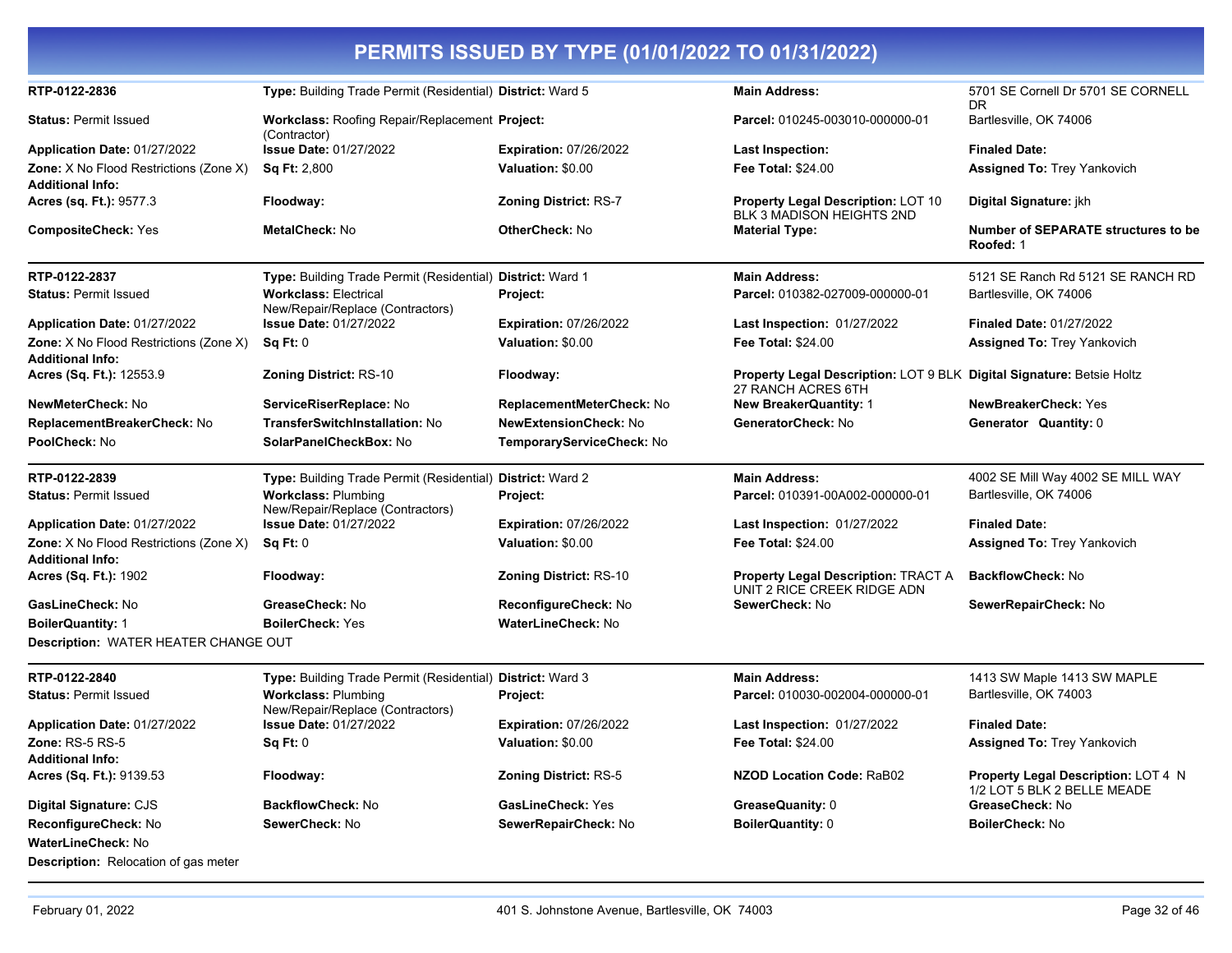| RTP-0122-2841                                                            | Type: Building Trade Permit (Residential) District: Ward 1       |                               | <b>Main Address:</b>                                                                                                                    | 1224 SE Saddle Ln 1224 SE SADDLE LN           |
|--------------------------------------------------------------------------|------------------------------------------------------------------|-------------------------------|-----------------------------------------------------------------------------------------------------------------------------------------|-----------------------------------------------|
| <b>Status: Permit Issued</b>                                             | <b>Workclass: Mechanical</b><br>New/Repair/Replace (Contractors) | Project:                      | Parcel: 010258-002018-000000-01                                                                                                         | Bartlesville, OK 74006                        |
| Application Date: 01/27/2022                                             | <b>Issue Date: 01/27/2022</b>                                    | <b>Expiration: 07/26/2022</b> | <b>Last Inspection:</b>                                                                                                                 | <b>Finaled Date:</b>                          |
| <b>Zone:</b> X No Flood Restrictions (Zone X)<br><b>Additional Info:</b> | Sq Ft: 0                                                         | Valuation: \$0.00             | Fee Total: \$24.00                                                                                                                      | <b>Assigned To: Trey Yankovich</b>            |
| Acres (Sq. Ft.): 8886.3                                                  | <b>Zoning District: RS-7</b>                                     | Floodway:                     | <b>Property Legal Description: LOT 18</b><br>BLK 2 MADISON MEADOWS 1ST                                                                  | <b>CommercialHoodCheck: No</b>                |
| Fireplace / Stove: No                                                    | GasLineCheck: No                                                 | CoilOnlyCheck: No             | DuctsVentsCheck: No                                                                                                                     | HeatPumpFurnaceCheck: No                      |
| MiniSplitCheck: No                                                       | NewSplitSystemCheck: No                                          | PackageUnitCheck: No          | <b>RTUCheck: No</b>                                                                                                                     | SplitSystemChangeOutCheck: Yes                |
| SplitSystemChangeOutQuantity: 1                                          | RefrigerationOrCompressorCheck: No WaterHeaterOrBoiler: No       |                               |                                                                                                                                         |                                               |
| Description: FURNACE COIL & A/C CHANGEOUT                                |                                                                  |                               |                                                                                                                                         |                                               |
| RTP-0122-2842                                                            | Type: Building Trade Permit (Residential) District: Ward 1       |                               | <b>Main Address:</b>                                                                                                                    | 210 SE Spruce Ave 210 SE SPRUCE<br><b>AVE</b> |
| <b>Status: Permit Issued</b>                                             | <b>Workclass: Plumbing</b><br>New/Repair/Replace (Contractors)   | Project:                      | Parcel: 010149-002006-000000-02                                                                                                         | Bartlesville, OK 74006                        |
| Application Date: 01/28/2022                                             | <b>Issue Date: 01/28/2022</b>                                    | <b>Expiration: 07/27/2022</b> | Last Inspection: 01/28/2022                                                                                                             | <b>Finaled Date:</b>                          |
| <b>Zone: RS-7 RS-7</b>                                                   | Sq Ft: 0                                                         | Valuation: \$0.00             | <b>Fee Total: \$24.00</b>                                                                                                               | <b>Assigned To: Trey Yankovich</b>            |
| <b>Additional Info:</b>                                                  |                                                                  |                               |                                                                                                                                         |                                               |
| Acres (Sq. Ft.): 23579                                                   | Floodway:                                                        | <b>Zoning District: RS-7</b>  | Property Legal Description: N 1/2 S 1/2 BackflowCheck: No<br>LOT 6 BLK 2 HALL ACRES SUB-DIV                                             |                                               |
| GasLineCheck: No                                                         | GreaseCheck: No                                                  | ReconfigureCheck: No          | SewerCheck: No                                                                                                                          | SewerRepairCheck: No                          |
| <b>BoilerCheck: No</b>                                                   | <b>WaterLineCheck: Yes</b>                                       |                               |                                                                                                                                         |                                               |
| <b>Description: WATERLINE</b>                                            |                                                                  |                               |                                                                                                                                         |                                               |
| RTP-0122-2843                                                            | Type: Building Trade Permit (Residential) District: Ward 3       |                               | <b>Main Address:</b>                                                                                                                    | 222 SE 20Th St 222 SE 20TH ST                 |
| <b>Status: Permit Issued</b>                                             | <b>Workclass: Plumbing</b><br>New/Repair/Replace (Contractors)   | Project:                      | Parcel: 010469-001006-000000-01                                                                                                         | Bartlesville, OK 74003                        |
| Application Date: 01/28/2022                                             | <b>Issue Date: 01/28/2022</b>                                    | <b>Expiration: 07/27/2022</b> | <b>Last Inspection:</b>                                                                                                                 | <b>Finaled Date:</b>                          |
| <b>Zone:</b> X No Flood Restrictions (Zone X)<br><b>Additional Info:</b> | Sq Ft: 0                                                         | Valuation: \$0.00             | <b>Fee Total: \$24.00</b>                                                                                                               | <b>Assigned To: Trey Yankovich</b>            |
| Acres (Sq. Ft.): 7163.94                                                 | Floodway:                                                        | <b>Zoning District: RS-5</b>  | Property Legal Description: PART OF<br>LOT 6 BEG 200 W OF SE COR LOT 6<br>THENCE N 140; W 50; S 140; E 50 TO<br>BEG BLK 1 SUBURBAN ADDN | Digital Signature: NL                         |
| BackflowCheck: No                                                        | GasLineCheck: No                                                 | GreaseQuanity: 0              | GreaseCheck: No                                                                                                                         | ReconfigureCheck: No                          |
| SewerCheck: No                                                           | SewerRepairCheck: No                                             | <b>BoilerQuantity: 1</b>      | <b>BoilerCheck: Yes</b>                                                                                                                 | WaterLineCheck: No                            |
| Description: Replace NG water heater                                     |                                                                  |                               |                                                                                                                                         |                                               |
| RTP-0122-2844                                                            | Type: Building Trade Permit (Residential) District: Ward 4       |                               | <b>Main Address:</b>                                                                                                                    | 513 NW Inwood Dr 513 NW INWOOD DR             |
| <b>Status: Permit Issued</b>                                             | <b>Workclass: Plumbing</b><br>New/Repair/Replace (Contractors)   | <b>Project:</b>               | Parcel: 010305-043004-000000-01                                                                                                         | Bartlesville, OK 74003                        |
| Application Date: 01/28/2022                                             | <b>Issue Date: 01/28/2022</b>                                    | <b>Expiration: 07/27/2022</b> | Last Inspection: 01/28/2022                                                                                                             | <b>Finaled Date:</b>                          |
| <b>Zone: RS-7 RS-7</b><br><b>Additional Info:</b>                        | <b>Sq Ft: 1</b>                                                  | Valuation: \$0.00             | <b>Fee Total: \$24.00</b>                                                                                                               | Assigned To: Trey Yankovich                   |
| Acres (Sq. Ft.): 8529.15                                                 | Floodway:                                                        | <b>Zoning District: RS-7</b>  | Property Legal Description: LOT 4 BLK Digital Signature: JDM<br>43 OAK PARK VILLAGE S4                                                  |                                               |
| BackflowCheck: No                                                        | GasLineCheck: No                                                 | GreaseQuanity: 0              | GreaseCheck: No                                                                                                                         | ReconfigureCheck: No                          |
|                                                                          |                                                                  |                               |                                                                                                                                         |                                               |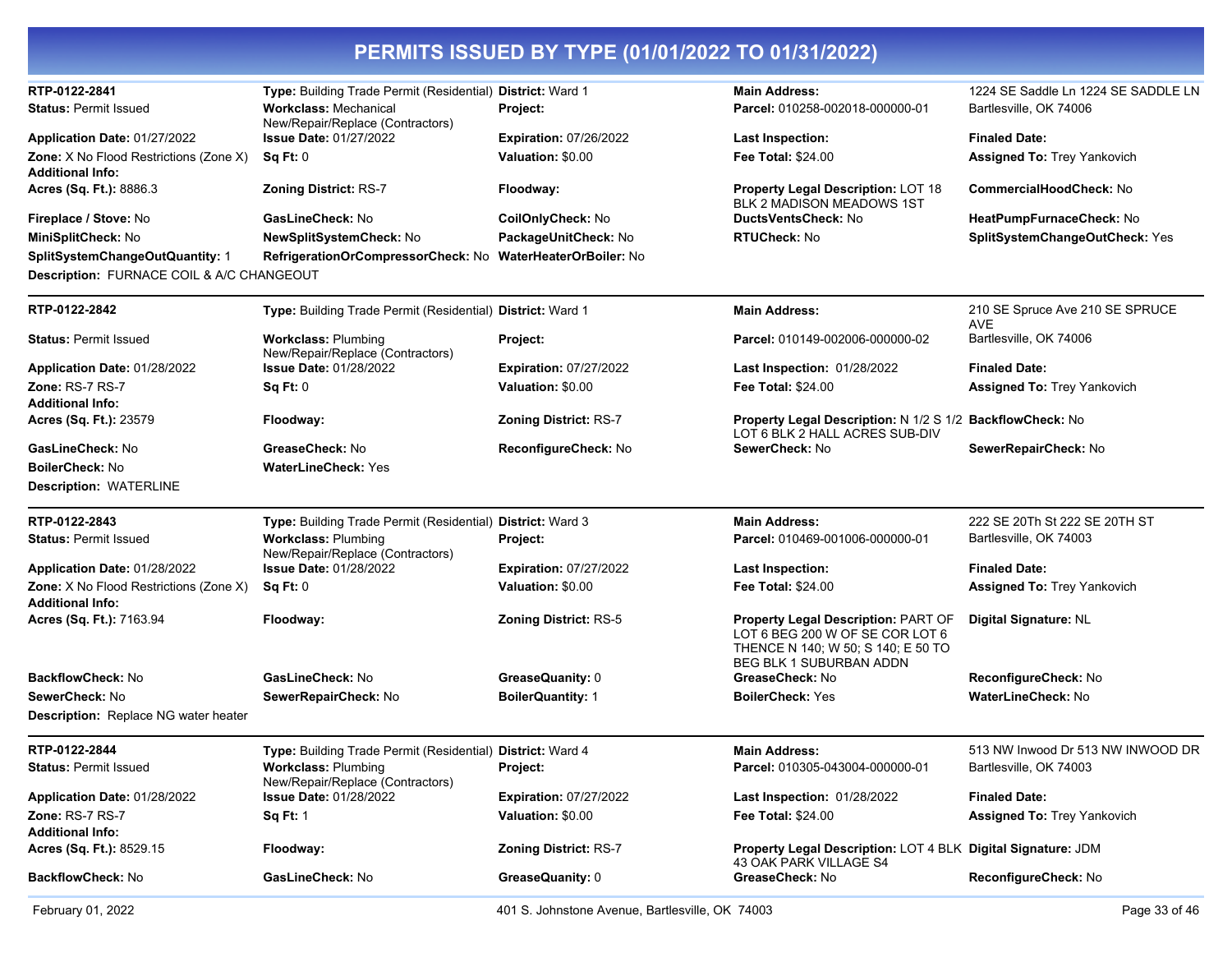| SewerCheck: No<br><b>Description:</b> Replaced water heater                      | SewerRepairCheck: No                                              | <b>BoilerQuantity: 1</b>      | <b>BoilerCheck: Yes</b>                                                            | <b>WaterLineCheck: No</b>                        |
|----------------------------------------------------------------------------------|-------------------------------------------------------------------|-------------------------------|------------------------------------------------------------------------------------|--------------------------------------------------|
| RTP-0122-2846                                                                    | Type: Building Trade Permit (Residential) District: Ward 4        |                               | <b>Main Address:</b>                                                               | 345 NE De Bell Ave, Unit B 345 NE DE             |
| <b>Status: Permit Issued</b>                                                     | <b>Workclass: Electrical</b>                                      | <b>Project:</b>               | Parcel: 010493-001001-000000-01                                                    | <b>BELL AVE UNIT B</b><br>Bartlesville, OK 74006 |
| Application Date: 01/28/2022                                                     | New/Repair/Replace (Contractors)<br><b>Issue Date: 01/28/2022</b> | <b>Expiration: 07/27/2022</b> | <b>Last Inspection:</b>                                                            | <b>Finaled Date:</b>                             |
| Zone: C-5/PUD C-5/PUD<br><b>Additional Info:</b>                                 | Sq Ft: 0                                                          | Valuation: \$0.00             | <b>Fee Total: \$24.00</b>                                                          | Assigned To: Trey Yankovich                      |
| Acres (Sq. Ft.): 34773.5                                                         | Zoning District: C-5                                              | Floodway:                     | Property Legal Description: LOT 1<br>THRU 5 BLK 1 TUXEDO PARK                      | <b>NewMeterCheck: Yes</b>                        |
| ServiceRiserReplace: No                                                          | ReplacementMeterCheck: No                                         | NewBreakerCheck: No           | ReplacementBreakerCheck: No                                                        | <b>TransferSwitchInstallation: No</b>            |
| <b>NewExtensionCheck: No</b>                                                     | GeneratorCheck: No                                                | PoolCheck: No                 | SolarPanelCheckBox: No                                                             | TemporaryServiceCheck: No                        |
| RTP-0122-2847                                                                    | Type: Building Trade Permit (Residential) District: Ward 1        |                               | <b>Main Address:</b>                                                               | 5211 SE Manning Rd 5211 SE MANNING<br>RD.        |
| <b>Status: Permit Issued</b>                                                     | <b>Workclass: Plumbing</b><br>New/Repair/Replace (Contractors)    | Project:                      | Parcel: 010320-003007-000000-01                                                    | Bartlesville, OK 74006                           |
| Application Date: 01/28/2022                                                     | <b>Issue Date: 01/28/2022</b>                                     | <b>Expiration: 07/27/2022</b> | <b>Last Inspection:</b>                                                            | <b>Finaled Date:</b>                             |
| Zone: RS-7 RS-7<br><b>Additional Info:</b>                                       | <b>Sq Ft: 1</b>                                                   | Valuation: \$0.00             | <b>Fee Total: \$24.00</b>                                                          | <b>Assigned To: Trey Yankovich</b>               |
| Acres (Sq. Ft.): 7424.89                                                         | Floodway:                                                         | Zoning District: RS-7         | Property Legal Description: LOT 7 BLK Digital Signature: JDM<br><b>3 PARKHURST</b> |                                                  |
| <b>BackflowCheck: No</b>                                                         | <b>GasLineCheck: No</b>                                           | GreaseQuanity: 0              | GreaseCheck: No                                                                    | ReconfigureCheck: No                             |
| SewerCheck: No                                                                   | SewerRepairCheck: No                                              | <b>BoilerQuantity: 1</b>      | <b>BoilerCheck: Yes</b>                                                            | <b>WaterLineCheck: No</b>                        |
| Description: Replaced water heater                                               |                                                                   |                               |                                                                                    |                                                  |
| RTP-0122-2848                                                                    | Type: Building Trade Permit (Residential) District: Ward 5        |                               | <b>Main Address:</b>                                                               | 3802 NE Vermont 3802 NE VERMONT                  |
| <b>Status: Permit Issued</b>                                                     | <b>Workclass: Plumbing</b><br>New/Repair/Replace (Contractors)    | Project:                      | Parcel: 010298-001011-000000-01                                                    | Bartlesville, OK 74006                           |
| Application Date: 01/31/2022                                                     | <b>Issue Date: 01/31/2022</b>                                     | <b>Expiration: 08/01/2022</b> | <b>Last Inspection: 01/31/2022</b>                                                 | <b>Finaled Date:</b>                             |
| Zone: C-5 C-5                                                                    | Sq Ft: 0                                                          | Valuation: \$0.00             | <b>Fee Total: \$24.00</b>                                                          | Assigned To: Trey Yankovich                      |
| <b>Additional Info:</b>                                                          |                                                                   |                               |                                                                                    |                                                  |
| Acres (Sq. Ft.): 9995.69                                                         | Floodway:                                                         | <b>Zoning District: RS-7</b>  | Property Legal Description: LOT 11<br>BLK 1 NEBRASKA HEIGHTS                       | <b>BackflowCheck: No</b>                         |
| GasLineCheck: No                                                                 | GreaseCheck: No                                                   | ReconfigureCheck: No          | SewerCheck: No                                                                     | SewerRepairCheck: No                             |
| <b>BoilerCheck: No</b>                                                           | <b>WaterLineCheck: Yes</b>                                        |                               |                                                                                    |                                                  |
| <b>Description: WATERLINE</b>                                                    |                                                                   |                               |                                                                                    |                                                  |
| RTP-0122-2849                                                                    | Type: Building Trade Permit (Residential) District: Ward 5        |                               | <b>Main Address:</b>                                                               | 316 NE Shannon Dr 316 NE SHANNON<br><b>DR</b>    |
| <b>Status: Permit Issued</b>                                                     | Workclass: Roofing Repair/Replacement Project:<br>(Contractor)    |                               | Parcel: 010184-002005-000000-01                                                    | Bartlesville, OK 74006                           |
| Application Date: 01/31/2022                                                     | <b>Issue Date: 01/31/2022</b>                                     | <b>Expiration: 08/01/2022</b> | <b>Last Inspection:</b>                                                            | <b>Finaled Date:</b>                             |
| Zone: RS-7/PUD RS-7/PUD                                                          | Sq Ft: 0                                                          | Valuation: \$0.00             | <b>Fee Total: \$24.00</b>                                                          | <b>Assigned To: Trey Yankovich</b>               |
| <b>Additional Info:</b>                                                          |                                                                   |                               |                                                                                    |                                                  |
| Property Legal Description: LOT 5 BLK CompositeCheck: Yes<br>2 HUGHES FISHER 3RD |                                                                   | MetalCheck: No                | <b>OtherCheck: No</b>                                                              | Number of SEPARATE structures to be<br>Roofed: 1 |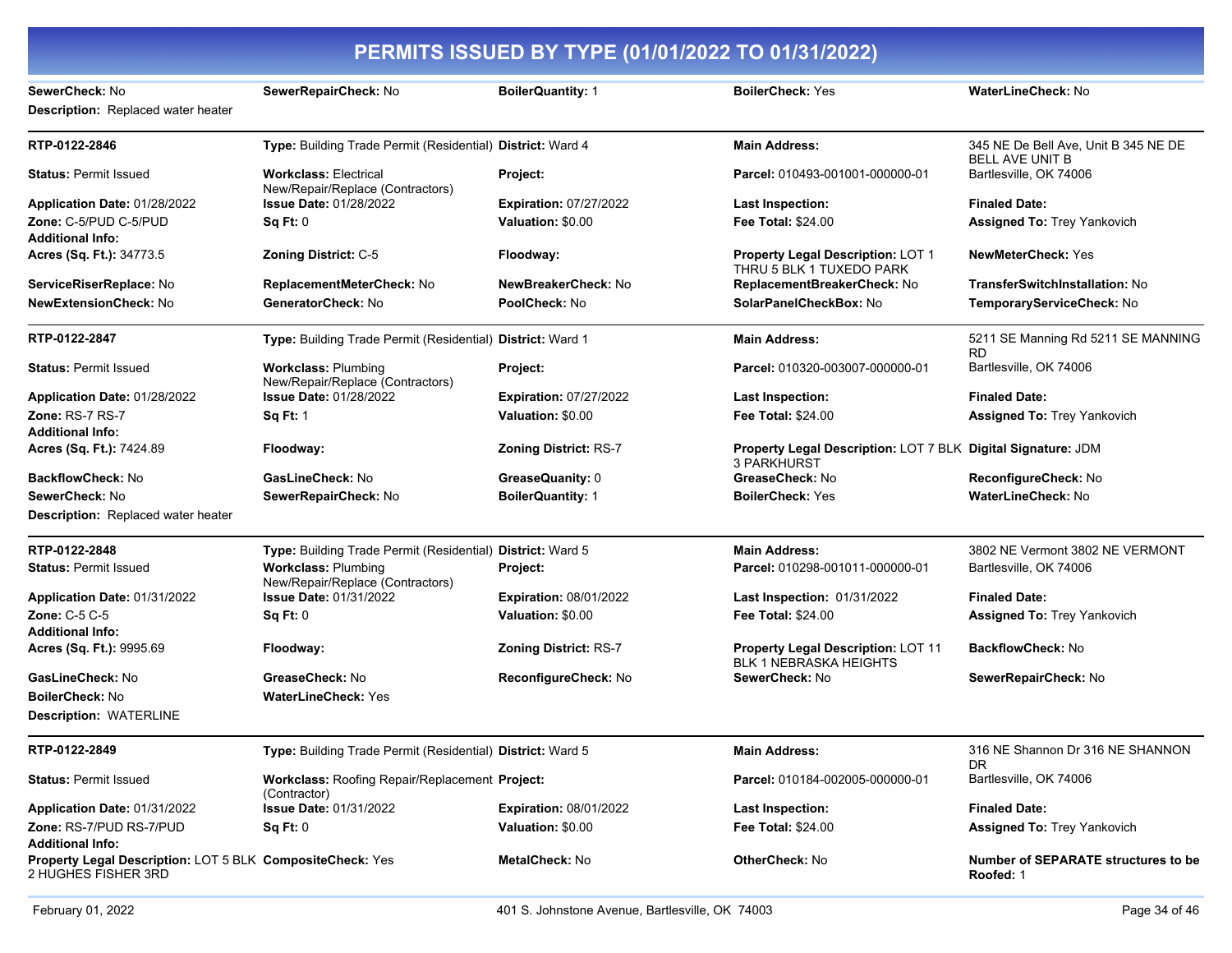| Acres (sq. Ft.): 6720.14                                                                      | Floodway:                                                        | <b>Zoning District: RS-7/PUD</b> |                                                                          |                                                   |
|-----------------------------------------------------------------------------------------------|------------------------------------------------------------------|----------------------------------|--------------------------------------------------------------------------|---------------------------------------------------|
| RTP-0122-2850                                                                                 | Type: Building Trade Permit (Residential) District: Ward 4       |                                  | <b>Main Address:</b>                                                     | 428 NW Highland Dr 428 NW HIGHLAND                |
| <b>Status: Permit Issued</b>                                                                  | <b>Workclass: Mechanical</b><br>New/Repair/Replace (Contractors) | Project:                         | Parcel: 010303-024013-000000-01                                          | DR.<br>Bartlesville, OK 74003                     |
| Application Date: 01/31/2022                                                                  | <b>Issue Date: 01/31/2022</b>                                    | <b>Expiration: 08/01/2022</b>    | Last Inspection:                                                         | <b>Finaled Date:</b>                              |
| Zone: RS-7 RS-7                                                                               | Sq Ft: 0                                                         | Valuation: \$0.00                | <b>Fee Total: \$24.00</b>                                                | <b>Assigned To: Trey Yankovich</b>                |
| <b>Additional Info:</b>                                                                       |                                                                  |                                  |                                                                          |                                                   |
| Acres (Sq. Ft.): 7019.67                                                                      | <b>Zoning District: RS-7</b>                                     | Floodway:                        | <b>Property Legal Description: LOT 13</b>                                | <b>CommercialHoodCheck: No</b>                    |
| Fireplace / Stove: No                                                                         | GasLineCheck: No                                                 | CoilOnlyCheck: No                | BLK 24 OAK PARK VILLAGE S2<br>DuctsVentsCheck: No                        | HeatPumpFurnaceCheck: No                          |
| MiniSplitCheck: No                                                                            | <b>NewSplitSystemCheck: No</b>                                   | PackageUnitCheck: No             | <b>RTUCheck: No</b>                                                      | SplitSystemChangeOutCheck: Yes                    |
| SplitSystemChangeOutQuantity: 1                                                               | RefrigerationOrCompressorCheck: No WaterHeaterOrBoiler: No       |                                  |                                                                          |                                                   |
| <b>Description: changeout</b>                                                                 |                                                                  |                                  |                                                                          |                                                   |
| RTP-0122-2851                                                                                 | Type: Building Trade Permit (Residential) District: Ward 5       |                                  | <b>Main Address:</b>                                                     | 222 NE Park Hill Dr 222 NE PARK HILL<br><b>DR</b> |
| <b>Status: Permit Issued</b>                                                                  | <b>Workclass: Plumbing</b><br>New/Repair/Replace (Contractors)   | <b>Project:</b>                  | Parcel: 010319-000053-000000-01                                          | Bartlesville, OK 74006                            |
| Application Date: 01/31/2022                                                                  | <b>Issue Date: 01/31/2022</b>                                    | <b>Expiration: 08/01/2022</b>    | <b>Last Inspection: 01/31/2022</b>                                       | <b>Finaled Date:</b>                              |
| <b>Zone:</b> X No Flood Restrictions (Zone X)<br><b>Additional Info:</b>                      | Sq Ft: 0                                                         | Valuation: \$0.00                | Fee Total: \$24.00                                                       | <b>Assigned To: Trey Yankovich</b>                |
| Acres (Sq. Ft.): 11152.5                                                                      | Floodway:                                                        | <b>Zoning District: RS-7/PUD</b> | <b>Property Legal Description: LOT 53</b><br>PARK HILL R/P LOT 42        | <b>BackflowCheck: No</b>                          |
| GasLineCheck: No                                                                              | GreaseCheck: No                                                  | ReconfigureCheck: No             | SewerCheck: No                                                           | SewerRepairCheck: No                              |
| <b>BoilerQuantity: 1</b>                                                                      | <b>BoilerCheck: Yes</b>                                          | <b>WaterLineCheck: No</b>        |                                                                          |                                                   |
| Description: water heater installation                                                        |                                                                  |                                  |                                                                          |                                                   |
| RTP-0122-2852                                                                                 | Type: Building Trade Permit (Residential) District: Ward 1       |                                  | <b>Main Address:</b>                                                     | 4205 Brookline Dr 4205 BROOKLINE DR               |
| <b>Status: Permit Issued</b>                                                                  | <b>Workclass: Plumbing</b><br>New/Repair/Replace (Contractors)   | Project:                         | Parcel: 010336-019032-000000-01                                          | Bartlesville, OK 74006                            |
| Application Date: 01/31/2022                                                                  | <b>Issue Date: 01/31/2022</b>                                    | <b>Expiration: 08/01/2022</b>    | <b>Last Inspection:</b>                                                  | <b>Finaled Date:</b>                              |
| Zone: AE 100-Year Flood Hazard Area -<br><b>Restrictions Apply</b><br><b>Additional Info:</b> | Sq Ft: 0                                                         | Valuation: \$0.00                | <b>Fee Total: \$24.00</b>                                                | <b>Assigned To: Trey Yankovich</b>                |
| Acres (Sq. Ft.): 6667.67                                                                      | Floodway: 500yr flood                                            | <b>Zoning District: RS-7</b>     | <b>Property Legal Description: LOT 32</b><br>BLK 19 PENNINGTON HILLS 3RD | <b>BackflowCheck: No</b>                          |
| GasLineCheck: No                                                                              | GreaseCheck: No                                                  | ReconfigureCheck: No             | SewerCheck: No                                                           | SewerRepairCheck: No                              |
| <b>BoilerCheck: No</b>                                                                        | <b>WaterLineCheck: Yes</b>                                       |                                  |                                                                          |                                                   |
| <b>Description: WATERLINE</b>                                                                 |                                                                  |                                  |                                                                          |                                                   |
| RTP-0122-2854                                                                                 | Type: Building Trade Permit (Residential) District: Ward 2       |                                  | <b>Main Address:</b>                                                     | 3210 SE Rushmore St 3210 SE<br><b>RUSHMORE ST</b> |
| <b>Status: Permit Issued</b>                                                                  | <b>Workclass: Mechanical for New</b><br>Construction             | Project:                         | Parcel: 010325-004013-000000-01                                          | Bartlesville, OK 74006                            |
| Application Date: 01/31/2022                                                                  | <b>Issue Date: 01/31/2022</b>                                    | <b>Expiration: 08/01/2022</b>    | <b>Last Inspection:</b>                                                  | <b>Finaled Date:</b>                              |
| Zone: X No Flood Restrictions (Zone X)<br><b>Additional Info:</b>                             | <b>Sq Ft: 1,813</b>                                              | Valuation: \$236,741.54          | Fee Total: \$40.26                                                       | <b>Assigned To: Trey Yankovich</b>                |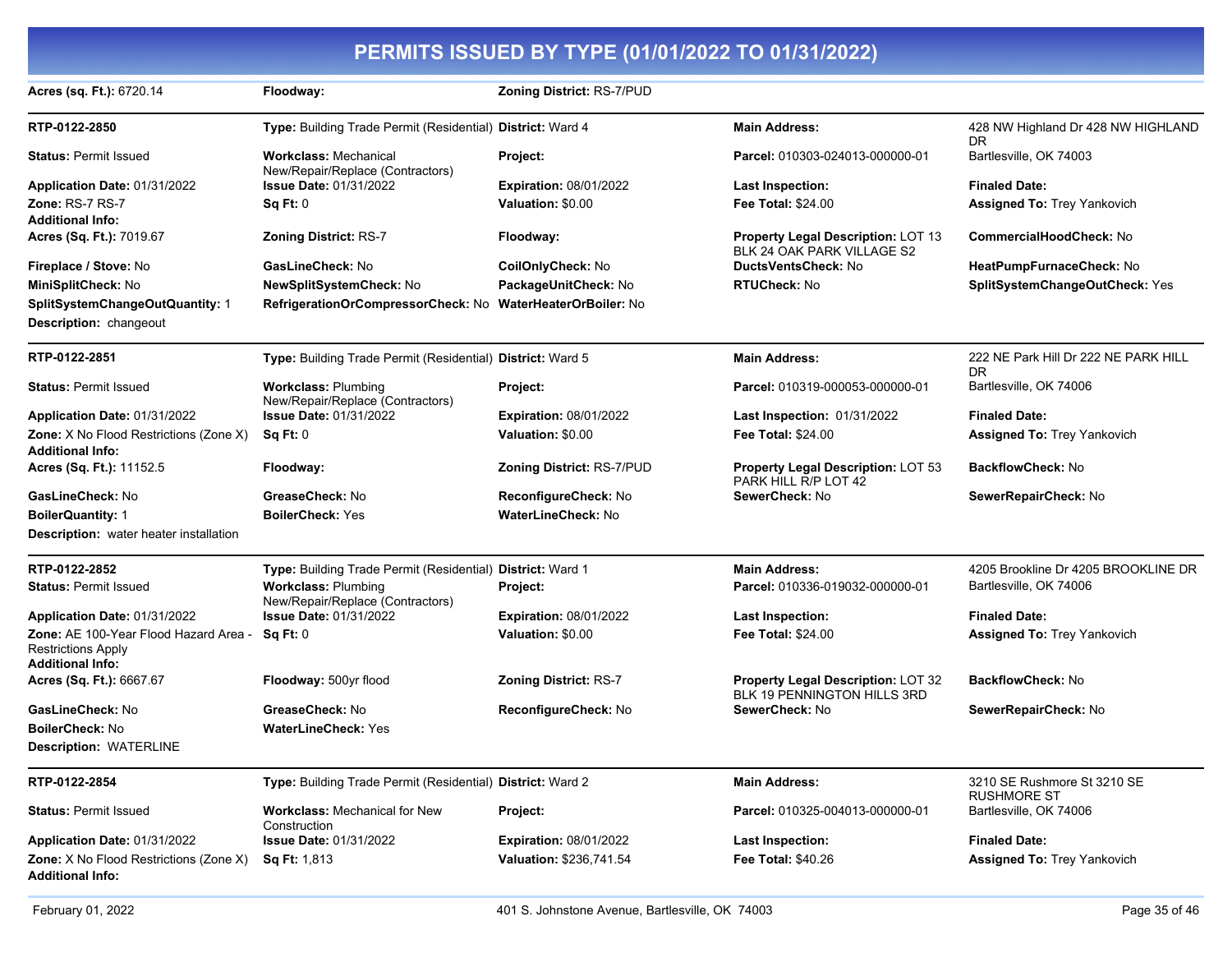#### **Total Square Footage of New Construction:** 1813 **Description:** New Single Family Residential

| RTP-0122-2855<br><b>Status: Permit Issued</b>             | <b>Type:</b> Building Trade Permit (Residential)<br><b>Workclass: Plumbing</b> | <b>District: Ward 1</b><br>Project: | <b>Main Address:</b><br>Parcel: 010338-037027-000000-01                  | 4932 Amherst Dr 4932 AMHERST DR<br>Bartlesville, OK 74006 |
|-----------------------------------------------------------|--------------------------------------------------------------------------------|-------------------------------------|--------------------------------------------------------------------------|-----------------------------------------------------------|
| Application Date: 01/31/2022                              | New/Repair/Replace (Contractors)<br><b>Issue Date: 01/31/2022</b>              | <b>Expiration: 08/01/2022</b>       | <b>Last Inspection:</b>                                                  | <b>Finaled Date:</b>                                      |
| <b>Zone: RS-7 RS-7</b>                                    | <b>Sq Ft: 1</b>                                                                | Valuation: \$0.00                   | <b>Fee Total: \$24.00</b>                                                | <b>Assigned To: Trey Yankovich</b>                        |
| <b>Additional Info:</b>                                   |                                                                                |                                     |                                                                          |                                                           |
| Acres (Sq. Ft.): 7727.18                                  | Floodway:                                                                      | <b>Zoning District: RS-7</b>        | <b>Property Legal Description: LOT 27</b><br>BLK 37 PENNINGTON HILLS 5TH | <b>Digital Signature: JDM</b>                             |
| <b>BackflowCheck: No</b>                                  | GasLineCheck: No                                                               | GreaseQuanity: 0                    | GreaseCheck: No                                                          | ReconfigureCheck: No                                      |
| SewerCheck: No                                            | SewerRepairCheck: No                                                           | <b>BoilerQuantity: 1</b>            | <b>BoilerCheck: Yes</b>                                                  | <b>WaterLineCheck: No</b>                                 |
| <b>Description:</b> Replaced water heater                 |                                                                                |                                     |                                                                          |                                                           |
| RTP-1221-2702                                             | <b>Type:</b> Building Trade Permit (Residential) District: Ward 4              |                                     | <b>Main Address:</b>                                                     | 137 NW Virginia Ave 137 NW VIRGINIA<br><b>AVE</b>         |
| <b>Status: Complete</b>                                   | <b>Workclass: Electrical</b><br>New/Repair/Replace (Contractors)               | Project:                            | Parcel: 010200-004003-000000-01                                          | Bartlesville, OK 74003                                    |
| Application Date: 12/20/2021                              | <b>Issue Date: 01/05/2022</b>                                                  | <b>Expiration: 07/25/2022</b>       | <b>Last Inspection: 01/26/2022</b>                                       | <b>Finaled Date: 01/26/2022</b>                           |
| Zone:                                                     | Sq Ft: 0                                                                       | Valuation: \$0.00                   | <b>Fee Total: \$24.00</b>                                                | <b>Assigned To: Trey Yankovich</b>                        |
| <b>Additional Info:</b>                                   |                                                                                |                                     |                                                                          |                                                           |
| NewMeterCheck: No                                         | ServiceRiserReplace: No                                                        | ReplacementMeterCheck: No           | NewBreakerCheck: No                                                      | ReplacementBreakerCheck: No                               |
| <b>TransferSwitchInstallation: No</b>                     | <b>NewExtensionCheck: No</b>                                                   | GeneratorCheck: No                  | PoolCheck: No                                                            | <b>SolarPanelCheckBox: Yes</b>                            |
| TemporaryServiceCheck: No                                 |                                                                                |                                     |                                                                          |                                                           |
| <b>Description:</b> ROOF MOUNTED SOLAR RANEL INSTALLATION |                                                                                |                                     |                                                                          |                                                           |

**DON: ROOF MOUNTED SOLAR PANEL INSTALL** 

#### **PERMITS ISSUED FOR BUILDING TRADE PERMIT (RESIDENTIAL): 114**

| <b>FIRE</b>                                                                                                        |                                          |                                      |                                    |                                                  |
|--------------------------------------------------------------------------------------------------------------------|------------------------------------------|--------------------------------------|------------------------------------|--------------------------------------------------|
| FIRE-0122-0049                                                                                                     | <b>Type: Fire</b>                        | <b>District: Ward 2</b>              | <b>Main Address:</b>               | 2321 SE Adams Blvd 02321 SE ADAMS<br><b>BLVD</b> |
| <b>Status: Permit Issued</b>                                                                                       | <b>Workclass: Residential Fire Alarm</b> | <b>Project: BLING BOUTIQUE</b>       | Parcel: 010806-001004-000000-00    | Bartlesville, OK 74006                           |
| Application Date: 01/03/2022                                                                                       | <b>Issue Date: 01/03/2022</b>            | <b>Expiration: 07/04/2022</b>        | <b>Last Inspection:</b>            | <b>Finaled Date:</b>                             |
| Zone: AE 100-Year Flood Hazard Area -<br><b>Restrictions Apply</b><br><b>Additional Info:</b>                      | <b>Sq Ft:</b> 1,400                      | Valuation: \$198,100.00              | <b>Fee Total: \$29.00</b>          | <b>Assigned To: David Topping</b>                |
| <b>Work Classification: Modification</b>                                                                           | <b>System Type: Automatic</b>            | <b>Reporting System: Combination</b> | <b>Annunciator Panel: Unmanned</b> | <b>Zoning District: C-5/PUD</b>                  |
| <b>Property Legal Description: LOT 4</b><br>BLOCK 1 SILVER LAKE VILLAGE PH 1<br><b>Description: Bling Boutique</b> | <b>Acres: 444148</b>                     | Floodway: 100yr flood                |                                    |                                                  |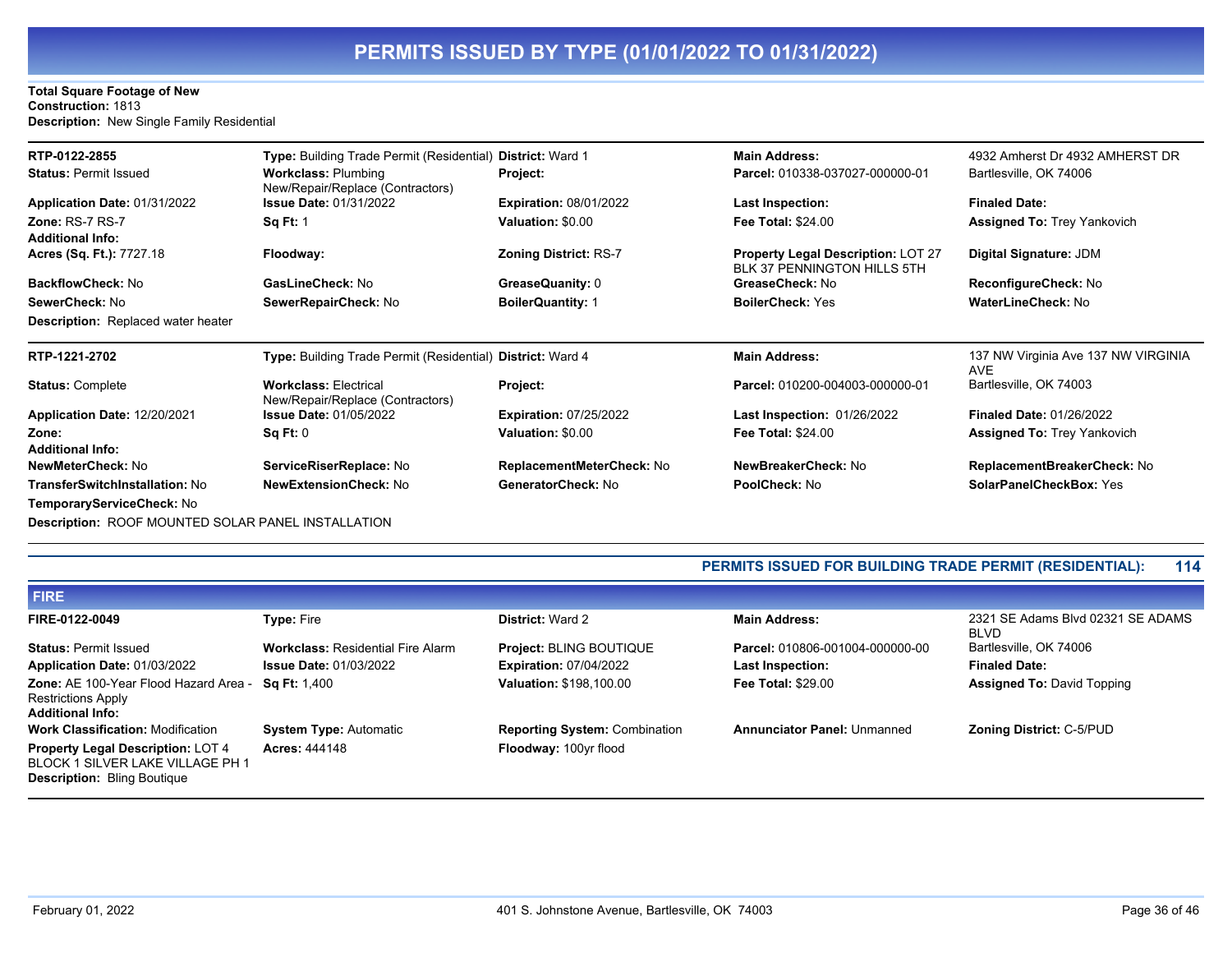| FIRE-0122-0050                                | <b>Type: Fire</b>                                | District: Ward 1                        | <b>Main Address:</b>                                                                                                                                                                      | 4000 SE Green Country Rd          |
|-----------------------------------------------|--------------------------------------------------|-----------------------------------------|-------------------------------------------------------------------------------------------------------------------------------------------------------------------------------------------|-----------------------------------|
| <b>Status: Permit Issued</b>                  | <b>Workclass: Commercial Fire</b><br>Suppression | <b>Project:</b>                         | Parcel: 010576-000001-000000-01                                                                                                                                                           | Bartlesville, OK 74006            |
| Application Date: 01/11/2022                  | <b>Issue Date: 01/12/2022</b>                    | <b>Expiration: 07/11/2022</b>           | Last Inspection:                                                                                                                                                                          | <b>Finaled Date:</b>              |
| Zone:                                         | <b>Sq Ft: 130,000</b>                            | Valuation: \$0.00                       | <b>Fee Total: \$354.00</b>                                                                                                                                                                | <b>Assigned To: David Topping</b> |
| <b>Additional Info:</b>                       |                                                  |                                         |                                                                                                                                                                                           |                                   |
| If other, please identify system type:<br>Wet | <b>Number of Heads: 1026</b>                     | <b>Work Classification: Replacement</b> | <b>System Type: Other</b>                                                                                                                                                                 | <b>Zoning District:</b>           |
| <b>Property Legal Description:</b>            | Signature:                                       | Acres: $0$                              | Floodway:                                                                                                                                                                                 |                                   |
|                                               |                                                  |                                         | Description: Pipe and head replacement of existing system in the sales floor area of Walmart. We replaced the branchlines in a few areas last fall but we will now be replacing the rest. |                                   |

#### **PERMITS ISSUED FOR FIRE: 2**

÷

| <b>NZOD DEVELOPMENT</b>                                                                       |                                                                              |                                                          |                                                                        |                                                                |
|-----------------------------------------------------------------------------------------------|------------------------------------------------------------------------------|----------------------------------------------------------|------------------------------------------------------------------------|----------------------------------------------------------------|
| NZOD-0122-0086<br><b>Status: Complete</b>                                                     | Type: NZOD Development<br><b>Workclass: NZOD Development</b>                 | District: Ward 4                                         | <b>Main Address:</b><br>Parcel: 010487-004001-000000-02                | 501 SW Morton 501 SW MORTON<br>Bartlesville, OK 74003          |
| Application Date: 01/05/2022                                                                  | <b>Issue Date: 01/05/2022</b>                                                | Project:<br><b>Expiration:</b>                           | <b>Last Inspection:</b>                                                | <b>Finaled Date: 01/05/2022</b>                                |
| Zone: X No Flood Restrictions (Zone X)                                                        | SqFt:0                                                                       | Valuation: \$0.00                                        | <b>Fee Total: \$0.00</b>                                               | <b>Assigned To: Trey Yankovich</b>                             |
| <b>Additional Info:</b>                                                                       |                                                                              |                                                          |                                                                        |                                                                |
| <b>NZOD Location Code: R0104</b>                                                              | <b>Proposed Land Use(s): Single-Family</b><br>Residential                    | 1. Have the soils on the site been<br>sampled?: Yes      | Check here if no further action is<br>required2: Yes                   | 2. Has the yard been remediated?: Yes                          |
| <b>Total Removal (No further action</b><br>required): No                                      | Cap: No                                                                      | Yes: No                                                  | No: No                                                                 | Backfill and recap (must show on site<br>plan): No             |
| <b>Dispose of at Osage County Landfill:</b><br>No                                             | Check here if no further action is<br>required: Yes                          | <b>Check here if Soil Remediation is</b><br>Required: No | <b>Zoning District: RS-5</b>                                           | Property Legal Description: N 100 LOT<br>1 BLK 4 TERRAPIN ADDN |
| Acres: 7938.49                                                                                | Floodway:                                                                    |                                                          |                                                                        |                                                                |
| NZOD-0122-0087                                                                                | <b>Type: NZOD Development</b>                                                | District: Ward 4                                         | <b>Main Address:</b>                                                   | 332 NW Cass Ave 332 NW CASS AVE                                |
| <b>Status: Complete</b>                                                                       | Workclass: NZOD Development                                                  | Project:                                                 | Parcel: 010044-001021-000000-01                                        | Bartlesville, OK 74003                                         |
| Application Date: 01/05/2022                                                                  | <b>Issue Date: 01/05/2022</b>                                                | <b>Expiration:</b>                                       | <b>Last Inspection:</b>                                                | <b>Finaled Date: 01/05/2022</b>                                |
| Zone: AE 100-Year Flood Hazard Area -<br><b>Restrictions Apply</b><br><b>Additional Info:</b> | Sq Ft: 0                                                                     | Valuation: \$0.00                                        | <b>Fee Total: \$0.00</b>                                               | <b>Assigned To: Trey Yankovich</b>                             |
| <b>NZOD Location Code: Bc2201</b>                                                             | Proposed Land Use(s): Single-Family<br>Residential                           | 1. Have the soils on the site been<br>sampled?: Yes      | Check here if no further action is<br>required2: Yes                   | 2. Has the yard been remediated?: No                           |
| <b>Total Removal (No further action</b><br>required): No                                      | Cap: No                                                                      | Yes: No                                                  | No: No                                                                 | Backfill and recap (must show on site<br>plan): No             |
| Dispose of at Osage County Landfill:<br><b>No</b><br>Acres: 6329.88                           | Check here if no further action is<br>required: Yes<br>Floodway: 100yr flood | <b>Check here if Soil Remediation is</b><br>Required: No | <b>Zoning District: RS-5</b>                                           | Property Legal Description: LOT 21<br><b>BLK 1 BRUCE CASS</b>  |
| NZOD-0122-0088                                                                                | Type: NZOD Development                                                       | District: Ward 4                                         | <b>Main Address:</b>                                                   | 1209 SW 5Th St 1209 SW 5TH ST                                  |
| <b>Status: Complete</b>                                                                       | Workclass: NZOD Development                                                  | Project:                                                 | Parcel: 010487-002002-000000-01                                        | Bartlesville, OK 74003                                         |
| Application Date: 01/05/2022                                                                  | <b>Issue Date: 01/05/2022</b>                                                | <b>Expiration:</b>                                       | <b>Last Inspection:</b>                                                | <b>Finaled Date: 01/05/2022</b>                                |
| <b>Zone: RS-5 RS-5</b><br><b>Additional Info:</b>                                             | Sq Ft: 0                                                                     | Valuation: \$0.00                                        | Fee Total: \$0.00                                                      | <b>Assigned To: Trey Yankovich</b>                             |
| <b>NZOD Location Code: R0102</b>                                                              | 1. Have the soils on the site been<br>sampled?: Yes                          | Check here if no further action is<br>required2: Yes     | 2. Has the yard been remediated?: Yes Total Removal (No further action | required): No                                                  |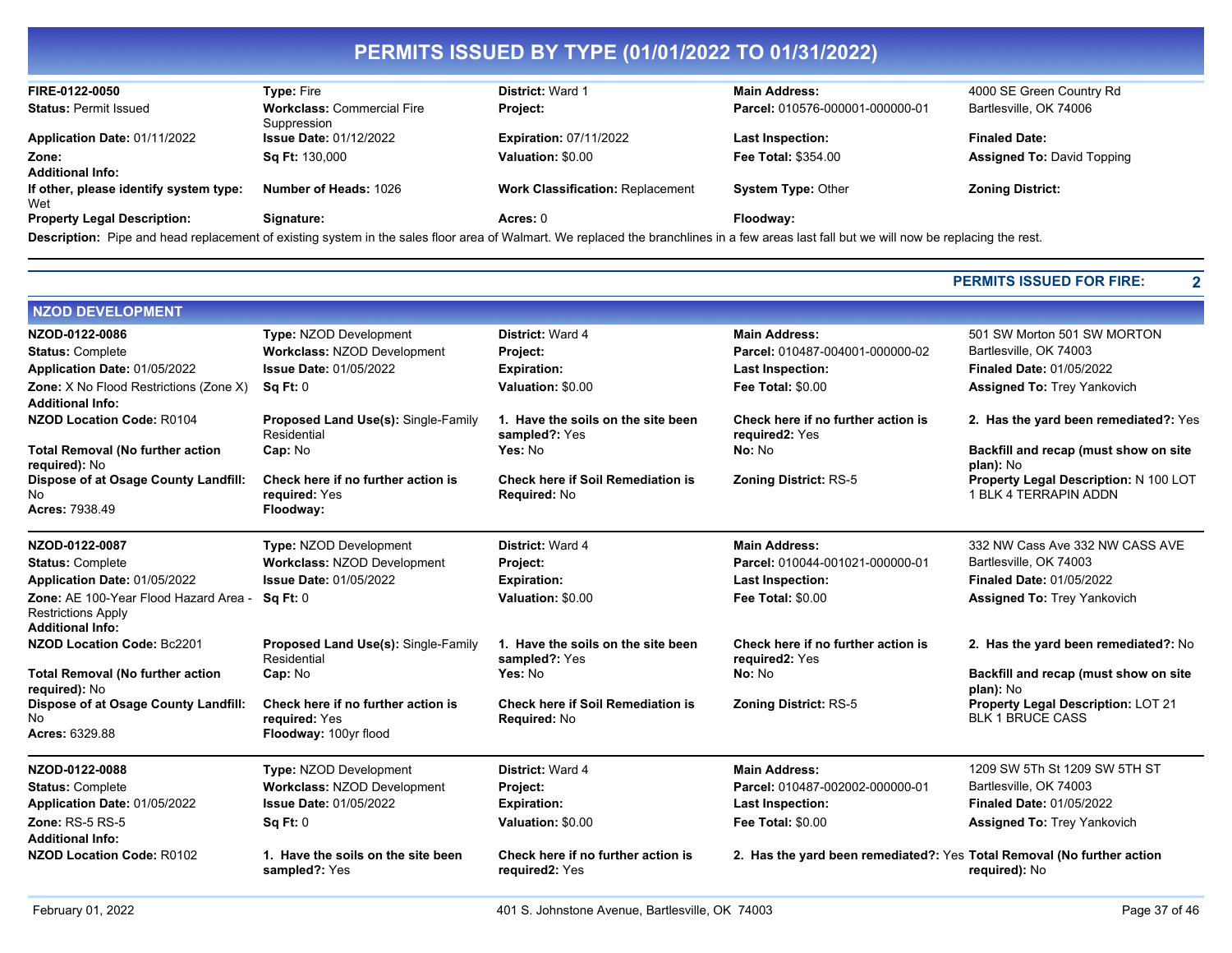|                                                                            |                                                                  | PERMITS ISSUED BY TYPE (01/01/2022 TO 01/31/2022)                 |                                                                                          |                                                                |
|----------------------------------------------------------------------------|------------------------------------------------------------------|-------------------------------------------------------------------|------------------------------------------------------------------------------------------|----------------------------------------------------------------|
| Cap: No                                                                    | Yes: No                                                          | No: No                                                            | Backfill and recap (must show on site  Dispose of at Osage County Landfill:<br>plan): No | <b>No</b>                                                      |
| Check here if no further action is<br>required: Yes<br>Floodway:           | <b>Check here if Soil Remediation is</b><br>Required: No         | <b>Zoning District: RS-5</b>                                      | Property Legal Description: N 120 LOT Acres: 7848.97<br>2 LESS ELY 3 BLK 2 TERRAPIN ADDN |                                                                |
| NZOD-0122-0089                                                             | Type: NZOD Development                                           | District: Ward 3                                                  | <b>Main Address:</b>                                                                     | 1208 SW Maple Ave 1208 SW MAPLE<br>AVE                         |
| <b>Status: Complete</b>                                                    | <b>Workclass: NZOD Development</b>                               | <b>Project:</b>                                                   | Parcel: 010237-012004-000000-01                                                          | Bartlesville, OK 74003                                         |
| Application Date: 01/10/2022                                               | <b>Issue Date: 01/10/2022</b>                                    | <b>Expiration:</b>                                                | Last Inspection:                                                                         | <b>Finaled Date: 01/10/2022</b>                                |
| Zone: RS-5 RS-5<br><b>Additional Info:</b>                                 | Sq Ft: 0                                                         | Valuation: \$0.00                                                 | <b>Fee Total: \$0.00</b>                                                                 | <b>Assigned To: Trey Yankovich</b>                             |
| NZOD Location Code: M0412                                                  | 1. Have the soils on the site been<br>sampled?: Yes              | Check here if no further action is<br>required <sub>2</sub> : Yes | 2. Has the yard been remediated?: No                                                     | <b>Total Removal (No further action</b><br>required): No       |
| Cap: No                                                                    | Yes: No                                                          | No: No                                                            | Backfill and recap (must show on site  Dispose of at Osage County Landfill:<br>plan): No | <b>No</b>                                                      |
| Check here if no further action is<br>required: Yes<br>Floodway:           | <b>Check here if Soil Remediation is</b><br>Required: No         | <b>Zoning District: RS-5</b>                                      | Property Legal Description: LOT 4 BLK Acres: 6341.83<br>12 MC CALEBS                     |                                                                |
| NZOD-0122-0090                                                             | Type: NZOD Development                                           | District: Ward 4                                                  | <b>Main Address:</b>                                                                     | 401 SW Santa Fe Ave 00401 SW SANTA<br>FE AVE                   |
| <b>Status: Complete</b>                                                    | <b>Workclass: NZOD Development</b>                               | Project:                                                          | Parcel: 010312-004001-000000-01                                                          | Bartlesville, OK 74003                                         |
| Application Date: 01/10/2022                                               | <b>Issue Date: 01/10/2022</b>                                    | <b>Expiration:</b>                                                | Last Inspection:                                                                         | <b>Finaled Date: 01/10/2022</b>                                |
| <b>Zone:</b> X No Flood Restrictions (Zone X)<br><b>Additional Info:</b>   | Sq Ft: 0                                                         | Valuation: \$0.00                                                 | <b>Fee Total: \$0.00</b>                                                                 | <b>Assigned To: Trey Yankovich</b>                             |
| NZOD Location Code: 00104                                                  | <b>Proposed Land Use(s): Single-Family</b><br>Residential        | 1. Have the soils on the site been<br>sampled?: Yes               | Check here if no further action is<br>required2: No                                      | 2. Has the yard been remediated?: No                           |
| <b>Total Removal (No further action</b><br>required): No                   | Cap: No                                                          | Yes: No                                                           | No: No                                                                                   | Backfill and recap (must show on site<br>plan): No             |
| <b>Dispose of at Osage County Landfill:</b><br>No<br><b>Acres: 6714.4</b>  | Check here if no further action is<br>required: Yes<br>Floodway: | <b>Check here if Soil Remediation is</b><br>Required: No          | <b>Zoning District: RS-5</b>                                                             | Property Legal Description: LOT 1 BLK<br>4 OVERLEES 1ST        |
|                                                                            |                                                                  |                                                                   |                                                                                          |                                                                |
| NZOD-0122-0091                                                             | Type: NZOD Development                                           | District: Ward 3                                                  | <b>Main Address:</b>                                                                     | 1562 SW Elm Ave 1562 SW ELM AVE                                |
| <b>Status: Complete</b>                                                    | <b>Workclass: NZOD Development</b>                               | Project:                                                          | Parcel: 010473-004012-000000-01                                                          | Bartlesville, OK 74003                                         |
| Application Date: 01/10/2022                                               | <b>Issue Date: 01/10/2022</b>                                    | <b>Expiration:</b>                                                | Last Inspection:                                                                         | <b>Finaled Date: 01/10/2022</b>                                |
| <b>Zone:</b> X No Flood Restrictions (Zone X)<br><b>Additional Info:</b>   | Sq Ft: 0                                                         | Valuation: \$0.00                                                 | <b>Fee Total: \$0.00</b>                                                                 | <b>Assigned To: Trey Yankovich</b>                             |
| <b>NZOD Location Code: S1104</b>                                           | Proposed Land Use(s): Single-Family<br>Residential               | 1. Have the soils on the site been<br>sampled?: Yes               | Check here if no further action is<br>required2: Yes                                     | 2. Has the yard been remediated?: No                           |
| <b>Total Removal (No further action</b><br>required): No                   | Cap: No                                                          | Yes: No                                                           | No: No                                                                                   | Backfill and recap (must show on site<br>plan): No             |
| <b>Dispose of at Osage County Landfill:</b><br>No<br><b>Acres: 8487.48</b> | Check here if no further action is<br>required: Yes<br>Floodway: | <b>Check here if Soil Remediation is</b><br><b>Required: No</b>   | <b>Zoning District: RS-5</b>                                                             | Property Legal Description: LOT 12<br><b>BLK 4 SUNSET ADDN</b> |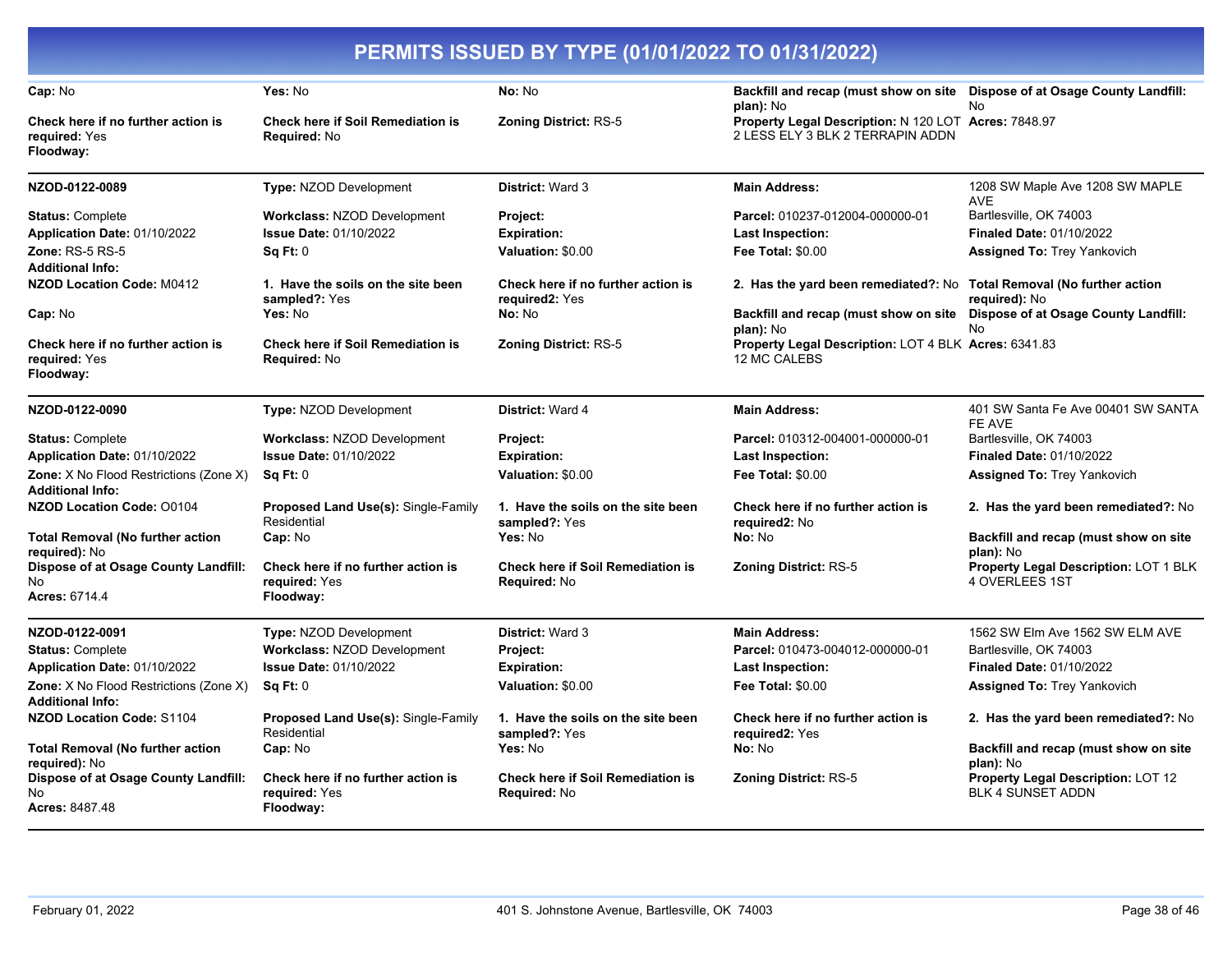| NZOD-0122-0092                                                                                                  | Type: NZOD Development                                           | District: Ward 4                                         | <b>Main Address:</b>                                     | 712 NW Lupa 712 NW LUPA                                                    |
|-----------------------------------------------------------------------------------------------------------------|------------------------------------------------------------------|----------------------------------------------------------|----------------------------------------------------------|----------------------------------------------------------------------------|
| <b>Status: Complete</b>                                                                                         | <b>Workclass: NZOD Development</b>                               | Project:                                                 | Parcel: 010115-003009-000000-01                          | Bartlesville, OK 74003                                                     |
| Application Date: 01/10/2022                                                                                    | <b>Issue Date: 01/10/2022</b>                                    | <b>Expiration:</b>                                       | <b>Last Inspection:</b>                                  | <b>Finaled Date: 01/10/2022</b>                                            |
| Zone: 0.2 PCT ANNUAL CHANCE<br>FLOOD HAZARD 500-Year Flood Hazard<br>Area - No Restrictions<br>Additional Info: | <b>Sq Ft: 0</b>                                                  | Valuation: \$0.00                                        | Fee Total: \$0.00                                        | <b>Assigned To: Trey Yankovich</b>                                         |
| <b>NZOD Location Code: Fe0903</b>                                                                               | Proposed Land Use(s): Single-Family<br>Residential               | 1. Have the soils on the site been<br>sampled?: Yes      | Check here if no further action is<br>required2: Yes     | 2. Has the yard been remediated?: No                                       |
| <b>Total Removal (No further action</b><br>required): No                                                        | Cap: No                                                          | Yes: No                                                  | No: No                                                   | Backfill and recap (must show on site<br>plan): No                         |
| <b>Dispose of at Osage County Landfill:</b>                                                                     | Check here if no further action is                               | <b>Check here if Soil Remediation is</b>                 | <b>Zoning District: RS-5</b>                             | Property Legal Description: LOT 9 BLK                                      |
| No                                                                                                              | required: Yes                                                    | Required: No                                             |                                                          | 3 FEDERAL HOMES ADDN                                                       |
| Acres: 6203.44                                                                                                  | Floodway: 500yr flood                                            |                                                          |                                                          |                                                                            |
| NZOD-0122-0093                                                                                                  | Type: NZOD Development                                           | District: Ward 4                                         | <b>Main Address:</b>                                     | 102 SW Adeline 102 SW ADELINE                                              |
| <b>Status: Complete</b>                                                                                         | <b>Workclass: NZOD Development</b>                               | Project:                                                 | Parcel: 010483-002011-000000-01                          | Bartlesville, OK 74003                                                     |
| Application Date: 01/10/2022                                                                                    | <b>Issue Date: 01/10/2022</b>                                    | <b>Expiration:</b>                                       | Last Inspection:                                         | <b>Finaled Date: 01/10/2022</b>                                            |
| Zone: C-5 C-5                                                                                                   | <b>Sq Ft: 0</b>                                                  | Valuation: \$0.00                                        | <b>Fee Total: \$0.00</b>                                 | <b>Assigned To: Trey Yankovich</b>                                         |
| Additional Info:                                                                                                |                                                                  |                                                          |                                                          |                                                                            |
| <b>NZOD Location Code: RaTa02</b>                                                                               | Proposed Land Use(s): Single-Family<br>Residential               | 1. Have the soils on the site been<br>sampled?: Yes      | Check here if no further action is<br>required2: Yes     | 2. Has the yard been remediated?: Yes                                      |
| <b>Total Removal (No further action</b><br>required): No                                                        | Cap: No                                                          | Yes: No                                                  | No: No                                                   | Backfill and recap (must show on site<br>plan): No                         |
| <b>Dispose of at Osage County Landfill:</b><br>No<br>Acres: 6848.46                                             | Check here if no further action is<br>required: Yes<br>Floodway: | <b>Check here if Soil Remediation is</b><br>Required: No | <b>Zoning District: C-5</b>                              | <b>Property Legal Description: LOT 11</b><br><b>BLK 2 TAYLORS 1ST ADDN</b> |
| NZOD-0122-0094                                                                                                  | <b>Type: NZOD Development</b>                                    | District: Ward 3                                         | <b>Main Address:</b>                                     | 1003 SW Hickory 1003 SW HICKORY                                            |
| <b>Status: Complete</b>                                                                                         | Workclass: NZOD Development                                      | Project:                                                 | Parcel: 010237-003001-000000-01                          | Bartlesville, OK 74003                                                     |
| Application Date: 01/18/2022                                                                                    | <b>Issue Date: 01/18/2022</b>                                    | <b>Expiration:</b>                                       | <b>Last Inspection:</b>                                  | <b>Finaled Date: 01/18/2022</b>                                            |
| <b>Zone: M-2 M-2</b>                                                                                            | <b>Sq Ft: 0</b>                                                  | Valuation: \$0.00                                        | <b>Fee Total: \$20.00</b>                                | <b>Assigned To: Trey Yankovich</b>                                         |
| <b>Additional Info:</b>                                                                                         |                                                                  |                                                          |                                                          |                                                                            |
| <b>NZOD Location Code: M0103</b>                                                                                | <b>Proposed Land Use(s):</b><br>Retail/Commercial                | If other, please explain: Dog Training<br>and Kennel     | 1. Have the soils on the site been<br>sampled?: Yes      | Check here if no further action is<br>required2: Yes                       |
| 2. Has the yard been remediated?: No Total Removal (No further action                                           | required): No                                                    | Cap: No                                                  | Yes: No                                                  | No: No                                                                     |
| Backfill and recap (must show on site<br>plan): No                                                              | Dispose of at Osage County Landfill:<br>No.                      | Check here if no further action is<br>required: No       | <b>Check here if Soil Remediation is</b><br>Required: No | Zoning District: M-2                                                       |
| Property Legal Description: LOT 1 BLK Acres: 10858<br>3 MC CALEBS                                               |                                                                  | Floodway:                                                |                                                          |                                                                            |

**PERMITS ISSUED FOR NZOD DEVELOPMENT: 9**

**RIGHT-OF-WAY**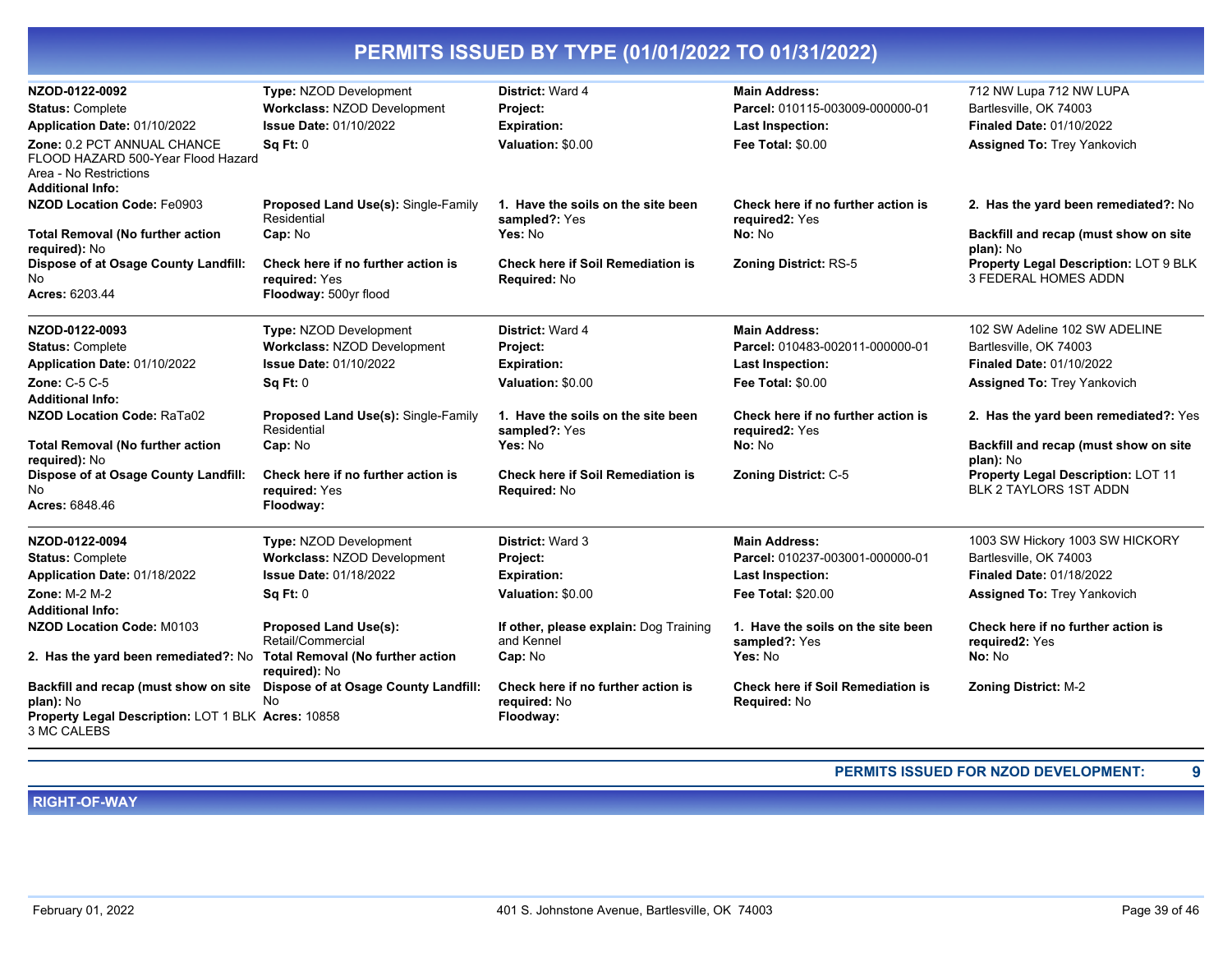|                                                                                                                                                                                                                    |                                                                                         |                               | PERMITS ISSUED BY TYPE (01/01/2022 TO 01/31/2022)                                                                                                               |                                                           |
|--------------------------------------------------------------------------------------------------------------------------------------------------------------------------------------------------------------------|-----------------------------------------------------------------------------------------|-------------------------------|-----------------------------------------------------------------------------------------------------------------------------------------------------------------|-----------------------------------------------------------|
| ROW-0122-0065                                                                                                                                                                                                      | Type: Right-of-Way                                                                      | District: Ward 3              | <b>Main Address:</b>                                                                                                                                            | 701 SE Cherokee Ave 701 SE<br><b>CHEROKEE AV</b>          |
| <b>Status: Permit Issued</b>                                                                                                                                                                                       | Workclass: Right-of-Way Residential                                                     | Project:                      | Parcel: 010197-003001-000000-01                                                                                                                                 | Bartlesville, OK 74003                                    |
| Application Date: 01/19/2022                                                                                                                                                                                       | <b>Issue Date: 01/19/2022</b>                                                           | <b>Expiration: 07/18/2022</b> | <b>Last Inspection:</b>                                                                                                                                         | <b>Finaled Date:</b>                                      |
| <b>Zone:</b> X No Flood Restrictions (Zone X)<br><b>Additional Info:</b>                                                                                                                                           | Sq Ft: 0                                                                                | Valuation: \$0.00             | Fee Total: \$25.00                                                                                                                                              | <b>Assigned To: Micah Siemers</b>                         |
| <b>Excavation Linear Length: 0</b>                                                                                                                                                                                 | <b>Excavation Width: 0</b>                                                              | <b>Excavation Depth: 0</b>    | <b>Obstruction Size (In Linear Ft): 0</b>                                                                                                                       | <b>Zoning District: RM-.75</b>                            |
| NZOD Location Code: Jh0103                                                                                                                                                                                         | Property Legal Description: LOT 1 BLK Acres (Sq. Ft.): 7409.84<br>3 JOHNSTONE HGTS ADDN |                               | Floodway:                                                                                                                                                       |                                                           |
| Description: 10-FOOT WIDE DRIVEWAY                                                                                                                                                                                 |                                                                                         |                               |                                                                                                                                                                 |                                                           |
| ROW-0122-0066                                                                                                                                                                                                      | Type: Right-of-Way                                                                      | District: Ward 2              | <b>Main Address:</b>                                                                                                                                            | 2500 SE Summit Rd 2500 SE SUMMIT<br>RD                    |
| <b>Status: Permit Issued</b>                                                                                                                                                                                       | <b>Workclass: Right-of-Way Residential</b>                                              | Project:                      | Parcel: 010046-000001-000000-04                                                                                                                                 | Bartlesville, OK 74006                                    |
| Application Date: 01/20/2022                                                                                                                                                                                       | <b>Issue Date: 01/20/2022</b>                                                           | <b>Expiration: 07/19/2022</b> | <b>Last Inspection:</b>                                                                                                                                         | <b>Finaled Date:</b>                                      |
| <b>Zone: RS-12 RS-12</b><br><b>Additional Info:</b>                                                                                                                                                                | Sq Ft: 0                                                                                | Valuation: \$0.00             | <b>Fee Total: \$25.00</b>                                                                                                                                       | <b>Assigned To: Micah Siemers</b>                         |
| <b>Excavation Linear Length: 0</b>                                                                                                                                                                                 | <b>Excavation Width: 0</b>                                                              | <b>Excavation Depth: 0</b>    | <b>Obstruction Size (In Linear Ft): 0</b>                                                                                                                       | <b>Zoning District: RS-12</b>                             |
| Property Legal Description: PT TRACT Acres (Sq. Ft.): 23980.6<br>1-BEG NW COR GO S 120 E 177 N 120<br>W 177 TO BEG INC VALUE OF 10<br>STRIP ADJ ON N: .53 AC TR 1-3<br><b>BURLINGAME</b><br>Description: SEWERLINE |                                                                                         | Floodway:                     |                                                                                                                                                                 |                                                           |
| ROW-0122-0067                                                                                                                                                                                                      | Type: Right-of-Way                                                                      | District: Ward 3              | <b>Main Address:</b>                                                                                                                                            | 1629 S Johnstone 1629 S JOHNSTONE                         |
| <b>Status: Permit Issued</b>                                                                                                                                                                                       | <b>Workclass: Right-of-Way Residential</b>                                              | Project:                      | Parcel: 010418-002007-000000-01                                                                                                                                 | Bartlesville, OK 74003                                    |
| Application Date: 01/26/2022                                                                                                                                                                                       | <b>Issue Date: 01/26/2022</b>                                                           | <b>Expiration: 07/25/2022</b> | <b>Last Inspection:</b>                                                                                                                                         | <b>Finaled Date:</b>                                      |
| <b>Zone: RS-5 RS-5</b><br><b>Additional Info:</b>                                                                                                                                                                  | Sq Ft: 0                                                                                | Valuation: \$0.00             | <b>Fee Total: \$25.00</b>                                                                                                                                       | <b>Assigned To: Micah Siemers</b>                         |
| <b>Excavation Linear Length: 0</b>                                                                                                                                                                                 | <b>Excavation Width: 0</b>                                                              | <b>Excavation Depth: 0</b>    | <b>Obstruction Size (In Linear Ft): 0</b>                                                                                                                       | <b>Zoning District: RS-5</b>                              |
| <b>NZOD Location Code:</b>                                                                                                                                                                                         | Property Legal Description: LOT 7 N<br>20 LOT 8 BLK 2 ROSEDALE                          | Acres (Sq. Ft.): 10398.2      | Floodway:                                                                                                                                                       |                                                           |
| ROW-0122-0068                                                                                                                                                                                                      | Type: Right-of-Way                                                                      | District: Ward 2              | <b>Main Address:</b>                                                                                                                                            | 3313 SE Wayside Dr 3313 SE WAYSIDE                        |
| <b>Status: Permit Issued</b>                                                                                                                                                                                       | <b>Workclass: Right-of-Way Residential</b>                                              | Project:                      | Parcel: 010999-202613-002000-01                                                                                                                                 | DR<br>Bartlesville, OK 74006                              |
| Application Date: 01/28/2022                                                                                                                                                                                       | <b>Issue Date: 01/28/2022</b>                                                           | <b>Expiration: 07/27/2022</b> | <b>Last Inspection:</b>                                                                                                                                         | <b>Finaled Date:</b>                                      |
| Zone: X No Flood Restrictions (Zone X)<br><b>Additional Info:</b>                                                                                                                                                  | Sq Ft: 0                                                                                | Valuation: \$0.00             | <b>Fee Total: \$25.00</b>                                                                                                                                       | <b>Assigned To: Micah Siemers</b>                         |
| Start Date: Jan 28 2022 12:00AM                                                                                                                                                                                    | <b>Excavation Linear Length: 0</b>                                                      | <b>Excavation Width: 0</b>    | <b>Excavation Depth: 0</b>                                                                                                                                      | If other, please explain:: CONCRETE<br>DRIVEWAY APPROACH- |
| If other, please explain:2: CONCRETE<br>DRIVEWAY APPROACH                                                                                                                                                          | <b>Obstruction Size (In Linear Ft): 0</b>                                               | <b>Zoning District: RS-10</b> | <b>Property Legal Description: PART</b><br>SECT 20-26-13 BEG 190 S 25 W OF<br>THE NE COR N 1/2 S 1/2 NW SE GO<br>124 W: 140 S: 124 E: N 140 TO BEG: .39<br>AC B | Acres (Sq. Ft.): 18210.6                                  |

#### **Floodway:**

**Description:** CONCRETE DRIVEWAY APPROACH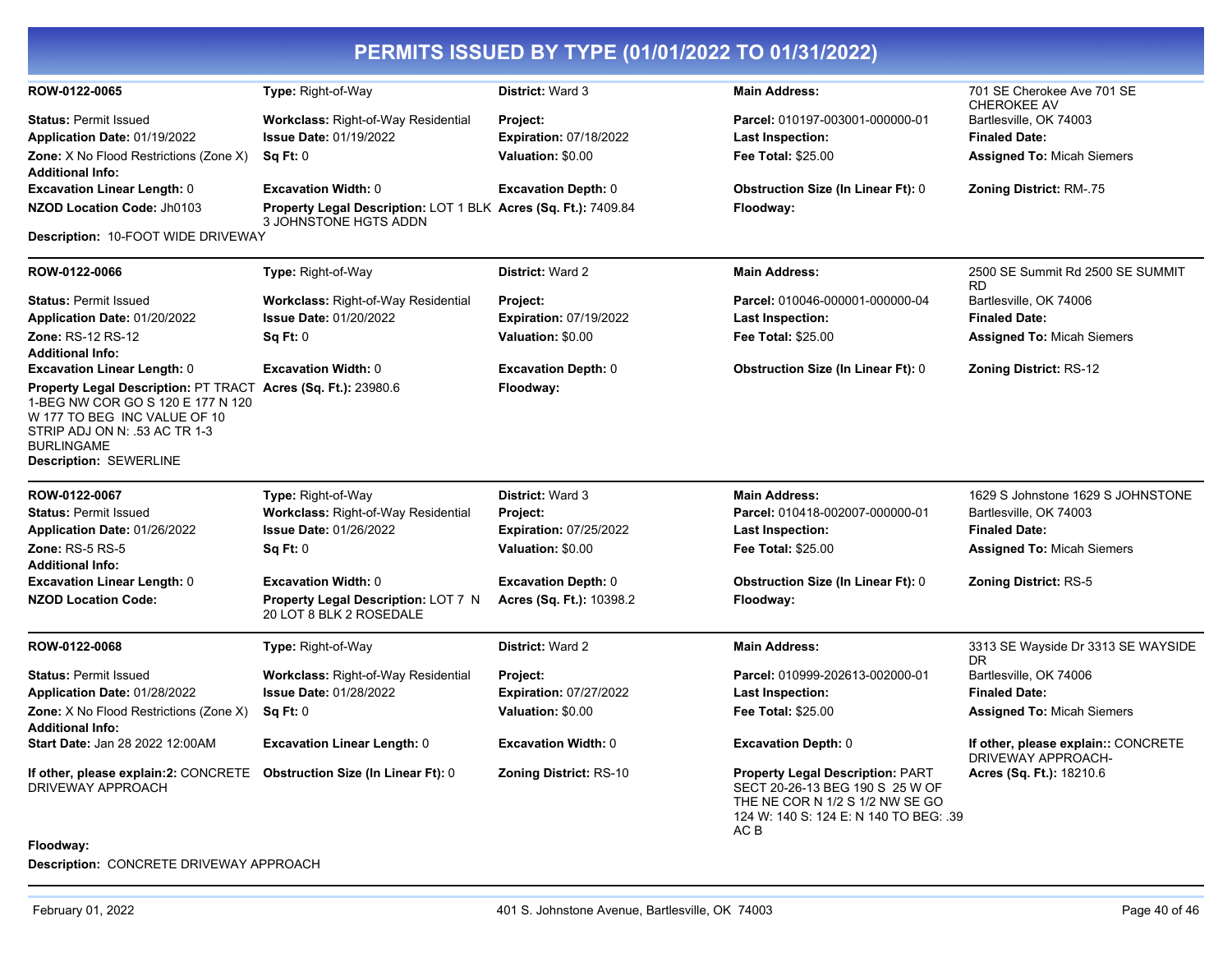#### **PERMITS ISSUED FOR RIGHT-OF-WAY: 4**

| <b>SIGN</b>                                                              |                                             |                                           |                                                                                                                                                                   |                                                                              |
|--------------------------------------------------------------------------|---------------------------------------------|-------------------------------------------|-------------------------------------------------------------------------------------------------------------------------------------------------------------------|------------------------------------------------------------------------------|
| SIGN-0122-0169                                                           | Type: Sign                                  | District: Ward 4                          | <b>Main Address:</b>                                                                                                                                              | 431 NE Cholwell Ave 431 NE CHOLWELL<br><b>AVE</b>                            |
| <b>Status: Permit Issued</b>                                             | <b>Workclass: Sign - Permanent Attached</b> | Project:                                  | Parcel: 010107-010010-000000-01                                                                                                                                   | Bartlesville, OK 74006                                                       |
| Application Date: 01/10/2022                                             | <b>Issue Date: 01/10/2022</b>               | <b>Expiration: 07/11/2022</b>             | <b>Last Inspection:</b>                                                                                                                                           | <b>Finaled Date:</b>                                                         |
| <b>Zone:</b> X No Flood Restrictions (Zone X)<br><b>Additional Info:</b> | <b>Sq Ft: 24</b>                            | Valuation: \$0.00                         | <b>Fee Total: \$50.00</b>                                                                                                                                         | <b>Assigned To: Holly Mayhew</b>                                             |
| Sign Illuminated?3: No                                                   | <b>Quantity of Attached Signs: 1</b>        | Sign Illuminated?: No                     | <b>Quantity of Freestanding Signs: 0</b>                                                                                                                          | Pole Sign 1 Height: 0                                                        |
| Sign Width: 0                                                            | Sign Length2: 0                             | Sign Illuminated?2: Yes                   | <b>Zoning District: C-5</b>                                                                                                                                       | <b>Property Legal Description: LOTS 10</b><br>TO 12 BLK 10 EAST BARTLESVILLE |
| Acres (Sq. Ft.): 10101                                                   | Floodway:                                   |                                           |                                                                                                                                                                   |                                                                              |
| <b>Description:</b> 1 s4 sf. wall sign on East wall.                     |                                             |                                           |                                                                                                                                                                   |                                                                              |
| SIGN-0122-0171                                                           | <b>Type: Sign</b>                           | District: Ward 4                          | <b>Main Address:</b>                                                                                                                                              | 3315 E Frank Phillips Blvd 03315 E<br><b>FRANK PHILLIPS BLVD</b>             |
| <b>Status: Permit Issued</b>                                             | <b>Workclass: Sign - Temporary</b>          | <b>Project: TROPICAL SMOOTHIE</b>         | Parcel: 010999-082613-001000-08                                                                                                                                   | Bartlesville, OK 74006                                                       |
| Application Date: 01/13/2022                                             | <b>Issue Date: 01/13/2022</b>               | <b>Expiration: 02/14/2022</b>             | Last Inspection:                                                                                                                                                  | <b>Finaled Date:</b>                                                         |
| <b>Zone:</b> X No Flood Restrictions (Zone X)<br><b>Additional Info:</b> | Sq Ft: 0                                    | Valuation: \$0.00                         | <b>Fee Total: \$520.00</b>                                                                                                                                        | <b>Assigned To: Nancy Warring</b>                                            |
| Sign Illuminated?3: No                                                   | Sign Illuminated?: No                       | <b>Quantity of Freestanding Signs: 25</b> | Pole Sign 1 Height: 0                                                                                                                                             | Sign Width: 0                                                                |
| Sign Length2: 0                                                          | Sign Illuminated?2: No                      | <b>Zoning District: C-5</b>               | <b>Property Legal Description: PART</b><br>SECT 8-26-13 BEG 1068.4 E OF THE<br>SW CORNER OF THE S 1/2 SW NE; E<br>200; N 219.7; W 200; S 219.7 TO BEG:<br>1.01 AC | Acres (Sq. Ft.): 42105.8                                                     |

#### **Floodway:**

**Description:** 4 FEATHER FLAGS, 10 YARD SIGNS, 1 A-FRAME, 1 BANNER, 40 BALLOONS

| SIGN-0122-0172                                  | <b>Type: Sign</b>                  | <b>District: Ward 2</b>                                                       | <b>Main Address:</b>               | 2232 SE Washington Blvd, STE #205                                |
|-------------------------------------------------|------------------------------------|-------------------------------------------------------------------------------|------------------------------------|------------------------------------------------------------------|
| <b>Status: Permit Issued</b>                    | <b>Workclass: Sign - Temporary</b> | <b>Project:</b>                                                               | Parcel: 010292-000017-000000-01    | 2232 SE WASHINGTON STE #205<br>Bartlesville, OK 74006            |
| Application Date: 01/18/2022                    | <b>Issue Date: 01/18/2022</b>      | <b>Expiration: 07/18/2022</b>                                                 | <b>Last Inspection: 11/03/2021</b> | <b>Finaled Date:</b>                                             |
| Zone:<br><b>Additional Info:</b>                | Sq Ft: 0                           | Valuation: \$0.00                                                             | <b>Fee Total: \$240.00</b>         | <b>Assigned To:</b>                                              |
| Sign Illuminated?3: No                          | Sign Illuminated?: No              | Pole Sign 1 Height: 0                                                         | Sign Width: 0                      | Sign Length2: 0                                                  |
| Sign Illuminated?2: No                          | <b>Zoning District: C-3</b>        | <b>Property Legal Description: LOT 17</b><br>LESS E 3 ALL LOT 18 MUELLER ADDN | <b>Acres (Sq. Ft.): 39562</b>      | Floodway:                                                        |
| <b>Description: 2 FEATHER FLAGS</b>             |                                    |                                                                               |                                    |                                                                  |
| SIGN-0122-0173                                  | <b>Type: Sign</b>                  | <b>District: Ward 1</b>                                                       | <b>Main Address:</b>               | 3813 E Frank Phillips Blvd 03813 E<br><b>FRANK PHILLIPS BLVD</b> |
| <b>Status: Permit Issued</b>                    | <b>Workclass: Sign - Temporary</b> | Project:                                                                      | Parcel: 010999-092613-004000-37    | Bartlesville, OK 74006                                           |
| Application Date: 01/21/2022                    | <b>Issue Date: 01/21/2022</b>      | <b>Expiration: 03/24/2022</b>                                                 | <b>Last Inspection:</b>            | <b>Finaled Date:</b>                                             |
| <b>Zone: C-3 C-3</b><br><b>Additional Info:</b> | Sq Ft: 0                           | Valuation: \$0.00                                                             | <b>Fee Total: \$20.00</b>          | <b>Assigned To: Nancy Warring</b>                                |
| Sign Illuminated?3: No                          | Sign Illuminated?: No              | Pole Sign 1 Height: 0                                                         | Sign Width: 0                      | Sign Length2: 0                                                  |
|                                                 |                                    |                                                                               |                                    |                                                                  |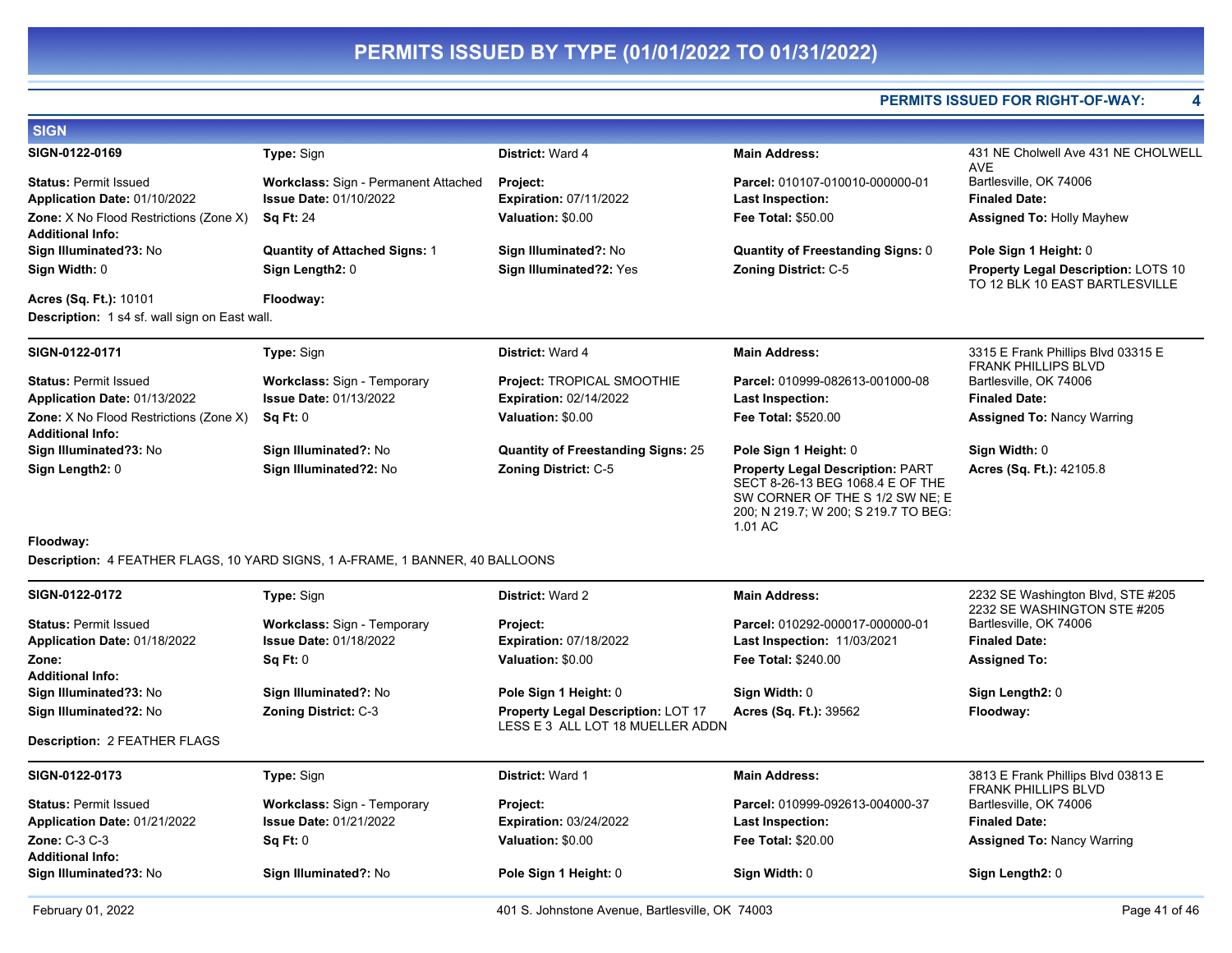**Sign Illuminated?2:** No **Zoning District:** C-3 **Property Legal Description:** PART SECT 9-26-13 TR 4-2 E 158.1 OF W 358.5 OF S 251.3 OF SW NW: .91 AC BVILLE PART SECT

**Acres (Sq. Ft.):** 40322.3 **Floodway:** 

**Description:** 3 S.F. YARD SIGN BY DRIVE THRU - FEB 24 THRU MAR 24

| SIGN-0122-0174                                                                                                                                                | Type: Sign                           | <b>District: Ward 1</b>                                                                                                                                                | <b>Main Address:</b>                     | 805 SE Madison Blvd 00805 SE<br><b>MADISON BLVD</b>                                                                                                      |
|---------------------------------------------------------------------------------------------------------------------------------------------------------------|--------------------------------------|------------------------------------------------------------------------------------------------------------------------------------------------------------------------|------------------------------------------|----------------------------------------------------------------------------------------------------------------------------------------------------------|
| <b>Status: Permit Issued</b>                                                                                                                                  | Workclass: Sign - Permanent Attached | Project:                                                                                                                                                               | Parcel: 010338-033032-000000-04          | Bartlesville, OK 74006                                                                                                                                   |
| Application Date: 01/24/2022                                                                                                                                  | <b>Issue Date: 01/24/2022</b>        | <b>Expiration: 07/25/2022</b>                                                                                                                                          | Last Inspection:                         | <b>Finaled Date:</b>                                                                                                                                     |
| Zone: X No Flood Restrictions (Zone X)<br><b>Additional Info:</b>                                                                                             | <b>Sq Ft: 27</b>                     | Valuation: \$0.00                                                                                                                                                      | <b>Fee Total: \$50.00</b>                | <b>Assigned To: Holly Mayhew</b>                                                                                                                         |
| Sign Illuminated?3: No                                                                                                                                        | <b>Quantity of Attached Signs: 1</b> | Sign Illuminated?: No                                                                                                                                                  | <b>Quantity of Freestanding Signs: 0</b> | Pole Sign 1 Height: 0                                                                                                                                    |
| Sign Width: 9                                                                                                                                                 | Sign Length2: 3                      | Sign Illuminated?2: No                                                                                                                                                 | Zoning District: C-3                     | <b>Property Legal Description: TRACT</b><br>KNOWN AS LOT 32-1 - BEG SE COR<br>LOT 31 GO W 145 S 108 E 145 N 108<br>TO BEG BLK 33 PENNINGTON HILLS<br>5TH |
| Acres (Sq. Ft.): 15438.7                                                                                                                                      | Floodway: 500yr flood                |                                                                                                                                                                        |                                          |                                                                                                                                                          |
| SIGN-0122-0175                                                                                                                                                | Type: Sign                           | District: Ward 2                                                                                                                                                       | <b>Main Address:</b>                     | 3650 Camelot Dr 03650 CAMELOT DR                                                                                                                         |
| <b>Status: Permit Issued</b>                                                                                                                                  | Workclass: Sign - Permanent Attached | Project:                                                                                                                                                               | Parcel: 010611-000002-000000-01          | Bartlesville, OK 74006                                                                                                                                   |
| Application Date: 01/25/2022                                                                                                                                  | <b>Issue Date: 01/25/2022</b>        | <b>Expiration: 07/25/2022</b>                                                                                                                                          | <b>Last Inspection:</b>                  | <b>Finaled Date:</b>                                                                                                                                     |
| Zone: X No Flood Restrictions (Zone X)                                                                                                                        | <b>Sq Ft: 35</b>                     | Valuation: \$0.00                                                                                                                                                      | <b>Fee Total: \$50.00</b>                | Assigned To: Holly Mayhew                                                                                                                                |
| <b>Additional Info:</b>                                                                                                                                       |                                      |                                                                                                                                                                        |                                          |                                                                                                                                                          |
| Sign Illuminated?3: No                                                                                                                                        | <b>Quantity of Attached Signs: 1</b> | <b>Quantity of Directional Signs: 0</b>                                                                                                                                | Sign Illuminated?: No                    | <b>Quantity of Freestanding Signs: 0</b>                                                                                                                 |
| Pole Sign 1 Height: 0                                                                                                                                         | Sign Width: 10                       | Sign Length2: 3.5                                                                                                                                                      | Sign Illuminated?2: No                   | Zoning District: C-3/PUD                                                                                                                                 |
| Property Legal Description: LOT 2<br>LESS BEG AT NE COR OF LOT 2 SWLY<br>ALONG NON-TAN- GENT CURVE TO<br>LEFT-R-330 CHORD S 45 DEG 16 MIN<br>47 SEC W 29.99 A | Acres (Sq. Ft.): 68647.5             | Floodway:                                                                                                                                                              |                                          |                                                                                                                                                          |
| SIGN-0122-0176                                                                                                                                                | Type: Sign                           | District: Ward 2                                                                                                                                                       | <b>Main Address:</b>                     | 1409 SE Washington Blvd 1409 SE<br><b>WASHINGTON BLVD</b>                                                                                                |
| <b>Status: Permit Issued</b>                                                                                                                                  | Workclass: Sign - Permanent Attached | Project:                                                                                                                                                               | Parcel: 010999-172613-002000-06          | Bartlesville, OK 74006                                                                                                                                   |
| Application Date: 01/26/2022                                                                                                                                  | <b>Issue Date: 01/26/2022</b>        | <b>Expiration: 07/25/2022</b>                                                                                                                                          | Last Inspection:                         | <b>Finaled Date:</b>                                                                                                                                     |
| <b>Zone: RS-10 RS-10</b><br><b>Additional Info:</b>                                                                                                           | <b>Sq Ft: 48</b>                     | Valuation: \$0.00                                                                                                                                                      | <b>Fee Total: \$50.00</b>                | <b>Assigned To: Holly Mayhew</b>                                                                                                                         |
| Sign Illuminated?3: No                                                                                                                                        | Sign Illuminated?: No                | Pole Sign 1 Height: 0                                                                                                                                                  | Sign Width: 0                            | Sign Length2: 0                                                                                                                                          |
| Sign Illuminated?2: No                                                                                                                                        | <b>Zoning District: RS-10</b>        | <b>Property Legal Description: PART</b><br>SECT 17-26-13 TR A-1 BEG AT SE COR<br>OF E 1/2 SE NE SE GO N 89 DEG 12<br>MIN 58 SEC W 329.88 N 0 DEG 48 MIN<br>43 SEC E 25 | Acres (Sq. Ft.): 109363                  | Floodway:                                                                                                                                                |
| <b>Description: LUIGI'S ATTACHED WALL SIGN</b>                                                                                                                |                                      |                                                                                                                                                                        |                                          |                                                                                                                                                          |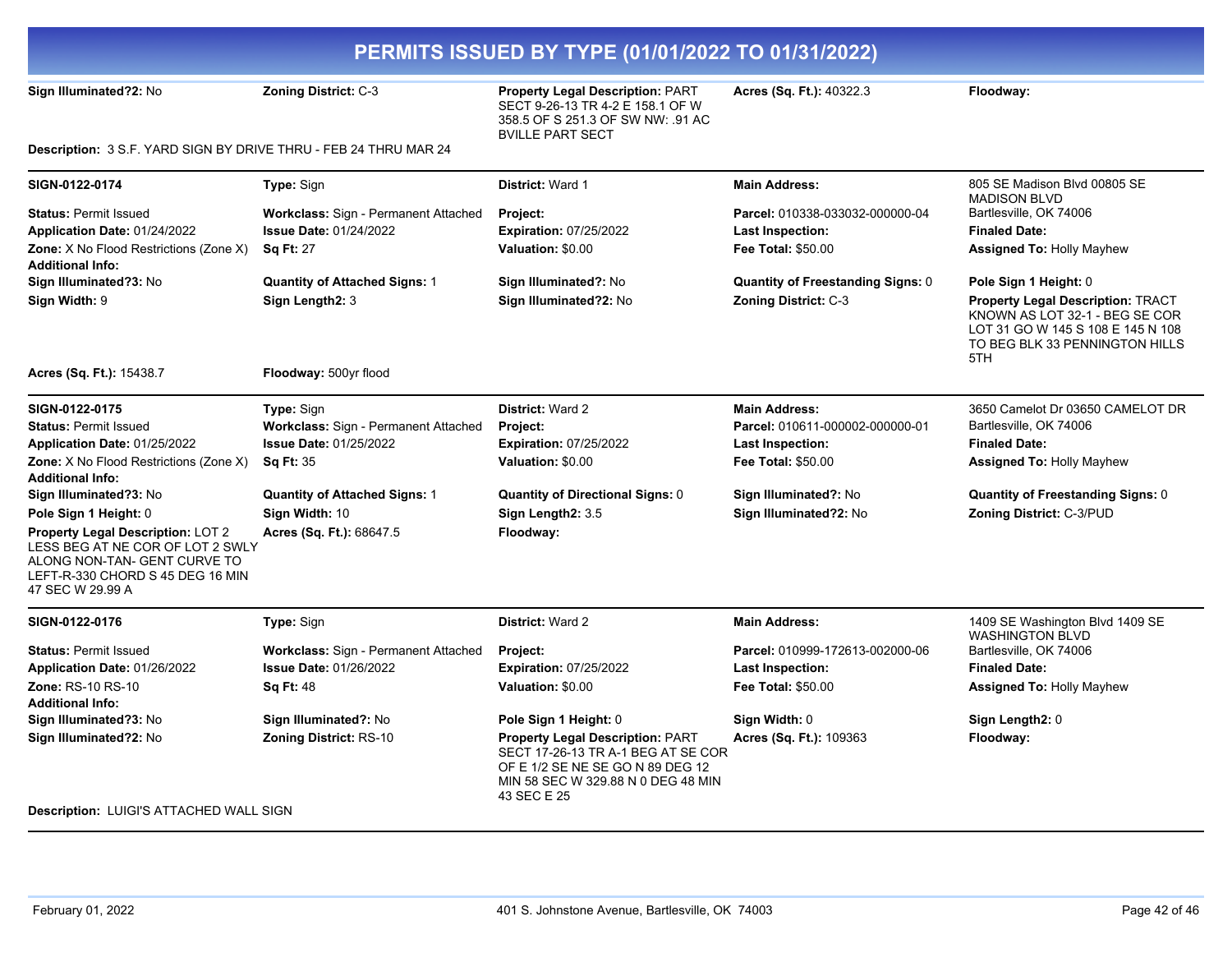| SIGN-1221-0167               | <b>Type:</b> Sign                                                                   | <b>District: Ward 1</b>                  | <b>Main Address:</b>            | 3813 E Frank Phillips Blvd 03813 E<br><b>FRANK PHILLIPS BLVD</b> |
|------------------------------|-------------------------------------------------------------------------------------|------------------------------------------|---------------------------------|------------------------------------------------------------------|
| <b>Status: Permit Issued</b> | <b>Workclass: Sign - Temporary</b>                                                  | Project: SCHLOTZKY'S                     | Parcel: 010999-092613-004000-37 | Bartlesville, OK 74006                                           |
| Application Date: 12/28/2021 | <b>Issue Date: 01/10/2022</b>                                                       | <b>Expiration: 03/11/2022</b>            | <b>Last Inspection:</b>         | <b>Finaled Date:</b>                                             |
| Zone:                        | Sq Ft: 0                                                                            | Valuation: \$0.00                        | <b>Fee Total: \$120.00</b>      | <b>Assigned To: Holly Mayhew</b>                                 |
| <b>Additional Info:</b>      |                                                                                     |                                          |                                 |                                                                  |
| Sign Illuminated?3: No       | Sign Illuminated?: No                                                               | <b>Quantity of Freestanding Signs: 3</b> | Pole Sign 1 Height: 0           | Sign Width: 0                                                    |
| Sign Length2: 0              | Sign Illuminated?2: No                                                              | Acres $(Sq. Ft.): 0$                     |                                 |                                                                  |
|                              | Description: ONE 24 S.F. FEATHER FLAG (12' HIGH) and TWO 30 S.F. BANNERS (10' HIGH) |                                          |                                 |                                                                  |

#### **PERMITS ISSUED FOR SIGN: 8**

| UTILITY                                                                                                                                                                                                                                                |                                                        |                               |                                                                              |                                                                                                                                                                      |
|--------------------------------------------------------------------------------------------------------------------------------------------------------------------------------------------------------------------------------------------------------|--------------------------------------------------------|-------------------------------|------------------------------------------------------------------------------|----------------------------------------------------------------------------------------------------------------------------------------------------------------------|
| UTL-012022-0131*                                                                                                                                                                                                                                       | <b>Type: Utility</b>                                   | <b>District: Ward 1</b>       | <b>Main Address:</b>                                                         | 3820 SE Kentucky St 3820 SE<br><b>KENTUCKY ST</b>                                                                                                                    |
| <b>Status: Permit Issued</b>                                                                                                                                                                                                                           | Workclass: Water / Sewer Utility Order                 | Project:                      | Parcel: 010155-003025-000000-01                                              | Bartlesville, OK 74006                                                                                                                                               |
| Application Date: 01/05/2022                                                                                                                                                                                                                           | <b>Issue Date: 01/05/2022</b>                          | <b>Expiration:</b>            | <b>Last Inspection:</b>                                                      | <b>Finaled Date:</b>                                                                                                                                                 |
| Zone: X No Flood Restrictions (Zone X)<br><b>Additional Info:</b>                                                                                                                                                                                      | Sq Ft: 0                                               | Valuation: \$0.00             | <b>Fee Total: \$750.00</b>                                                   | <b>Assigned To: Trey Yankovich</b>                                                                                                                                   |
| <b>Requested Use: Commercial</b>                                                                                                                                                                                                                       | <b>Bathroom Quantity: 4</b>                            | <b>Number of Stories: 1</b>   | Service Location: Inside City Limits                                         | <b>Existing Account?: Yes</b>                                                                                                                                        |
| <b>Existing Water Tap?: Yes</b>                                                                                                                                                                                                                        | Requested Building Water Meter:: 1"<br>Meter           | <b>Number of Units: 1</b>     | <b>Existing Sanitary Sewer Service: Yes</b>                                  | If No, Request for Service?: No                                                                                                                                      |
| If no, please explain below.: 3<br>commercial bldgs are currently servied by<br>one water meter. The owner is requesting<br>to split off and add another meter for one<br>of the buildings, specifically the bldg on<br>the SW corner of the property. | Zoning District: C-5/PUD                               | <b>Flood Zone:</b>            | Acres in Square Feet: 79998.2                                                | <b>Property Legal Description: LOTS</b><br>25-33 INC 10 VAC ALLEY ON E SIDE<br>LOTS 25-33 BLK 3; S 20 OF E 60 LOT<br>12 E 60 OF LOTS 13-24 INC 60 VAC<br><b>STRE</b> |
|                                                                                                                                                                                                                                                        |                                                        |                               |                                                                              |                                                                                                                                                                      |
| UTL-012022-0133                                                                                                                                                                                                                                        | <b>Type: Utility</b>                                   | <b>District: Ward 2</b>       | <b>Main Address:</b>                                                         | 3306 SE Stonewall Dr 3306 SE Stonewall<br>DR.                                                                                                                        |
| <b>Status: Permit Issued</b>                                                                                                                                                                                                                           | Workclass: Water / Sewer Utility Order                 | Project:                      | Parcel: 010325-005009-000000-01                                              | Bartlesville, OK 74006                                                                                                                                               |
| Application Date: 01/06/2022                                                                                                                                                                                                                           | <b>Issue Date: 01/06/2022</b>                          | <b>Expiration:</b>            | <b>Last Inspection:</b>                                                      | <b>Finaled Date:</b>                                                                                                                                                 |
| <b>Zone:</b> X No Flood Restrictions (Zone X)<br><b>Additional Info:</b>                                                                                                                                                                               | <b>Sq Ft: 2,501</b>                                    | Valuation: \$326,580.58       | Fee Total: \$725.00                                                          | <b>Assigned To: Trey Yankovich</b>                                                                                                                                   |
| <b>Requested Use: Residential</b>                                                                                                                                                                                                                      | <b>Bathroom Quantity: 2</b>                            | <b>Number of Stories: 1</b>   | Service Location: Inside City Limits                                         | <b>Existing Account?: No</b>                                                                                                                                         |
| <b>Existing Water Tap?: No</b>                                                                                                                                                                                                                         | Requested Building Water Meter:: 5/8"<br>$-3/4"$ Meter | <b>Number of Units: 1</b>     | <b>Existing Sanitary Sewer Service: No</b>                                   | If No, Request for Service?: Yes                                                                                                                                     |
| <b>Zoning District: RS-7</b>                                                                                                                                                                                                                           | <b>Flood Zone:</b>                                     | Acres in Square Feet: 8875.78 | <b>Property Legal Description: LOT 9 BLK</b><br><b>5 PARK PLACE ADDITION</b> |                                                                                                                                                                      |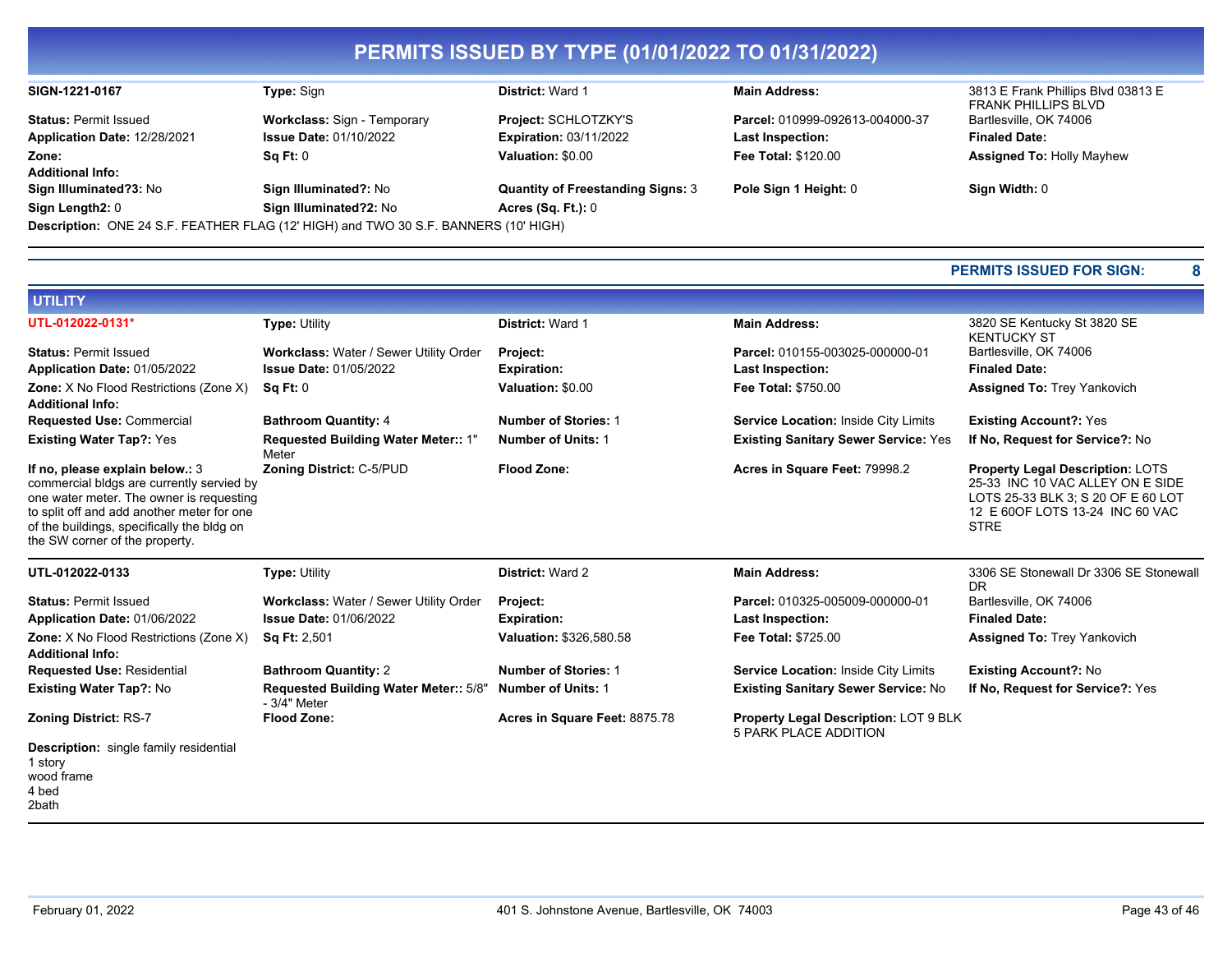|                                                                                           |                                                       | PERMITS ISSUED BY TYPE (01/01/2022 TO 01/31/2022) |                                                                       |                                                     |
|-------------------------------------------------------------------------------------------|-------------------------------------------------------|---------------------------------------------------|-----------------------------------------------------------------------|-----------------------------------------------------|
| UTL-012022-0134                                                                           | <b>Type: Utility</b>                                  | District: Ward 2                                  | <b>Main Address:</b>                                                  | 3205 SE Rushmore St 3205 SE<br><b>RUSHMORE</b>      |
| <b>Status: Permit Issued</b>                                                              | Workclass: Water / Sewer Utility Order                | Project:                                          | Parcel: 010325-006002-000000-01                                       | Bartlesville, OK 74006                              |
| Application Date: 01/06/2022                                                              | <b>Issue Date: 01/06/2022</b>                         | <b>Expiration:</b>                                | <b>Last Inspection:</b>                                               | <b>Finaled Date:</b>                                |
| Zone: X No Flood Restrictions (Zone X)<br><b>Additional Info:</b>                         | <b>Sq Ft: 2,723</b>                                   | Valuation: \$355,569.34                           | <b>Fee Total: \$725.00</b>                                            | <b>Assigned To: Trey Yankovich</b>                  |
| <b>Requested Use: Residential</b>                                                         | <b>Bathroom Quantity: 2</b>                           | <b>Number of Stories: 1</b>                       | <b>Service Location: Inside City Limits</b>                           | <b>Existing Account?: No</b>                        |
| Existing Water Tap?: No                                                                   | Requested Building Water Meter:: 5/8"<br>- 3/4" Meter | <b>Number of Units: 1</b>                         | Existing Sanitary Sewer Service: No                                   | If No, Request for Service?: Yes                    |
| <b>Zoning District: RS-7</b>                                                              | <b>Flood Zone:</b>                                    | Acres in Square Feet: 12362.1                     | Property Legal Description: LOT 2 BLK<br>6 PARK PLACE ADDITION        |                                                     |
| Description: single family residential<br>wood frame<br>4 bed<br>2bath                    |                                                       |                                                   |                                                                       |                                                     |
| UTL-012022-0135                                                                           | Type: Utility                                         | District: Ward 2                                  | <b>Main Address:</b>                                                  | 3201 SE Rushmore St 3201 SE<br><b>RUSHMORE ST</b>   |
| <b>Status: Permit Issued</b>                                                              | Workclass: Water / Sewer Utility Order                | Project:                                          | Parcel: 010325-006001-000000-01                                       | Bartlesville, OK 74006                              |
| Application Date: 01/07/2022                                                              | <b>Issue Date: 01/07/2022</b>                         | <b>Expiration:</b>                                | <b>Last Inspection:</b>                                               | <b>Finaled Date:</b>                                |
| Zone: RS-7 RS-7<br><b>Additional Info:</b>                                                | Sq Ft: 2,397                                          | <b>Valuation: \$120,000.00</b>                    | Fee Total: \$725.00                                                   | <b>Assigned To: Trey Yankovich</b>                  |
| <b>Requested Use: Residential</b>                                                         | <b>Bathroom Quantity: 2</b>                           | <b>Number of Stories: 1</b>                       | Service Location: Inside City Limits                                  | <b>Existing Account?: No</b>                        |
| Existing Water Tap?: No                                                                   | Requested Building Water Meter:: 5/8"<br>- 3/4" Meter | <b>Number of Units: 1</b>                         | <b>Existing Sanitary Sewer Service: No</b>                            | If No. Request for Service?: Yes                    |
| <b>Zoning District: RS-7</b>                                                              | <b>Flood Zone:</b>                                    | Acres in Square Feet: 9919.09                     | <b>Property Legal Description: LOT 1 BLK</b><br>6 PARK PLACE ADDITION |                                                     |
| <b>Description:</b> single family residential<br>wood frame<br>1 story<br>4 bed<br>2 bath |                                                       |                                                   |                                                                       |                                                     |
| UTL-012022-0136                                                                           | <b>Type: Utility</b>                                  | <b>District: Ward 2</b>                           | <b>Main Address:</b>                                                  | 2108 Turtle Creek Rd 2108 TURTLE<br><b>CREEK RD</b> |
| <b>Status: Permit Issued</b>                                                              | Workclass: Water / Sewer Utility Order                | Project:                                          | Parcel: 010650-000009-000000-00                                       | Bartlesville, OK 74006                              |
| Application Date: 01/13/2022                                                              | <b>Issue Date: 01/13/2022</b>                         | Expiration: 07/13/2022                            | Last Inspection:                                                      | <b>Finaled Date:</b>                                |
| Zone: X No Flood Restrictions (Zone X)<br><b>Additional Info:</b>                         | <b>Sq Ft: 3,446</b>                                   | Valuation: \$500,000.00                           | Fee Total: \$2,825.00                                                 | <b>Assigned To: Trey Yankovich</b>                  |
| <b>Requested Use: Residential</b>                                                         | <b>Bathroom Quantity: 4</b>                           | <b>Number of Stories: 1</b>                       | Service Location: Inside City Limits                                  | <b>Existing Account?: No</b>                        |
| <b>Existing Water Tap?: No</b>                                                            | Requested Building Water Meter:: 1"<br>Meter          | <b>Number of Units: 1</b>                         | <b>Existing Sanitary Sewer Service: No</b>                            | If No, Request for Service?: Yes                    |
| <b>Zoning District: RS-12</b>                                                             | <b>Flood Zone:</b>                                    | Acres in Square Feet: 19152.2                     | Property Legal Description: LOT 9<br><b>DEERFIELD 3RD</b>             |                                                     |

**Description:** New Construction on 2 lots, 8 and 9 in Deerfield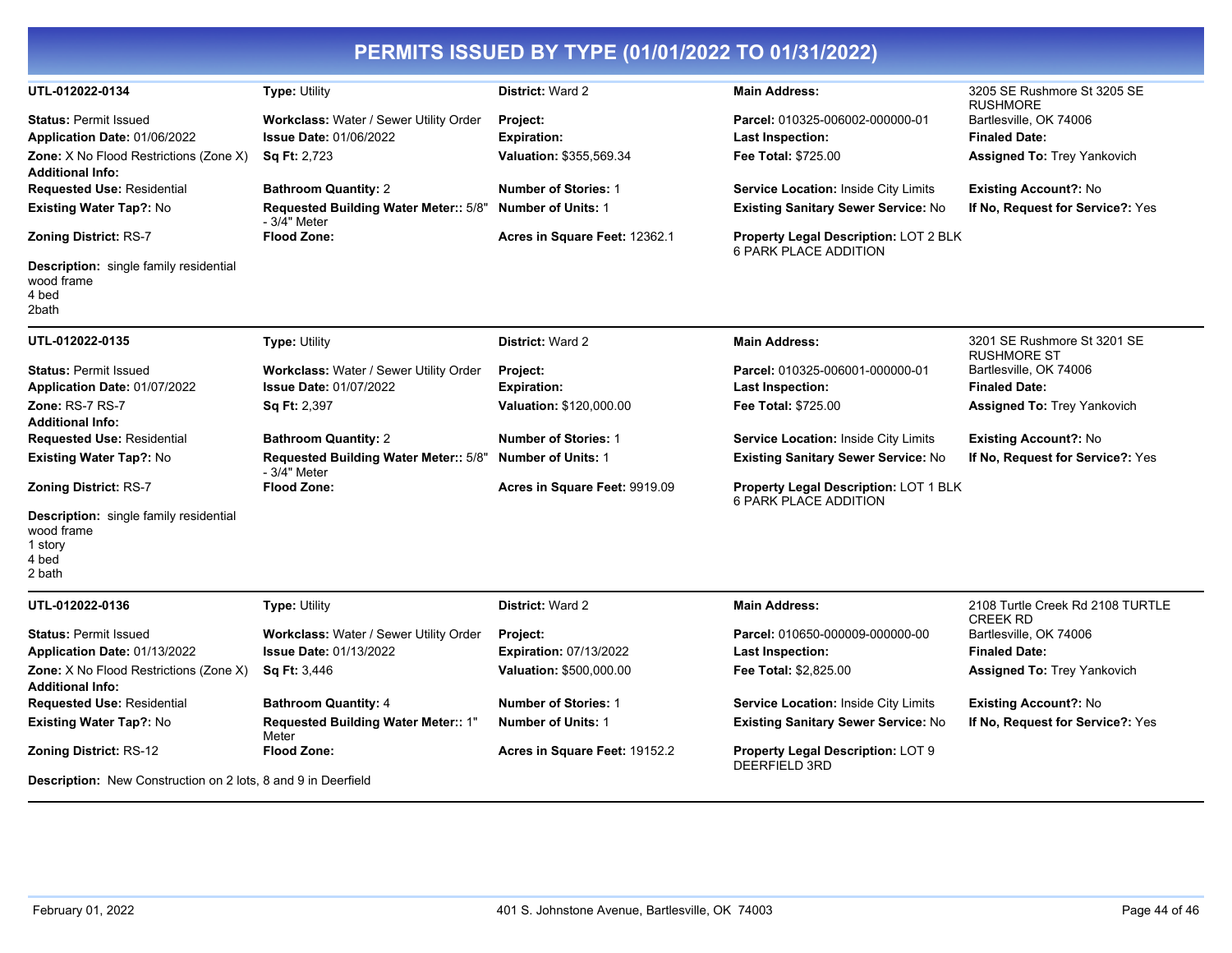|                                                                          |                                                       | PERMITS ISSUED BY TYPE (01/01/2022 TO 01/31/2022) |                                                                       |                                              |
|--------------------------------------------------------------------------|-------------------------------------------------------|---------------------------------------------------|-----------------------------------------------------------------------|----------------------------------------------|
| UTL-012022-0137                                                          | <b>Type: Utility</b>                                  | <b>District: Ward 2</b>                           | <b>Main Address:</b>                                                  | 3117 SE Stonewall Dr 3117 SE<br>STONEWALL DR |
| <b>Status: Permit Issued</b>                                             | Workclass: Water / Sewer Utility Order                | <b>Project:</b>                                   | Parcel: 010325-003005-000000-01                                       | Bartlesville, OK 74006                       |
| Application Date: 01/25/2022                                             | <b>Issue Date: 01/25/2022</b>                         | <b>Expiration:</b>                                | Last Inspection:                                                      | <b>Finaled Date:</b>                         |
| <b>Zone:</b> X No Flood Restrictions (Zone X)<br><b>Additional Info:</b> | <b>Sq Ft: 1,957</b>                                   | <b>Valuation: \$255,545.06</b>                    | <b>Fee Total: \$725.00</b>                                            | <b>Assigned To: Trey Yankovich</b>           |
| <b>Requested Use: Residential</b>                                        | <b>Bathroom Quantity: 2</b>                           | <b>Number of Stories: 1</b>                       | <b>Service Location: Inside City Limits</b>                           | <b>Existing Account?: No</b>                 |
| <b>Existing Water Tap?: No</b>                                           | Requested Building Water Meter:: 5/8"<br>- 3/4" Meter | Number of Units: 1                                | <b>Existing Sanitary Sewer Service: No</b>                            | If No. Request for Service?: Yes             |
| <b>Zoning District: RS-7</b>                                             | <b>Flood Zone:</b>                                    | Acres in Square Feet: 10299.8                     | <b>Property Legal Description: LOT 5 BLK</b><br>3 PARK PLACE ADDITION |                                              |
| <b>Description: 1 story</b><br>wood frame<br>3 bed<br>2 bath             |                                                       |                                                   |                                                                       |                                              |

**PERMITS ISSUED FOR UTILITY: 6**

| <b>ZONING PERMITS COMMERCIAL</b>    |                                                                                                             |                               |                                 |                                  |
|-------------------------------------|-------------------------------------------------------------------------------------------------------------|-------------------------------|---------------------------------|----------------------------------|
| CZP-0122-0004                       | <b>Type: Zoning Permits Commercial</b>                                                                      | <b>District: Ward 3</b>       | <b>Main Address:</b>            | 1003 SW Hickory 1003 SW HICKORY  |
| <b>Status: Permit Issued</b>        | <b>Workclass: Fence</b>                                                                                     | <b>Project:</b>               | Parcel: 010237-003001-000000-01 | Bartlesville, OK 74003           |
| Application Date: 01/28/2022        | <b>Issue Date: 01/28/2022</b>                                                                               | <b>Expiration: 07/27/2022</b> | <b>Last Inspection:</b>         | <b>Finaled Date:</b>             |
| Zone:                               | $\textsf{Sa Et: } 0$                                                                                        | Valuation: \$0.00             | <b>Fee Total: \$30.00</b>       | <b>Assigned To: Holly Mayhew</b> |
| <b>Additional Info:</b>             |                                                                                                             |                               |                                 |                                  |
| Fence height for front yard (ft): 6 | Fence height for rear yard (ft): 6                                                                          | <b>Fence material: Wood</b>   | Acres $(Sq. Ft.): 0$            |                                  |
|                                     | $\mathbf{r}$ , and $\mathbf{r}$ , and $\mathbf{r}$ , and $\mathbf{r}$ , and $\mathbf{r}$ , and $\mathbf{r}$ | .                             | .                               | $\overline{\phantom{a}}$         |

Description: This building permit is issued with the following condition: the applicant shall ensure that adequate measures are taken to prevent odor, dust, noise, drainage or other aspects of the property from becoming a nuisance.

This certificate of occupancy is issues with the following condition: the occupant shall ensure that adequate measures are taken to prevent odor, dust, noise, drainage or other aspects of the property from becoming a nuisance. This certificate of occupancy is subject to review by the City Board of Adjustment, and subject to possible revocation if nuisances exist and are not abated.

|                                         |                                                          |                               |                                 | <b>PERMITS ISSUED FOR ZONING PERMITS COMMERCIAL:</b> |
|-----------------------------------------|----------------------------------------------------------|-------------------------------|---------------------------------|------------------------------------------------------|
| <b>ZONING PERMITS RESIDENTIAL</b>       |                                                          |                               |                                 |                                                      |
| RZP-0122-0132                           | <b>Type:</b> Zoning Permits Residential                  | <b>District: Ward 1</b>       | <b>Main Address:</b>            | 1318 SE Melmart Dr 1318 SE MELMART<br>DR             |
| <b>Status: Permit Issued</b>            | <b>Workclass: Accessory Structure Under</b><br>200 Sq Ft | Project:                      | Parcel: 010387-028004-000000-01 | Bartlesville, OK 74006                               |
| Application Date: 01/03/2022            | <b>Issue Date: 01/03/2022</b>                            | <b>Expiration: 07/04/2022</b> | <b>Last Inspection:</b>         | <b>Finaled Date:</b>                                 |
| Zone:<br><b>Additional Info:</b>        | Sq Ft: 0                                                 | Valuation: \$0.00             | <b>Fee Total: \$20.00</b>       | <b>Assigned To: Holly Mayhew</b>                     |
| Length $(ft)$ : 13                      | <b>Width (ft): 11</b>                                    | <b>Area (sf): 143</b>         | Percent of rear yard: 2.4       | Percent of total lot: 1.4                            |
| Acres: 0                                |                                                          |                               |                                 |                                                      |
| <b>Description: Accessory Structure</b> |                                                          |                               |                                 |                                                      |